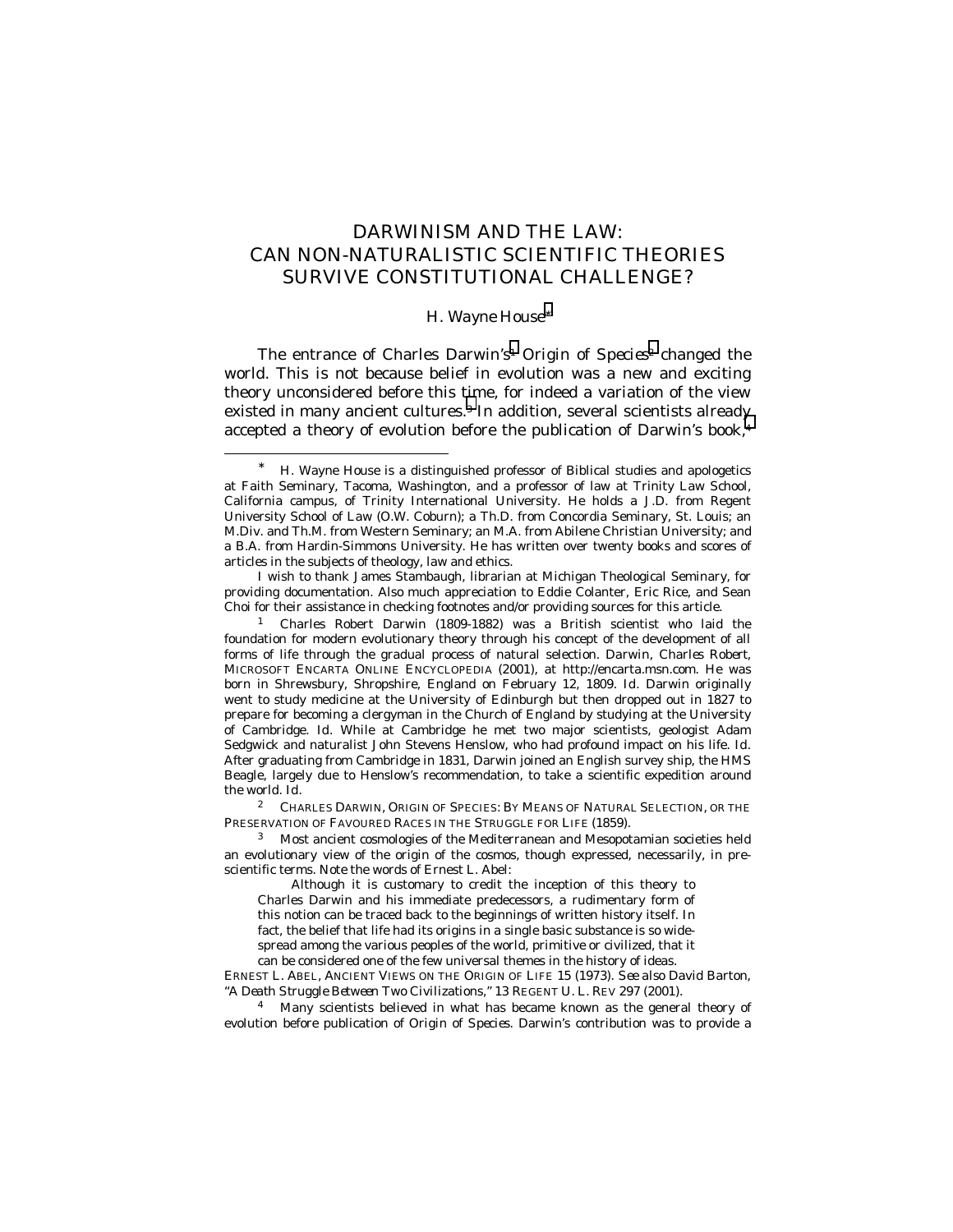though certainly not the majority in Darwin's time, since many of his contemporaries within the scientific community had serious concerns about his theories.5 The benefit of *Origin of Species*, many of its various

scientific mechanism—natural selection—to the philosophical beliefs of evolutionary scientists. C.D. Darlington indicates that Charles Darwin's grandfather (d. 1802) was one of these advocates:

In favor of the evolution of animals from "one living filament" Erasmus Darwin [who died before Charles was born] assembled the evidence of embryology, comparative anatomy, systematics, geographical distribution and, so far as man is concerned, the facts of history and medicine . . . . These arguments about the fact of transformation were all of them already familiar. As to the means of transformation, however, Erasmus Darwin originated almost every important idea that has since appeared in evolutionary theory.

C.D. Darlington, *The Origin of Darwinism*, 200 SCI. AM. 60, 61-62 (1959).

Topoff further demonstrates the importance of Charles Darwin's grandfather to the development of evolutionary thought:

Erasmus Darwin, Charles's grandfather, was one of the most celebrated personalities in England during the last decade of the 18th century. As physician, philosopher and poet, his writings on evolution utilized evidence from embryology, comparative anatomy, systematics and zoogeography. Two years after his death, the word "Darwinian" was in common use. His book *Zoonomia* was translated into French, German and Italian. Four years after its publication, Thomas Malthus elaborated on Erasmus's ideas in his *Essays on Population*. And nine years later, Lamarck expounded a theory of evolution based on Erasmus's notion of the effects of use and disuse. Another 63 years elapsed before Charles Darwin published *On the Origin of Species.*

Howard Topoff, *A Charles Darwin (187th) Birthday Quiz*, 85 AM. SCIENTIST 104, 106 (1997).

Also before Charles Darwin was Sir Charles Lyell who wrote the highly influential *Principles of Geology*. *See* SIR CHARLES LYELL, PRINCIPLES OF GEOLOGY (Univ. of Chi. Press 1990) (1833). Though written in the early nineteenth century, his book remains a favorite with geologists, according to a survey by D.M. Triplehorn and J.H. Triplehorn in 41 J. GEOLOGICAL EDUC. 260-61 (1993). For an overview of Lyell's work, see Oklahoma Baptist University Division of Natural Sciences and Mathematics, *Charles Lydell, Principles of Geology*, *at* http://www.okbu.edu/academics/natsci/earth/lyell (last visited Mar. 23, 2001). Loren C. Eiseley says that Darwin would not have succeeded as he did without Lyell's *Principles of Geology* to guide him. Loren C. Eiseley, *Charles Lyell*, 201 SCI. AM. 98, 106 (1959). Ernst Mayr speaks of the effect that Lyell had on Darwin:

But what effect did Lyell have on Darwin? Everyone agrees that it was profound; there was no other person whom Darwin admired as greatly as Lyell. *Principles of Geology*, by Lyell, was Darwin's favorite reading on the *Beagle* and gave his geological interests new direction. After the return of the *Beagle* to England, Darwin received more stimulation and encouragement from Lyell than from any other of his friends. Indeed, Lyell became a father figure for him and stayed so for the rest of his life. Darwin's whole way of writing, particularly in the *Origin of Species*, was modeled after the *Principles*. There is no dispute over the facts.

Ernst Mayr, *The Nature of the Darwinian Revolution*, 176 SCI. 981, 985 (1972).

5 Francis Glasson says that "Darwin expected that his book would arouse violent criticism from the scientific world, and it certainly came from that quarter. According to his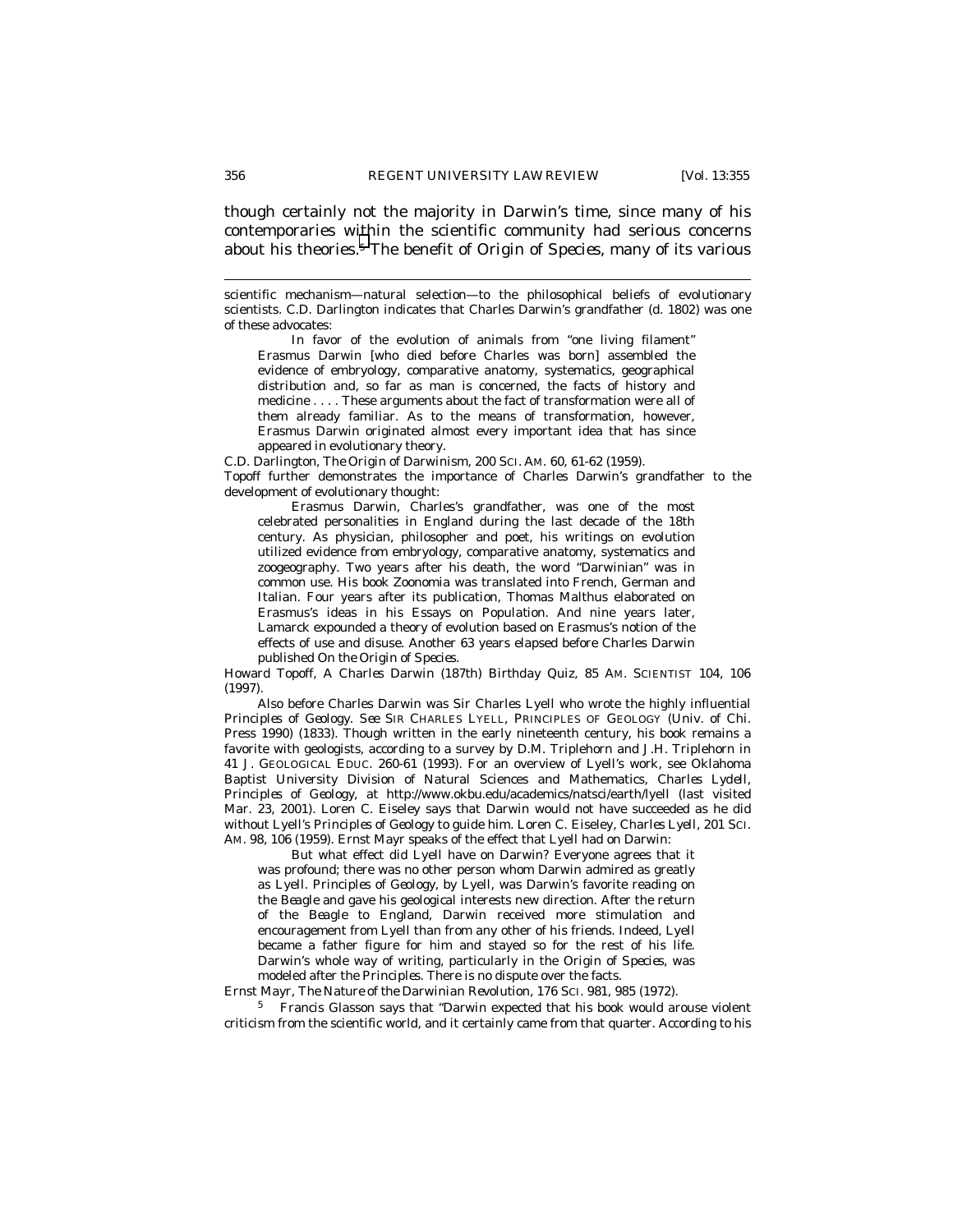postulates having long been discarded by contemporary scientists, $6$  is that it provided an alternative mechanism by which to explain the beginning and development of the cosmos and life.7 The orthodox religious view of special creation (*creatio ex nihilo*)8 no longer would be required to explain how life began and the battle between a theistic (supernaturalistic) and a non-theistic (naturalistic) explanation for the cosmos began.9

own account, most of the leading scientists of the day believed in the ummutability [sic] of species." Francis Glasson, *Darwin and the Church*, 99 NEW SCIENTIST 638 (1983). In his introduction Darwin confirms this perspective. ORIGIN OF SPECIES, *supra* note 2, at 13. Additionally Owen Chadwick, Regius professor of modern history at Cambridge wrote, "At first much of the opposition to Darwin's theory came from scientists on grounds of evidence, not from theologians on grounds of scripture." Glasson, *supra*, at 639. For example, Darwin's geology teacher and friend, Adam Sedgwick, did not accept Darwin's views of evolution: "We venture to affirm that no man who has any name in science, properly so-called has spoken well of the book, or regarded it with any feelings but those of deep aversion. We say this advisedly, after exchanging thoughts with some of the bestinformed men in Britain." R.E.D. CLARK, DARWIN BEFORE AND AFTER 49 (1958), *quoted in* BOLTON DAVIDHEISER, EVOLUTION AND THE CHRISTIAN FAITH 166 (1969).

The reaction to the *Origin* was immediate. Some biologists argued that Darwin could not prove his hypothesis. Others criticized Darwin's concept of variation, arguing that he could explain neither the origin of variations nor how they were passed to succeeding generation. This particular scientific objection was not answered until the birth of modern genetics in the early 20th century. . . . In fact, many scientists continued to express doubts for the following 50 to 80 years.

*Darwin, Charles Robert*, MICROSOFT ENCARTA ONLINE ENCYCLOPEDIA, *supra* note 1.

 $6$  The scientific community, for the most part, adheres to evolution without reservation, but the mechanism of how macro-evolution could occur has generated a considerable difference of opinion. Carol Cleary, *Coup Against Darwin's Dogma Opens Way for Biology Breakthroughs*, 4 FUSION 45, 45-47 (1981). Cleary begins her article on a conference of evolutionary biologists: "The fundamental tenets of Darwinian evolutionary biology are inadequate in light of current scientific findings. This was the conclusion of 150 leading evolutionists attending an international conference in Chicago in late October." *Id*. at 45; *see also* JEFFREY LEVINTON, GENETICS, PALEONTOLOGY, AND MACROEVOLUTION 2-9 (1988). "The difficulty of distilling an unambiguous definition of macroevolution is influenced by our current ignorance of the relationship between morphological and genetic divergence among distantly related taxa." LEVINTON, *supra*, at 3.

According to Mayr,

Darwin marshaled the evidence in favor of a transmutation of species so skillfully that from that point on the eventual acceptance of evolutionism was no longer in question. But he did more than that. In natural selection he proposed a mechanism that was far less vulnerable than any other previously proposed. The result was an entirely different concept of evolution. Instead of endorsing the 18th–century concept of a drive toward perfection, Darwin merely postulated change.

Mayr, *supra* note 4, at 987.

<sup>8</sup> *Creatio ex nihilo* is the Latin phrase for "creation out of nothing." DAVID P. SCAER, A LATIN ECCLESIASTICAL GLOSSARY 10 (1978).

<sup>9</sup> In reality no scientific explanation may be offered for the existence of the cosmos itself. One must either accept that the universe always was or that it came into existence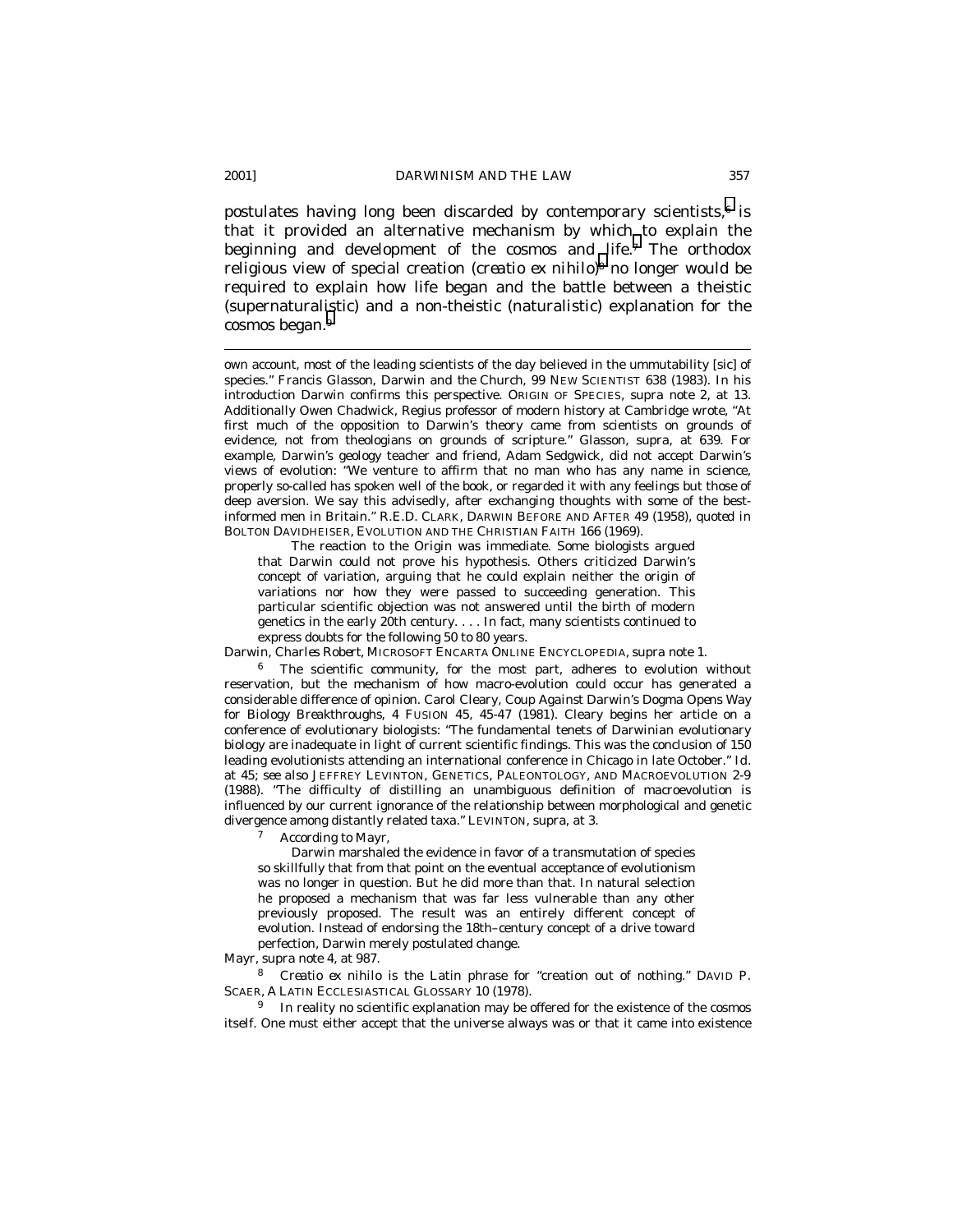# I. BACKGROUND TO THE CONFLICT BETWEEN CREATION AND EVOLUTION IN AMERICAN LAW

# *A. The Scopes Trial*

### 1. Backdrop to the Trial

The *Scopes* trial<sup>10</sup> was probably the beginning of public awareness of evolution in the United States. Scientists of the early twentieth century had already largely accepted evolution,<sup>11</sup> as had many Christian church leaders<sup>12</sup> and theologians.<sup>13</sup> The Scopes trial came in the midst of the

through some external unnamed reality. Neither of these may be defended through scientific investigation, though extrapolation of evidence may be offered philosophically. See *infra* section IV. A. for a discussion about the nature of science and presuppositions.

10 For a complete transcript of the *Scopes* trial and additional important historical information, see THE WORLD'S MOST FAMOUS COURT TRIAL: TENNESSEE EVOLUTION CASE (photo. reprint 1990) (1925).

11 LOUIS T. MORE, THE DOGMA OF EVOLUTION (1925); *see also* GERTRUDE HIMMELFARB, DARWIN AND THE DARWINIAN REVOLUTION (1959).

12 Francis Glasson reveals that Darwin did not encounter widespread disputation from the religious establishment in England:

Despite abundant evidence to the contrary, it is widely believed that the Church was a bitter opponent of evolution. . . . [The Huxley-Wilberforce] encounter in a highly dramatized form with invented speeches has been broadcast so often on radio and television that the impression given is that Samuel Wilberforce spoke for the Church and that this was the official Christian response!

Glasson, *supra* note 5, at 639. Apparently, then, many Christian leaders did not oppose Darwin's teaching. *Id.* at 638.

 $13$  Several theologians toward the end of the nineteenth century and beginning of the twentieth century accepted the theory of evolution in some fashion. For example, Augustus H. Strong says, "Evolution is only the method of God. It has to do with the *how*, not with the *why*, of phenomena, and therefore is not inconsistent with design, but rather is a new and higher illustration of design." AUGUSTUS H. STRONG, SYSTEMATIC THEOLOGY 76 (1907). Strong believed that evolution actually argued against Deism and demonstrated the purposes and nature of God. *See id*. at 75-78. John P. Newport notes some other conservative theologians who partly succumbed:

It is noteworthy that three conservative leaders of this same period— B.B. Warfield, George F. Wright, and James Orr—showed sympathy with the ideas of theistic evolution. Warfield, for example, acknowledged the possibility of evolution, although he cautioned that it "cannot act as a substitute for creation, but at best can supply only a theory of the method of the divine providence."

Wright wrote in volume 4 of *The Fundamentals*, published by the Bible Institute of Los Angeles in 1917, that "the word evolution is in itself innocent enough, and has a large range of legitimate use. The Bible, indeed, teaches a system of evolution. The world was not made in an instant, or even in one day (whatever period day may signify) but in six days. Throughout the whole process there was an orderly progress from lower to higher forms of matter and life. In short there is an established order in all the Creator's work.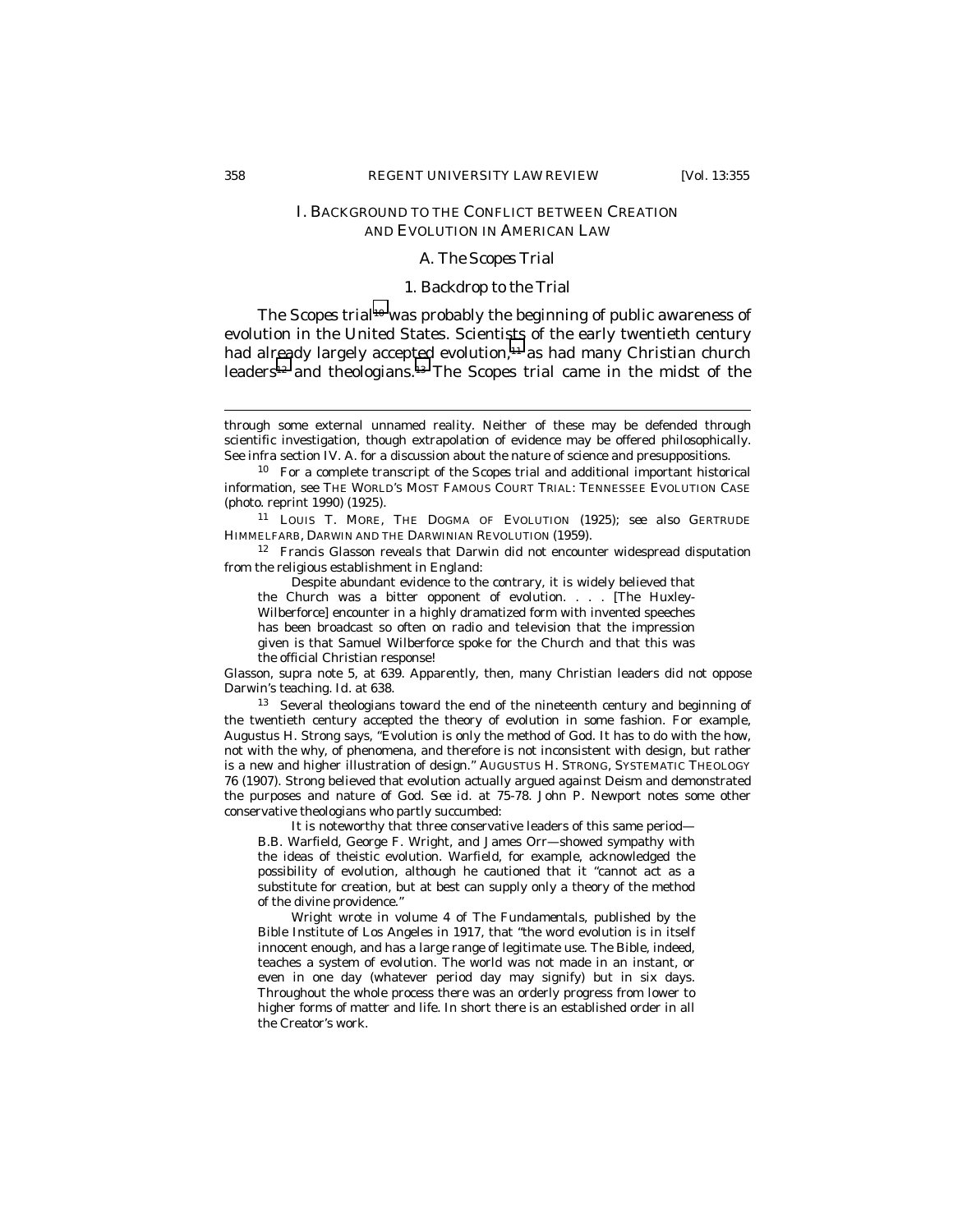fundamentalist-modernist controversy14 which threatened to engulf all of religious America and was seen as the heart and soul of the church.15 The *Scopes* trial was initiated16 by the American Civil Liberties

James Orr, the eminent Scottish theologian, wrote in his book, *The Christian View of God and the World*, "On the general hypothesis of evolution, as applied to the organic world, I have nothing to say, except that, within certain limits, it seems to me extremely probable, and supported by a large body of evidence. This, however, only refers to the fact of a genetic relationship of some kind between the different species of plants and animals, and does not affect the means by which this development may be supposed to be brought about.

JOHN P. NEWPORT, LIFE'S ULTIMATE QUESTIONS 140 (1989).

Not all Christian theologians were as agreeing to evolution as was Strong, and not all yielded under pressure as did Orr. James Oliver Buswell, Jr., speaks of an early infatuation with the theory of evolution but then a rejection after further study of the evidence. JAMES OLIVER BUSWELL, JR., A SYSTEMATIC THEOLOGY OF THE CHRISTIAN RELIGION 323-24 (1962). Louis Berkhof notes the disagreements among scientists regarding the theory and the unlikelihood of the mechanism of evolution. LOUIS BERKHOF, SYSTEMATIC THEOLOGY 161-64 (rev. & enlarged ed. 1941).

14 An unnamed editor of *The World's Most Famous Court Trial* elucidates the setting of the Scopes trial within the modernist-fundamentalist debates of the 1920s:

The Scopes Evolution Trial, for all its ballyhoo, was a complex event with its serious side. It cannot be understood apart from the social and religious climate of the twenties; especially important is the context of the modernist-fundamentalist religious controversy of the early decades of this century which, by bringing the Biblical creation vs. naturalistic evolution issue into sharper focus, created wide public interest as evidenced by the anti-evolution laws proposed in several states.

THE WORLD'S MOST FAMOUS COURT TRIAL, *supra* note 10, at 1 app. II. For discussion of modernist-fundamentalist controversy, see 1 FUNDAMENTALISM VERSUS MODERNISM 231- 303 (Eldred C. Vanderlaan ed., 1925) (presenting both sides of the debate); William Jennings Bryan, *Moses vs. Darwin*, 83 HOMILETIC REV. 446-52 (1922); and S. Parkes Cadman, *Darwin's Theory of Natural Selection*, 83 HOMILETIC REV. 452-56 (1922).

<sup>15</sup> *See* Paul M. Waggoner, *The Historiography of the Scopes Trial: A Critical Reevaluation*, 5 TRINITY J. 155, 155-74 (1984) (critiquing the Scopes trial and its impact on the course of American fundamentalism). Waggoner provides reference to a number of important historical works on the Scopes trial. *See id.*

<sup>16</sup> I say initiated because John Scopes was approached by the ACLU for him to confess to violating the Butler Act of 1925, *see infra* note 60 and accompanying text, so that he might be charged with a violation of the act. William Donohue comments about this instigation:

Lucille Milner of the ACLU spotted the case [speaking of Butler's legislative bill, *see infra* note 60] in a Tennessee newspaper and brought the issue to Baldwin's attention. According to Milner, he "saw its import in a flash" and decided to inform the board. The board agreed to enter the controversy and placed an announcement in the Tennessee newspapers offering services to any teacher who would agree to challenge the law. George W. Rapplegea, a young engineer, read of the Union's offer in the 4 May 1925 edition of the Chattanooga *Times* and quickly sought a client for the ACLU; John T. Scopes, a high school teacher, agreed to challenge the law.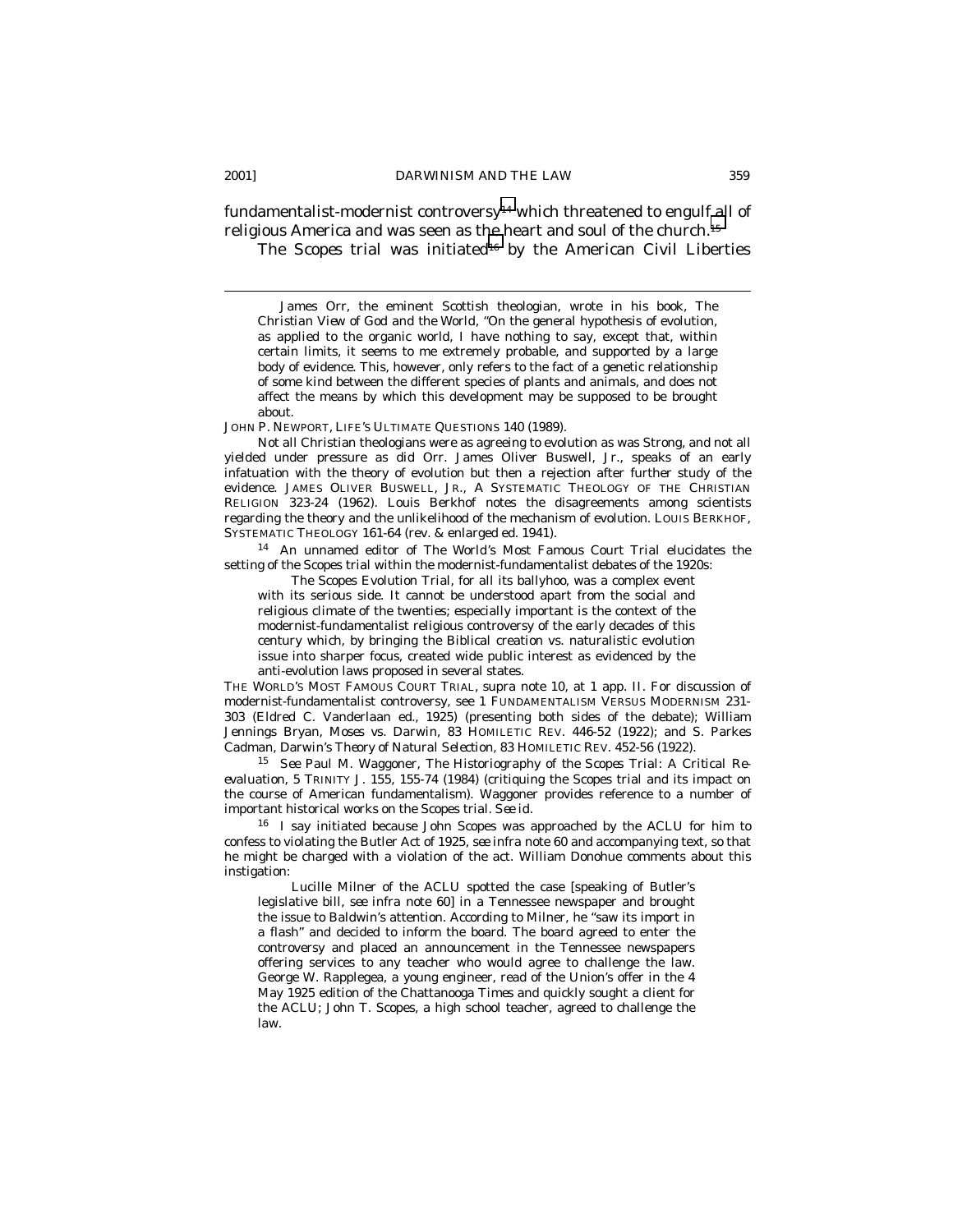Union<sup>17</sup> [hereinafter ACLU] in a newspaper  $ad^{18}$  to test a Tennessee law19 which forbade the teaching of the idea that human beings evolved from lower forms of life, in the state's public schools,<sup>20</sup> because the idea

WILLIAM A. DONOHUE, THE POLITICS OF THE AMERICAN CIVIL LIBERTIES UNION 303 (1985); *see also* Warren Allem, Backgrounds of the Scopes Trial at Dayton, Tennessee (1959) (unpublished thesis, University of Tennessee) (on file with author); L. SPRAGUE DE CAMP. THE GREAT MONKEY TRIAL (1968); JOHN T. SCOPES & JAMES PRESLEY, CENTER OF THE STORM: MEMOIRS OF JOHN T. SCOPES (1967).

<sup>17</sup> The ACLU is the country's largest nonprofit law organization. It began in 1920 and since then has been involved in tens of thousands of cases regarding matters of civil liberties, including some of the most celebrated legal cases in the United States. The Scopes trial still remains as one of the organization's most famous test cases.

The ACLU has worked on some cases that are praised by both conservative and liberal scholars, as well as the public (e.g., concerns for the mentally ill, minority rights), but often has promoted causes that have drawn much acrimony from the general public and conservatives, such as homosexual rights, abortion on demand, affirmative action, and abolition of the death penalty. *American Civil Liberties Union*, MICROSOFT ENCARTA ONLINE ENCYCLOPEDIA, *supra* note 1. Even the highest levels of government have criticized the ACLU. *Id.* In 1981, U.S. Attorney General Ed Meese called the ACLU "a criminals' lobby" and former president George H.W. Bush used the public feelings against the ACLU in his bid for the White House against his Democrat opponent, ACLU member Governor Michael Dukakis. *Id.* For a critical interaction with the policies of the ACLU, see DONOHUE, *supra* note 16.

18 The actual ad read as follows:

"We are looking for a Tennessee teacher who is willing to accept our services in testing this law in the courts," the New York based American Civil Liberties Union announced soon after the anti-evolution statute passed. "Our lawyers think a friendly test can be arranged without costing a teacher his or her job. Distinguished counsel have volunteered their services. All we need now is willing client." This announcement appeared in a Chattanooga paper on May 4th, called The Daily Times.

The Interactive Bible, *Textbook Fraud: Inherit the Wind Is Intellectual Pornography!*, *at*  http://www.bible.ca/tracks/textbook-fraud-scopes-trial-inherit-wind.htm (last visited Mar. 23, 2001).

19 For the actual reading of the Act, *see infra* note 60 and accompanying text.

20 Evolution from lower forms of life to higher forms of life is often called macroevolution (believed by the scientific establishment) as distinguished from micro-evolution (accepted by all scientists, including creationists) in reference to changes within "kinds" or species, often called micro-evolution (accepted by all). Newport defines the differences between these two kinds of evolution:

*Microevolution*, or the special theory of evolution, can be defined as the proposition that many living animals can be observed over the course of time to undergo changes so that new species are formed. In certain cases, this type of evolution can be demonstrated by experiments. Therefore, in this limited sense it is possible to call evolution a fact. Current scientific literature shows that most biologists are giving their attention to microevolution. They can verify genetic changes in the laboratory and in nature at this limited level.

*Macroevolution*, or the general theory of evolution, is defined as the theory that all the living forms in the world have arisen from a single source, which itself came from an inorganic form. This is the classic evolution theory taught in textbooks and in courses in zoology.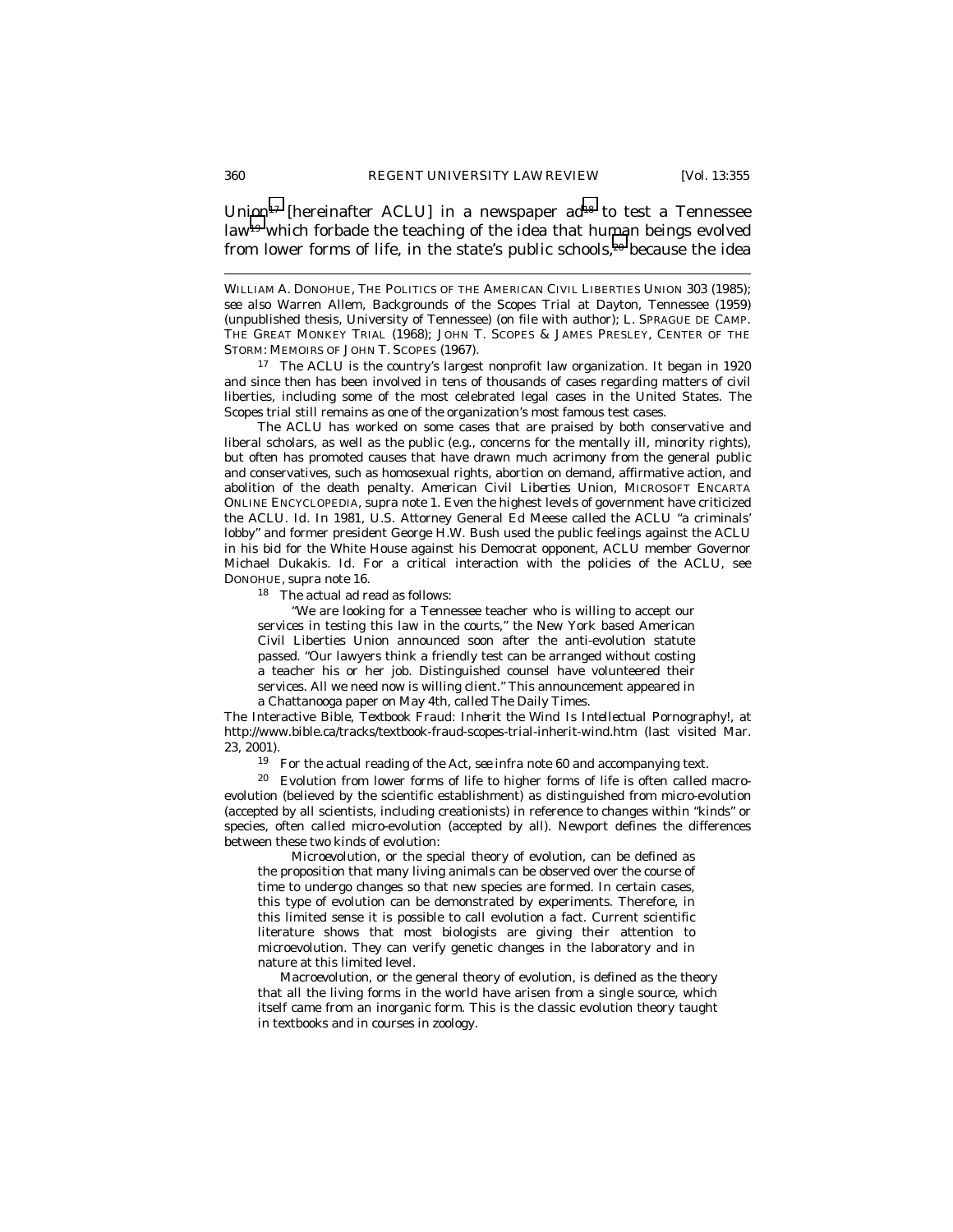contradicted the Biblical account of creation. The ACLU hired the famous defense attorney Clarence Darrow<sup>21</sup> to defend teacher John Scopes.<sup>22</sup> Scopes, a substitute science teacher,<sup>23</sup> agreed to confess to having violated the Tennessee anti-evolution law, teaching evolution from the popular biology book *A Civic Biology*,<sup>24</sup> although post-trial

21 Clarence Seward Darrow (1857-1938), a graduate of the University of Michigan Law School, at the time of the Scopes trial was America's most famous defense attorney. His clients included murderers, communists, socialists, and anarchists. UMKC Law, *The Scopes Trial: Clarence Darrow*, *at* http://www.law.umkc.edu/faculty/projects/ftrials/ scopes/darrowcl.htm (last visited Mar. 24, 2001). He has been called "a sophisticated attorney with the mannerisms of a country lawyer." *Id.* John Scopes was the only client that Darrow ever volunteered to represent at no charge, doing so because he said, "I really wanted to take part in it." *Id.* Darrow had a life-long interest in science and his family "had all of Darwin's books as fast as they were published." *Id.*

<sup>22</sup> John Scopes was a Rhea County teacher and athletic coach who took the teaching position in Dayton as his first position after graduating from the University of Kentucky in 1924. UMKC Law, *John Scopes*, *at* http://www.law.umkc.edu/faculty/projects/ftrials/ scopes/SCO\_SCO.HTM (last visited Mar. 24, 2001). He was described as a modest, friendly, and shy person. *Id.* Scopes never gave testimony at trial, but admitted to the teaching of evolution. *Id.* (*But see infra* note 25 where he later admitted to not having taught evolution.) After the trial he was offered his teaching position back but instead accepted a scholarship as a gift from various scientists and newsmen to attend the University of Chicago. UMKC Law, *supra*. He studied geology in September of 1925 and after two years of study was hired by Gulf Oil and went to Venezuela. *Id.* From 1940 until his retirement Scopes worked at the United Gas Corporation headquarters in Shreveport, Louisiana. *Id.*

23 John Scopes was not really a regular biology teacher but coached and taught math. DONOHUE, *supra* note 16, at 303.

24 The text supposedly used by Scopes was George W. Hunter's *A Civic Biology*. Joyce F. Francis says of the book,

When the anti-evolution movement began after World War I, George W. Hunter's *A Civic Biology* was the most frequently used high school biology textbook. Hunter was a true believer of Darwin's evolutionary theory, and evolution was prominently discussed in his textbook. In fact, Hunter wrote that Darwin "gave the world the proofs of the theory on which we today base the progress of the world."

Joyce F. Francis, *Creationism v. Evolution: The Legal History and Tennessee's Role in That History*, 63 TENN. L. REV. 753, 757 (1996). Following are a few of the statements in Hunter's book which probably would have been very unacceptable to the Christian populace of Tennessee who held to a literal creation story as depicted in the Bible in *Genesis* 1:

Evolution means change, and these groups are believed by scientists to represent stages in complexity of development of life on the earth. Geology teaches that millions of years ago, life upon the earth was very

NEWPORT, *supra* note 13, at 138. Levinton does not see the difference between the two, LEVINTON, *supra* note 6, at 2-9, and neither does Robert T. Pennock, who says that there is "no essential difference in kind between microevolution and macroevolution; the difference is simply a matter of degree." ROBERT T. PENNOCK, TOWER OF BABEL: THE EVIDENCE AGAINST THE NEW CREATIONISM 155 (1999). But Carol Cleary's report seems to suggest differently for some evolutionists: "The microevolution of the Modern Synthesis does not, they concluded, lead to macroevolution—the evolution of major differences that result in higher-ordered (taxonomic) evolutionary patterns." Cleary, *supra* note 6, at 45.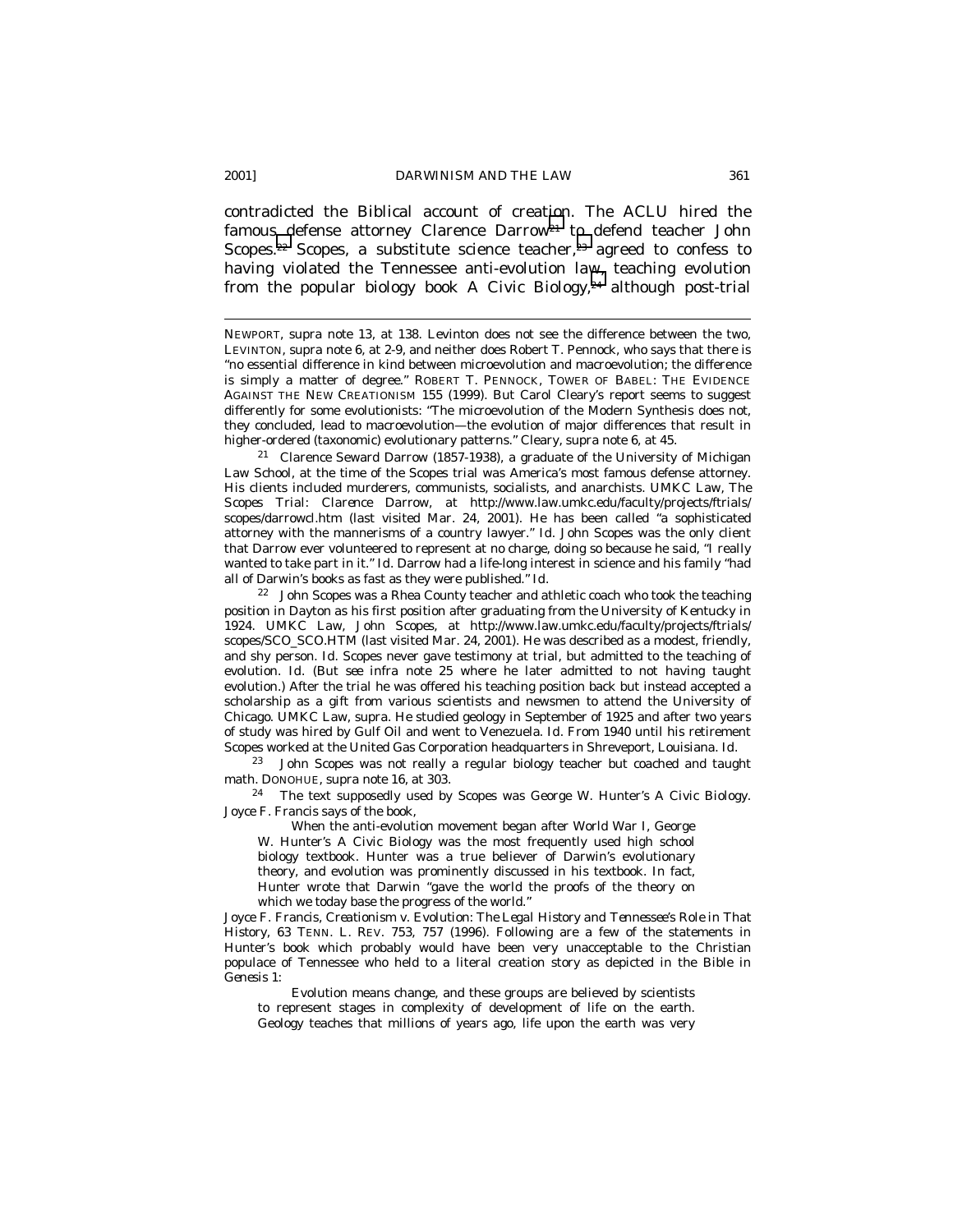evidence indicated that he had not done so.25

The expected dignity of a court trial gave way to a circus-like atmosphere,<sup>26</sup> probably unlike anything experienced in the United States until the famous O.J. Simpson criminal trial,<sup>27</sup> but considerably different

simple, and that gradually more and more complex forms of life appeared, as the rocks formed latest in time show the most highly developed forms of animal life. The great English scientist, Charles Darwin, from this and other evidence, explained the theory of evolution. This is the belief that simple forms of life on the earth slowly and gradually gave rise to those more complex and that thus ultimately the most complex forms came into existence.

GEORGE W. HUNTER, A CIVIC BIOLOGY 194 (1914). Hunter is careful when discussing man's evolution and his comparison with an ape: "Although anatomically there is a greater difference between the lowest type of monkey and the highest type of ape than there is between the highest type of ape and the lowest savage, yet there is an immense mental gap between monkey and man." *Id*. at 195. Hunter evinces the racist perspective of evolution assumed with the sub-title of Darwin's *Origin of Species* (*The Preservation of Favoured Races in the Struggle for Life*):

At the present time there exist upon the earth five races or varieties of man, each very different from the other in instincts, social customs, and, to an extent, in structure. These are the Ethiopian or negro type, originating in Africa; the Malay or brown race, from the islands of the Pacific; the American Indian; the Mongolian or yellow race, including the natives of China, Japan, and the Eskimos; and finally, the highest type of all, the Caucasians, represented by the civilized white inhabitants of Europe and America.

25 Donohue gives a quotation from Scopes that he made after the trial: "To tell the truth, I wasn't sure I had taught evolution." DONOHUE, *supra* note 16, at 303. In Sprague de Camp's book *The Great Monkey Trial*, a conversation is recorded that is said to have occurred between John Scopes and William K. Hutchinson of the International News Service during the last days of the trial:

Scopes said: "There's something I must tell you. It's worried me. I didn't violate the law. . . I never taught that evolution lesson. I skipped it. I was doing something else the day I should have taught it, and I missed the whole lesson about Darwin and never did teach it. Those kids they put on the stand couldn't remember what I taught them three months ago. They were coached by the lawyers." "Honest, I've been scared all through the trial that the kids might remember I missed the lesson. I was afraid they'd get on the stand and say I hadn't taught it and then the whole trial would go blooey. If that happened they would run me out of town on a rail."

When Hutchinson replied that would make a great story, Scopes said: "My god no! Not a word of it until the Supreme Court passes my appeal. My lawyers would kill me."

DE CAMP, *supra* note 16, at 432, *quoted in* David N. Menton, *A Hollywood History of the 1925 Scopes 'Monkey' Trial* (1997), *available at* http://www.bible.ca/tracks/textbook-fraudscopes-trial-inherit-wind.htm#overview.

<sup>26</sup> *See* Richard M. Cornelius, *Their Stage Drew All the World: A New Look at the Scopes Evolution Trial*, TENN. HIST. Q., Summer 1981, at 130 (arguing that the trial began as a public relations ploy to draw attention to financially stricken Dayton, Tennessee).

 $^{27}$  The trial of O.J. Simpson rivals the Scopes trial, and with the advent of television captured the attention of America and the world probably more than any other trial to

*Id*. at 196.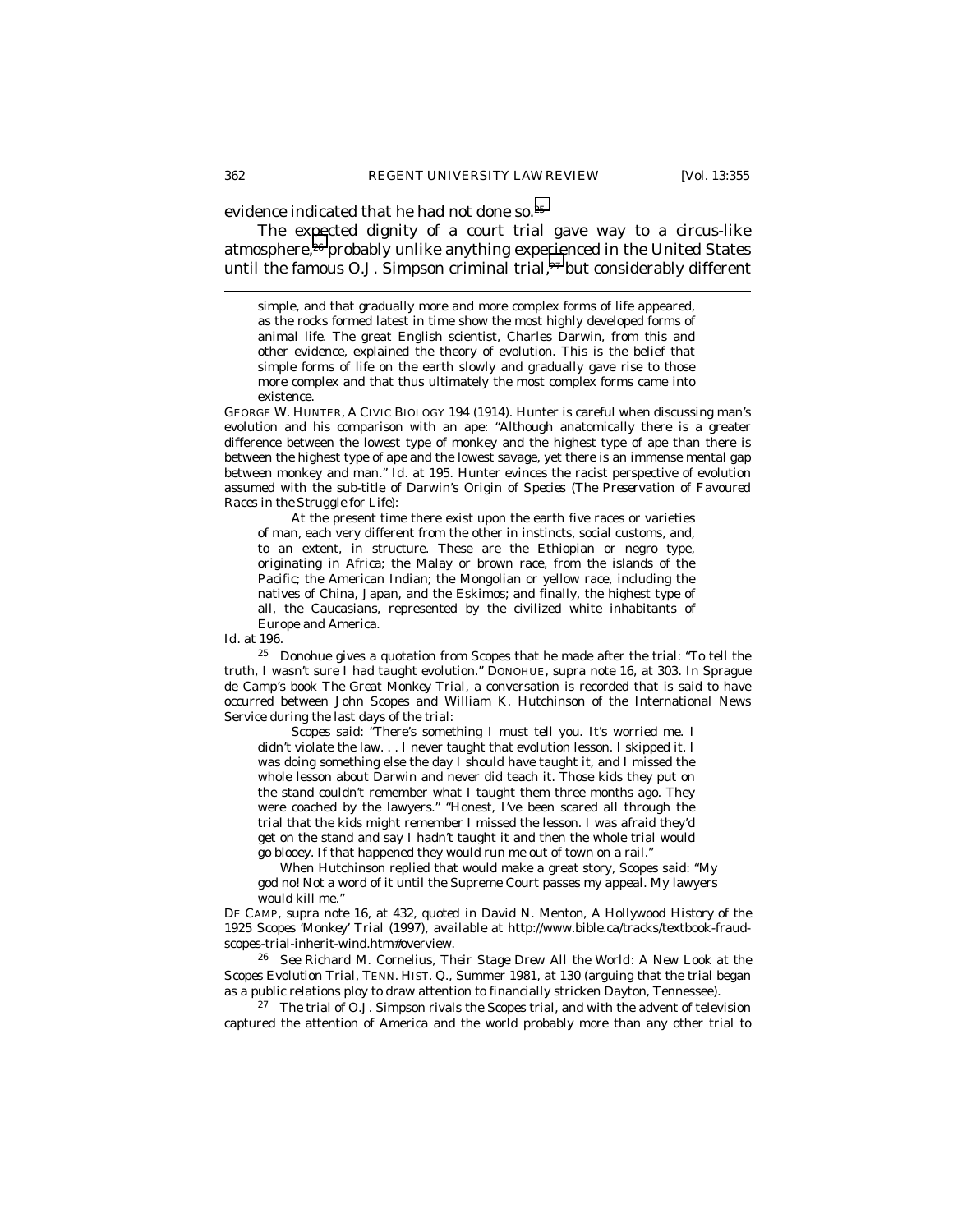from Jerome Lawrence and Robert E. Lee's fictional *Inherit the Wind*,28 which was based on the Scopes trial. Journalists throughout the United States, and from other countries, crowded into the small town of Dayton, Tennessee.29 William Jennings Bryan,30 an eloquent speaker and three-

date. O.J. Simpson (1947-) was an American football star accused of killing his former wife Nicole Brown Simpson and her friend, Ronald Goldman in 1994. *Simpson, O.J.*, MICROSOFT ENCARTA ONLINE ENCYCLOPEDIA, *supra* note 1. He was acquitted after an expensive and lengthy trial, though he was found responsible for the wrongful deaths of his wife and Goldman in a subsequent civil trial. *Id.* For a comprehensive look at the Simpson trial, see UMKC Law, *Famous American Trials*, *at* http://www.law.umkc.edu/faculty/ projects/ftrials/Simpson/simpson.htm (last visited Jan. 5, 2001). Bill Haltom comments, "The Scopes Trial was to the Roaring Twenties what the O.J. Trial was to the Boring Nineties." Bill Haltom, *Save Us From Scopes II! Monkey Business: The Sequel*, 32-JUN TENN. B.J. 37 (1996).

<sup>28</sup> *See* Phillip E. Johnson, *"Inherit the Wind": The Play's the Thing*, 13 REGENT U. L. REV. 279 (2001).

 $^{29}$  Historian Richard M. Cornelius describes the state of affairs:

Back in Dayton the population swelled from about 1800 to about 5000 at the height of the trial. There was an increasing carnival atmosphere: refreshment stands, monkey souvenirs, eccentrics such as "John the Baptist the Third," and oddities such as Joe Mendi, the trained chimpanzee. And then there were the media people: three news services and 120 reporters, whose stories totaled about two million words and whose ranks included H.L. Mencken, Joseph Wood Krutch, and Westbrook Pegler; 65 telegraph operators, who sent more words to Europe and Australia than had ever been cabled about any other American happening; and Quin Ryan and the radio crew from the *Chicago Tribune*'s WGN, who did the first live national broadcast of an American trial.

RICHARD M. CORNELIUS, WORLD'S MOST FAMOUS COURT TRIAL 67 (1991) (citations omitted).

30 William Jennings Bryan (1860-1925) was one of the major orators in the early 20th century, three times nominated by the Democratic party for president of the United States. UMKC Law, *William Jennings Bryan (1860-1925)*, *at* http://www.law.umkc.edu/ faculty/projects/ftrials/scopes/bryanw.htm (last visited Jan. 5, 2001). He became the nation's most prominent person in the crusade against the theory of evolution. *Id.* As a young man he said that he "looked into evolution" and found it lacking and so "resolved to have nothing to do with it." *Id*. At a Baptist convention, Bryan spoke of evolution as fiction: "When I want to read fiction, I don't turn to the *Arabian Nights*; I turn to works of biology—I like my fiction wild. Scientists make a guess and call it a hypothesis. 'Guess' is too short a word for a professor." *Id*. In his evangelistic fervor he is reported to have said in regards to geological evidence purported to support evolution: "The Rock of Ages is more important than the age of rocks." *Id.* Bryan was Secretary of State under President Woodrow Wilson. RICHARD M. CORNELIUS, UNDERSTANDING WILLIAM JENNINGS BRYAN AND THE SCOPES TRIAL 2 (1998). He held many views ahead of his time such as popular election of senators, a graduated income tax, woman suffrage, public regulation of political campaign contributions, the Federal Reserve Act, workman's compensation, minimum wage, an eight-hour day. *Id.* See also Edward J. Larson, who says that "[a]lthough it was his stance against Darwinism that brought him into alliance with religious conservatives, Bryan entered the anti-evolution crusade as one of America's preeminent political liberals." Edward J. Larson, *The Scopes Trial and the Evolving Concept of Freedom*, 85 VA. L. REV. 503, 508 (1999) (arguing that the Scopes trial provided a narrative against majoritarian oppression); *see also* SUMMER FOR THE GODS: THE SCOPES TRIAL AND AMERICA'S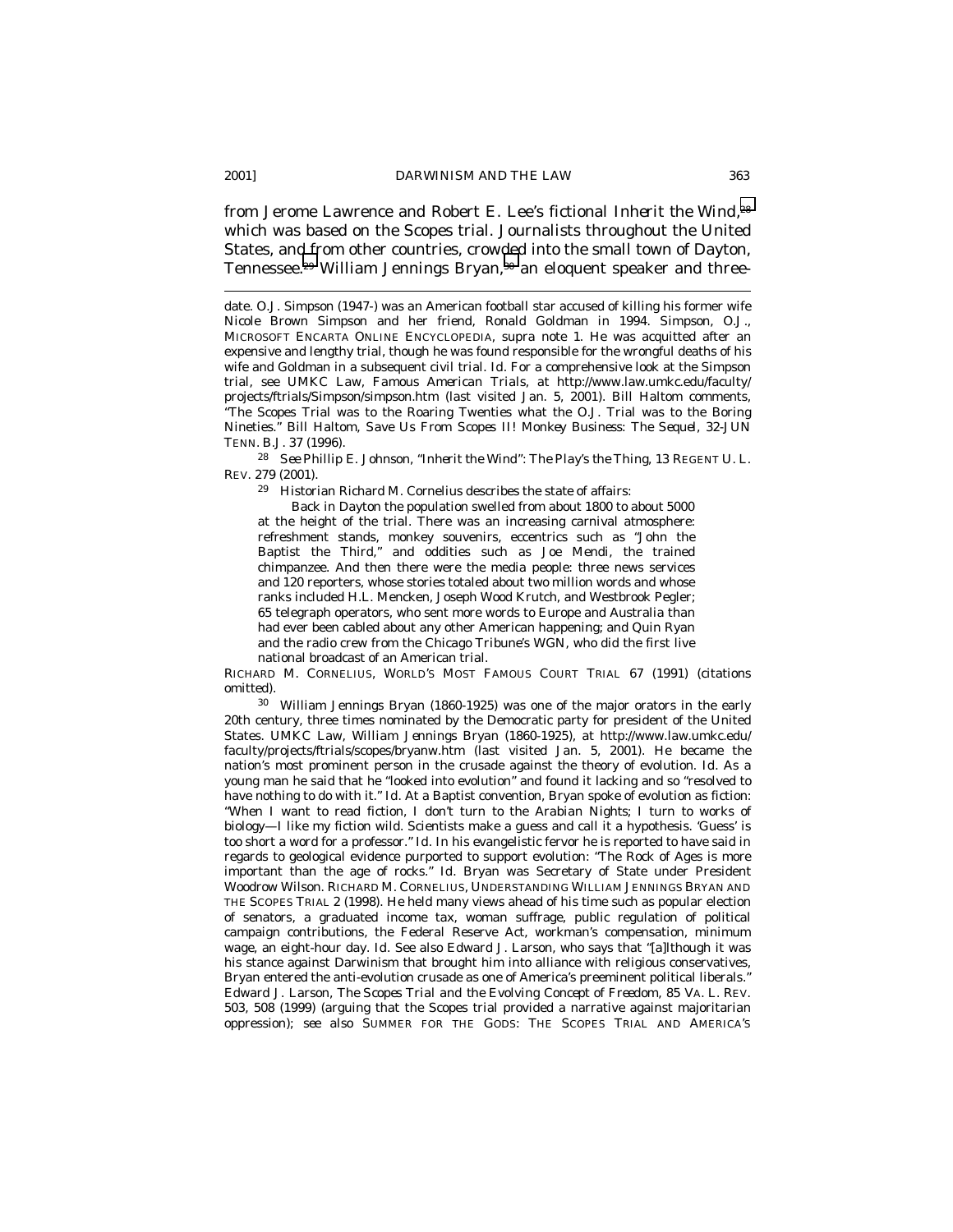time nominee for presidency of the Democratic Party,<sup>31</sup> was no match for the manner and tactics of Clarence Darrow, who was able to get Bryan on the witness stand as an expert in the Bible.32

Extravagant, exaggerated, and excessive claims were made by both sides in the trial. One account described the extravagant conditions this way:

Members of the jury were caught up more in the drama of the event than in the proceedings themselves. Former colleagues and acquaintances were now adversaries; both Darrow and Malone had assisted the political ambitions of Bryan. Scopes had been in the graduating class at Salem High School when Bryan delivered the commencement address. Scientific experts came from all over to testify, but none of their statements was allowed as evidence. Darrow was cited for contempt and Bryan took the witness stand. Scopes was never called to testify. Moreover, Scopes was a math teacher who only periodically taught biology as a substitute. He later admitted, "To tell the truth, I wasn't sure I had taught evolution." No matter. If Scopes was found guilty . . . Bryan would pay his fine, contending that the law should not have had a penalty.<sup>33</sup>

### 2. The Testimony of William Jennings Bryan

The interrogation of Byran by Darrow was highly unusual,<sup>34</sup> with Darrow attempting to demonstrate that the arguments upheld by Byran in the case were foolish ideas "that no intelligent Christian on earth believes."35 Bryan testified that the reason he would take the stand was

CONTINUING DEBATE OVER SCIENCE AND RELIGION (1997). But see the critique of Larson's book in Don Herzog, *Liberalism Stumbles in Tennessee*, 96 MICH. L. REV. 1898-1909 (1998). *See also* LAWRENCE W. LEVINE, DEFENDER OF THE FAITH: WILLIAM JENNINGS BRYAN: THE LAST DECADE, 1915-1925, at 274-78 (1965).

<sup>31</sup> UMKC Law, *supra* note 30.

 $32$  On day seven of the trial, defense attorney Darrow questioned prosecuting attorney Bryan—unusual to say the least—regarding matters of miracles in the Bible and whether the Bible was literally true. *See* THE WORLD'S MOST FAMOUS TRIAL, *supra* note 10, at 284-304.

<sup>33</sup> DONOHUE, *supra* note 16, at 303-04. Some of the more bizarre elements of this spectacle are given by William Donohue:

As Cornelius has observed, the trial became a "tour de farce" as eccentrics of every kind appeared: Joe Mendi—a trained chimpanzee—was there along with Deck "Bible Champion of the World" Carter and Louis Levi Johnson Marshall, "Absolute Ruler of the Entire World, Without Military, Naval or Other Physical Force."

*Id.* at 303.

<sup>34</sup> For a discussion of Mr. Bryan's call to the stand and his intention subsequently to call Mr. Darrow and others to the stand, see THE WORLD'S MOST FAMOUS TRIAL, *supra* note 10, at 284.

<sup>35</sup> *Id*. at 304.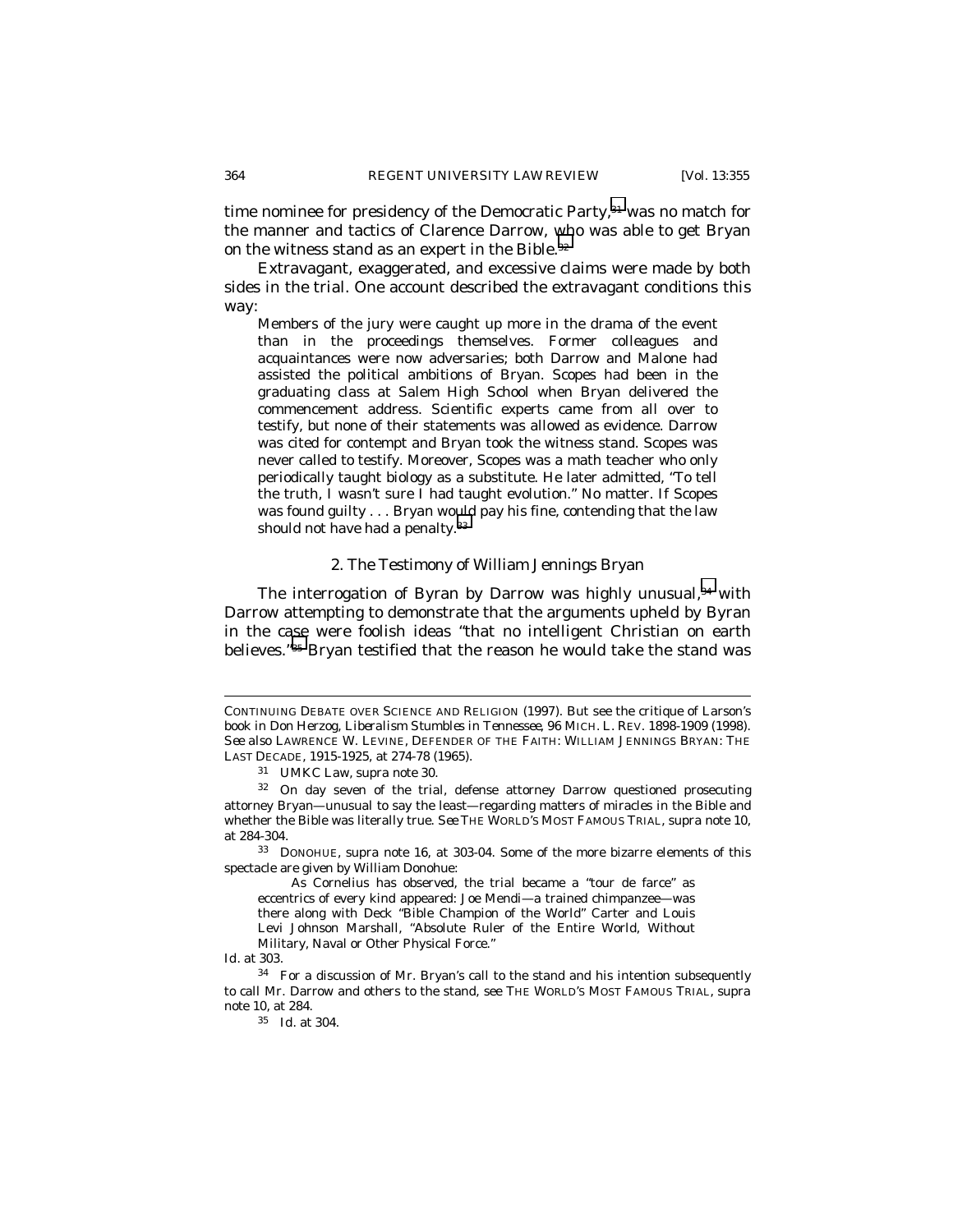not for strictly legal purposes but his desire to have a Christian testimony before the world:

Mr. Bryan—The reason I am answering is not for the benefit of the superior court. It is to keep these gentlemen from saying I was afraid to meet them and let them question me, and I want the Christian world to know that any atheist, agnostic, unbeliever, can question me any time as to my belief in God, and I will answer him.36

The questioning took several tacks but the underlying approach was to call into question the reasonableness of the literal approach to Scripture that Bryan supported, by seeking to get Bryan to admit that the miracles that he accepts from the Bible are nonsensical:

Q—But when you read that Jonah swallowed the whale—or that the whale swallowed Jonah—excuse me please—how do you literally interpret that?

A—When I read that a big fish swallowed Jonah—it does not say whale.

Q—Doesn't it? Are you sure?

A—That is my recollection of it. A big fish, and I believe it, and I believe in a God who can make a whale and can make a man and make both what He pleases.

. . . .

Q—Now, you say, the big fish swallowed Jonah, and he there remained how long—three days—and then he spewed him upon the land. You believe that the big fish was made to swallow Jonah?

A-I am not prepared to say that; the Bible merely says it was done.<sup>37</sup>

Some of that questioning was harsh and entertaining at the same time:

Mr. Darrow—You insult every man of science and learning in the world because he does not believe in your fool religion.

The Court—I will not stand for that.

Mr. Darrow—For what he is doing?

The Court—I am talking to both of you.

. . . .

Q—Wait until you get to me. Do you know anything about how many people there were in Egypt 3,500 years ago, or how many people there were in China 5,000 years ago?

A—No.

Q—Have you ever tried to find out?

A—No, sir. You are the first man I ever heard of who has been interested in it. (Laughter.)

Q—Mr. Bryan, am I the first man you ever heard of who has been interested in the age of human societies and primitive man?

<sup>36</sup> *Id*. at 300.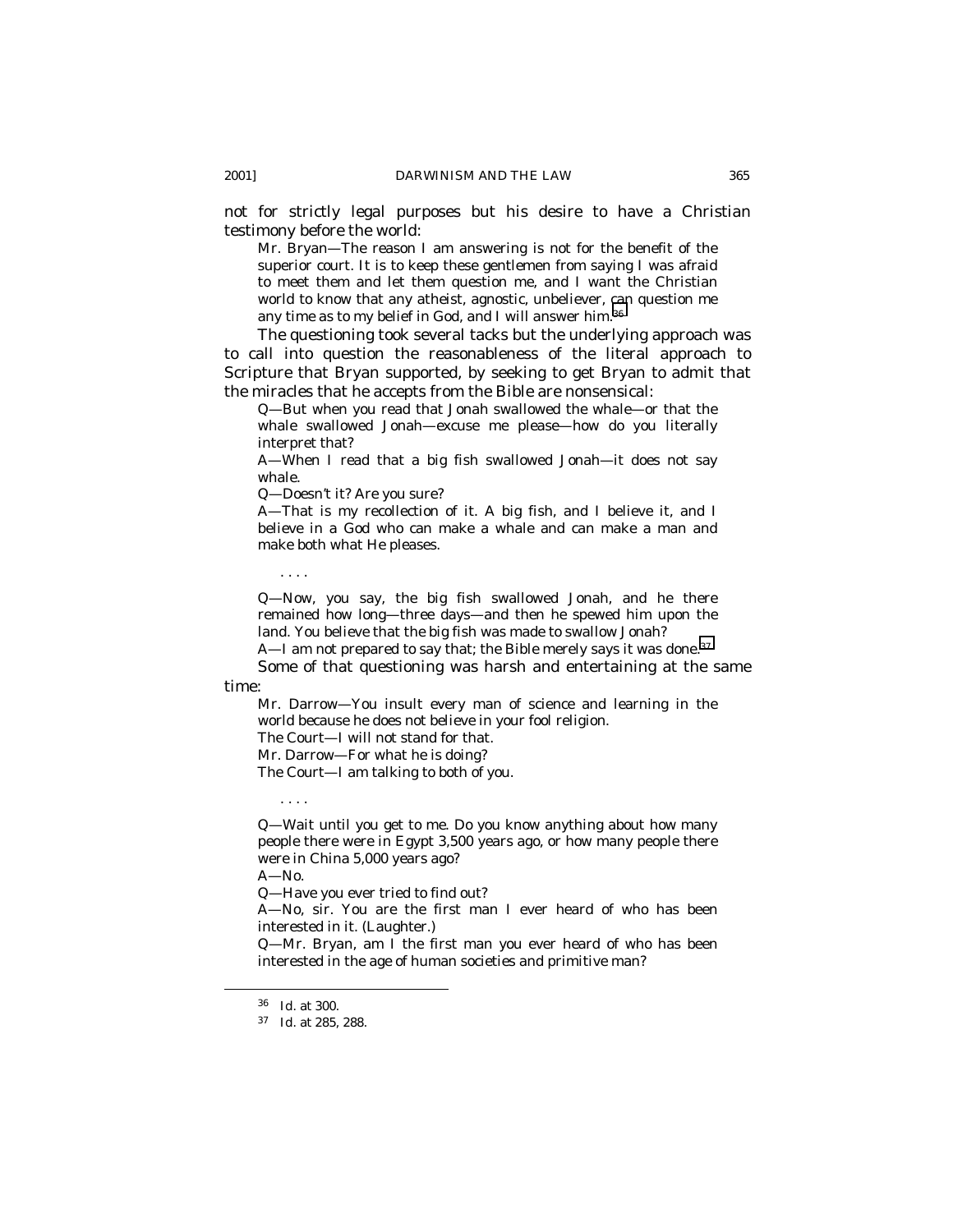A—You are the first man I ever heard speak of the number of people at those different periods.

Q—Where have you lived all your life? A—Not near you. (Laughter and applause.)

Q—Nor near anybody of learning?

A—Oh, don't assume you know it all.38

Other questions from Darrow to Byran reveals that Bryan was less a religious fundamentalist than has been popularly thought, since he testified that the days of creation may not have been solar days of twenty-four hours, and that the earth might be very old:

Q—Have you any idea how old the earth is?

A—No.

Q—The book you have introduced in evidence tells you, doesn't it?

A—I don't think it does, Mr. Darrow.

Q—Let's see whether it does; is this the one?

A—That is the one, I think.

Q—It says B.C. 4004?

A—That is Bishop Usher's calculation.

Q—That is printed in the Bible you introduced?

 $A$ —Yes, sir. . . .

Q—Would you say that the earth was only 4,000 years old?

A—Oh, no; I think it is much older than that.

Q—How much?

A—I couldn't say. . . .

Q—Do you think the earth was made in six days?

A—Not six days of twenty-four hours.

Q—Doesn't it say so?

A—No, sir. . . .

Q—. . . Does the statement, "The morning and the evening were the first day," and "The morning and the evening were the second day," mean anything to you?

A—I do not think it necessarily means a twenty-four-hour day.

Q—You do not?

A—No.

Q—What do you consider it to be?

A—I have not attempted to explain it. If you will take the second chapter—let me have the book. (Examining Bible.) The fourth verse of the second chapter says: "These are the generations of the heavens and of the earth, when they were created in the day that the Lord God made the earth and the heavens," the word "day" there in the very next chapter is used to describe a period. I do not see that there is any necessity for construing the words, "the evening and the morning," as meaning necessarily a twenty-four-hour day, "in the day when the Lord made the heaven and the earth."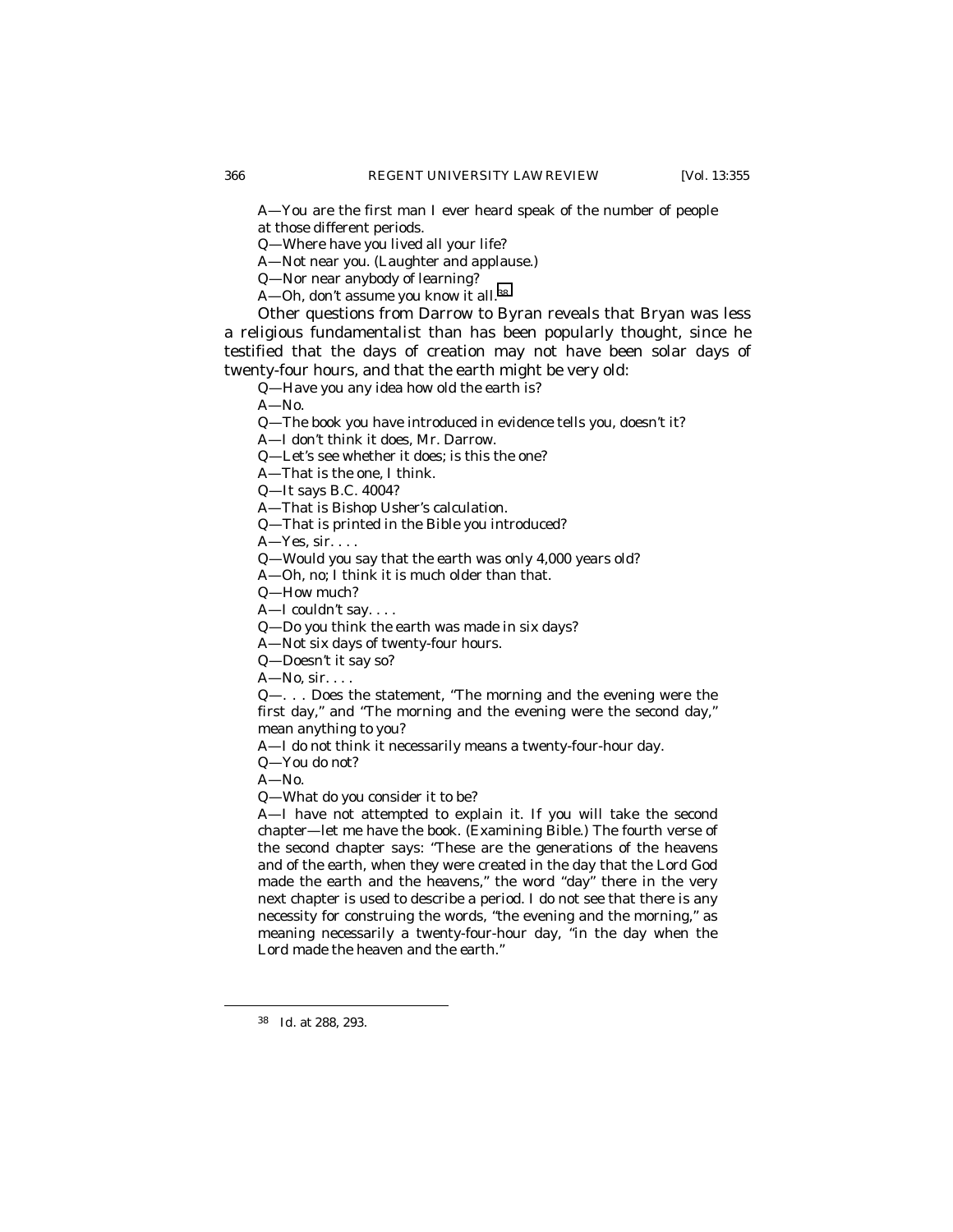#### 2001] *DARWINISM AND THE LAW* 367

Q—Then, when the Bible said, for instance, "and God called the firmament heaven. And the evening and the morning were the second day," that does not necessarily mean twenty-four hours?

A—I do not think it necessarily does.

Q—Do you think it does or does not?

A—I know a great many think so.

Q—What do you think?

A—I do not think it does.

Q—You think those were not literal days?

A—I do not think they were twenty-four-hour days.

Q—What do you think about it?

A—That is my opinion—I do not know that my opinion is better on that subject than those who think it does.

Q—You do not think that?

A—No. But I think it would be just as easy for the kind of God we believe in to make the earth in six days as in six years or in 6,000,000 years or in 600,000,000 years. I do not think it important whether we believe one or the other.

Q—Do you think those were literal days?

A—My impression is they were periods, but I would not attempt to argue as against anybody who wanted to believe in literal days.

. . . .

Q—The creation might have been going on for a very long time?

A—It might have continued for millions of years.<sup>39</sup>

What is especially interesting about Bryan's testimony is that he does not fall into the category of recent age creationists as is so usually suspected of those who seek to advocate a creationist position.40

#### 3. Darrow to the Defense

As entertaining, and at times very noncommittal, as Mr. Bryan's testimony was, the testimony for the defense also was problematic. None of their scientific experts gave oral testimony at trial, $41$  and some of the testimony provided was inaccurate scientific information.<sup>42</sup>

<sup>39</sup> *Id*. at 298-99, 302-03.

<sup>40</sup> *Id*. (giving his testimony which indicated his willingness to understand the days of creation in non-solar day fashion and his acceptance of millions of years for the age of the earth).

<sup>41</sup> *See generally*, CORNELIUS, *supra* note 29.

<sup>42</sup> Dr. Fay-Cooper Cole, anthropologist at the University of Chicago, used the Piltdown man and Heidelberg man as examples of the proofs of evolution. THE WORLD'S MOST FAMOUS COURT TRIAL, *supra* note 10, at 236-37. For discussion of past mistakes by evolutionists and creationists, see TEACHING SCIENCE IN A CLIMATE OF CONTROVERSY: A VIEW FROM THE AMERICAN SCIENTIFIC AFFLIATION 18-21 (1986). Dr. Kirtley F. Mather, listed the Cro-Magnon and Neanderthal as examples of the missing links, *id*. at 245, and boldly commented that "[t]here are in truth no missing links in the record which connects man with the other members of the order of primates," *id*. at 247, and argued for the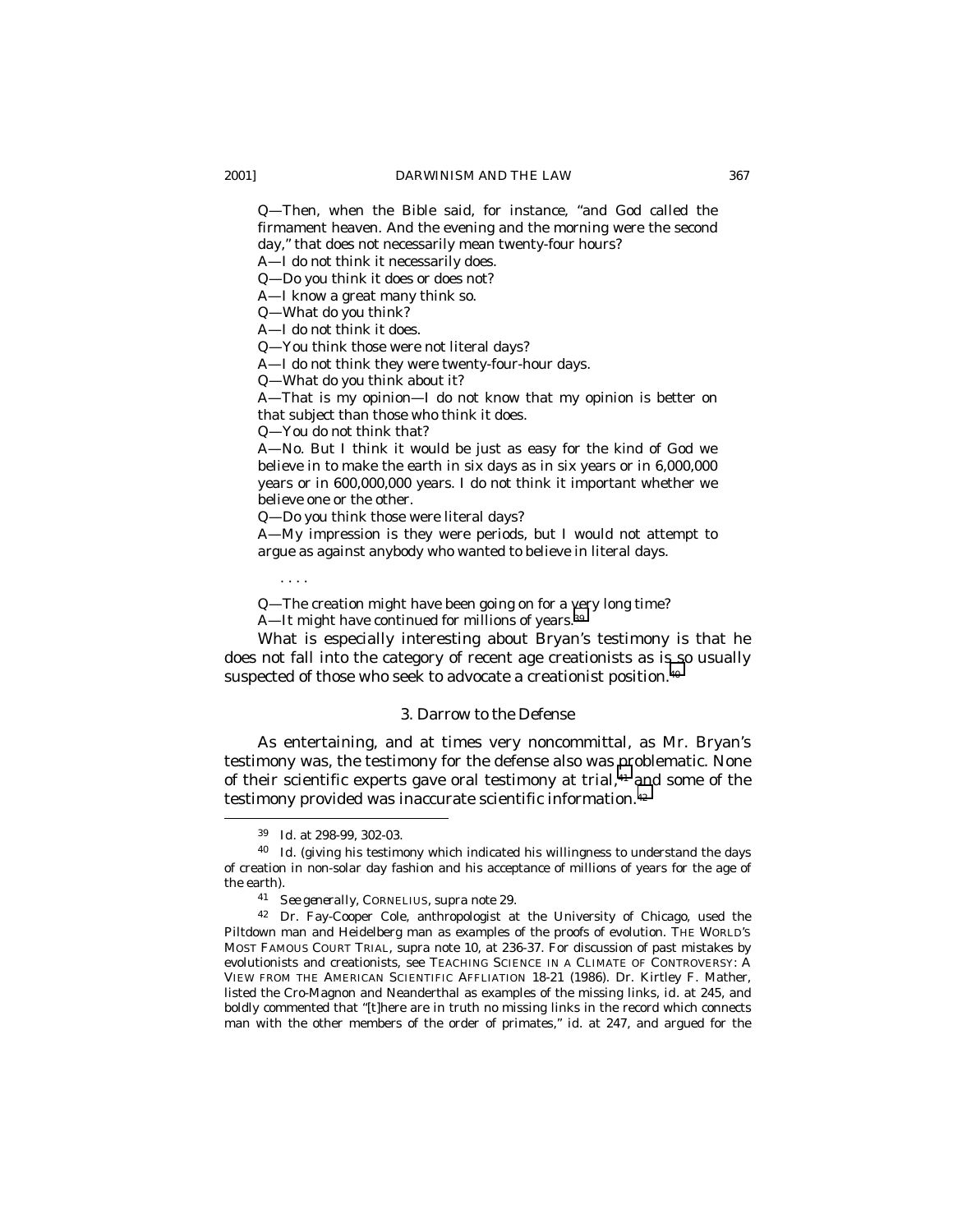In reality, Darrow wanted to lose this case—admitting to the court that the charges against his client were all true43—so that he might appeal to higher courts.<sup>44</sup> He knew that the ultimate decision would have considerable impact on the future of science and religion in the United States.

# *B. Renewed Interest in Teaching Evolution*

#### 1. Race to Space

It was more than thirty years before the matter of evolution became of paramount national importance again. Generally, the battle regarding the teaching of evolution in public schools, except for occasional skirmishes,45 was calm in the 1930s and 1940s and the scientific establishment was almost lethargic in pushing the evolutionary view. But things changed in the 1950s due to two major occurrences. One was

<sup>43</sup> "In the entire long trial, these were the only witnesses whose testimony was part of the official record. Scopes was not called to the witness standard because, as Darrow explained to Judge Raulston, 'Your honor, every single word that was said against this defendant, everything was true.'" CORNELIUS, *supra* note 29, at 68 (citation omitted).

44 Cornelius remarks about Darrow's strategy:

Then Darrow said, "I think to save time we will ask the court to bring in the jury and instruct the jury to find the defendant guilty." This move prepared the day for an appeal to a high court, spared Darrow from having to be questioned by Bryan, and circumvented the summation arguments and the threat posed by the concluding address that Bryan had been working on. Since there were indications that some of the jury were getting feisty over being excluded from so much of the trial, and others were showing sympathy for Scopes, there was reason to suspect that the jury might find Scopes innocent. Stewart, Raulston, and Darrow consulted together. After Raulston gave a lengthy charge to the jury, Darrow was permitted to explain to the jury that they should not worry about their verdict, for it could enable the defense to take the matter to a high court. A discussion of who should set the fine resulted in Stewart stating correctly it should be the jury, Raulston overruling him, [the basis of the reversal, *see infra* note 202 and accompanying text] and Darrow promising: "We will not take an exception, either way you want it, because we want the case passed on by the higher court." The jury retired, deliberated for nine minutes, returned, and found Scopes guilty. The judge fined him \$100 and then, after being prompted by Dr. Neal, asked Scopes if he had anything to say.

CORNELIUS, *supra* note 29, at 69 (citations omitted).

45 The first major legal battle began with *Daniel v. Waters*, 515 F.2d 485, 487-88 (6th Cir. 1975).

discredited theory of ontogeny recapitulates phylogeny. *Id*. at 273. For a look at the various proposals for missing links for human evolution given by scientists at the Scopes Trial, see JOHN W. KLOTZ, GENES, GENESIS AND EVOLUTION 342-44, 351-57, 364-71 (2d ed. 1972), as well as for an evaluation of methodology in determining human fossils. *Id*. at 371-75. Also see discussions of these kinds of mischaracterizations of human fossils and other scientific data in contemporary science texts in JONATHAN WELLS, ICONS OF EVOLUTION: SCIENCE OR MYTH? WHY MUCH OF WHAT WE TEACH ABOUT EVOLUTION IS WRONG (2000).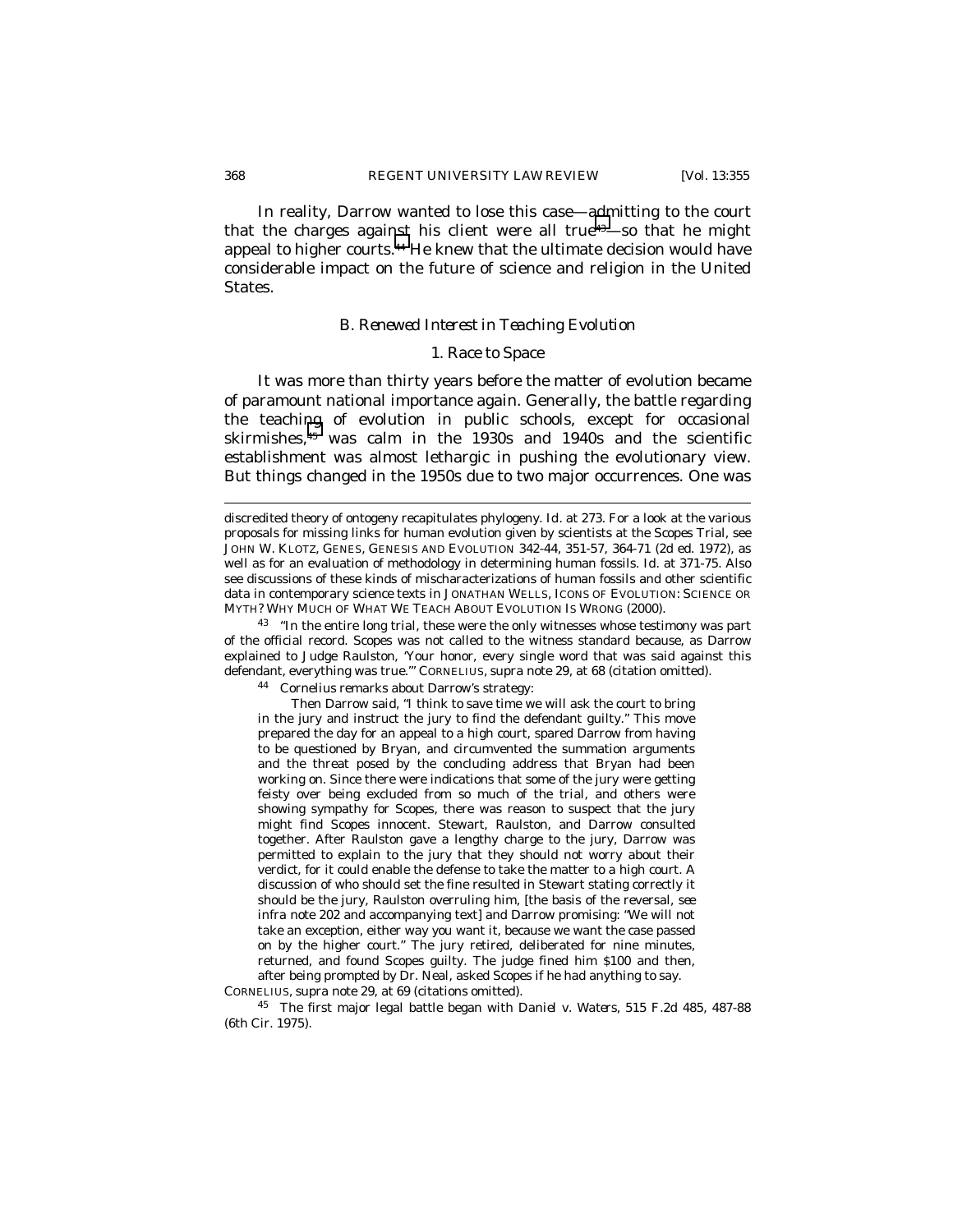the advancement of scientific interest in America caused by the Soviet Union's launch of Sputnik in 1957,<sup>46</sup> suggesting a Russian scientific superiority over the American scientific community. This motivated Americans to support reforming the science curriculum in public schools.47

## 2. 100th Anniversary of Darwin's *Origin of the Species*

The second event that renewed interest in evolution was the 100<sup>th</sup> anniversary, in 1959, of the publication of Darwin's *Origin of Species*. This occasion awakened the scientific establishment,<sup>48</sup> engendering a greater push to present evolution in the classrooms of America. This was particularly so with the Biological Science Curriculum Study, which had as its basis the theory of evolution,49 as well as the National Association of Biology Teachers,50 which had been in the forefront of promoting evolution.

49 Joyce Francis makes this point:

As part of this reform movement, the National Science Foundation began in 1959 to fund the Biological Science Curriculum Study (BSCS). The BSCS included noted biologists who believed in evolution; therefore, the high school textbooks written during this time included evolution as the foundation of biology instruction. Thus, the BSCS played a critical role in reintroducing evolution to biology textbooks in the early 1960s.

Francis, *supra* note 24, at 758-59.

50 The National Association of Biology Teachers website describes the group as follows:

The National Association of Biology Teachers (NABT) is "the leader in life science education." To date, more than 9,000 educators have joined NABT to share experiences and expertise with colleagues from around the globe; keep up with trends and developments in the field; and grow professionally.

Mission Statement & Goals

The National Association of Biology Teachers empowers educators to provide the best possible biology and life science education for all students. Goals

To provide expertise and opportunities for members to enhance their professional performance.

To advocate the teaching and learning of the biological sciences based on the nature and methods of science and the best practices of education.

To attract and represent the full spectrum of educators in biology and the life sciences.

To operate with benchmark levels of organizational effectiveness and efficiency.

<sup>46</sup> Francis, *supra* note 24, at 758.

<sup>47</sup> EDWARD J. LARSON, TRIAL AND ERROR: THE AMERICAN CONTROVERSY OVER CREATION AND EVOLUTION 91 (1989), *quoted in* Francis, *supra* note 24, at 758.

<sup>48 &</sup>quot;One hundred years without Darwinism are enough!" H.J. Muller, One Hundred Years Without Darwinism Are Enough, SCH. SCI. MATH. 304 (1959), *quoted in* Mayr, *supra* note 4, at 987.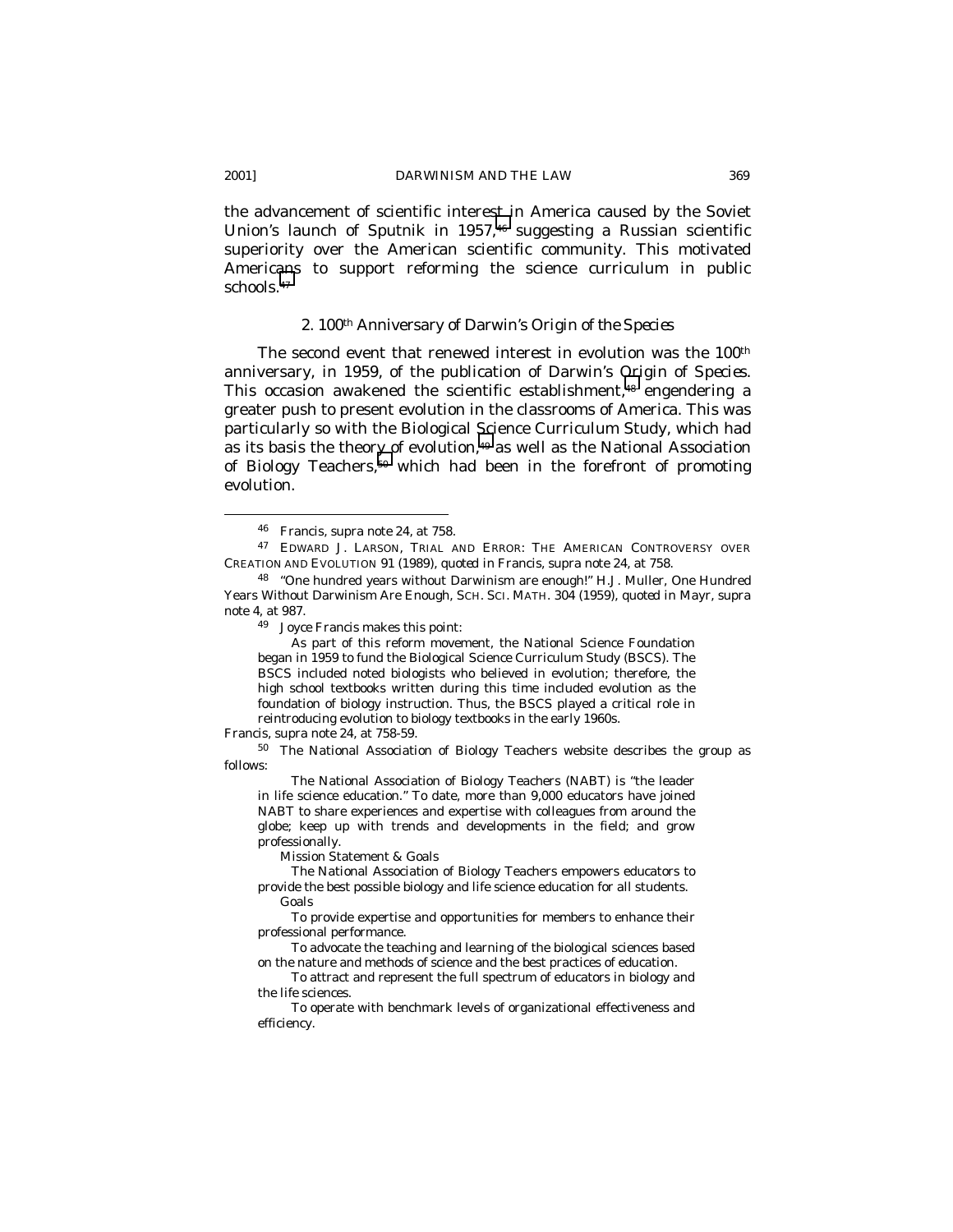#### *C. Creationist Responses to Darwinism*

Evolutionists were not the only group galvanized by the events of the late 1950s. Along with the renewed push from evolutionists came the formation of the creation-science movement. A few examples of creationist attempts to move the debate in the favor of creationism bear mentioning.

#### 1. Formation of Scientific Creationist Organizations

In 1963 the Creation Research Society was established in order to give an alternate point of view to the predominant evolutionary approach espoused by the scientific establishment.<sup>51</sup> Since 1963,

The Creation Research Society (CRS), a scientific society with worldwide membership, is recognized internationally for its firm commitment to scientific special creation. The CRS was founded in 1963 by a group of ten like-minded scientists who had corresponded with each other for a number of years. A major impetus for this effort was a problem that each one had experienced. They had been unable to publish in established journals scientific information favorable to the creation viewpoint. Believing that there were probably other scientists with similar experiences, these men saw the need for a journal in which such information could be published. Thus, the CRS was incorporated in the state of Michigan as a non-profit corporation for educational and scientific purposes. Shortly thereafter it was granted 501(c)(3) not-for-profit taxexempt status by the IRS. The first issue of the *Creation Research Society Quarterly* was published in July, 1964.

A number of principles were established from the beginning. First, members of the Society, which include research scientists from various fields of scientific accomplishment, are committed to full belief in the Biblical record of creation and early history. Thus, they advocate the concept of special creation (as opposed to evolution), both of the universe and of the earth with its complexity of living forms. All members must subscribe to the following statement of belief:

1. The *Bible* is the written Word of God, and because it is inspired throughout, all its assertions are historically and scientifically true in the original autographs. To the student of nature this means that the account of origins in *Genesis* is a factual presentation of simple historical truths.

2. All basic types of living things, including man, were made by direct creative acts of God during the Creation Week described in *Genesis*. Whatever biological changes have occurred since Creation Week have been accomplished only changes within the original created kinds.

3. The great flood described in *Genesis*, commonly referred to as the Noachian Flood, was an historic event worldwide in its extent and effect.

4. We are an organization of Christian men and women of science who accept Jesus Christ as our Lord and Savior. The account of the special creation of Adam and Eve as one man and one woman and their subsequent fall into sin

NABT, *Welcome to NABT* (1997), *at* http://www.nabt.org/whatsnabt.html.

<sup>51</sup> The Creation Research Society webpage gives the following as its history and aims: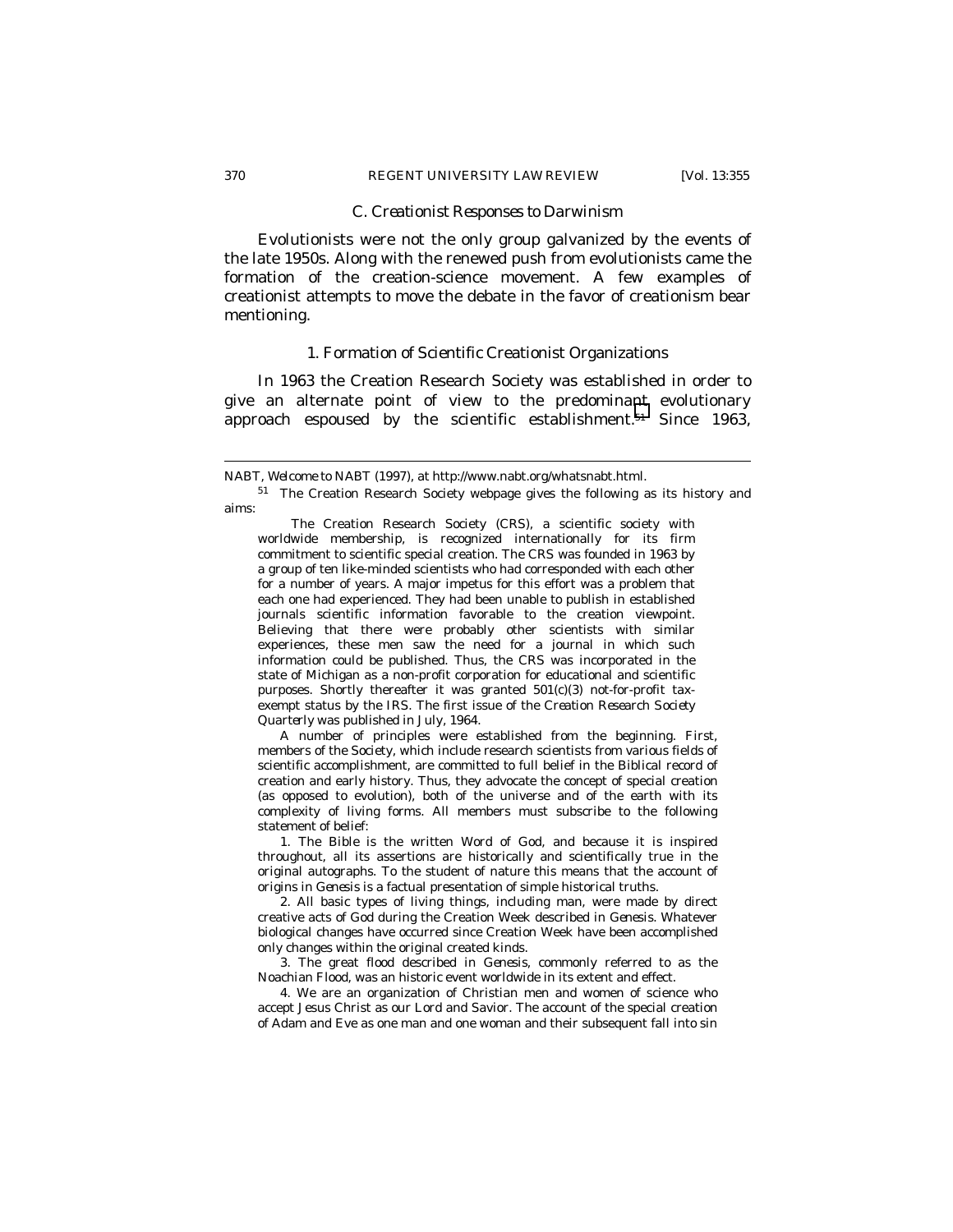creationists,52 though a small scientific community, have made considerable impact in the public at large with their books,<sup>53</sup> newsletters

52 Robert T. Pennock lists several: Institute for Creation Research (ICR) (headquartered on the outskirts of San Diego, California); Answers in Genesis (AIG); (Florence, Kentucky); The Bible-Science Association, Inc. (BSA) (Minneapolis, Minnesota); Creation Research Society (CRS) (Ashland, Ohio); Biblical Creation Society (BCS) (Great Britain); The Center for Scientific Creation (CSC) (Phoenix, Arizona). PENNOCK, *supra* note 20, at 11-12. The preceding groups tend to be young earth creationists. Some new organizations that reflect the Intelligent Design movement are Reasons to Believe (1996), connected with Hugh Ross (Pasadena, California), and the Discovery Institute with Phillip Johnson and William Dembski, among other scholars (Seattle, Washington).

53 A variety of creationist books have been published since the advent of the renewed push against evolution in American society, most advocating scientific evidence that supports a recent age of the earth in conformity to a literal approach to the creation account in *Genesis* 1. Newport says that "Currently [1989] in print are more than three hundred and fifty books challenging evolutionary science and advocating creation-science." NEWPORT, *supra* note 13, at 122. Following is a representative listing of early creationists: WENDELL R. BIRD, THE ORIGIN OF SPECIES REVISITED: THE THEORIES OF EVOLUTION AND OF ABRUPT APPEARANCE (1989); DAVIDHEISER, *supra* note 5; NORMAN L. GEISLER & J. JERBY ANDERSON, ORIGIN SCIENCE: A PROPOSAL FOR THE CREATION-EVOLUTION CONTROVERSY (1987); KLOTZ, *supra* note 42; HENRY M. MORRIS ET AL., A SYMPOSIUM ON CREATION (1968); HENRY M. MORRIS & GARY E. PARKER, WHAT IS CREATION SCIENCE (1987); CHARLES B. THAXTON, WALTER L. BRADLEY & ROGER L. OLSEN, THE MYSTERY OF LIFE'S ORIGIN: REASSESSING CURRENT THEORIES (1984); WHY NOT CREATION? (Walter E. Lammerts ed., 1970). Some recent books by Intelligent Design scientists and scholars are: MICHAEL J. BEHE, DARWIN'S BLACK BOX: THE BIOCHEMICAL CHALLENGE TO EVOLUTION (1996); PERCIVAL DAVIS, DEAN H. KENYON & CHARLES B. THAXTON, OF PANDAS AND PEOPLE (1989); WILLIAM A. DEMBSKI, INTELLIGENT DESIGN: THE BRIDGE BETWEEN SCIENCE & THEOLOGY (1999); PHILLIP E. JOHNSON, DARWIN RETRIED (1991); PHILLIP E. JOHNSON, REASON IN THE BALANCE (1995); PHILLIP E. JOHNSON, THE WEDGE OF TRUTH: SPLITTING THE FOUNDATIONS OF NATURALISM (2000); HUGH ROSS, BEYOND THE COSMOS (1996); HUGH ROSS, THE CREATOR AND THE COSMOS (1993); HUGH ROSS, THE FINGERPRINT OF GOD (2d ed. 1991); A.E. WILDER-SMITH, THE SCIENTIFIC ALTERNATIVE TO NEO-DARWINIAN EVOLUTIONARY THEORY: INFORMATION SOURCES & STRUCTURES (1987); WELLS, *supra* note 42. Other works written by non-creationists, which nonetheless brings into question various postulates of the general theory of evolution: PAUL DAVIES, GOD AND THE NEW PHYSICS (1983); MICHAEL DENTON, EVOLUTION: A THEORY IN CRISIS: NEW DEVELOPMENTS IN SCIENCE ARE CHALLENGING ORTHODOX DARWINISM (1985); MICHAEL J. DENTON, NATURE'S DESTINY: HOW THE LAWS OF BIOLOGY REVEAL PURPOSE IN THE UNIVERSE (1998); RICHARD MILTON, SHATTERING THE MYTHS OF DARWINISM (1992); MICHAEL PITMAN, ADAM AND EVOLUTION (1984); LEE SPETNER, NOT BY CHANCE! (1998); PETER D. WARD AND DONALD BROWNLEE, RARE EARTH: WHY COMPLEX LIFE IS UNCOMMON IN THE UNIVERSE (2000).

is the basis for our belief in the necessity of a Savior for all mankind. Therefore, salvation can come only through accepting Jesus Christ as our Savior.

Creation Research Society, *History and Aims*, *at* http://www.creationresearch.org/ hisaims.html (last visited Mar. 24, 2001). John P. Newport says that [as of 1989] that there are nearly fifty creationist organizations in the United States, with another dozen in Canada and others in countries such as Germany, India, and Brazil. NEWPORT, *supra* note 13, at 122.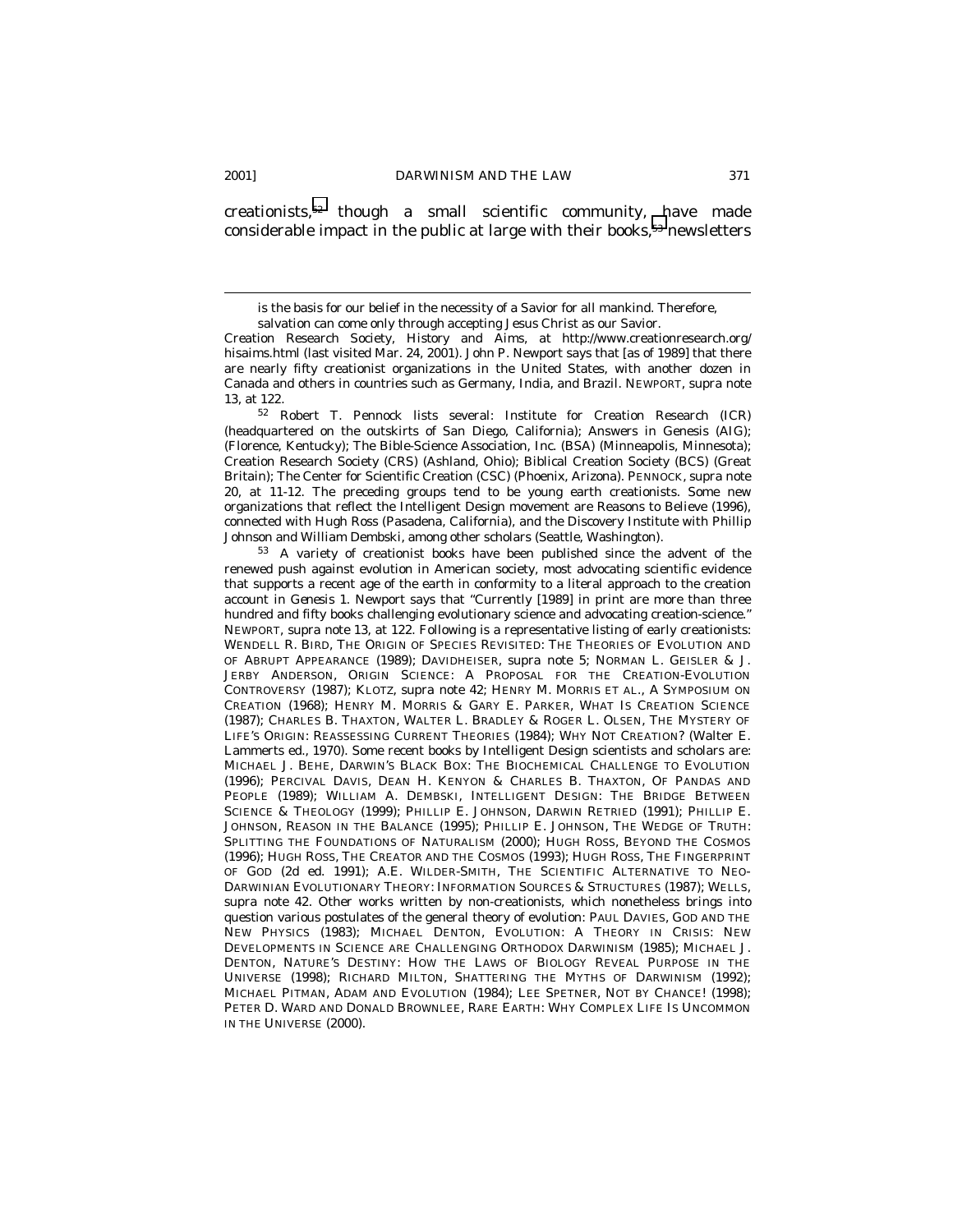and magazines,<sup>54</sup> and debates with evolutionists.<sup>55</sup> Moreover, there have been several controversies over the creation-evolution issue regarding public school textbooks and classrooms:

creationist bills demanding equal time for a 'creation model' of origins have been submitted to legislatures in more than thirty states. State boards of education, including those in Texas and California, have been pressured to accept textbooks that include creationist materials. Local boards of education have also been targeted by creationists for grassroots action as a means of achieving their goals regardless of legislatures and state boards.

Publishers of science textbooks have also come under pressure. In order to have their books accepted as texts, a number of publishers have accommodated creationist demands in various ways. They have reduced the space given to discussion of evolution and referred to evolution as 'only a theory.' They have included creationist materials and placed references to evolution in a final chapter which the teacher can conveniently omit. In fact, some new biology texts have managed to avoid the word *evolution* altogether.56

Creationists' influence in the formidable Christian community of the United States has been considerable, while they have caused no more than a ripple in the waters of academia. The majority of the American public has been in sympathy with the creationist perspective that desires a two-model approach to the issues of origins,<sup>57</sup> causing no small concern on the part of many of the nation's scientists.<sup>58</sup>

<sup>54</sup> Some of the names of creationists magazines are *Creation Ex nihilo*, *Creation Technical Journal*, *Acts and Facts*, *Answers in Genesis*, *Facts and Faith*, *Creation Research Society Quarterly*, and *Bible-Science Answers.* These were discovered on a variety of internet sites dealing with creationism.

<sup>&</sup>lt;sup>55</sup> The primary debater for creationists (generally young earth) is Duane Gish. The Institute for Creation Research website mentions more than 100 debates since 1970 by its personnel, all of which it says had favorable results for creationism. Henry M. Morris, *Two Decades of Creation: Past and Future* (1981), *available at* http://www.icr.org/pubs/imp/imp-091.htm. Some debates have also transpired between evolutionists and Phillip Johnson, primary advisor to the new Intelligent Design movement. See Johnson's website, where he provides one between himself and theistic evolutionist Howard Van Till, and between himself and evolutionist Kenneth R. Miller. Origins, *Debates*, *at* http://www.origins.org/ menus/debates.html (last visited Jan. 5, 2001).

<sup>56</sup> NEWPORT, *supra* note 13, at 122.

<sup>57</sup> Phillip Johnson speaks of a 1982 Gallup poll:

According to a 1982 Gallup poll aimed at measuring nationwide opinion, 44 percent of respondents agreed with the statment [sic] that "God created man pretty much in his present form at one time within the last 10,000 years." That would seem to mark those respondents as creationists in a relatively narrow sense. Another 38 percent accepted evolution as a process guided by God. Only 9 percent identified themselves as believers in a naturalistic evolutionary process not guided by God.

PHILLIP E. JOHNSON, EVOLUTION AS DOGMA: THE ESTABLISHMENT OF NATURALISM 10 (1990). Richard M. Cornelius speaks of a more recent Gallup poll: "Gallup and Associated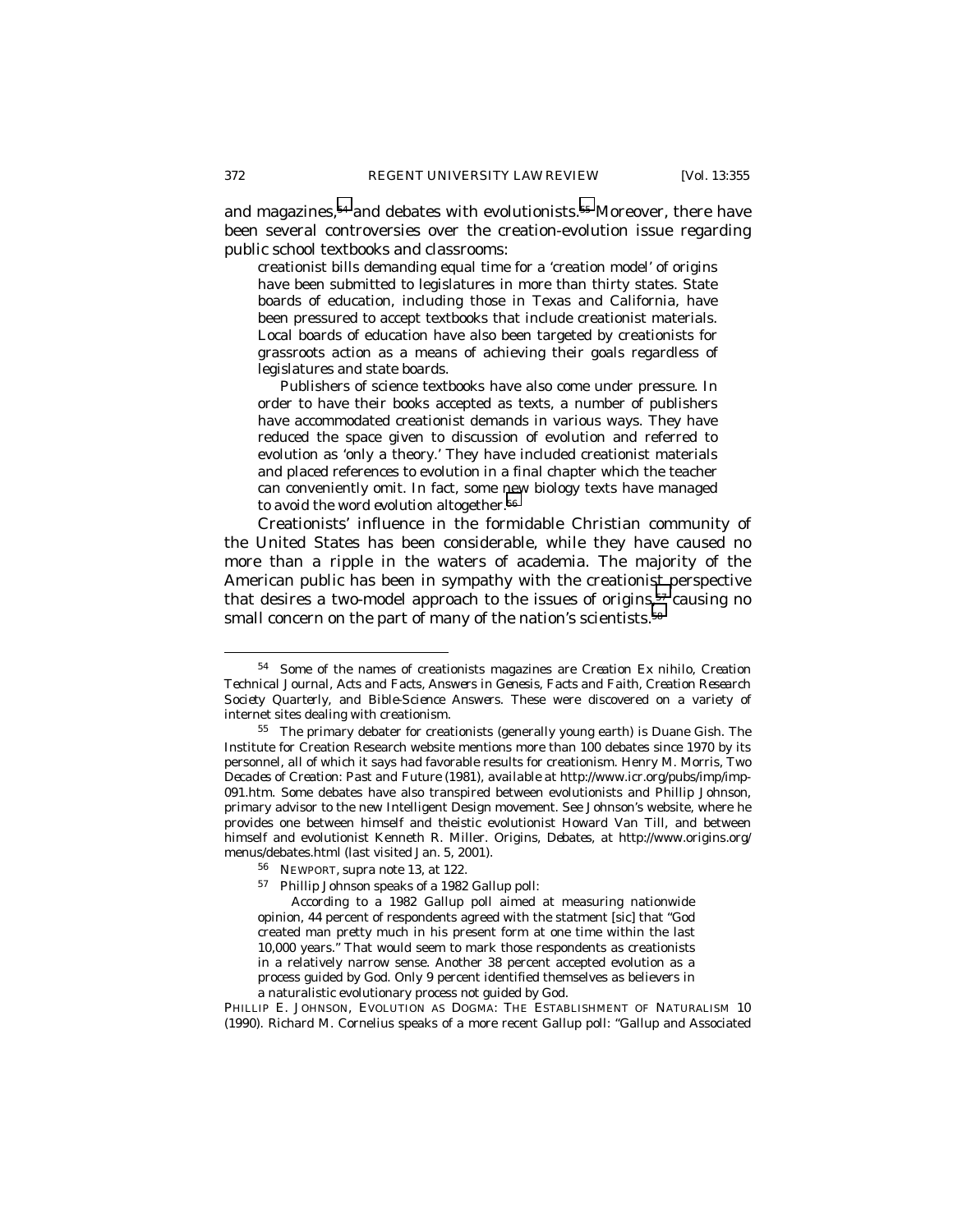#### 2. The Tennessee Law of 1973

On April 30, 1973 the Tennessee legislature passed a bill which avoided the prohibition policy that it was reviewed in *Scopes*59 and simply made illegal any textbook which presented the evolution of man and the world as scientific fact and did not state that evolution is a theory. Moreover, if evolution was presented in any textbook, alternate theories, including the Genesis account in the Bible, must be presented. A third requirement was that if the Bible is used a reference work in these classes, it would not be required to include the disclaimer as required in the science textbooks.<sup>60</sup>

A heavy majority of lawyers, however, see no First Amendment obstacle to the teaching of creationism in public schools. Almost threequarters (72 percent) of lawyers in the Southwest believe that there is no conflict. And 57 percent of lawyers nationwide think that both evolution and creationism should be taught in public schools.

Paul Reidinger, *Creationism and the First Amendment*, 73 A.B.A. J. 35 (1987).

58 Newport comments that

[t]he new activism of creationists in the United States means that they are no longer dismissed lightly by their opponents. In fact, the creationist pressures on public education and policy have become so strong that a group of evolutionary scientists have founded a new journal (*Creation/Evolution*), a "Committee of Correspondence," and a *Creation/Evolution* Newsletter aimed at defending evolutionary science and dismantling creationist arguments.

NEWPORT, *supra* note 13, at 123. For some websites given to resisting or refuting creationism, including Intelligent Design, see National Center for Science Education, *Defending the Teaching of Evolution in the Public Schools*, *at* http://www.natcenscied.org (last visited Mar. 24, 2001); and Lenny Flank, *Creation "Science" Debunked* (Mar. 9, 2000), *at* http://www.geocities.com/CapeCanaveral/ Hangar/2437/index.htm.

<sup>59</sup> *See infra* note 60.

60 The bill reads as follows:

BE IT ENACTED BY THE GENERAL ASSEMBLY OF THE STATE OF TENNESSEE:

SECTION 1. Tennessee Code Annotated, Section 49-2008, is amended by adding the following paragraph:

Any biology textbook used for teaching in the public schools, which expresses an opinion of, or relates to a theory about origins or creation of man and his world shall be prohibited from being used as a textbook in such system unless it specifically states that it is a theory as to the origin and creation of man and his world and is not represented to be scientific fact. Any text book so used in the public education system which expresses an opinion or relates to a theory or theories shall give in the same text book and under the same subject commensurate attention to, and an equal amount of emphasis on, the origins and creation of man and his world as

Press/NBC polls reported that about 50% of those surveyed believed in Biblical creation, and over 85% supported creationism being taught in the public schools." Richard M Cornelius, *The Trial That Made Monkeys Out of the World*, USA TODAY MAG., Nov. 1990, at 88. Surprisingly, the majority of lawyers prior to the decision in *Edwards v. Aguillard*, 482 U.S. 578 (1987), saw no constitutional impediment to teaching creationism in public schools: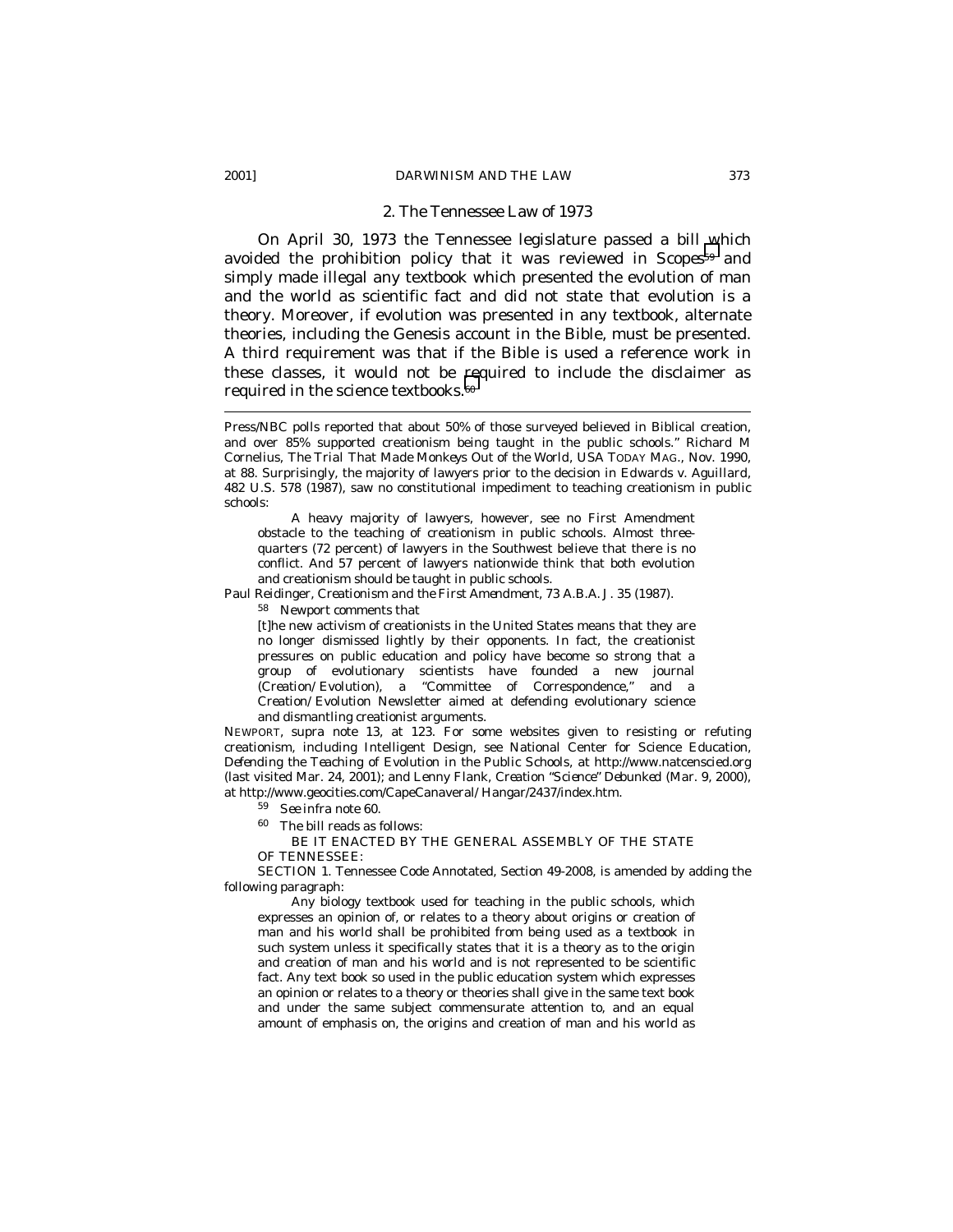Almost as soon as the bill passed the legislature law professor Frederic S. LeClercq began working with the assistance of the National Association of Biology Teachers<sup>61</sup> against what might be rightly considered the first balanced treatment law. After a series of legal maneuverings,62 the case came before the Sixth Circuit, which declared the law "patently unconstitutional."63 For the first time in the creationevolution controversy, a court used the three-prong test of *Lemon v. Kurtzman*64 to determine whether the statute violated the Establishment Clause of the First Amendment.65 In order to pass constitutional muster, "[f]irst, the statute must have a secular legislative purpose; second, its principal or primary effect must be one that neither advances nor

SECTION 2. Provided however that the Holy Bible shall not be defined as a textbook, but is hereby declared to be a reference work, and shall not be required to carry the disclaimer above provided for textbooks.

This act shall take effect upon becoming a law, the public welfare requiring it.

<sup>61</sup> *See* Francis, *supra* note 24, at 767 (discussing the background to the legal challenge and her sources).

62 For the legal disposition of the case from trial court to the Sixth Circuit, see *Daniel v. Waters*, 515 F.2d 485, 487-88 (6th Cir. 1975).

63 The court was clear in its judgment that the legislation, under appeal, was contrary to the constitution:

We have examined with interest the order entered by the Supreme Court, along with the jurisdictional statement filed by Tennessee in the Supreme Court and the response thereto filed by the plaintiffs. We believe that the order can properly be interpreted as indication that no three-judge District Court was necessary in this action under 28 U.S.C. § 2281 (1970) because, as we have determined above, this state statute is patently unconstitutional.

*Id.* at 492 (citations omitted).

64 403 U.S. 602 (1971).

65 "Under this tri-part test, the Establishment Clause allegedly takes a 'neutral' stand towards religion, promoting government activity in extending general benefits to nonreligious and religious interests alike." H. Wayne House, *A Tale of Two Kingdoms: Can There Be Peaceful Coexistence of Religion with the Secular State?*, 13 B.Y.U. J. PUB. LAW 203, 270 (1999); *see also* Wendell R. Bird, *Freedom from Establishment and Unneutrality in Public School Instruction and Religious School Regulation*, 1979 HARV. J.L. & PUB. POL'Y 125, 143-54.

the same is recorded in other theories, including, but not limited to, the Genesis account in the Bible. The provisions of this Act shall not apply to use of any textbook now legally in use, until the beginning of the school year of 1975-1976; Provided, however, that the textbook requirements stated above shall in no way diminish the duty of the state textbook commission to prepare a list of approved standard editions of textbooks for use in the public schools of the state as provided in this section. Each local school board may use textbooks or supplementary material as approved by the State Board of Education to carry out the provisions of this section. The teaching of all occult or satanical beliefs of human origin is expressly excluded from this act.

Tennessee "Genesis" Law, TENN. CODE ANN. § 49-2008 (1973).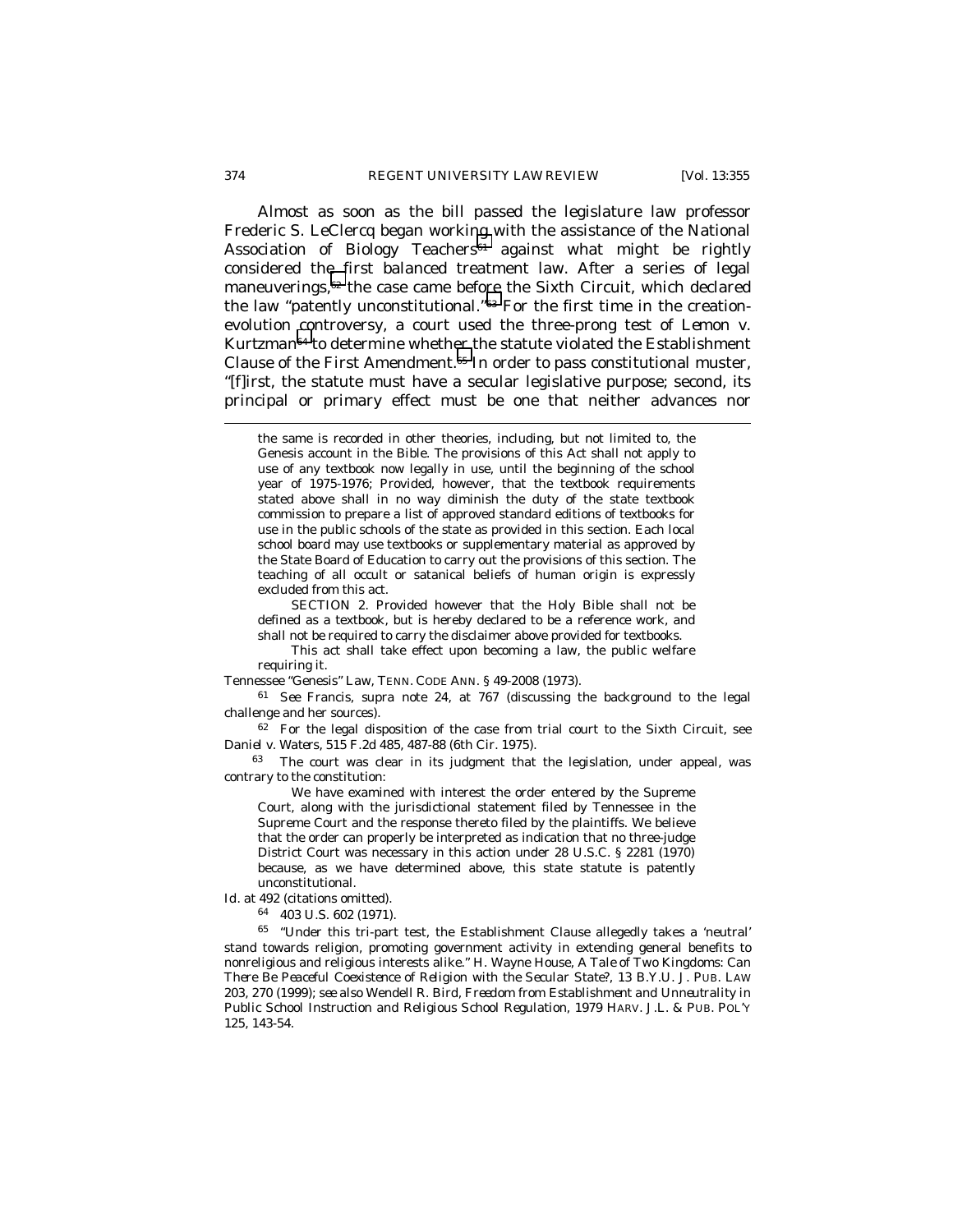inhibits religion; finally, the statute must not foster 'an excessive government entanglement with religion.'"66

The court noted, that although the law does not forbid the teaching of evolution, it nonetheless preferred the Biblical version of creation over any scientific theory.67 The court then concluded:

We believe that in several respects the statute under consideration is unconstitutional on its face, that no state court interpretation of it can save it, and that in this case, the District Court clearly erred in abstaining from rendering a determination of the unconstitutionality of the statute on its face.68

The court then provided its rationale. The state law required, if evolution be taught, that the Biblical account be also included and that all theories but the Biblical account must have a disclaimer. The result of the legislation would be a clear preference for the Biblical version of creation over views based on scientific reasoning and enforcement of the statute would establish religion, contrary to the first prong of the *Lemon* test.69 Moreover, it would involve the State Textbook Commission in such a manner as to violate the third prong against excessive entanglement with religion.<sup>70</sup>

### 3. Introduction of the Balanced Treatment Acts

# *a. Model Act*

In the early 1980s a number of states passed what has become known as the "Balanced Treatment Act."71 This came about due to a concerted effort on the part of persons within the creationist movement who desired to pass legislation that would insure that creationism would be taught alongside evolution in the public schools of those states. The uniformity of these various pieces of legislation is due to the work of Wendell R. Bird,<sup>72</sup> attorney for the Institute for Creation Research

 $\overline{a}$ 

72 The commonality of the legislation was recognized by scientist Wayne Moyer: "The bills introduced in four states were virtually identical, evidently based on a model

<sup>66</sup> *Lemon*, 403 U.S. at 612-13 (citing Board of Education v. Allen, 392 U.S. 236, 243 (1968)).

<sup>67</sup> *Daniel*, 515 F.2d at 489.

<sup>68</sup> *Id*.

<sup>69</sup> *Id*. at 490-91.

<sup>70</sup> *Id*. at 491.

<sup>71</sup> An early rationale for the balanced treatment of what has been called evolutionscience and creation-science was published early in the *Impact Series* from the Institute for Creation Research. Many of these concepts presented in a Yale Law Review article by Wendell Bird, *infra* note 73, were later incorporated into various bills introduced in a host of state legislatures in the early 1980s. Wendell R. Bird, *Resolution for Balanced Presentation of Evolution and Scientific Creationism*, 71 IMPACT SERIES, May 1979, at 1-4, *available at* http://www.icr.org/pubs/imp/imp-071.htm.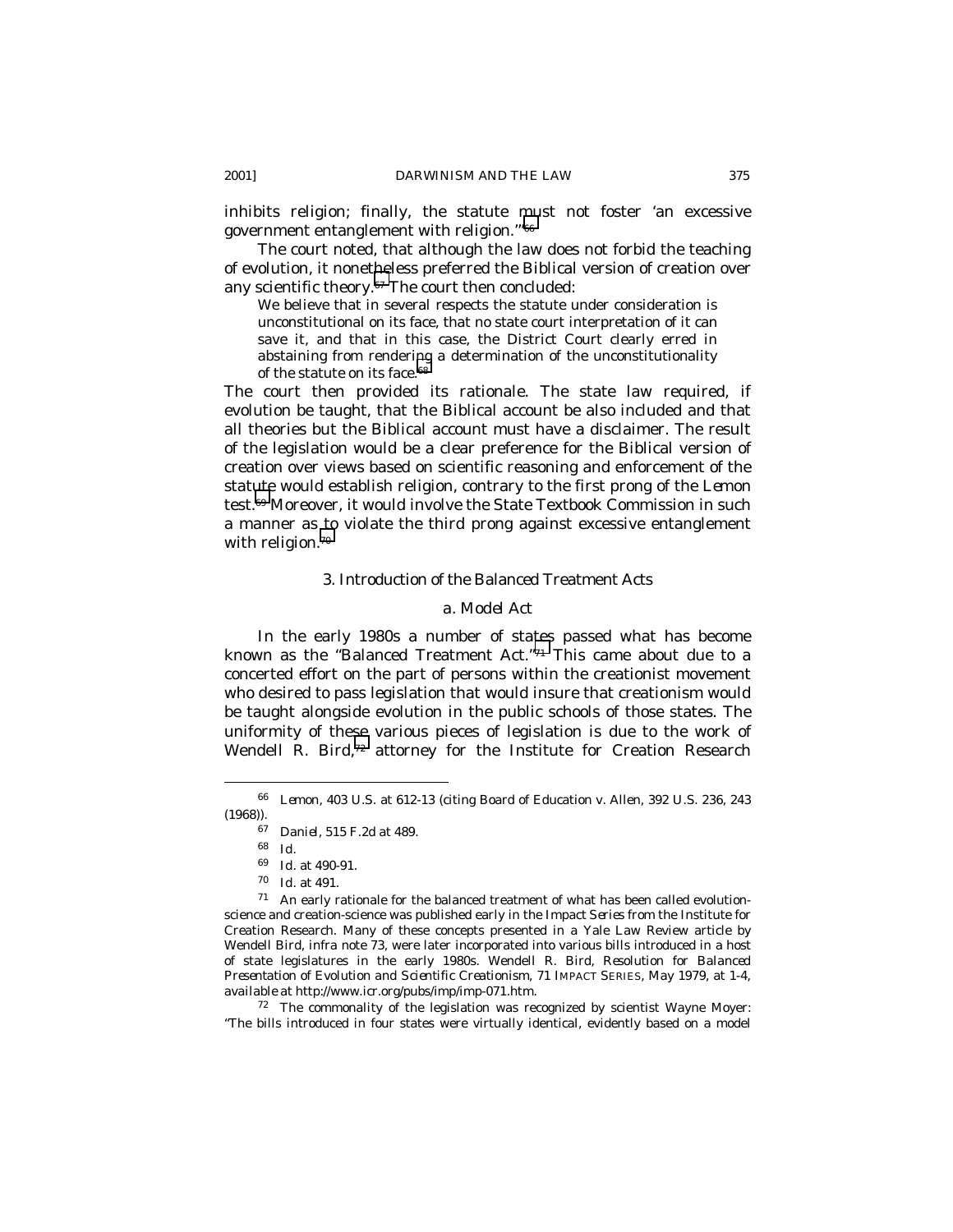(hereinafter ICR), and based on the arguments he made in an article written in the Yale Law Journal.73

The different bills74 presented throughout state legislatures took different forms, but include considerable verbal agreement and structure, indicating a common source. For example, the definition of scientific creationism found in these legislative bills incorporates most, if not all, of the elements contained in the Arkansas bill at issue in *McLean v. Arkansas*:75

(1) Sudden creation of the universe, energy, and life from nothing; (2) The insufficiency of mutation and natural selection in bringing about the development of all living kinds from a single organism; (3) Changes only within fixed limits of originally created kinds of plants and animals; (4) Separate ancestry of humans and apes; (5) Explanation of the earth's geology by catastrophism, including the occurrence of a worldwide flood; and (6) A relatively recent inception of the earth and living kinds.76

The following chart demonstrates the similarities and differences among some of these legislative enactments.

reportedly written by Wendell Bird, a Georgia law clerk, and distributed by the ICR." Wayne Moyer, *The Challenge of Creationism*, 12 AM. LABORATORY 14 (1980). Wendell Bird is a member of the Georgia bar, and formerly was a law clerk on the Fourth Circuit Court of Appeals, and then the Fifth Circuit. Bird, *supra* note 65, at 125. He graduated from Yale Law School and a former editor of *Yale Law Journal*. *Id*. He received the Egger Prize for outstanding legal scholarship for his note published in that journal. *Id.* He also was attorney for the Institute for Creation Research and argued *Edwards v. Aguillard*, 482 U.S. 578 (1987), for the state of Louisiana. Bird, *supra* note 65, at 125.

<sup>73</sup> Wendell R. Bird, Note, *Freedom of Religion and Science Instruction in Public Schools*, 87 YALE L.J. 515 (1978) (arguing that evolution and creation were on the same footing, neither being less religious nor more scientific than the other, and both, with treated in a balanced manner, being equally constitutionally viable for public school curriculum). A subsequent article by Bird sought to deal with the establishment clause concerns regarding the teaching of evolution and creation in the schools. Bird, *supra* note 65, at 125.

 $^{74}\;$  The author has in his possession a few of the actual bills from the following state legislatures: H.R. 690, 1979 Gen. Assem., Reg. Sess. (Ga. 1979); H.R. 480, 81st Gen. Assem., 1st Reg. Sess. (Mo. 1980); H.R. 1158, 38th Leg. Sess. (Okla. 1981-82); H.R. 1224, 56th Leg. Sess. (S.D. 1981); H.R. [bill number unknown], 1981 Reg. Sess. (Tex. 1981); H.R. 234, 47th Leg., 1981 Reg. Sess. (Wash. 1981).

<sup>75</sup> McLean v. Arkansas Bd. of Educ., 529 F. Supp. 1255 (1982). See *infra* section III. C. for discussion of this case.

<sup>76</sup> CREATIONISM, SCIENCE, AND THE LAW: THE ARKANSAS CASE 16 (Marcel Chotkowski La Follette ed., 1983).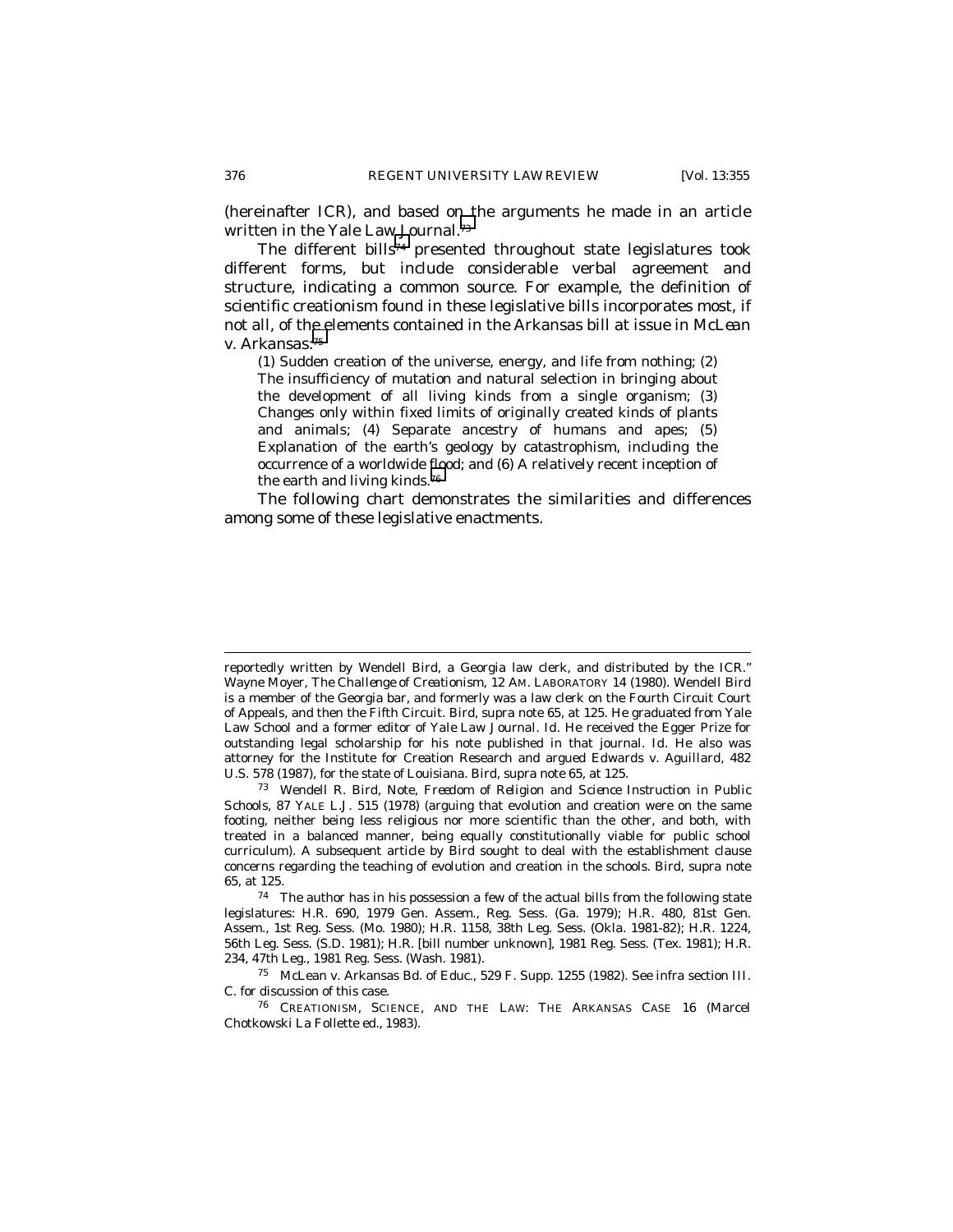| <b>State</b>         | <b>Creatio</b><br>$ex-$<br>nihilo | No single<br>organism<br>evolution | Changes<br>within fixed<br>limits | Human &<br>Ape<br>Separate<br>ancestry | Catastrophismor<br>worldwide flood | Recent<br>earth |
|----------------------|-----------------------------------|------------------------------------|-----------------------------------|----------------------------------------|------------------------------------|-----------------|
| Ga. <sup>77</sup>    | Yes                               | Ambiguous                          | Only inferred                     | Ambiguous                              | No                                 | No              |
| Mo.78                | Yes                               | Yes                                | <b>Yes</b>                        | Yes                                    | Yes                                | Yes             |
| Ok.79                | Yes                               | Yes                                | Yes                               | Yes                                    | <b>Yes</b>                         | Yes             |
| S. D.80              | Yes                               | Yes                                | <b>Yes</b>                        | Yes                                    | Yes                                | Yes             |
| $Tex.$ <sup>81</sup> | Yes                               | Yes                                | Yes                               | Yes                                    | Yes                                | Yes             |
| Wash                 | Yes                               | Yes                                | Yes                               | <b>Yes</b>                             | Yes                                | Yes             |

<sup>77</sup> "'Scientific creationism' shall mean the belief, based upon scientific principles, that there was a time when all matter, energy, and life, and their processes and relationships were created ex nihilo and fixed by creative and intelligent design." Ga. H.R. 690, § 1(b).

78 The bill reads:

Section 1. As used in this act, the following terms mean: (1) "Creationscience", the scientific evidences for life by creation and related inferences from those scientific evidences that indicate: (a) Sudden creation of the universe, energy, and life from nothing; (b) Insufficiency of mutation and natural selection in bringing about development of all living kinds from a single organism; (c) Changes only within fixed limits of originally created kinds of plants and animals; (d) Separate ancestry for man and apes; (e) Explanation of the earth's geology by catastrophism, including the occurrence of a worldwide flood; and (f) A relatively recent inception of the earth and living kinds.

Mo. H.R. 480, § 1.

79 The bill reads:

1. "Theory of creation-science" means the scientific evidences for creation and inferences from those scientific evidences; 2. "Creation-science" is the concept which includes belief in: a. sudden creation of the universe, energy and life, b. the insufficiency of mutation and natural selection in bringing about development of all living kinds from a single organism, c. changes only within fixed limits of originally created kinds of plants and animals, d. separate ancestry for man and apes, e. explanation of the geology of the earth by catastrophism including the occurrence of a world-wide flood, and f. the possibility of a relatively recent inception of the earth and living kinds.

Okla. H.R. 1158, § 3.1-3.2.

80 The bill reads:

The "theory of scientific creationism" means the scientific evidences for creation and inferences from those scientific evidences. The theory of scientific creationism includes belief in: (1) Creation of the universe and life from nothing; (2) The insufficiency of mutation and natural selection in bringing progressive evolution; (3) Fixity of originally created kinds of plants and animals; (4) Distinct ancestry for man and apes; (5) Explanation of the earth's geology by catastrophism; and (6) A relatively recent inception of the earth and living things.

S.D. H.R. 1224, § 2.

81 The bill reads:

(d) for purposes of this Act, creation-science includes scientific evidence, and rational inferences from that evidence, showing: (1) sudden creation of the universe, energy, and life; (2) insufficiency of mutation and natural selection in bringing about development of all living things from a single organism; (3) changes only within fixed limits of created kinds of plants and animals; (4) separate ancestry for man and apes; (5) explanation of the earth's geology by catastrophism; and relatively recent inception of earth and living things.

Tex. H.R. [bill number unknown], § 3(d).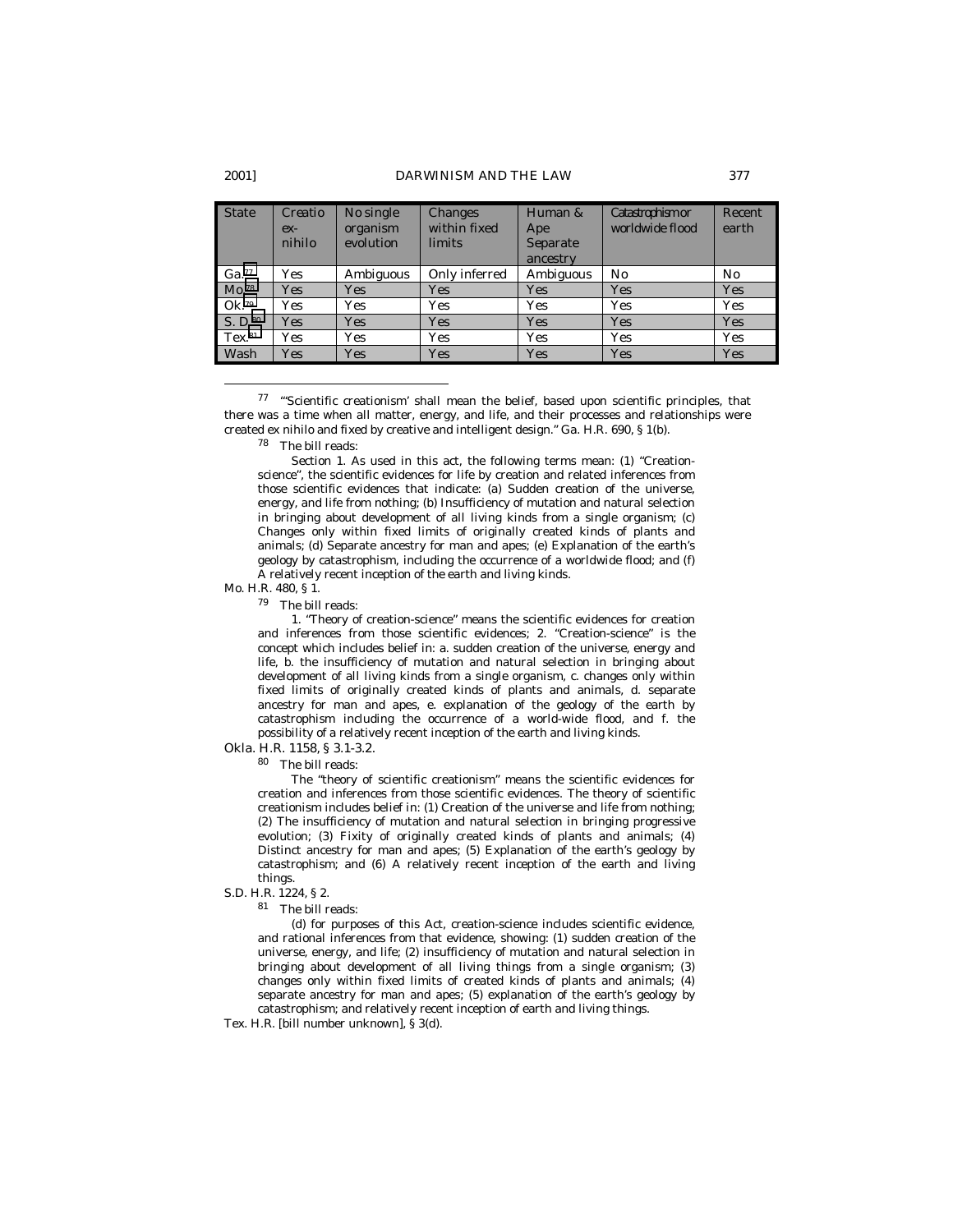

### b. Success of Balanced Treatment Movement

Though many states enacted balanced treatment legislation, none have survived the defeats in *McLean*83 and *Edwards v. Aguillard*.84 As a result, the strategy of the creationist movement has tended to move toward local school boards and an argument different from that attempted by Bird and those who supported him.85

"Creation-science" means the scientific evidences for creation and inferences from those scientific evidences. Creation-science includes the scientific evidences and related inferences that indicate: (a) Sudden creation of the universe, energy, and life from nothing; (b) the insufficiency of mutation and natural selection in bringing about development of all living kinds from a single organism; (c) changes only within fixed limits of originally created kinds of plants and animals; (d) separate ancestry for man and apes; (e) explanation of the earth's geology by catastrophism, including the occurrence of a world-wide flood; and (f) a relatively recent inception of the earth and living kinds.

Wash. H.R. 234, § 4(1).

- <sup>83</sup> *See infra* note 254.
- 84 482 U.S. 578 (1987); s*ee infra* note 283.

85 Bird and those advocating creation-science have come to a quandary of being unable to please either evolutionists or many creationists. Certainly the general scientific community was not happy with the pieces of legislation giving creation an equal footing with evolution, since the creationist arguments have not been viewed as really being science, but religion. Interestingly, though, even among some Christians the bills did not go far enough since they tended to sanitize Christian theology. Speaking of the various people who backed the legislation from the creationist movement and the subsequent challenge of Louisiana law in *Edwards*. Harold Robbins says such legislation should not be supported:

The appearance of these names and the association of these men with this litigation are quite surprising when one reads the legal briefs and the transcript of the oral arguments before the Supreme Court. For the briefs, contrary to what you and the American people have been led to believe, do not represent Christianity, and are, in fact, hostile to Christianity.

In a few moments I shall quote the briefs filed in the Louisiana case. After I have done so, I believe that you will agree that the views represented in the briefs are not Christian and do not deserve the support of those who claim to be Christian.

Transcript of Speech by Harold Robbins to the Baltimore Creation Fellowship 1-2 (1987) (on file with author).

<sup>82</sup> The bill reads: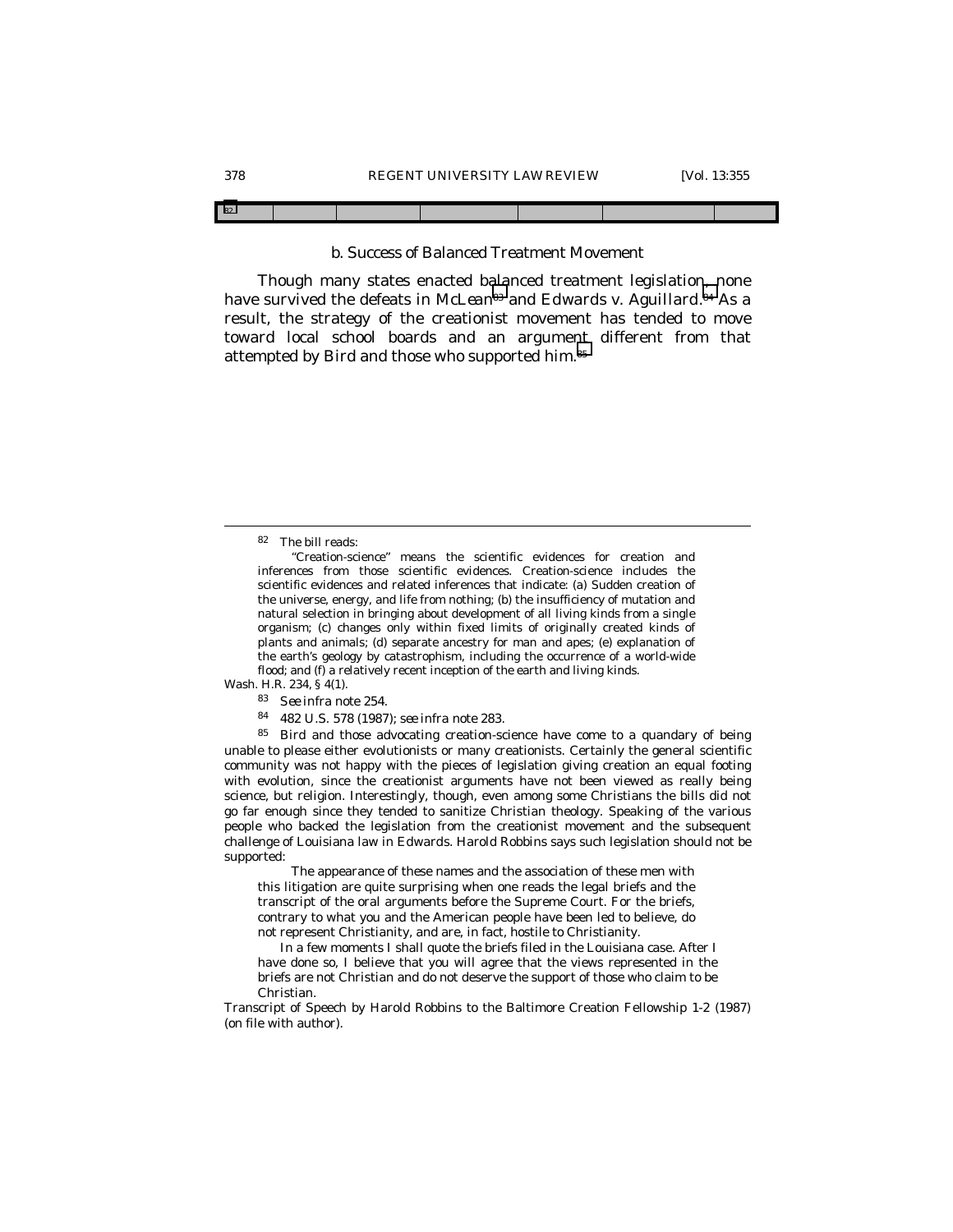#### 2001] *DARWINISM AND THE LAW* 379

#### II. DEVELOPMENT OF THE CURRENT EVOLUTION AND CREATION DEBATE

# *A. Conflicting Views of Evolution*

### 1. Reactions by Evolutionists to Traditional Darwinism

Often, what is called Darwinism and the general theory of evolution are mistakenly viewed as the same.<sup>86</sup> Since the time of Darwin, his theory has undergone many critiques from evolutionists,<sup>87</sup> though its naturalistic basis has remained.88 Though most scientists adhere to

THE WORLD'S MOST FAMOUS COURT TRIAL, *supra* note 10, at 261. For discussion on different uses of the term "evolution," see John L. Wiester, *The Real Meaning of Evolution*, 45 COMMUNICATIONS 1-4 (1993).

 $^{87}$  Perhaps the most drastic deviation from orthodox Darwinism is that of professor Stephen Jay Gould of Harvard, with his advocacy for "punctuated equilibrium," sometimes called the "hopeful monster theory," in which there is suggestion of a rapid and major structural changes without intermediate stages. *See* Stephen Jay Gould, *The Return of Hopeful Monsters*, 86 NAT. HIST. 22-30 (1977), *quoted in* HENRY M. MORRIS, THAT THEIR WORDS MAY BE USED AGAINST THEM 141 (1997). As well, Robert E. Ricklefs says, "Within continuously sampled lineages, one rarely finds the gradual morphological trends predicted by Darwinian evolution: rather, change occurs with the sudden appearance of new, well differentiated species." Robert E. Ricklefs, *Paleontologists Confronting Macroevolution,* 199 SCI. 58, 59 (1978). Darwinian critic Norman Macbeth speaks of classic Darwinism's decay:

I assert only that the mechanism of evolution suggested by Charles Darwin has been found inadequate by the professionals, and that they have moved on to other views and problems. In brief, classical Darwinism is no longer considered valid by qualified biologists.

In examining the single part of classical Darwinism, I concluded that they were all sadly decayed.

NORMAN MACBETH, DARWIN RETRIED: AN APPEAL TO REASON 6, 134 (1971).

. . . .

88 Douglas Futuyma leaves no doubt that, in contrast to standard creationism, the naturalistic perspective is inherent in evolution:

Perhaps most importantly, if the world and its creatures developed purely by material, physical forces, it could not have been designed and has no purpose or goal. The fundamentalist, in contrast, believes that everything in the world, every species and every characteristic of every species, was designed by an intelligent, purposeful artificer, and that is was made for a purpose. Nowhere does this contrast apply with more force than

<sup>86</sup> This was even stated at the *Scopes* trial by Dr. Winterton C. Curtis, zoologist from the University of Missouri:

As a result of this situation there has been much discussion among scientists regarding the adequacy of what is often referred to as the Darwinian theory, meaning natural selection. In condemning selection as an inadequate explanation of the problem, biologists have often seemed to condemn evolution itself. It is not strange that the layman, for whom Darwinism and evolution are synonymous terms, believes that evolution has been rejected when he hears that belief in Darwinism is on the wane. He does not understand that what is thus meant by Darwinism is not the historic fact of evolution, but the proposed cause of evolution—natural selection.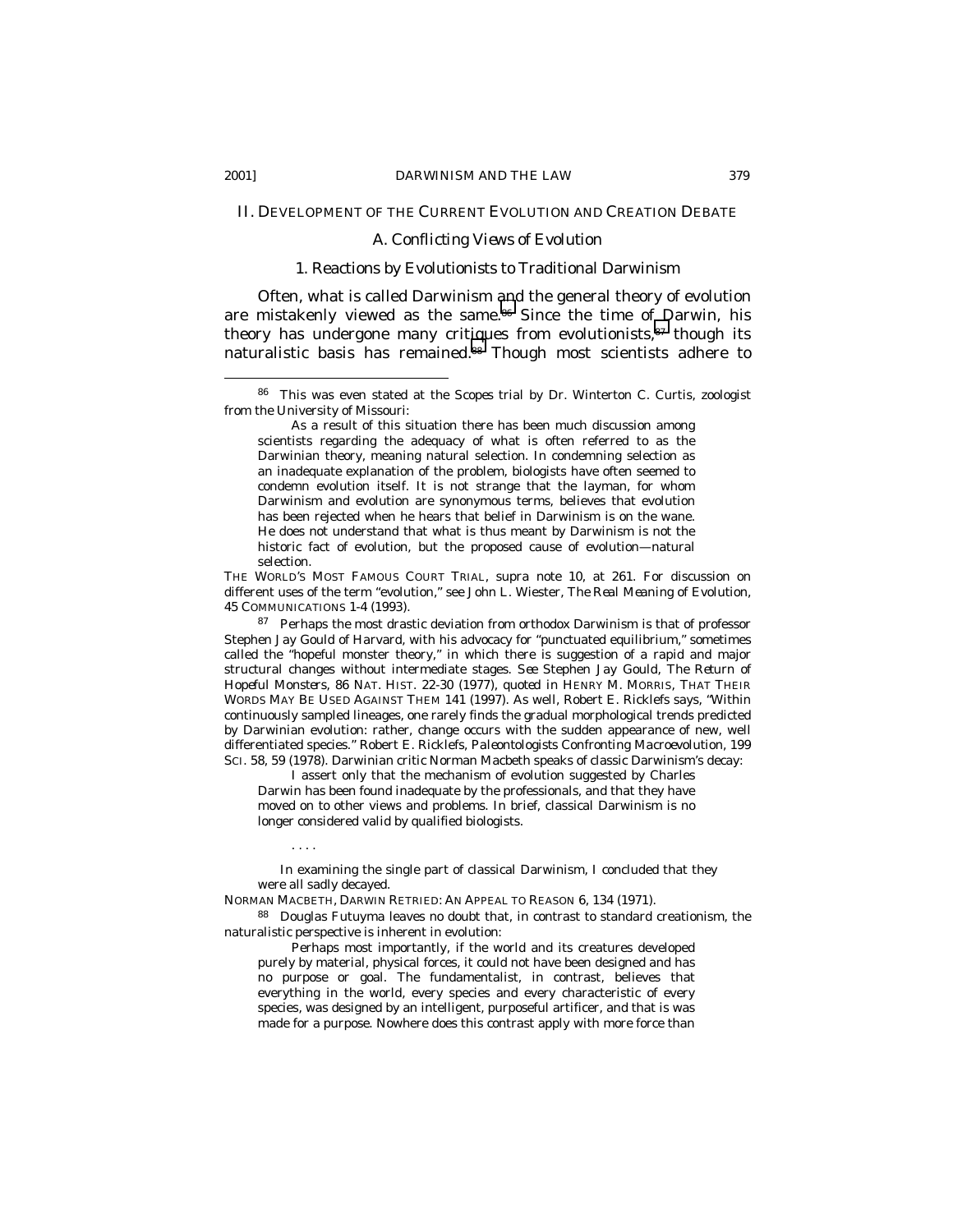many tenets of classic Darwinism, such as gradualism,<sup>89</sup> widespread disagreement among scientists exists:

[S]ome fundamental truths about evolution have so far eluded us all, and that *uncritical acceptance of Darwinism may be counterproductive*  as well as expedient. Far from ignoring or ridiculing the groundswell of opposition to Darwinism that is growing, for example, in the United States, we should *welcome it as an opportunity to re-examine our sacred cow* more closely . . . . 90

When the first trial regarding evolution and creation was argued, Darwinism was publicly presented as the only legitimate scientific position,91 but classic Darwinism began to recede, due to its inadequacies of truly addressing "origins"92 and the failure of Darwin's prediction that current difficulties in the theory would be solved by future generations.<sup>93</sup> In fact, much of the scientific evidence—at times composed of fraudulent

to the human species. Some shrink from the conclusion that the human species was not designed, has no purpose, and is the product of mere material mechanism—but this seems to be the message of evolution.

 $89$  The acceptance of gradualism is not universally accepted among evolutionists. Advocates of punctuated equilibrium discern serious problems with such a perspective: "At the higher level of evolutionary transition between basic morphological designs, gradualism has always been in trouble, though it remains the 'official' position of most Western evolutionists." Stephen Jay Gould & Niles Eldredge, *Punctuated Equilibria: The Tempo and Mode of Evolution Reconsidered*, 3 PALEOBIOLOGY 115, 147 (1977).

90 Bernard Stonehouse, *Introduction* to MICHAEL PITMAN, ADAM AND EVOLUTION 9, 12 (1984) (emphasis added), *quoted in* 1 BIRD, *supra* note 53, at 144-45; *see also* W. Scot Morrow, *Cui Bono: Who Benefits?*, 13 REGENT U. L. REV. 289 (2001).

<sup>91</sup> Dr. Winterton C. Curtis, zoologist of the University of Missouri speaks in these terms: "Since Darwin's time evolution as the historic fact has received confirmation on every hand. It is now regarded by competent scientists as the only rational explanation of an overwhelming mass of facts." THE WORLD'S MOST FAMOUS COURT TRIAL, *supra* note 10, at 260.

 $92$  "Darwin, it has by now become commonplace to acknowledge, never really addressed the 'origin of species' in his book of that title." Niles Eldredge, *Progress in Evolution?*, 110 NEW SCIENTIST 54, 55 (1986).

 $^{93}\;$  Niles Eldredge and Ian Tattersal state Darwin's false hope:

*He prophesied that future generations of paleontologists would fill in these gaps* by diligent search and then his major thesis—that evolutionary change is gradual and progressive—would be vindicated. One hundred and twenty years of paleontological research later, it has become abundantly clear that the fossil record will not confirm this part of Darwin's predictions. Nor is the problem a miserably poor record. The fossil record simply shows that this prediction was wrong.

NILES ELDREDGE & IAN TATTERSAL, THE MYTHS OF HUMAN EVOLUTION 45-46 (1982).

DOUGLAS J. FUTUYMA, SCIENCE ON TRIAL: THE CASE FOR EVOLUTION 12-13 (1983). For a critique and interaction with naturalistic science, see MERE CREATION: SCIENCE, FAITH & INTELLIGENT DESIGN, PART 1: UNSEATING NATURALISM 33-70 (William A. Dembski ed., 1998) [hereinafter MERE CREATION].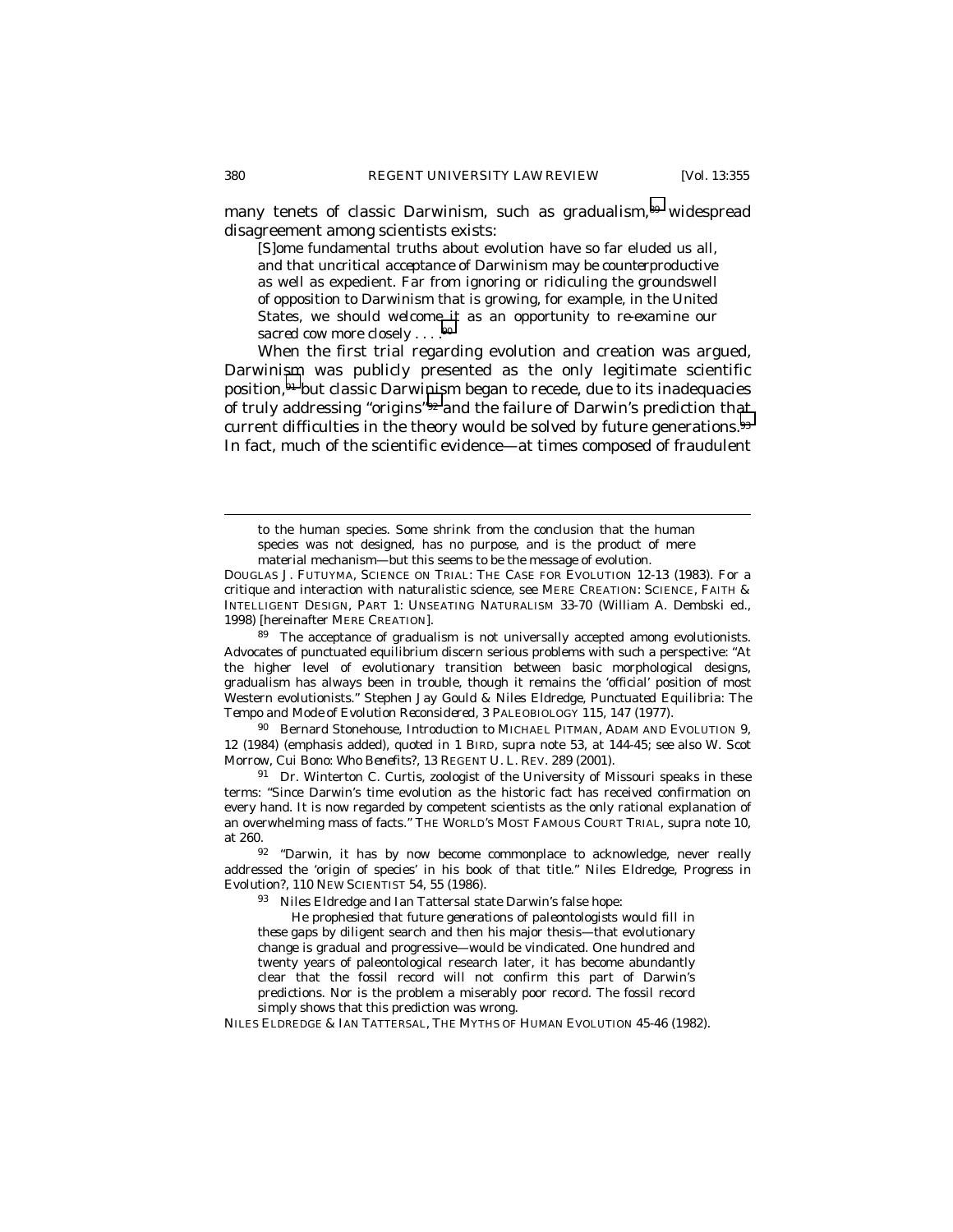data94—presented by various scientists at the *Scopes* trial no longer would be considered accurate<sup>95</sup> by the current scientific community.<sup>96</sup>

This recession into the shadows would wait for a resurrection in the form of neo-Darwinist, anti-Darwinist, and Anti-Evolutionist schools within the scientific community who are not creationist.<sup>97</sup> Thus, those who advocate creation-science<sup>98</sup> or intelligent design<sup>99</sup> are not alone in their concerns over the general theory of evolution. However, one should understand, that Darwinism, in some form, is still held fervently by most scientists, even among those who also hold to theism, adding to the confusion.

If the Scopes Trial were replayed today and scientific testimony were accepted as evidence, it would certainly be substantially different than it was in 1925. First of all, creation experts could be found. Second, although the evidence for evolution would be stronger than it was in 1925, the evidence which appears to be against it would also be greater. Third, it would be possible to make an argument for the creation of the universe, the earth, and its contained life and human. Finally, it would be possible to make an argument for the recent origin of those things created. It is not possible to rout the evolutionary position—if for no other reason than the sheer number of evolutionary scientists there are in the world—but it would be possible to present a reasonable creationary position.

*Id.* at 100.

96 This may be illustrated by the words of Nicky Perlas:

The neo-Darwinian theory of evolution is not only suffering from an identity crisis but may also be radically transformed to account for the growing number of scientific anomalies that continue to plague it. These were the underlying themes that could be inferred from presentations made by prominent scientists in the recently concluded symposium entitle, "What Happened to Darwinism Between the Two Darwin Centennials, 1959- 1982?" The symposium was convened under the auspices of the 148th Annual Meeting of the prestigious [AAAS] held from January 3, 1982 to January 8, 1982 at Washington, D.C.

Nicky Perlas, *Neo-Darwinism Challenged at AAAS Annual Meeting*, 2 TOWARDS 29 (1982), *quoted in* MORRIS, *supra* note 87, at 146 (1997).

97 See 1 BIRD, *supra* note 53, at 144-55 for a careful presentation of each of these views.

- 98 See *infra* section II.B. for discussion of creation-science.
- 99 See *infra* section II.E. for discussion of intelligent design.

<sup>&</sup>lt;sup>94</sup> Compare the transcripts of the scientific testimony in THE WORLD'S MOST FAMOUS COURT TRIAL, *supra* note 10, at 263-80, with the discussions in TEACHING SCIENCE IN A CLIMATE OF CONTROVERSY, *supra* note 42, at 18-20, and WELLS, *supra* note 42, at 111- 35, 214-23, 229-48.

<sup>95</sup> See the discussion of Paleontologist Kurt Wise, who evaluates scientific evidence found in the Scopes trial transcripts with how contemporary views of evolution and creation might differ. Kurt P. Wise, *The Science Played Again*, *in* IMPACT: THE SCOPES TRIAL, WILLIAM JENNINGS BRYAN, AND ISSUES THAT KEEP REVOLVING 91, 91-102 (Richard M. Cornelius & Tom Davis eds., 2000). Wise concludes his article: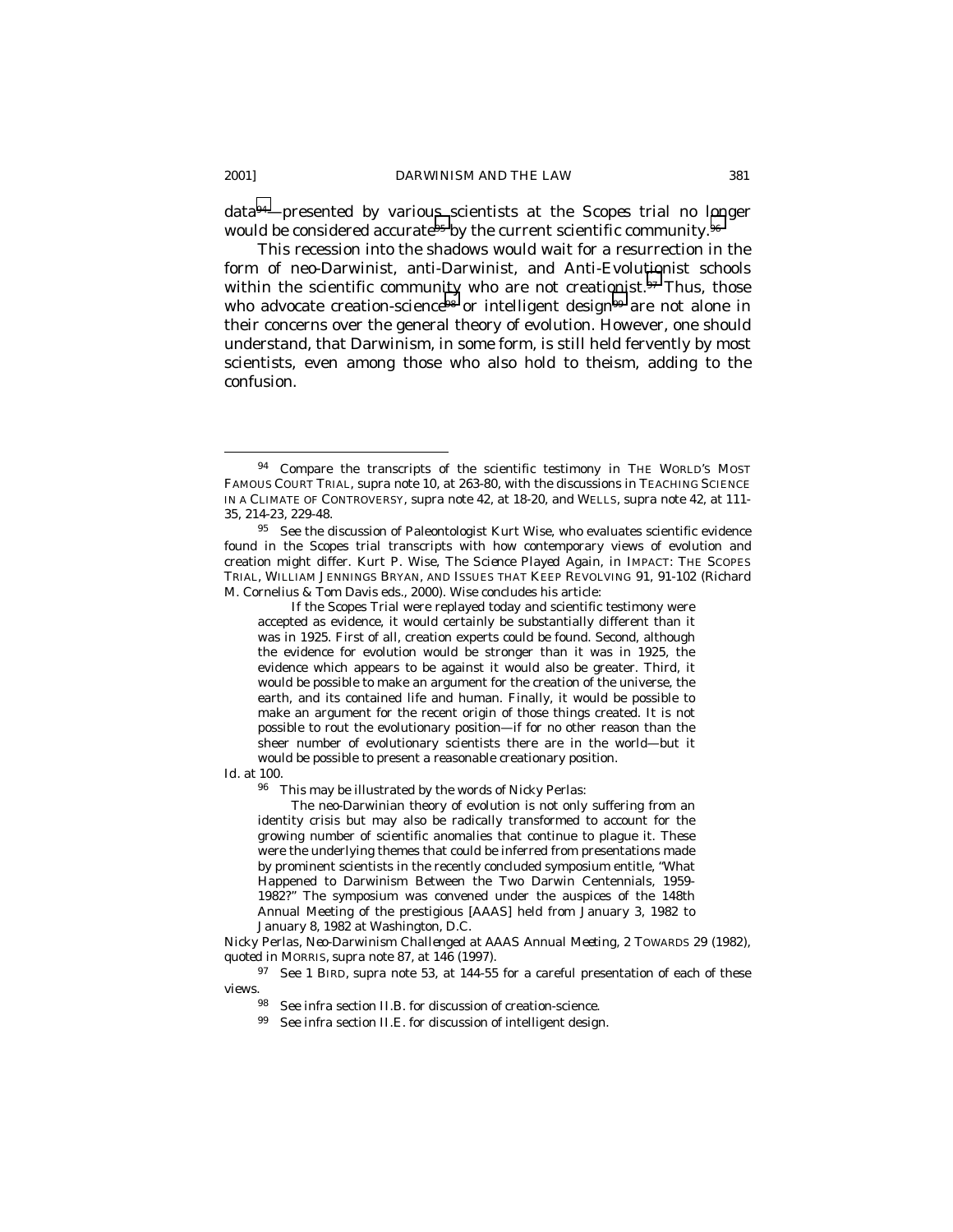#### 2. Theistic Evolution

A considerable number of scientists<sup>100</sup> who espouse the Christian faith, but believe that acceptance of evolution is a *sine qua non* of science, advocate what is known as theistic evolution.101 Under this perspective, the Creator created time, space, and matter, and at times intervened in the natural processes to assist the evolving of life on earth. This was especially the case in reference to humanity, but the Creator left the overwhelming majority of life changes up to the natural workings of evolution.102

Theologian Louis Berkhof describes the view:

This [view] postulates the existence of God back of the universe, who works in it, as a rule according to the unalterable laws of nature and by physical forces only, but in some cases by direct miraculous intervention, as, for instance, in the case of the absolute beginning, the beginning of life, and the beginning of rational and moral existence.<sup>103</sup>

Belief in evolution as the process which God used in creating the world is found in early editions of Darwin's *Origin of Species*:

authors of the highest eminence seem to be fully satisfied with the view that each species has been independently created. To my mind it [the existence of nature] accords better with what we know of the laws impressed on matter by the Creator. . . . There is grandeur in this view of life, with its several powers, having been originally breathed by the Creator into a few forms or into one; and that, whilst this planet has gone circling on according to the fixed law of gravity, from so simple a

<sup>100</sup> Probably the largest organization of Christian scientists is the American Scientific Affiliation (ASA), which is unacceptable to many creationists. A fervent antievolutionist, Bolton Davidheiser, gives an evaluation of the ASA, *See* DAVIDHEISER, *supra* note 5, at 114-21, which in his day, according to a poll among its membership, reflected that about one-third of its members were theistic evolutionists. *Id*. at 120.

<sup>101</sup> Theistic evolution is distinguished from evolutionary creationism by some: For example Eugenie C. Scott, director of the National Center for Science Education, distinguishes the two, in her presentation called the Creation/Evolution Continuum:

Evolutionary Creationism (EC)—Despite its name, evolutionary creationism is actually a type of evolution. Here, God the Creator uses evolution to bring about the universe according to his plan. From a scientific point of view, evolutionary creationism is hardly distinguishable from Theistic evolution, which follows it on the continuum. The differences between EC and Theistic evolution lie not in science, but in theology, with EC being held by more conservative (evangelical) Christians (D. Lamoreaux, p.c).

Eugenie C. Scott, *The Creation-Evolution Continuum*, *at* http://www.ncseweb.org/ resources/articles/1593\_the\_creationevolution\_continu\_12\_7\_2000.asp (last visited Jan. 5, 2001).

<sup>102</sup> HOWARD J. VAN TILL, THE FOURTH DAY 97-249 (1986).

<sup>103</sup> LOUIS BEKHOF, SYSTEMATIC THEOLOGY 139 (1941).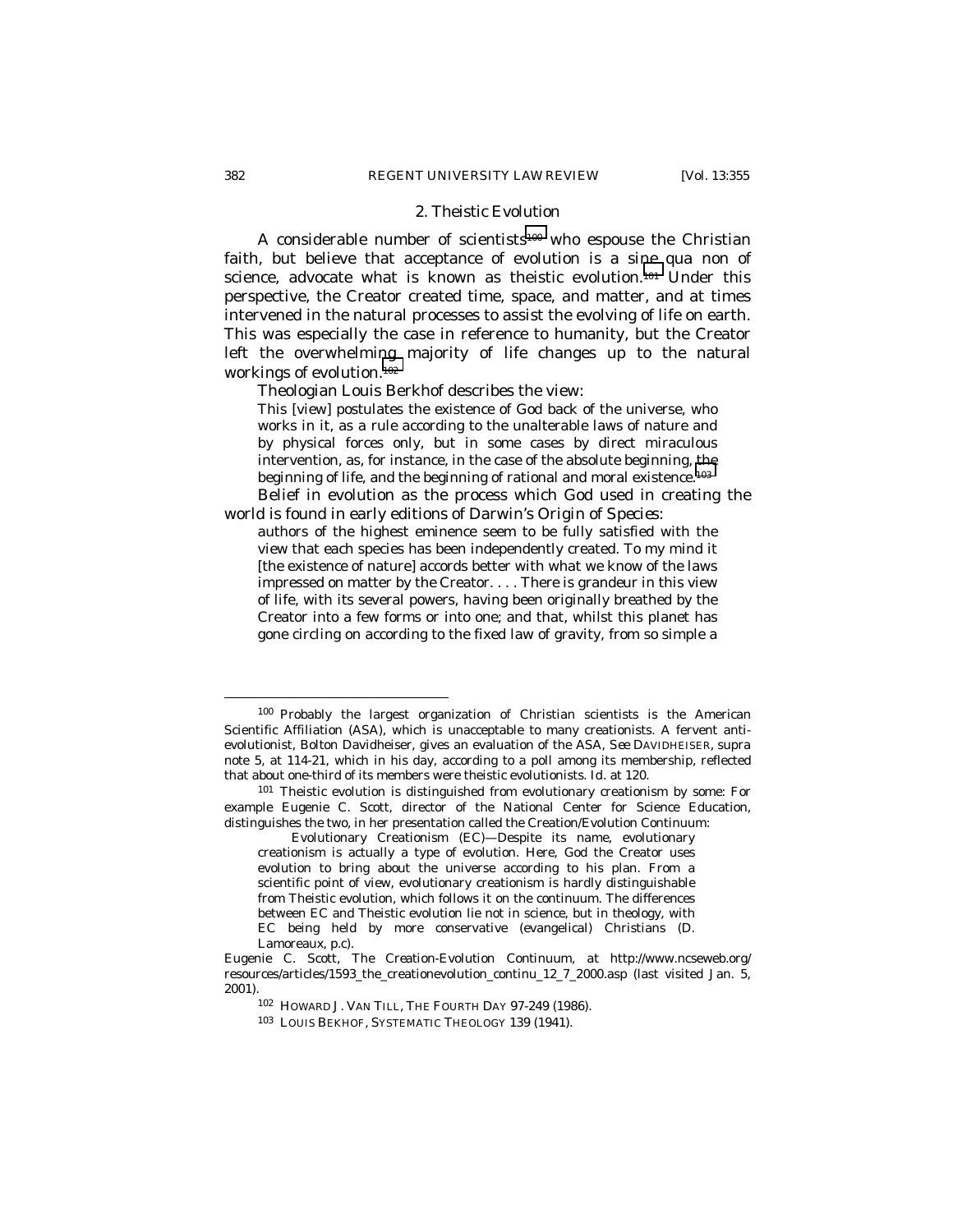beginning endless forms most beautiful and most wonderful have been and are being evolved.104

Probably the best known theologian who sought to blend his Christian faith with the general theory of evolution was French priest Pierre Tielhard de Chardin. His earlier training was in theology, becoming a member of the Society of Jesus (Jesuits) in 1899,105 but subsequently pursued his burning interest in science, particularly geology and paleontology,106 graduating with a doctorate in geology from the Sorbonne.107 Famous evolutionist Theodosius Dobzhansky once said in an address to the National Association of Biology Teachers, "I believe with Teilhard de Chardin that evolution is God's method of creation."108 As satisfying as this view may be to scientists of faith, it is a paradigm not well received in the scientific community at large109 nor to theologians of the Christian faith.<sup>110</sup>

The most recent Christian of note who has been portrayed as blending evolution and the Christian faith is Pope John Paul II. He has

 $\overline{a}$ 

A Christian priest of rare spiritual insight, he was also a scientist of great eminence. His geological and palaeontological studies, published in the journals of learned societies in Europe, Asia and America, constitute the kind of lasting contribution to science that marks a distinguished scholar. The honours which he received from, and the esteem in which he was held by, his scientific colleagues are matters of record. But he was not only a highly skilled and dedicated research worker, whose labours served to push forward the boundaries of knowledge "inch by inch." This is the normal way in which science advances, by the steady, competent work of those who have mastered the necessary skills. But as well as being a master in his scientific field, he was also one of those relatively rare people, the pioneers of science. He was, in fact, a pioneer of great intellectual daring and originality, whose ideas are likely to modify profoundly, and to advance enormously, our understanding of the nature of science and of its relation to other aspects of living.

108 BERGMAN, *supra* note 104, at 30. Vernon Grounds's analysis of Teilhard de Chardin reveals that he held to a pantheistic deity. *See* Grounds, *supra* note 107, at 61-66.

<sup>104</sup> CHARLES DARWIN, ORIGIN OF SPECIES 483-85 (Collier 1909) (1859), *quoted in* JERRY BERGMAN, TEACHING ABOUT THE CREATION/EVOLUTION CONTROVERSY 30 (1979).

<sup>105</sup> ALISTER E. MCGRATH, SCIENCE & RELIGION 221 (1999).

<sup>106</sup> *Id*.

<sup>107</sup> Vernon Grounds, *Pacesetters for the Radical Theologians of the Sixties and Seventies*, *in* TENSIONS IN CONTEMPORARY THEOLOGY 56 (Stanley N. Gundry & Alan F. Johnson eds., 1976). Bernard Towers speaks glowingly of de Chardin:

Bernard Towers, *Introduction* to BERNARD DELFGAUUW, EVOLUTION: THE THEORY OF TEILHARD DE CHARDIN 9 (1961).

 $109$  Scientist Richard Dawkins excludes God as an explanation for the evolutionary process. RICHARD DAWKINS, THE EXTENDED PHENOTYPE: THE LONG REACH OF THE GENE 51-52 (1999).

<sup>110</sup> *See* WAYNE GRUDEM, SYSTEMATIC THEOLOGY: AN INTRODUCTION TO BIBLICAL DOCTRINE 279-87 (1994); *see also generally* CARL F.H. HENRY, GOD, REVELATION AND AUTHORITY (1976-83).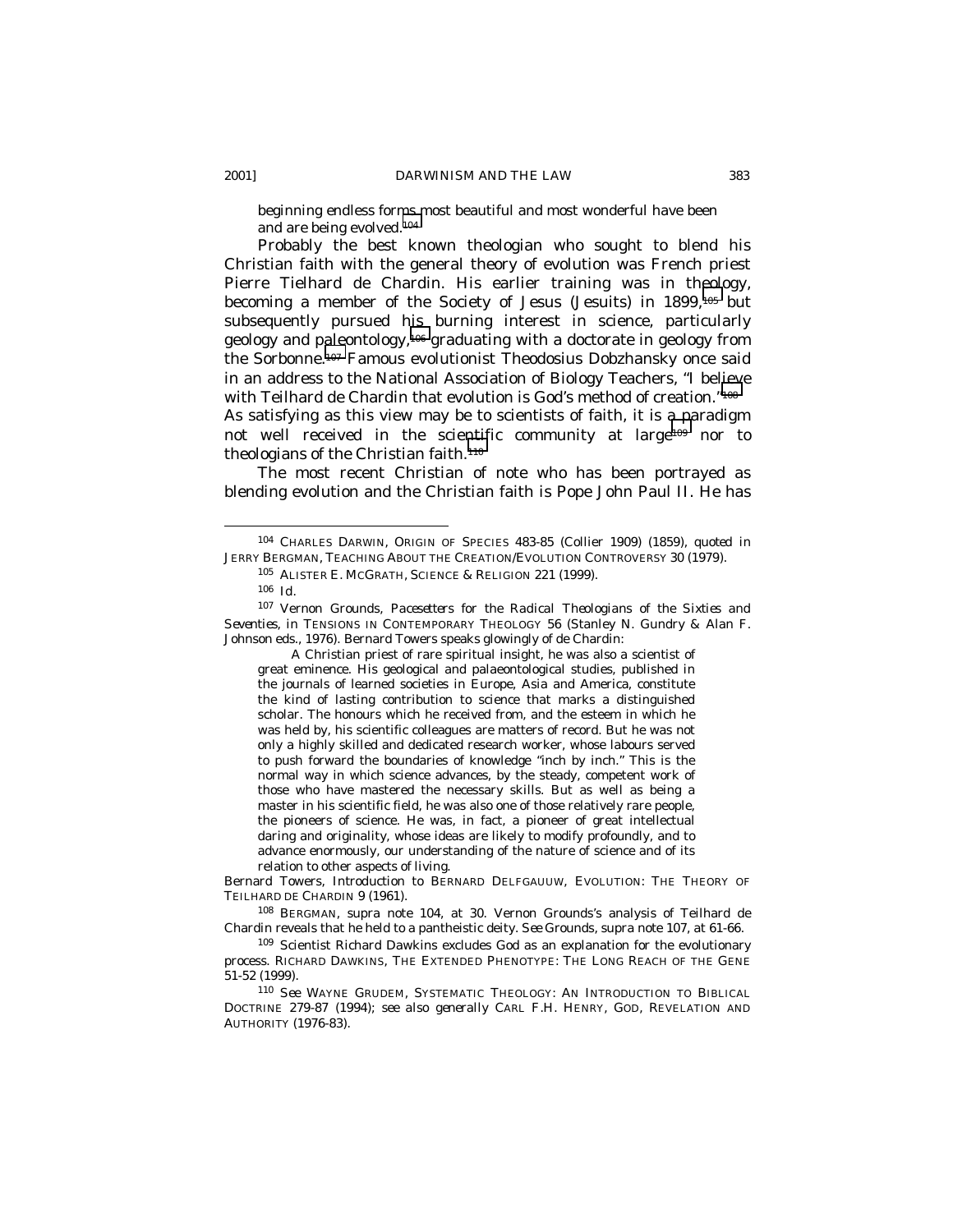recently been brought in on the side of theistic evolution in a recent address to the Pontifical Academy of Sciences. Newspapers reported that the Pope has come down on the side of scientists against those advocating a literal reading of the Genesis account:

THE POPE AND DARWIN. Did God create mankind in his image, as the Bible says, or did humans evolve from animals, as Darwin theorized nearly 150 years ago? According to Pope John Paul II, evolution may be the better explanation. Weighing in on a debate that has divided Christians for decades, the pope declared that evolution is "more than just a theory" and is fully compatible with the Christian faith. But in a letter to the Pontifical Academy of Sciences, he also reaffirmed church teachings that while the human body may have evolved gradually, the soul "is immediately created by God" in each person.111

The actual examination of the Pontiff's comments seem to provide less optimism for the Darwinist perspective than as reported by the media. The pertinent text of the address reads:

Taking into account the state of scientific research at the time as well as of the requirements of theology, the encyclical *Humani Generis* considered the doctrine of "evolutionism" a serious hypothesis, worthy of investigation and in-depth study equal to that of the opposing hypothesis. Pius XII added two methodological conditions: that this opinion should not be adopted as though it were a certain, proven doctrine and as though one could totally prescind from revelation with regard to the questions it raises. He also spelled out the condition on which this opinion would be compatible with the Christian faith, a point to which I will return. Today, almost half a century after the publication of the encyclical, new knowledge has led to the recognition of the theory of evolution as more than a hypothesis. [*Aujourdhui, près dun demi-siècle après la parution de l'encyclique, de nouvelles connaissances conduisent à reconnaitre dans la théorie de l'évolution plus qu'une hypothèse*.] It is indeed remarkable that this theory has been progressively accepted by researchers, following a series of discoveries in various fields of knowledge. The convergence, neither sought nor fabricated, of the results of work that was conducted independently is in itself a significant argument in favor of this theory.

What is the significance of such a theory? To address this question is to enter the field of epistemology. A theory is a meta-scientific elaboration, distinct from the results of observation but consistent with them. By means of it a series of independent data and facts can be related and interpreted in a unified explanation. A theory's validity depends on whether or not it can be verified; it is constantly tested

<sup>111</sup> Jeffrey L. Shelter, *Evolution*, *at* http://www.usnews.com/usnews/issue/4evol.htm (last visited Jan. 5, 2001).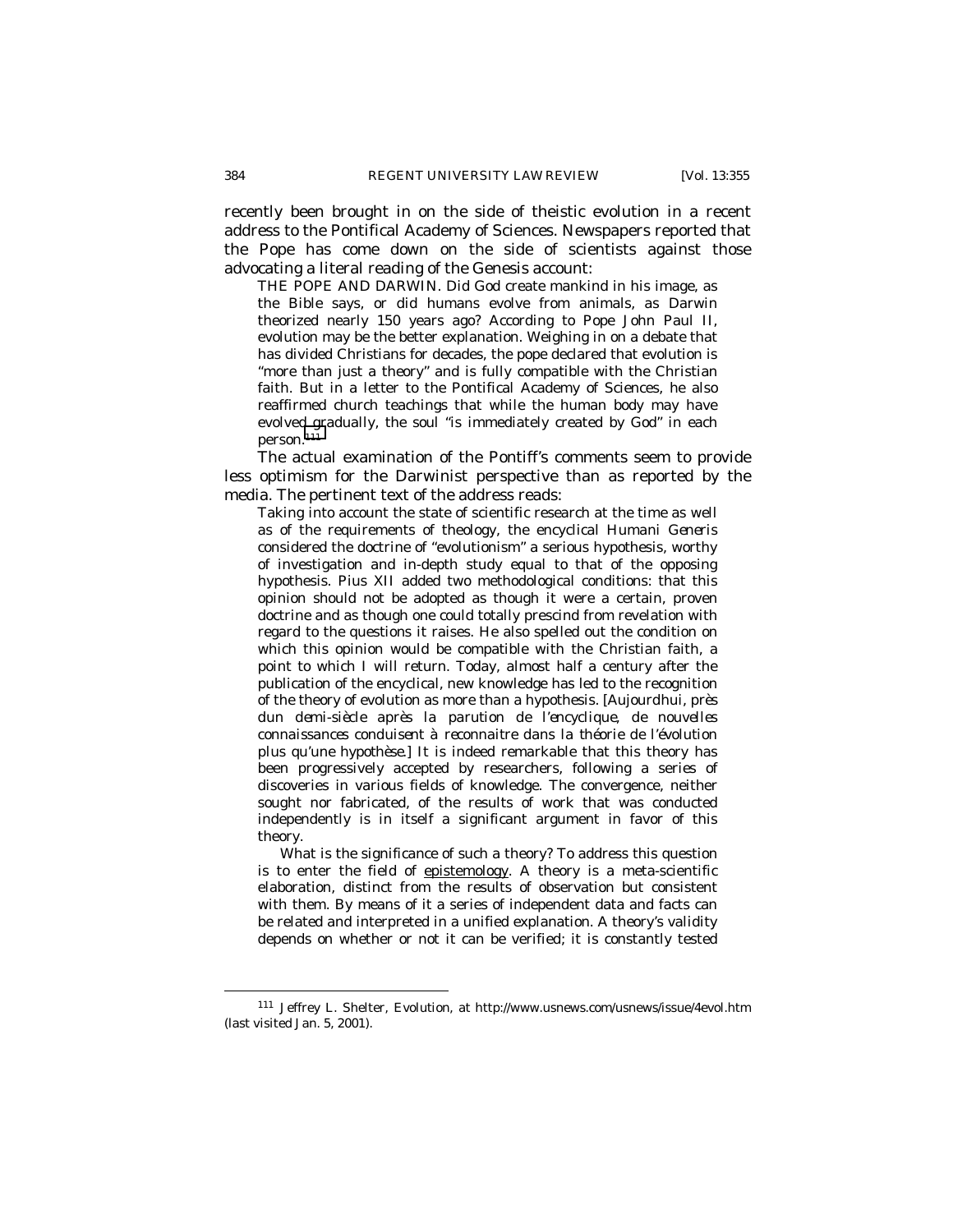against the facts; wherever it can no longer explain the latter, it shows its limitations and unsuitability. It must then be rethought.

Furthermore, while the formulation of a theory like that of evolution complies with the need for consistency with the observed data, it borrows certain notions from natural philosophy.

And, to tell the truth, rather than the theory of evolution, we should speak of several theories of evolution. On the one hand, this plurality has to do with the different explanations advanced for the mechanism of evolution, and on the other, with the various philosophies on which it is based. Hence the existence of *materialist*, *reductionist* and *spiritualist* interpretations. What is to be decided here is the true role of *philosophy* and, beyond it, of theology.<sup>112</sup>

Whether Pope John Paul II truly is advocating the general theory of evolution, with a theistic addition is uncertain since his statements are not entirely clear. He speaks of theory in a philosophical way not generally accepted by the scientific community, who consider evolution a fact.113 Second, there is doubt as to whether the press properly interpreted the French used by the Pope in which he may have been less charitable toward any general theory. Polish Roman Catholic scientist Maciej Giertych argues that *une* can mean "a" or "one." The secular media translated the phrase "a hypothesis," while the official Roman Catholic newspaper, *L'Osservatore Romano*, translated it "one hypothesis": "Today, almost half a century after the publication of the Encyclical [*Humani generis*, 1950], new knowledge has led to the recognition of more than **one** hypothesis in the theory of evolution."114 Third, Pope John Paul II speaks of "theories of evolution" not referring necessarily to Darwinism nor neo-Darwinism. George Sim Johnson explains what he understands this statement to mean:

The Pope is aware of this controversy among evolutionists, writing that 'rather than speaking about the theory of evolution, it is more accurate to speak of the theories of evolution. The use of the plural is required here . . . because of the diversity of explanations regarding the mechanism of evolution.' And he goes on to reject the essence of Darwinism: "[T]heories of evolution which, because of the philosophies which inspire them, regard the spirit either as emerging from the

<sup>112</sup> Pope John Paul II, *Truth Cannot Contradict Truth: Address to the Pontifical Academy of Sciences* (Oct. 22, 1996), *available at* http://www.newadvent.org/docs/jp02tc. htm (emphasis and bracketed French in original).

<sup>113</sup> *See, e.g.*, Stephen Jay Gould, *Darwinism Defined: The Difference Between Fact and Theory*, DISCOVER Jan. 1987, at 64-70 (defining the factual basis of evolution).

<sup>114</sup> ChristianAnswers.Net, *What Is the Significance of the Pope's Recent Support of Evolution?*, *at* http://www.christiananswers.net/q-aig/aig-c017.html (last visited Mar. 24, 2001) (quoting MACIEJ GIERTYCH, OPOKA (1996)) (emphasis and bracketed material in original).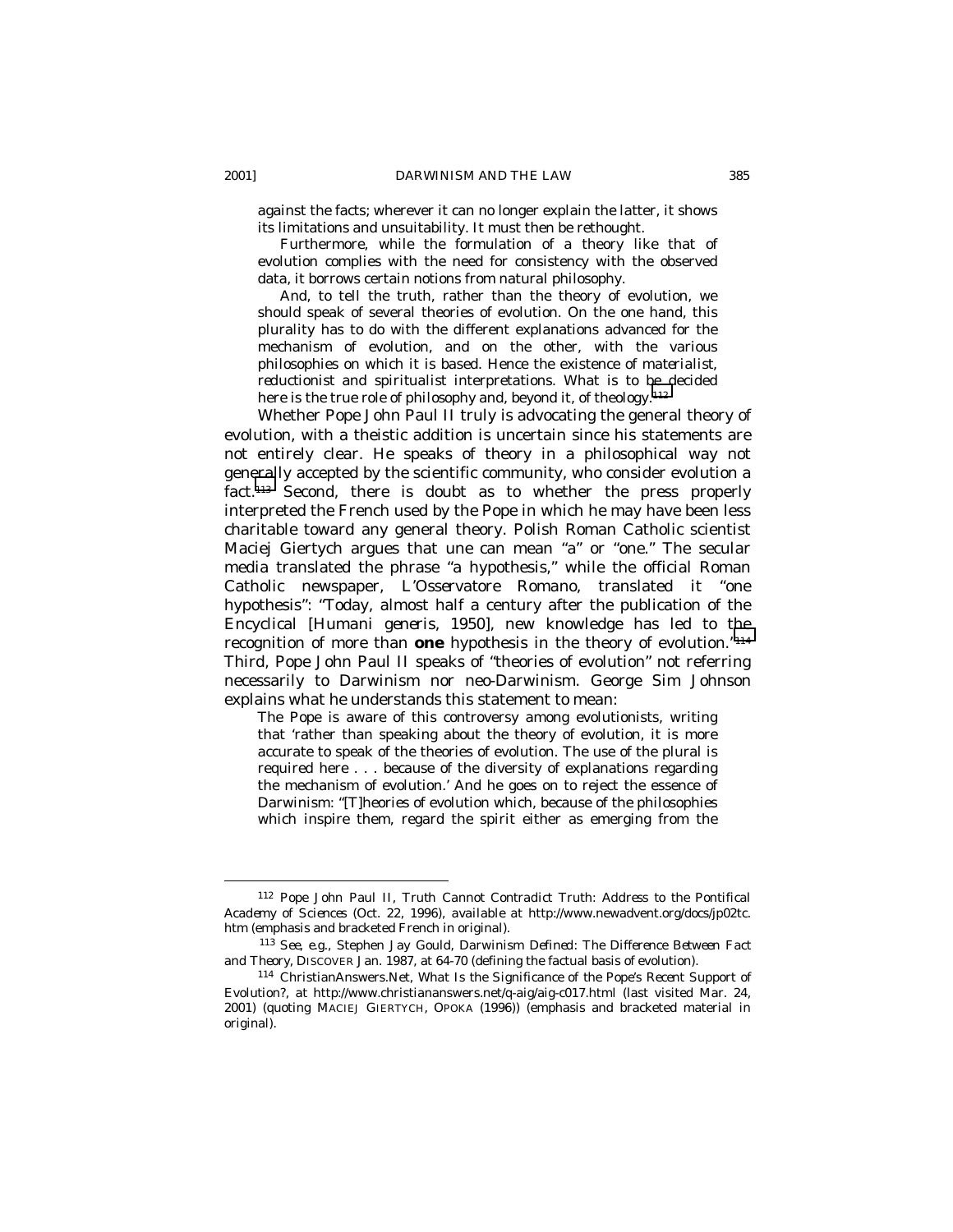forces of living matter, or as a simple epiphenomenon of that matter, are incompatible with the truth about man."115

Fourth, the Pope addresses the importance of recognizing that the theory of evolution [or theories] is an interpretation of the scientific evidence which must be tenuous and also not allowed to override important Biblical considerations of the spiritual nature of man.

One cannot say, then, with any certainty that the Pope would embrace evolution in the wholehearted manner done by James H. Jauncey:

However, there is evidence on every hand that the conflict seems to be disappearing. There are a great number of biologists who at least tentatively believe in evolution, but who nevertheless are active members of Christian churches and find no problem at all. The general attitude is that even if evolution were to prove true, instead of making God unnecessary, it would merely show that this was the method God used.116

This union of evolution and theism may seem to work for many religious scientists but it does not sit well with many scientists who believe that the methodological naturalism of macroevolution is inconsistent with belief in an intelligent designer.<sup>117</sup> For example, Douglas Futuyma, a widely recognized author of an evolutionary biology college textbook, speaks of the inconsistency of holding to the belief of purposeful creation and also evolution: "Some shrink from the conclusion that the human species was not designed, has no purpose, and is the

<sup>115</sup> George Sim Johnston, *The Pope and Evolution*, *at* http://www.catholic.net/ RCC/Issues/Pope-and-Evolution/pope-and-evolution.html (last visited Dec. 31, 2000). For another Roman Catholic response to the media's perspective that the Pope has embraced Darwin, see David Palm, *Pope John Paul II and Evolution* (July 15, 1999), *at* http://www. greenspun.com/bboard/q-and-a-fetch-msg.tcl?msg\_id=0015jL. For a more negative response, see Henry M. Morris, *Evolution and the Pope*, *at* http://www.bible.ca/tracks/bpope-accepts-evolution.htm (last visited Dec. 31, 2000).

<sup>116</sup> JAMES H. JAUNCEY, SCIENCE RETURNS TO GOD 20 (1961).

<sup>117</sup> William Dembski states why he believes most evolutionist scientists reject theistic evolution:

It is for failing to take Ockham's razor seriously that the Darwinian establishment despises theistic evolution. Not to put too fine a point on it, the Darwinian establishment views theistic evolution as a weak-kneed sycophant that desperately wants the respectability that comes with being a full-blooded Darwinist but refuses to follow the logic of Darwinism through to the end. It takes courage to give up the comforting belief that life on earth has a purpose. It takes courage to live without the consolation of an afterlife. Theistic evolutionists lack the stomach to face the ultimate meaninglessness of life, and this failure of courage makes them contemptible in the eyes of full-blooded Darwinists (Richard Dawkins is a case in point).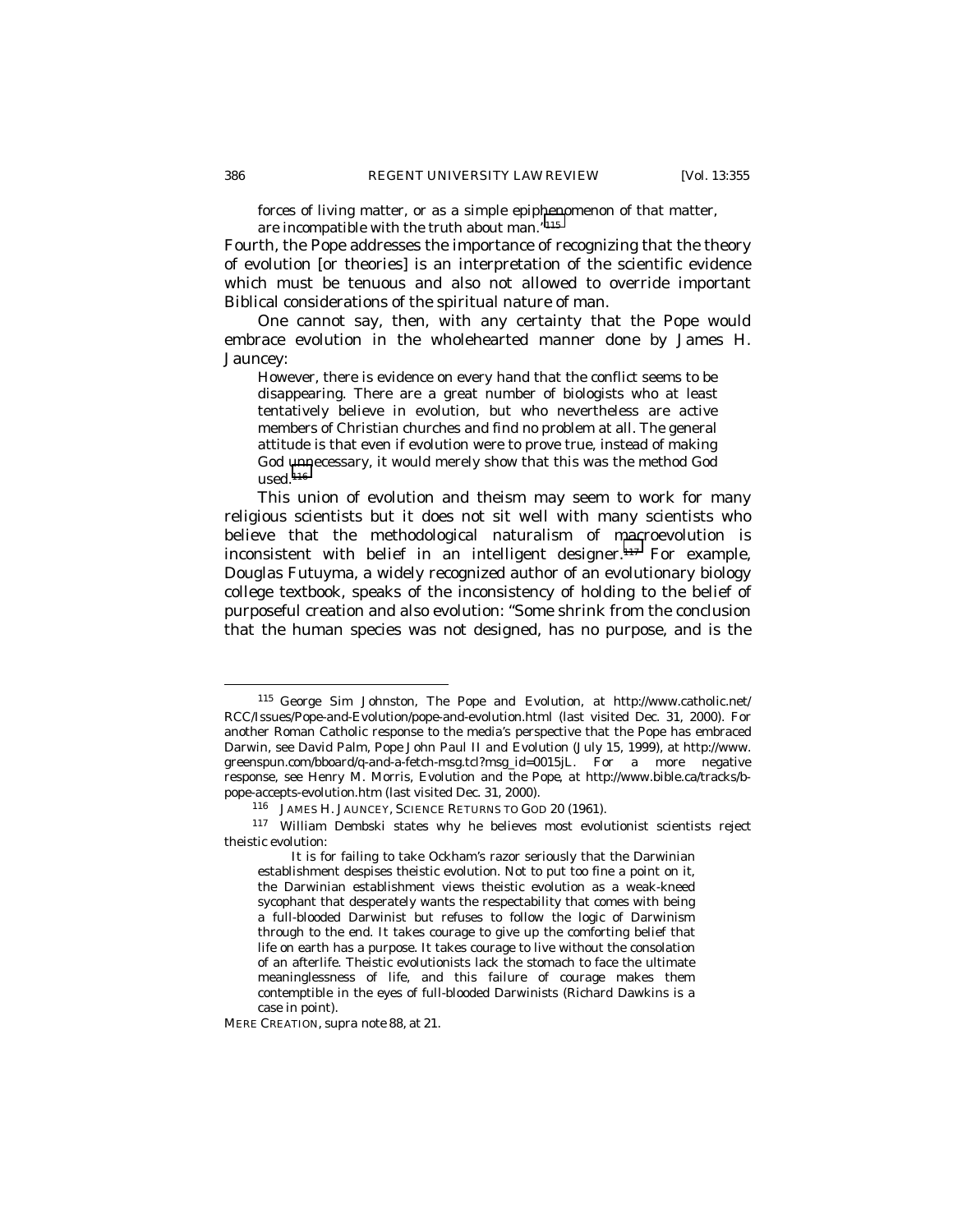product of mere mechanical mechanism—but this seems to be the message of evolution."118

Law professor Phillip Johnson believes this struggle to maintain Christian faith in a God who has created the universe and life and yet accept evolutionary naturalism, with its purposeless mechanism,119 has caused many evolutionary theists to be defensive, seeking to justify themselves within academia rather than to influence the academic community. Johnson poses the dilemma for such a believer: "If the evolutionary scientists are right, then believers in God are deluded. People who think God is real either do not understand the meaning of evolution or for personal reasons are unwilling to follow the path of scientific understanding to its logical conclusion in naturalism."<sup>120</sup>

Berkhof speaks for many Christian theologians when he argues that evolution and theism are not compatible:121

119 Dembski discusses this complexity on the part of the theistic evolutionist:

Theistic evolution takes the Darwinian picture of the biological world and baptizes it, identifying this picture with the way God created life. When boiled down to its scientific content, however, theistic evolution is no different from atheistic evolution, treating only undirected natural processes in the origin and development of life. Theistic evolution places theism and evolution in an odd tension. If God purposely created life through Darwinian means, then God's purpose was to make it seem as though life was created without purpose. Within theistic evolution, God is a master of stealth who constantly eludes our best efforts to detect him empirically. The theistic evolutionist believes that the universe is designed. Yet insofar as there is design in the universe, it is design we recognize strictly through the eyes of faith. Accordingly, the natural world in itself provides no evidence that life is designed. For all we can tell through our natural intellect, our appearance on planet Earth is an accident.

MERE CREATION, *supra* note 88, at 20.

120 PHILLIP E. JOHNSON, REASON IN THE BALANCE: THE CASE AGAINST NATURALISM IN SCIENCE, LAW & EDUCATION 9 (1995). Observe the widely known criticism of creationists by Richard Dawkins: "It is absolutely safe to say that if you meet somebody who claims not to believe in evolution, that person is ignorant, stupid, or insane (or wicked, but I'd rather not consider that)." Mark Hartwing, *Challenging Darwin's Myths*, *at* http://www.apologetics.org/articles/myths.html (last visited Mar. 24, 2001).

121 One should understand that when creationists say evolution and creation are incompatible, they speak of the general theory of evolution, sometimes called

 $\overline{\phantom{a}}$ 

<sup>118</sup> FUTUYMA, *supra* note 88, at 344-45. That theism and the general theory of evolution are at opposite spectrums is shared by others. For example, one creationist textbook says, "There are essentially only two philosophic viewpoints of origins among modern biologists—the doctrine of evolution and the doctrine of special creation." BIOLOGY: A SEARCH FOR ORDER IN COMPLEXITY at xvii (J.N. Moore & H. Slusher eds., 1974). Evolutionists also concur; for example, "Such explanations tend to fall into one or the other of two broad categories: special creation or evolution. Various admixtures and modifications of these two concepts exist, but it seems impossible to imagine an explanation of origins that lies completely outside the two ideas." P. DAVIS & E. SOLOMON, THE WORLD OF BIOLOGY 395 (1974); *see also* GEORGE WALD, THEORIES OF THE ORIGIN OF LIFE, FRONTIERS OF MODERN BIOLOGY 187 (1962).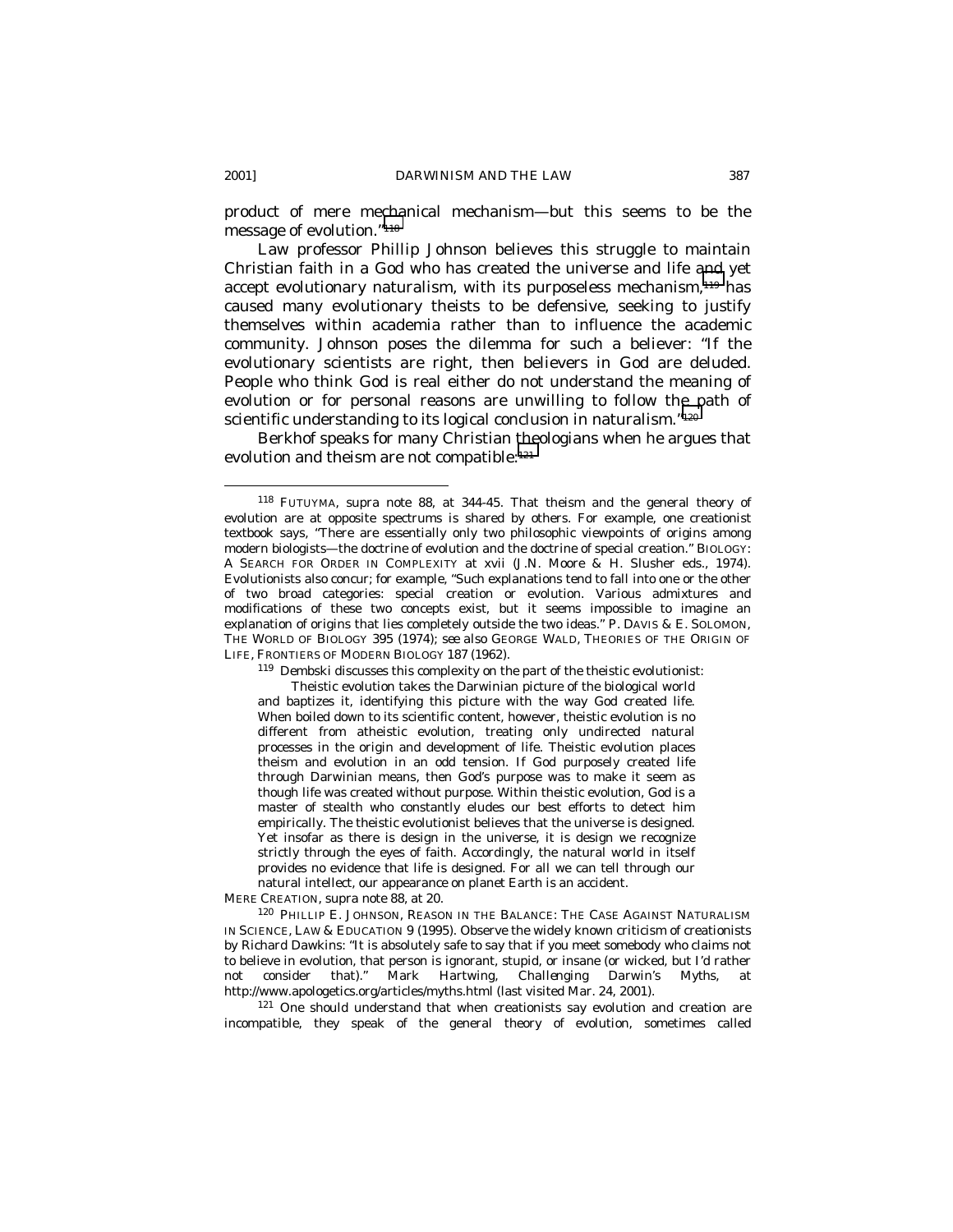This [theistic evolution] has often been called derisively a 'stop-gap' theory. It is really a child of embarrassment, which calls God in at periodic intervals to help nature over the chasms that yawn at her feet. It is neither the Biblical doctrine of creation, nor a consistent theory of evolution, for evolution is defined as 'a series of gradual progressive changes *effected by means of resident forces*' (Le Conte). In fact, theistic evolution is a contradiction in terms. It is just as destructive of faith in the Biblical doctrine of creation as naturalistic evolution is; and by calling in the creative activity of God time and again it also nullifies the evolutionary hypothesis.122

Recently, creationists have modified their view that evolution does not occur. In the face of the many examples in which evolution has been directly observed, they now agree that evolution can be demonstrated, but they now say that this is mere "microevolution." Intelligent-design creationist John Ankerberg, for example, writes: "Microevolution or strictly limited change within species can be demonstrated but this has nothing to do with evolution as commonly understood." Such statements, and they now appear commonly in creationist literature, are astounding to biologists who, in the first place, do not define the latter in terms of "strictly limited change within species."

PENNOCK, *supra* note 20, at 151-52. One wonders at Pennock's concern with creationists who, upon seeing evidence of change in nature modify their views or terminology to comply with evidence. Such willingness to adjust to facts should be admired. Unwillingness, however, to change one's views based on unproved assumptions should be required of no one. Moreover, the use of macro- and micro-evolution is not restricted to creationists. See *supra* notes 6 and 20 for Cleary's comments.

122 BEKHOF, *supra* note 103, at 139-40. There are at least three areas in which many Christians believe theism and evolution are incompatible, thus excluding theistic evolution. The *first* problem is the philosophical difficulties of holding the two positions in tension, since, it is argued, the systems of evolution and creation are mutually exclusive. There are several reasons for this: a) the creation of new kinds reached its climax and completion in the originally graded orders of being and life; b) fixed laws and limits govern the creation; c) the law of stability is now more fundamental in the time-space universe than that of changing forms; d) man bears a permanent dignity and supremacy among the animals; and e) evolutionary theory has as its creates problem a satisfactory explanation for the origin of life. There are, however, three insurmountable barriers: the gap between inanimate and animate objects; the gap between animate and sentient [conscious of sense and perception] objects; and the gap between material and spiritual objects.

The *second* problem is Biblical in nature. Millard Erickson avers that though theistic evolution may be consistent with much scientific data, it has difficulty with the Biblical account. MILLARD J. ERICKSON, CHRISTIAN THEOLOGY 383 (1985). Many passages of scripture indicate that animals, man and various human organs were created by God. Problems related to direction creation of man's body: a) the passage that states that man was made of the dust of the ground cannot be an allegorical reference to human ancestry in light of *Genesis* 3:19 (men do not return to the animal state); b) Paul distinguishes different kinds of flesh in 1 *Corinthians* 15:39; i.e. men and animals are different; c) God created mankind from the beginning male and female (*Genesis* 1:27); and d) Eve's body was a special creation of God (*Genesis* 2:21-22).

 $\overline{\phantom{a}}$ 

macroevolution. Microevolution, small changes among species due to adaptation to environment, is probably believed by most creationists. Evolutionist Robert Pennock speaks to this: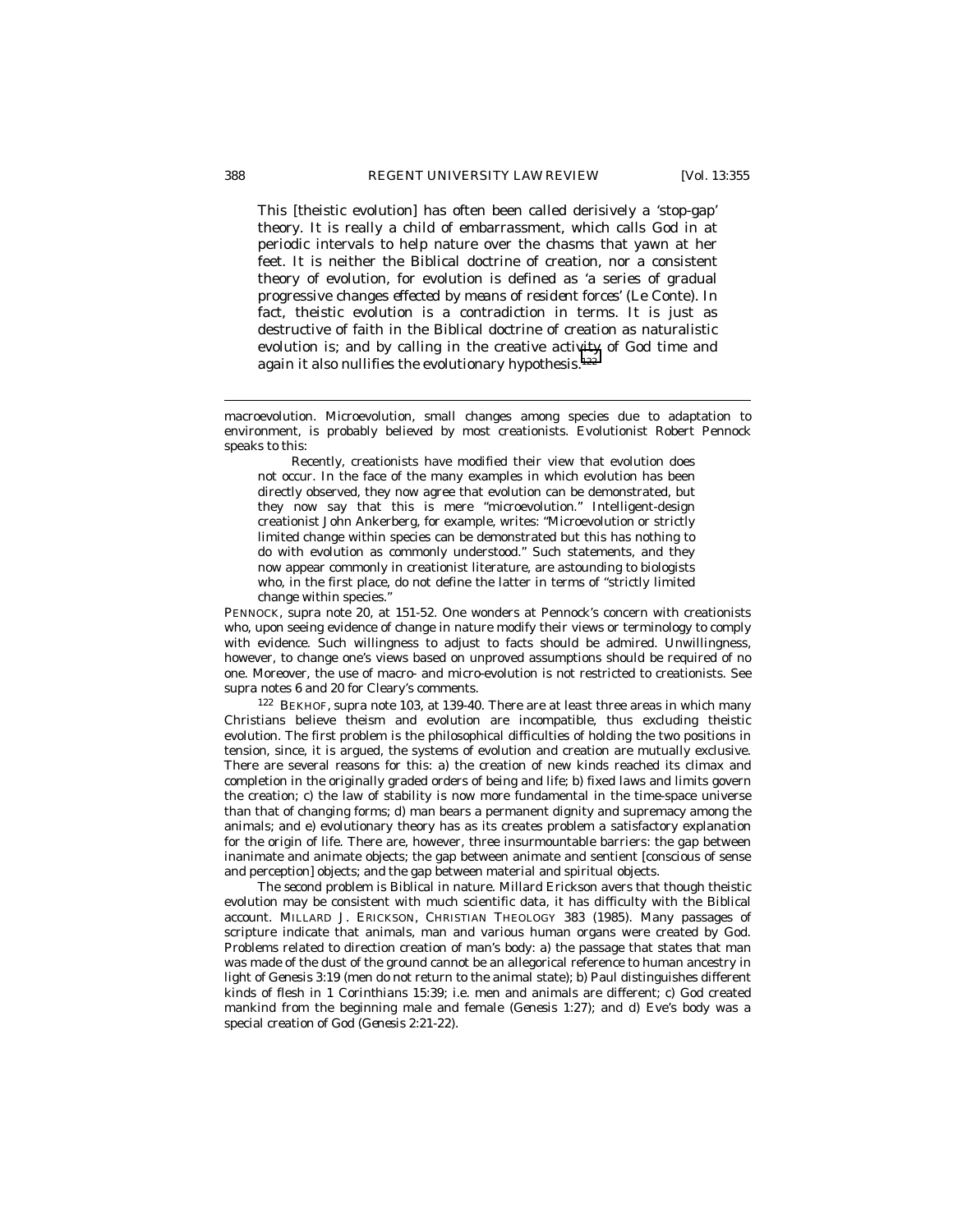#### *B. The Rise of Creation-Science*

# 1. Similarity to Earlier Creationism

Creation-science contains divergent elements, but is most closely aligned with what is known as scientific creationism,123 or "young earth" creationism.124 As evidenced in the "balanced treatment" legislation,125 creation-science adheres to a literal interpretation of the Bible, advocating creation out of nothing,<sup>126</sup> a recent creation<sup>127</sup> (i.e., the days of *Genesis* 1 as 24 hour days), no evolutionary development from earlier ancestral forms (i.e., man and woman created after animals as fully grown),<sup>128</sup> fixed limits to changes,<sup>129</sup> a separate ancestry for humans and apes,130 and a worldwide flood.131

Many scientists believe that it is quite likely that creation-science has great similarity to Biblical creationism advanced by Christianity. In seeking to demonstrate the use of causal reasoning, scientist Henry Morris notes that the theistic creationist may deduce a First Cause with

 $\overline{\phantom{a}}$ 

The *third* problem is theological, specifically pertaining to the *imago Dei* and the fall of man. Man, or adam, is the image of God, not some part of man (*Genesis* 1:26-28), so that male and female, as man, became living beings in a special way not shared by other animals. Moreover, in the fall of man (*Genesis* 3:), the moral nature, and sinfulness, of humanity is manifested in a way not shared by animals. See ERICKSON, *supra*, at 581-85 for a discussion of the nature of sin in light of the theory of evolution.

<sup>&</sup>lt;sup>123</sup> Creation-science appears to be an interchangeable term with scientific creationism. See generally SCIENTIFIC CREATIONISM (Henry M. Morris ed., 1974), in which the various postulates are virtually identical with what is seen in creation-science legislation. For the most complete exposition of creation-science, see generally 2 BIRD, *supra* note 53.

<sup>124</sup> Creationism (excluding theistic evolution) is a diversified movement with such positions with most having held to an old earth, such as progressive creationism, gap theory creationists, and day-age creationists. Only recent-age creationists would adhere to a contiguous solar days creation within the last few thousand years. For Biblical alternatives on these various theories on the days of creation and the age of the earth, see GRUDEM, *supra* note 110, at 287-309. For a discussion of possible interpretation of "days" in *Genesis* 1, see GLEASON L. ARCHER, JR., A SURVEY OF OLD TESTAMENT INTRODUCTION 171-78 (1964). See also SCIENTIFIC CREATIONISM, *supra* note 123, at 149-69 for scientific arguments for young earth, and Scott, *supra* note 101, for presentation of various kinds of evolution and creationism.

<sup>125</sup> *See supra* notes 77-82.

<sup>126</sup> *Cf*. *Genesis* 1:1; *see also* SCIENTIFIC CREATIONISM, *supra* note 123, at 17.

<sup>127</sup> *See id*. at 131-69.

<sup>128</sup> *Genesis* 1:28; 2:19.

<sup>129</sup> *Genesis* 1:24 ("after their own kind"); *see* SCIENTIFIC CREATIONISM, *supra* note 123, at 69-73.

<sup>130</sup> *Genesis* 1:26; 2:19; *see* SCIENTIFIC CREATIONISM, *supra* note 123, at 171-201.

<sup>131</sup> *Genesis* 8-9 (or similar catastrophe); *see* SCIENTIFIC CREATIONISM, *supra* note 123, at 91-130.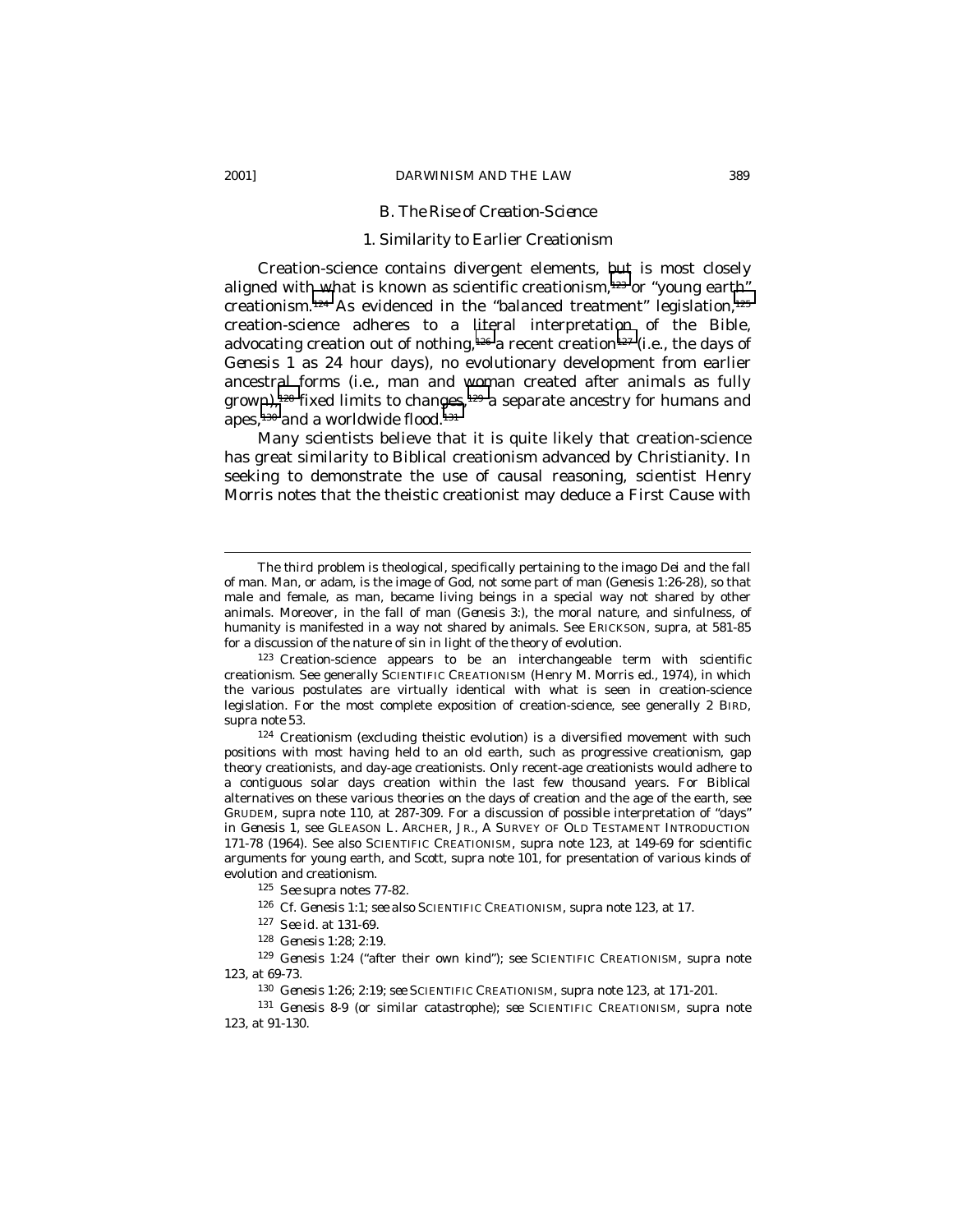certain attributes, but this First Cause looks very much like the God of the Bible:

| The First Cause of limitless Space              | must be infinite               |
|-------------------------------------------------|--------------------------------|
| The First Cause of endless Time                 | must be eternal                |
| The First Cause of boundless Energy             | must be omnipotent             |
| The First Cause of universal Interrelationships | must be omnipresent            |
| The First Cause of infinite Complexity          | must be omniscient             |
| The First Cause of Moral Values                 | must be moral                  |
| The First Cause of Spiritual Values             | must be spiritual              |
| The First Cause of Human Responsibility         | must be volitional             |
| The First Cause of Human Integrity              | must be truthful               |
| The First Cause of Human Love                   | must be loving                 |
| The First Cause of Life                         | must be living. <sup>132</sup> |
|                                                 |                                |

#### 2. Differences with Former Creationism

There are some differences, however, between creation-science and creationism, the most stark being the failure to identify the Creator with the God revealed in the Bible and the absence of Biblical references. There is also the allusion to a worldwide catastrophe which may be other than the Noahic flood.133 Some of the legislative enactments on balanced treatment specifically disavow association with religious or sacred texts.134 In setting forth the difference between scientific creationism and religious creationism, Whitehead and Conlan say,

A distinction has been made between 'religious creationism' and 'scientific creationism' . . . . Religious creationism relies on a literal reading of *Genesis* from the Old Testament of the Bible regarding, for example, the creation of Adam and Eve and the worldwide flood sent by God that destroyed all mankind except Noah and his family . . . . Scientific creationism, on the other hand, is 'a theory of the origin of the earth and life that employs scientific argument and not a sacred text in its challenge of the general theory.'135

<sup>134</sup> *See, e.g.,* H.R. 1224, 56th Leg. Sess. § 6 (S.D. 1981) ("This Act does not require or permit instruction in any religious doctrine or materials.").

<sup>132</sup> *See* SCIENTIFIC CREATIONISM, *supra* note 123, at 20. One may observe such traits of the God presented in the Bible in any standard theology. See, for example, the following theologians' discussions of the doctrine of God's nature: GRUDEM, *supra* note 110, at 156- 221; 1 WILLIAM G.T. SHEDD, DOGMATIC THEOLOGY 334-462 (Zondervan Publ'g House 1971) (1888); 1 THOMAS C. ODEN, SYSTEMATIC THEOLOGY: THE LIVING GOD 83-130 (1987); 1 FRANCIS PIEPER, CHRISTIAN DOGMATICS 427-63 (1950); LUDWIG OTT, FUNDAMENTALS OF CATHOLIC DOGMA 28-49 (1955); 1 CHARLES HODGE, SYSTEMATIC THEOLOGY 366-441 (1973).

<sup>133</sup> Whitehead and Conlan mention the similarity of belief in a Creator between scientific creationism and religious creationism but also adds that "both are in derivation religious as is the theory of evolution." John W. Whitehead & John Conlan, *The Establishment of the Religion of Secular Humanism and Its First Amendment Implications*, 10 TEX. TECH L. REV. 1, 47 (1978).

<sup>135</sup> Whitehead & Conlan, *supra* note 133, at 47 n.228.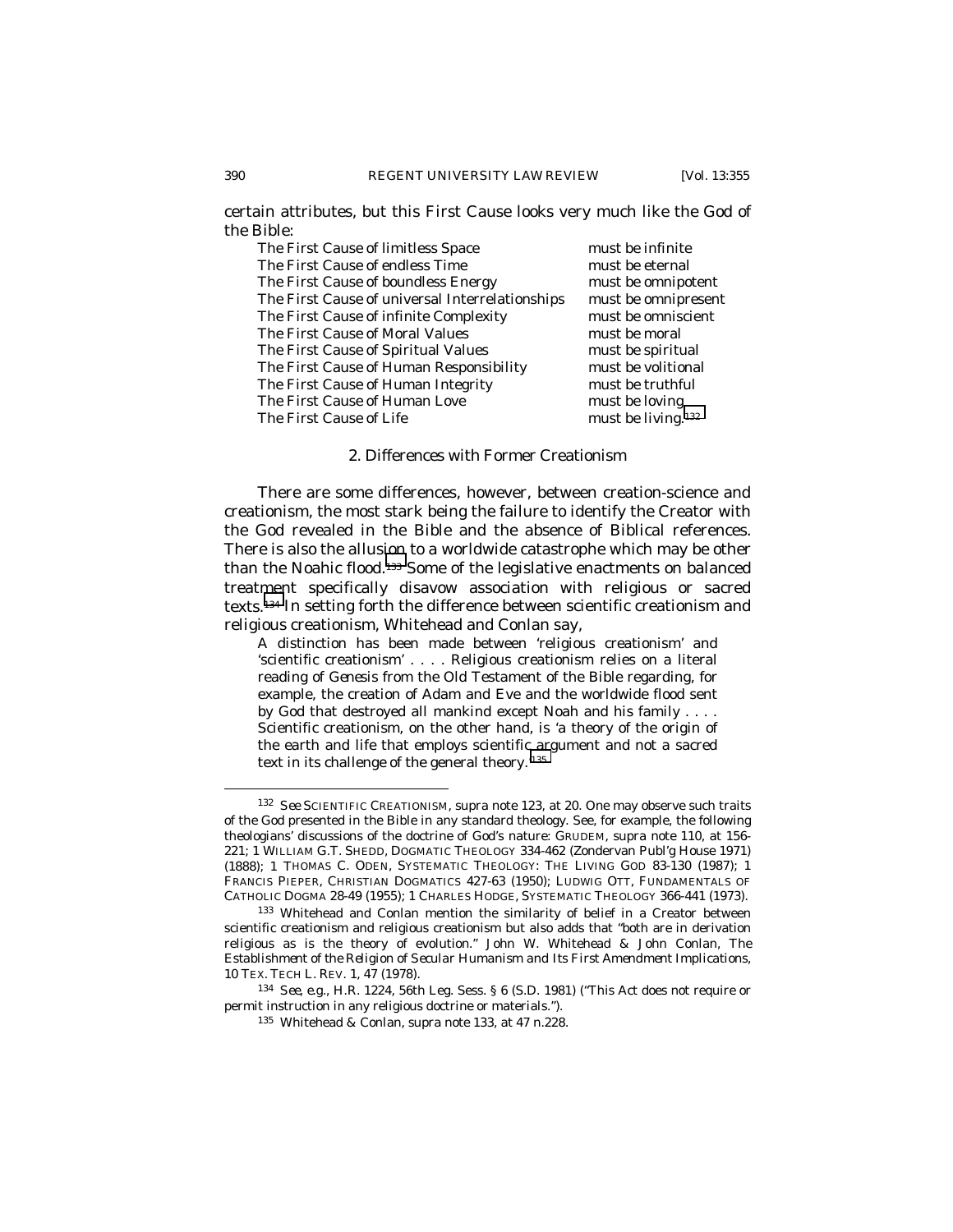#### 3. Underlying Assumptions of Creation-Science

# *a. Only Two Options Available*

The arguments of creation scientists are based on the underlying postulate that only two options are available to explain the existence of the universe and life. Evolutionists have argued that the teaching of evolution is necessary for proper education in practically all fields of the natural and social sciences.136 One of the responses of the courts and evolutionists has been that if one starts teaching creation, then one would be required to teach any number of other alternatives to evolution, making the teaching of science unworkable in the schools.137 Though certainly there are a variety of ways in which evolution and creation may be explained,138 in reality, only two general theories may be proposed

<sup>136</sup> This claim was made early by evolutionists. In the *Scopes* trial the testimony of Charles Hubbard Judd, Director of the School of Education, University of Chicago was that, "It will be impossible, in my judgment, in the state university, as well as in the normal schools, to teach adequately psychology or the science of education without making constant reference to all the facts of mental development which are included in the general doctrine of evolution." THE WORLD'S MOST FAMOUS COURT TRIAL, *supra* note 10, at 232. He continued: "In my judgment it will be quite impossible to carry on the work in most of the departments in the higher institutions of the state of Tennessee without teaching the doctrine of evolution as the fundamental basis for the understanding of all human institutions." *Id.* Similar statements were made by Dr. Fay-Cooper Cole regarding anthropology and prehistory of man, *id.* at 238, and by Wilbur A. Nelson, state geologist of Tennessee, about geology*. Id.* at 241. This perspective remains today as is evident today in the arguments of Jeanne Anderson:

<sup>[</sup>S]tudents not taught evolution will suffer. Without a proper introduction to the fundamental understanding on which the biological sciences are based, students planning to go into medicine, medical research, biological research, and a variety of other related fields, will start out several steps behind their peers in private schools or in other countries. It goes without saying that if our children suffer educationally, our nation suffers economically and culturally.

Jeanne Anderson, *The Revolution Against Evolution, or "Well, Darwin, We're Not in Kansas Anymore?"*, 29 J.L. & EDUC. 398, 404 (2000).

<sup>&</sup>lt;sup>137</sup> The protest has been made once again in the recent Kansas case, in which the state school board sought to balance evolution and creation in science classes in the public schools. *See* Derek H. Davis, *Kansas Versus Darwin: Examining the History and Future of the Creationism-Evolution Controversy in American Public Schools*, 9 KAN. J. L. & PUB. POL'Y 205 (1999); Robert Vaught, *The Debate over Evolution: A Constitutional Analysis of the Kansas State Board of Education*, 48 U. KAN. L. REV. 1013 (2000). For a thorough creationist discussion arguing for the teaching evolution and creation equally in the public schools, see 2 BIRD, *supra* note 53, at 367-432.

 $^{138}\,$  Both creationism and evolution are merely broad rubrics under which a variety of sub-paradigms reside. Creationists may be recent-age creationists, progressive creationists, day-age creationists, gap creationists, or intelligent design creationists. *See* Scott, *supra* note 101. Evolutionists include Darwinists, neo-Darwinists, punctuated equilibrium evolutionists. *See id.*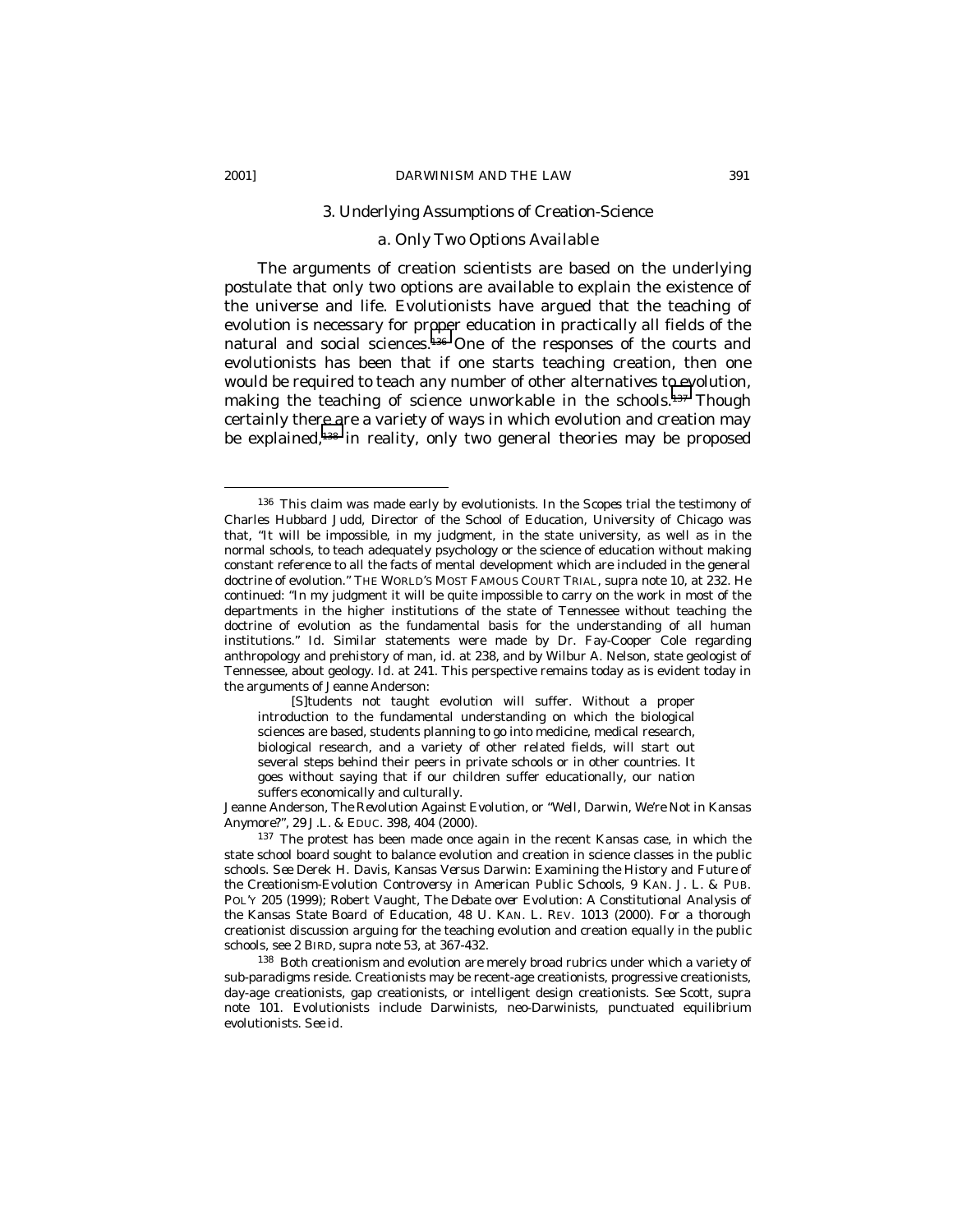with a number of sub-theories. As physicist Robert Jastrow, an evolutionist, has stated:

Either life was created on the earth by the will of a being outside the group of scientific understanding; or it evolved on our planet spontaneously, through chemical reactions occurring in nonliving matter lying on the surface of the planet. The first theory is a statement of faith in the power of a Supreme Being not subject to the laws of science. The second theory is also an act of faith. The act of faith consists in assuming that the scientific view is correct, without having concrete evidence to support that belief.<sup>139</sup>

In addition, George Wald, Harvard biologist, has properly stated: "[T]here are only two possibilities: either life arose by spontaneous generation . . . or it arose by supernatural creation . . . there is no third position."140

## *b. Characteristics of the Options*

Within broad strokes, these two competing philosophies of origins are direct opposites.141 This mutual exclusivity may be graphed as follows:

| <b>Evolution</b>          | <b>Creation</b>                     |
|---------------------------|-------------------------------------|
| Humanism                  | Theism                              |
| Naturalism                | Supernaturalism                     |
| Nature                    | God                                 |
| <b>Impersonal Force</b>   | Personal being                      |
| Chance                    | Design                              |
| Mediterranean cosmologies | <b>Hebrew Scriptures</b>            |
| Man as animal             | Man as image of God                 |
| Relative truth            | <b>Absolute Truth</b>               |
| Amoral or non-moral       | Moral law of Creator <sup>142</sup> |

# 4. Reasons for a Two-Model Approach

Those who champion the balanced treatment of creation and evolution within the public schools set forth a number of reasons why they believe such balance is needed. First, they argue the religion of

<sup>139</sup> Whitehead & Conlan, *supra* note 133, at 49 n.238.

<sup>140</sup> WALD, *supra note* 118, at 187.

<sup>141</sup> What is presented here is a view of creationism that reflects a Judeo-Christian perspective of creation. The mutual exclusivity is maintained even with origins as seen in intelligent design arguments, *see infra* section II.E., though these arguments do not necessarily postulate the identity of the designer, nor reference the Bible and other arguments seen in the graph in the text above.

<sup>142</sup> The author has used this chart for a number of years and is unsure whether it is borrowed or an original formulation that he developed.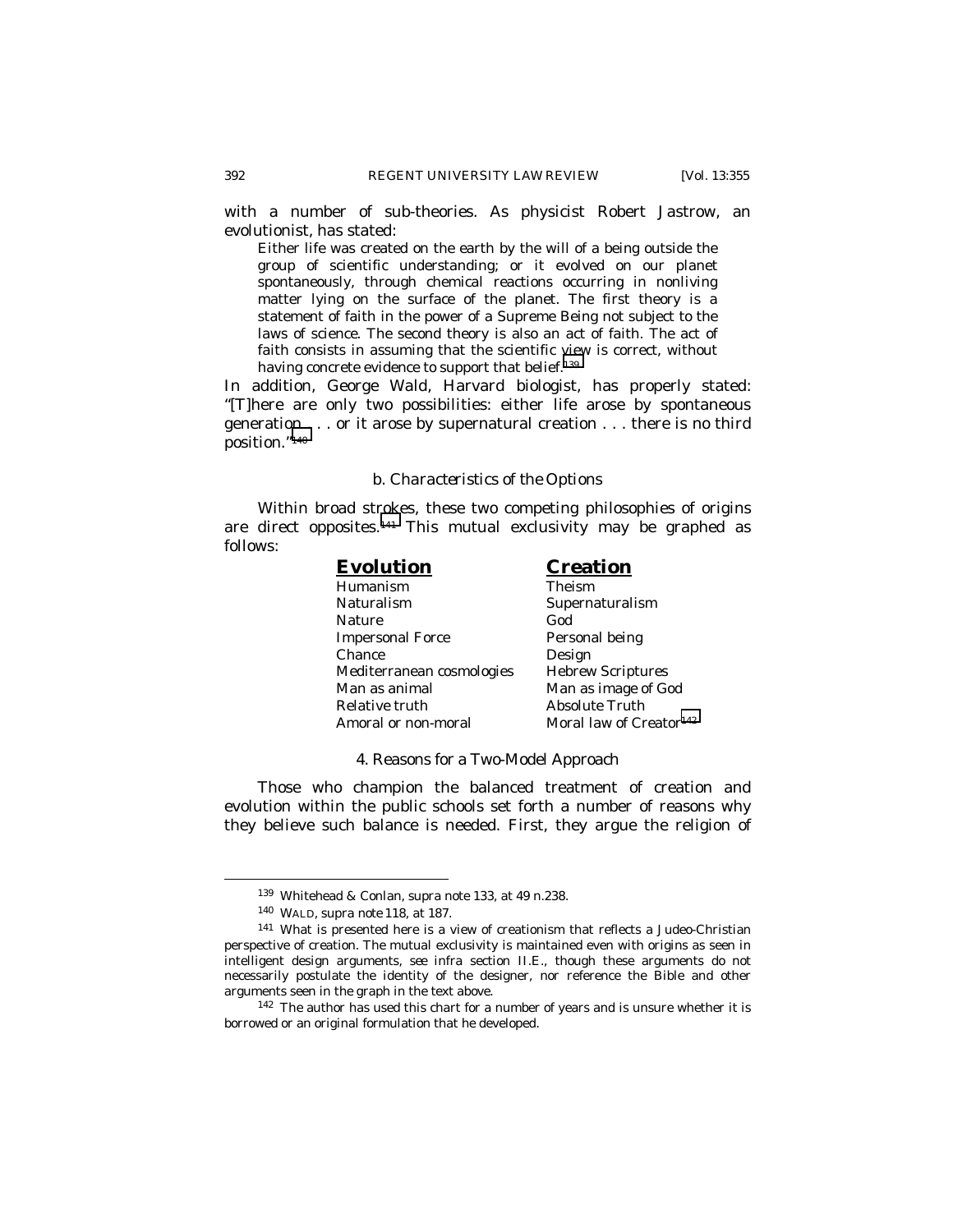$secular$  humanism<sup>143</sup> is being promoted in public schools through the teaching of evolution.144 If evolution is a tenet of secular humanism, it is clearly arguable that teaching it would be an establishment<sup>145</sup> of religion<sup>146</sup> in violation of the First Amendment.<sup>147</sup>

144 Whitehead and Conlan argue that since evolution is a major tenet of secular humanism, and if it is the only view allowed to be taught in the public schools, then it logically follows that the public schools promote only one form of religion, that of secular humanism. Whitehead & Conlan, *supra* note 133, at 15-24.

<sup>145</sup> The Supreme Court has developed three tests to determine whether there is an establishment of religion: 1) Is there a secular purpose for the governmental action? 2) Does the action have the primary effect to either advance or inhibit religion? 3) Is there excessive entanglement with religion? *Lemon*, 403 U.S. at 612-13. For a discussion of these tests as to their current viability, as well as others recently developed by the Court, see House, *supra* note 65, at 270-88.

<sup>146</sup> The original meaning of the First Amendment is much different than the way it is being interpreted and applied in most courts today. The meaning of religion in the First Amendment was understood in the Founding period of the country to be one's view of his relation to his Creator and to the obligations that these relations impose. Davis v. Beason, 133 U.S. 333, 342-43 (1890) ("The term 'religion' has reference to one's views of his relations to his Creator, and to the obligations they impose for reverence of his being and character, and of obedience to his will."). This understanding of the Court accords well with the understanding of James Madison and others framers of the U.S. Constitution. For discussion of how religion was understood in the eighteenth century, see House, *supra* note 65, at 254-55. That the original intention of "establishment" did not preclude these views is evident from early Supreme Court decisions.

The general view of the courts of this land [until *Everson v. Board of Education*, 330 U.S. 1 (1947)] was that the first part of the amendment was forbidding Congress, the only law making body of the federal government, from establishing a national religion or preferring one religious group or religious tenets over other groups or doctrines. This seems to have been the understanding of those that actually wrote and adopted this amendment based on the debates and revisions that occurred in the summer and early fall of 1787.

*Id.* at 248. Note the words of Chief Justice John Marshall: "The American population is entirely Christian, & with us, Christianity & Religion are identified. It would be strange,

<sup>143</sup> The meaning of religion has taken on a much broader meaning in this century than how it was used in the eighteenth and nineteenth centuries. *See* House, *supra* note 65, at 254-56. The influence of liberal theologians, such as Paul Tillich and John A.T. Robinson in *United States v. Seeger*, 380 U.S. 163 (1965), set a new direction in defining religion. There the Court decided that belief in an "ultimate concern" equated to belief in a God. *Id*. at 166. *Cf.* discussion *infra* note 146. The court in *Torcaso v. Watkins*, 367 U.S. 488, 495 n.11 (1961), extended this non-theistic definition to atheistic religions: "Among religions in this country which do not teach what would generally be considered a belief in the existence of God are Buddhism, Taoism, Ethical Culture, Secular Humanism and others." But the Court in *Torcaso* also said that non-theistic religions, such as secular humanism, could not be preferred over theism. *Id.* at 495. Consequently the exclusive propagation of secular humanism in the educational disciplines of the public school system would be an unconstitutional contravention of the Establishment Clause. One writer has said, "[I]f it is indeed the case that the public schools are a fountainhead of a secular kind of religion, then the argument, it seems should call for the abolition of the public schools as being in themselves in violation of the first amendment." Paul A. Freund, *Public Aid to Parochial Schools*, 82 HARV. L. REV. 1680, 1685 (1969).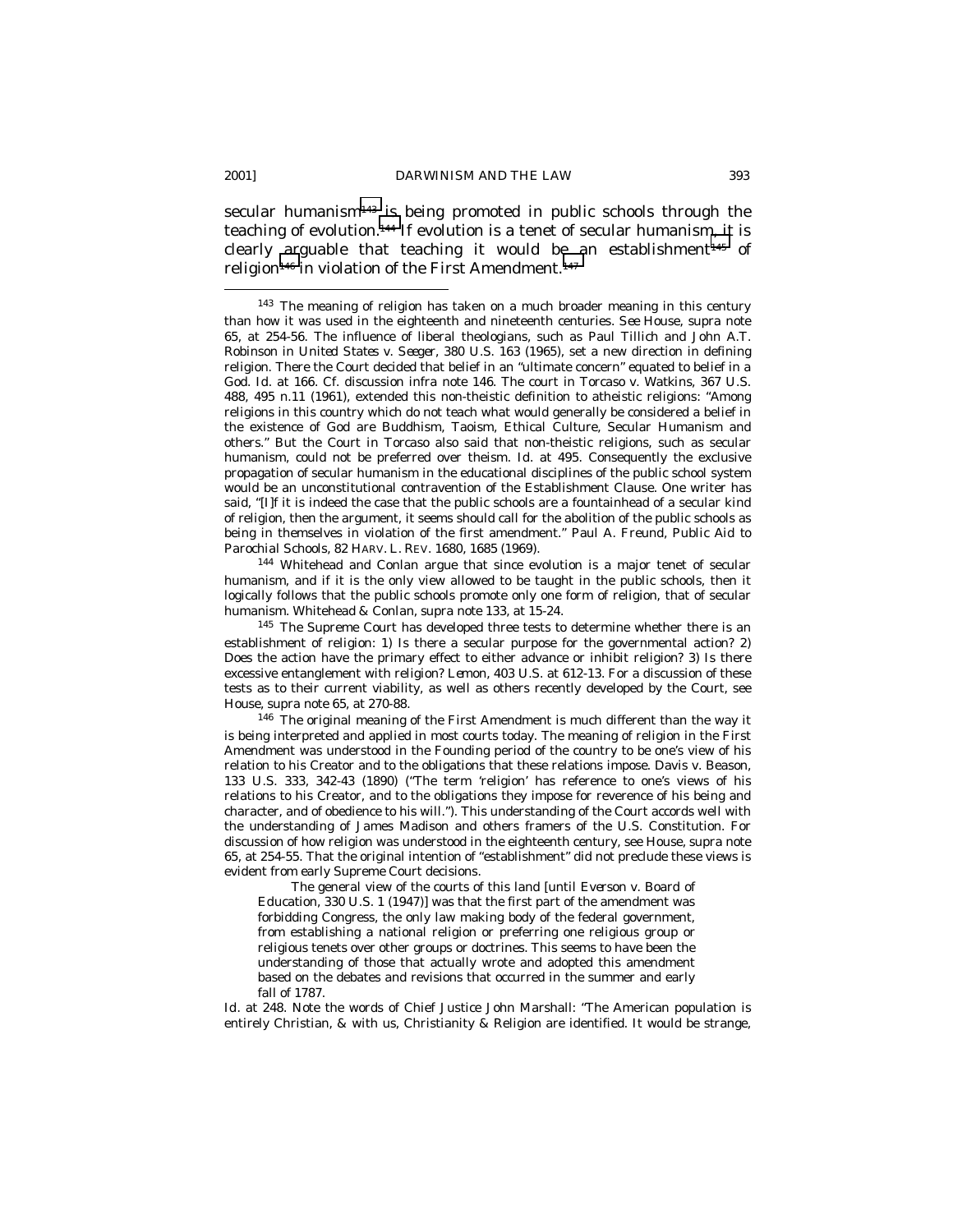Second, it is averred that when the state becomes hostile to religion148 by means of promoting an alternate and antagonistic system

Probably at the time of the adoption of the Constitution, and of the amendment to it now under consideration [First Amendment], the general if not the universal sentiment in America was, that Christianity ought to receive encouragement from the State so far as was not incompatible with the private rights of conscience and the freedom of religious worship. An attempt to level all religions, and to make it a matter of state policy to hold all in utter indifference, would have created universal disapprobation, if not universal indignation.

2 JOSEPH STORY, COMMENTARIES ON THE CONSTITUTION OF THE UNITED STATES 594 (2d ed. 1851), *quoted in* ROBERT CORD, SEPARATION OF CHURCH AND STATE: HISTORICAL FACT AND CURRENT FICTION 13 (1982).

The First Amendment simply sought to keep any particular branch of Christianity from becoming dominant over other branches of Christianity (as they had experienced in England with the Church of England). *See* Robert Cord, *Church-State Separation: Restoring the* "*No Preference*" *Doctrine of the First Amendment*, *in* RESTORING THE CONSTITUTION 301-02 (H. Wayne House ed., 1987). "The real object of the First Amendment was not to countenance, much less to advance, Mahometanism, or Judaism, or infidelity, by prostrating Christianity; but to exclude all rivalry among Christian sects, and to prevent any national ecclesiastical establishment which should give to a hierarchy the exclusive patronage of the national government." STORY, *supra*, at 593, *quoted in* CORD, supra, at 13. The issue in no way concerns the disenfranchisement of Christianity or the question of recognition of the Supreme Being (such statements occur in both the Declaration of Independence and the Constitution). *See* House, *supra* note 65, at 232-41. Congress, then, was not to impose any Christian denomination on the states, but this did not prohibit any particular state from having its own established religion. See the discussion on established churches at the time of the writing of the U.S. Constitution in JOHN EIDSMOE, THE CHRISTIAN LEGAL ADVISOR 117-27 (1984).

<sup>147</sup> The sole teaching of evolution in public schools or exclusive presentation of evolution in state facilities or institutions is violative of the First Amendment to the United States Constitution. John W. Whitehead, Testimony of John W. Whitehead 8 (1979) (privately published paper) (on file with author). This is because evolution is a tenet of religious belief. Whitehead & Conlan, *supra* note 133, at 49 n.234 ("A significant school of Secular Humanists regard their convictions as a religion and, in conjunction, emphasize the need to adhere to the general theory of evolution as a tenet of their religion."); As such, evolution should not be preferred over theism. The Court has said that non-theistic belief cannot be preferred over theistic belief in the school. *See* School Dist. of Abington Township v. Schempp, 374 U.S. 203, 225 (1963) ("[T]he State may not establish a 'religion of secularism' in the sense of affirmatively opposing or showing hostility to religion, thus 'preferring those who believe in no religion over those who do believe.'"). Preferring evolution over theism is in contravention of the Establishment Clause of the First Amendment, which states that "Congress shall make no law respecting an establishment of religion." U.S. CONST. amend. I.

148 When the state becomes hostile to religion by means of promoting an alternate and antagonistic system contrary to that religion then the state has violated the free exercise of that religion. In *Schempp*, Justice Clark says, "[T]he State may not establish a

indeed, if with such a people, our institutions did not presuppose Christianity, & did not often refer to it, & exhibit relations with it." Letter from John Marshall to Jasper Adams (May 9, 1883), *quoted in* RELIGION AND POLITICS IN THE EARLY REPUBLIC: JASPER ADAMS AND THE CHURCH-STATE DEBATE 113-14 (Daniel Driesbach ed., 1996). According to Justice Joseph Story, Christianity ought to receive encouragement by the state: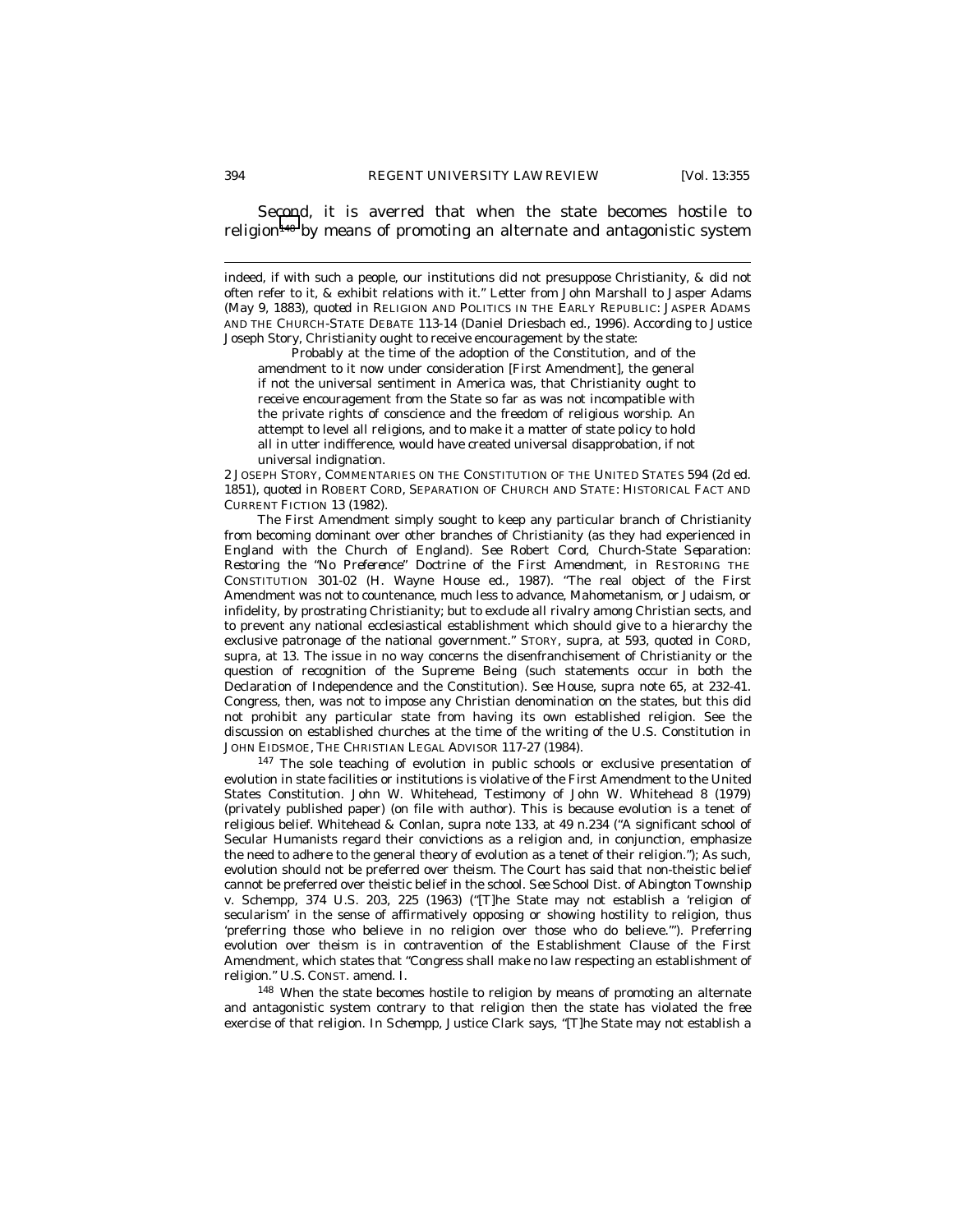to the religious views of others,<sup>149</sup> i.e., parents and children in the public schools, there is a violation of *free exercise of religion*.150 It is necessary for the state to remain neutral between competing systems of religious ideology;151 this may be accomplished by teaching no particular view, or by non-preferential treatment of all views. 152

'religion of secularism' in the sense of affirmatively opposing or showing hostility to religion, thus 'preferring those who believe in no religion over those who do believe.'" *Schempp*, 374 U.S. at 225. Stanley Ingber properly understands this problem:

[T]he Establishment Clause not only prevents efforts to encourage religion, it also prevents attempts to discredit religion. Public school teachers can neither revere nor denigrate religious doctrine in the classroom. This latter argument is of no solace to those who believe that all secular teaching inconsistent with religious tenets is antireligious. If such were true, however, public education itself would have to be abandoned.

Stanley Ingber, *Religion or Ideology: A Needed Clarification of the Religion Clauses*, 41 STAN. L. REV. 233, 314 (1989) (insisting that in the public realm once policy is democratically determined, all must be bound in spite of individual conscience). Elsewhere I have attempted to distinguish between "irreligious" secularism, which is opposed or hostile to religion, and "nonreligious" secularism, for which the existence or nonexistence of religion is irrelevant. *See id*. at 310-15; *see also* Stanley Ingber, *Judging Without Judgment: Constitutional Irrelevancies and the Demise of Dialogue*, 46 RUTGERS L. REV. 1473, 1600 n.420 (1994).

<sup>149</sup> *See* Whitehead & Conlan, *supra* note 133, at 15-24.

<sup>150</sup> The portion of the clause relating to freedom of religion reads, "Congress shall make no law . . . prohibiting the free exercise thereof" (that is, of religion in the preceding clause). U.S. CONST. amend. I. The Supreme Court has said that the State would be prohibiting the free exercise of religion if it sought to ban the performance of (or abstention from) physical acts related to worship such as assembling with others for a worship service, participating in sacramental use of bread and wine, proselytizing, and abstaining from certain foods or certain modes of transportation, when they are only engaged in for religious reasons, or only because of the religious belief that they display. Laws that specifically discriminate against the religious for their religion are a violation of free exercise. *See* Employment Division v. Smith, 494 U.S. 872, 877-78 (1990).

151 The state must remain neutral in religious questions. *See Schempp*, 374 U.S. at 222. That is, it must not prefer one religious position above another. Torcaso v. Watkins, 367 U.S. 488, 495 (1961).

152 If government promotes one religious view, then it must promote all views and it is not to infringe on either position. *See* CORD, *supra* note 146, at 138 n.45. It is impossible for the state to truly be neutral, for some system must be the basis of thought and morals. But if the state is going to present ideas fairly, the different views must be included and fairly presented. Harold Clark sets forth this position:

If evolution could be proved, of course it should be taught. If creation could be proved, certainly it should be taught. But since neither can be proved, and there are millions of people who believe in evolution and millions in creation, both should be taught, and the pupils allowed to take their choice as to which [to them] seems the most reasonable. But it is manifestly unfair to teach only one side of the question.

HAROLD CLARK, THE BATTLE OVER GENESIS (1977), *quoted in* BERGMAN, *supra* note 104, at 34. Some have argued that to teach creation, is to teach a religious idea, and so indoctrination of religion will occur. Bergman rightly indicates that in reality, not only religion but no ideology should be enforced upon students: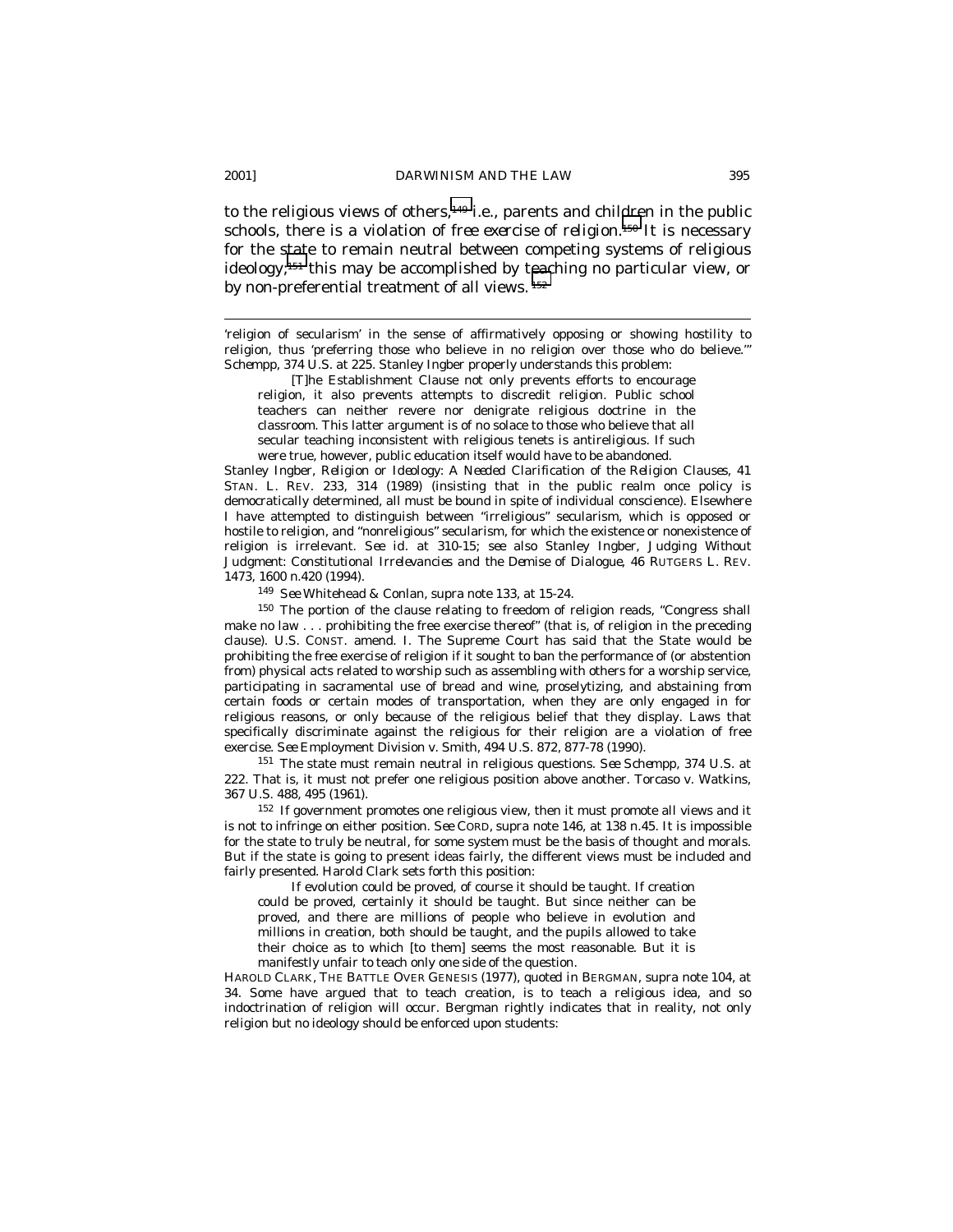Third, advocates of balanced treatment maintain that teaching creation as science is just as valid as the teaching of evolution.153 This is so, it is stated, because the general theory of evolution and the theory of creation are equally religious and equally scientific.154 Both, it is argued, rely on empirical data and philosophical postulates<sup>155</sup>

The main objection to teaching about religion in the schools is that there will be attempts by teachers to indoctrinate students. This, though, can occur in most any field. In political science or sociology courses teachers can and do use their influence to indoctrinate students in the teachers' own economic or social theories. It is not unknown for teachers to teach theories of racial superiority in their classes. In a school in which the writer taught in the late Sixties, several teachers in a so-called drug education program actually openly encouraged the students to use some types of illegal drugs. The position of these teachers was that smoking marijuana is harmless to your health, and no one should prevent someone else from smoking it. This was the teachers' opinion, and they were supported by their principal in the name of academic freedom.

Our concern should be not with indoctrinating students regarding *religious* ideas, but with indoctrinating them regarding *any* ideas. Teachers should be concerned with honestly and fairly presenting material in *all* subjects, and not indoctrinating students in *any* subject.

BERGMAN, *supra* note 104, at 27.

<sup>153</sup> *See* MORRIS & PARKER, *supra* note 53, at 8-9.

154 According to creation-science, the general theory of evolution and the theory of creation are equally religious and equally scientific. If one says evolution is scientific, then on the same basis one must say creation is scientific. If one wants to say creation is religious, then on the same basis one must say evolution is religious. For a defense of these ideas, see 2 BIRD, *supra* note 53, at 314-37.

155 They both rely on philosophical (faith) postulates, as seen by statement by Matthews:

In accepting evolution as a fact, how many biologists have paused to reflect that science is built upon theories that been proved by experiment to be correct, or remember that the theory of animal evolution has never been thus proved? . . . The fact of evolution is the backbone of biology, and biology is thus in the peculiar position of being a science founded on an unproved theory—is it then a science or a faith? Belief in the theory of evolution is thus exactly parallel to belief in special creation—both are concepts which believers know to be true but neither, up to the present, has been capable of proof.

L. Harrison Matthews, *Introduction* to CHARLES R. DARWIN, THE ORIGIN OF SPECIES, at x (J. M. Dent & Sons, 1971) (1859). Further substantiation is seen in the comment by Australian scientist, Paul Davies:

Today most scientists would not deem their work to have any theological component whatsoever. But even the stoutest atheist among them unwittingly retains the view that nature is rationally ordered and intelligible. It wouldn't be possible to be a scientist without accepting the rational intelligibility of the universe as an act of faith. And Faith is the right word. Science cannot prove that nature has to be this way. Yet many scientists assume that nature confirm to a design or scheme of some sort, even if they are coy about admitting it. . . . The essence of scientific belief is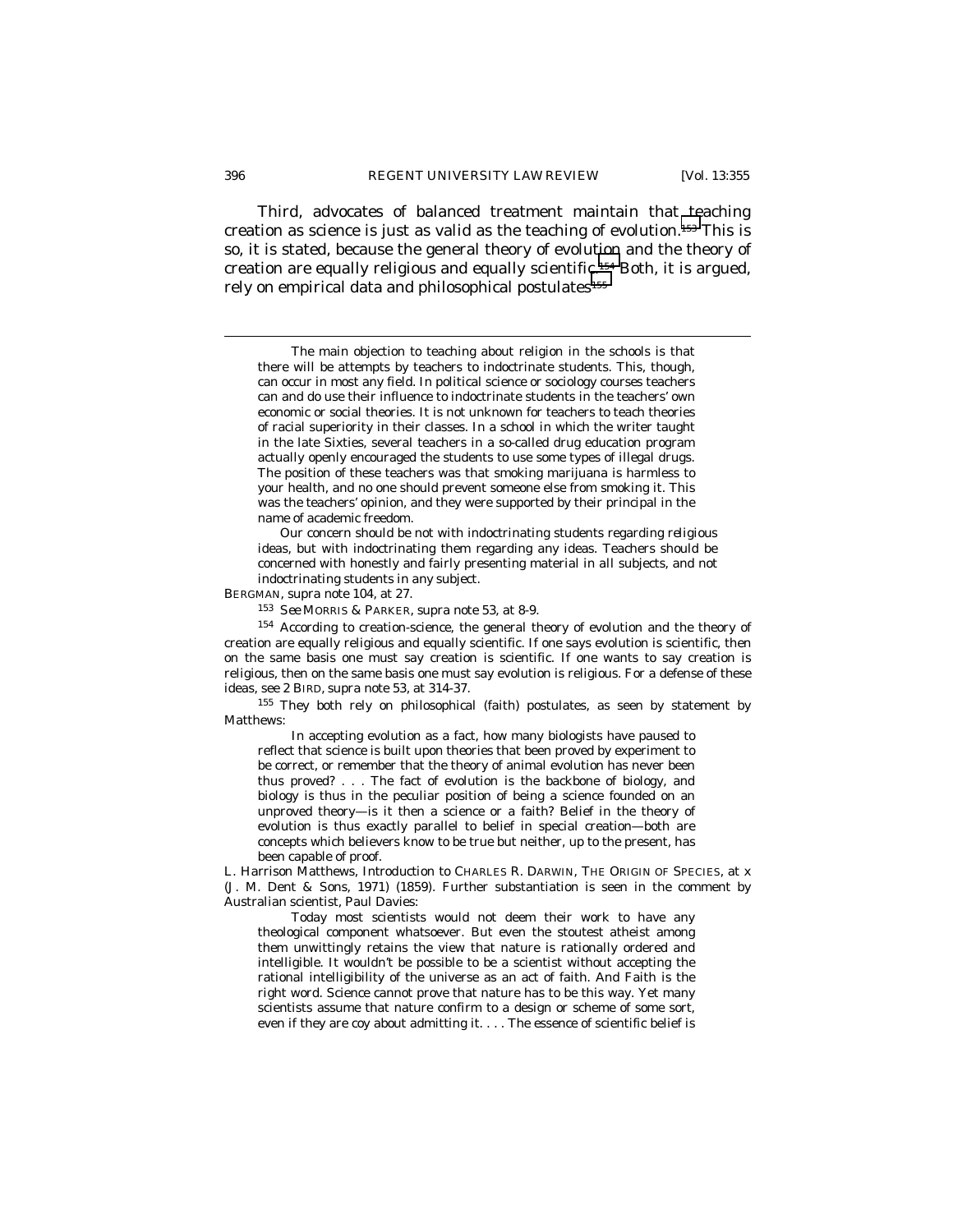#### 2001] *DARWINISM AND THE LAW* 397

Fourth, when teaching origins, both models must be taught for there to be neutrality.156 There are only two possible models: either the universe and subsequent life come into existence from a Creator or everything came into existence in and of itself.157

Fifth, the teaching of creation aides scientific diversity and provides a methodology that increases student educational development.158 Since many scientists have become creationists and teach at various universities throughout the United States,<sup>159</sup> presentation of the theory avoids discrimination of a theory held by a minority within the scientific community.160

## *E. The Intelligent Design Movement*

## 1. Introduction to Intelligent Design

A new movement has now arisen to challenge naturalistic evolution. Intelligent design, like creationism, opposes a mere chance universe, as reflected in the philosophy of Bertrand Russell:

That man is the product of causes which had no prevision of the end they were achieving, that his origins, his growth, his hopes and fears, his loves and beliefs are but the outcome of accidental collocations of atoms . . . and that the whole temple of man's achievement must inevitably be buried beneath the debris of a universe in ruins—all

158 Richard Bliss, in his doctoral dissertation, compared student groups who used a two model approach with those who used only one model:

Students seem to be more highly motivated and to learn more effectively when studying science from a two-model approach. They seem to have a better grasp of the data surrounding origins and they seem to be open-minded and willing to change their views when new data arrive. . . . The experimental group [using the two-model approach] seemed to develop more critical thinking habits than those who studied origins from an evolutionary model only.

Richard Bliss, *A Comparison of Students Studying the Origins of Life from a Two-Model Approach Versus Those Studying from a Single-Model Approach*, 60 ICR IMPACT SERIES, June 1978, at 1-4, *quoted in* BERGMAN, *supra* note 104, at 36.

<sup>159</sup> *See* SCIENTIFIC CREATIONISM, *supra* note 123, at 3-4.

that nature is neither arbitrary nor absurd, that there are valid reasons for the way things are.

Paul Davies, *At the Crossroads*, FORBES ASAP, Oct. 4, 1999, at 231-32, *quoted in* Thomas F. Heinze, *Answers to My Evolutionist Friends* (Nov. 18, 1999), *at* http://www. creationism.org/heinze/b1\_bang.htm; *See also* ROBERT T. CLARK & JAMES D. BALES, WHY SCIENTISTS ACCEPT EVOLUTION 95-105 (1966) (addressing the faith basis of evolution).

<sup>156</sup> See Bird, *supra* note 73, at 554-55, for the argument that the presentation of both creation-science and evolution would neutralize a science course and avoid establishment of religion problems.

<sup>&</sup>lt;sup>157</sup> *See supra* note 139 and accompanying text (statement by physicist Robert Jastrow).

<sup>160</sup> *See* Whitehead, *supra* note 147, at 6-8.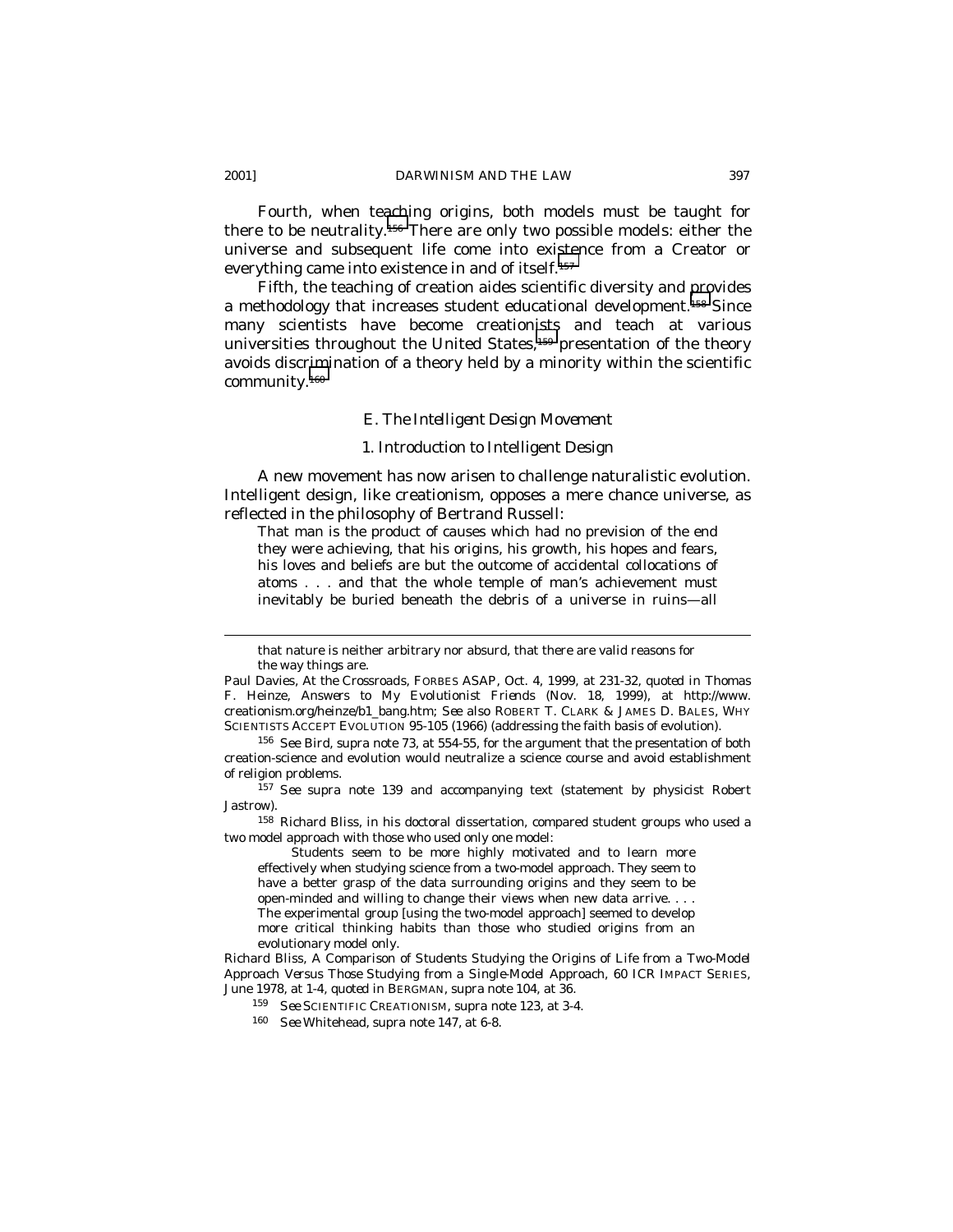these things . . . are yet so nearly certain that no philosophy which rejects them can hope to stand.161

On the other hand, intelligent design distinguishes itself from the older "scientific creationism" or creation science (e.g. Henry Morris, Duane Gish). Unlike creation science, intelligent design does not require that the great majority of scientists be in error about a number of postulates, which are rejected by creationism. For example, an old universe and earth is not opposed. The primary "givens" of the physical sciences are left untouched, such as relativity and radioactive dating, leaving the perspectives of physicists, chemists, and astronomers largely undisturbed. In the life sciences, common ancestry is not challenged out of hand, except with a few modifications. Even the power of natural selection to bring about diversity is accepted in general, so that conclusions drawn by biologists, biochemists, microbiologists, and other scientists are considered correct. Intelligent design, then, leaves most of the theory of evolution intact.<sup>162</sup>

The writings of the proponents of intelligent design are growing<sup>163</sup> so that the movement has gained the notice, and sometimes the animosity,164 of the larger scientific community.

But intelligent design does challenge some conclusions drawn by a few scientists, like Richard Dawkins, who explain the origin and complexity of life as a result of blind chance: "Biology is the study of complicated things that gives the appearance of having been designed for a purpose."165 Intelligent design contradicts this perspective and builds on the perspective advocated by such pre-Darwinian theorists as William Paley, who believed that the universe and life gave proper inference of a

<sup>161</sup> Donald F. Calbreath, *The Challenge of Creationism: Another Point of View*, 12 AM. LABORATORY 8 (1980).

<sup>162</sup> Stu Pullen, *Evolution vs. Intelligent Design* (Jan. 1, 2001), *at* http://www. theoryof-evolution.org/Introduction/evolution-vs-design.htm.

<sup>163</sup> Recent books include: THAXTON, BRADLEY & OLSEN, *supra* note 53; DENTON, *supra* note 53; HUBERT P. YOCKEY, INFORMATION THEORY AND MOLECULAR BIOLOGY (1992); BEHE, *supra note* 53; DEAN L. OVERMAN, A CASE AGAINST ACCIDENT AND SELF ORGANIZATION (1997); SPETNER, *supra* note 53; WILLIAM DEMBSKI, THE DESIGN INFERENCE (1998). *See also* STU PULLEN, DARWIN'S MISTAKE (2001), *at* http://www.theory-ofevolution.org.

<sup>164</sup> See the response of the science faculty at Baylor University to intelligent design scholar William Dembski in Fred Heeren, *The Lynching of Bill Dembski*, AM. SPECTATOR, Nov. 2000, at 44, *available at* http://www.spectator.org/archives/0011TAS/heeren0011.htm; and Lauren Kern, *In God's Country*, HOUSTONPRESS.COM, Dec. 14, 2000, *at* http://www. houstonpress.com/issues/2000-12-14/feature2.html.

<sup>165</sup> RICHARD DAWKINS, THE BLIND WATCHMAKER 1 (1996) (arguing that evolution is blind in its selection, so if it looks like it is designed that is only because it works).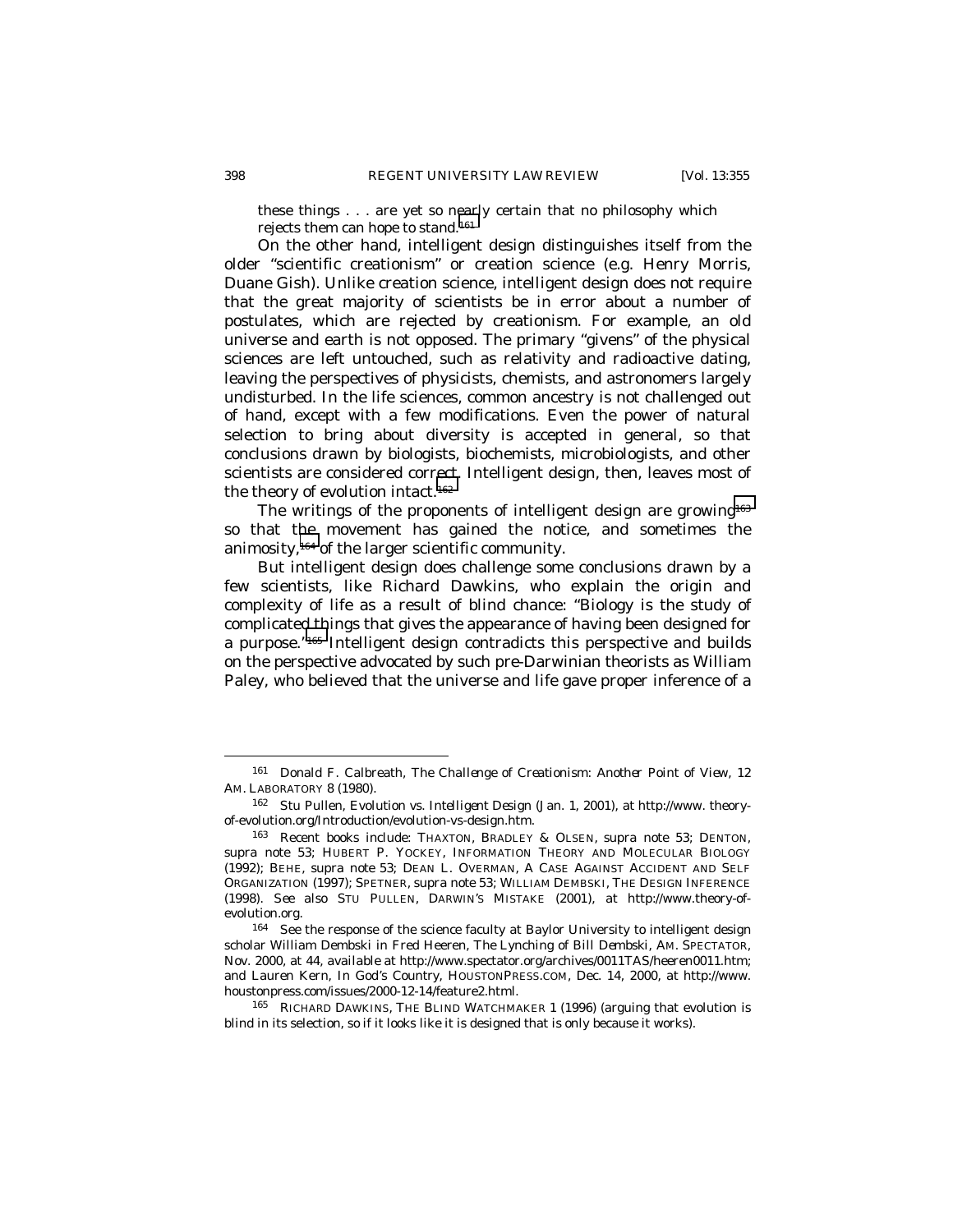designer.166 Dawkins's view runs counter to these intuitions and scientific inferences.

# 2. How are Intelligent Design and Darwinism Different?

The primary postulates of Darwinism remain unmoved in intelligent design theory. Certainly, Darwin was not the first to advocate that life evolved, but he was the first to offer a viable scientific explanation for how and why evolution might occur. He used the concept of the survival of the fittest, natural selection, to explain evolution. His five tenets of evolution are still accepted by most scientists:

1. Variation exists within members of the same species. A species is a group of interbreeding animals or plants.

2. Variation can be inherited. That is parents pass on their traits to their offspring.

3. Resources like food, water and shelter are limited. Animals and plants compete for these limited resources.

4. Natural selection is a direct consequence of the first three tenets. Darwin proposed that since natural resources are limited, individuals with favorable traits are more likely to survive and reproduce. Because these individual[s] pass on favorable traits to their descendants, nature selects life with favorable characteristics and preserves it. Darwin called this process natural selection or survival of the fittest.

5. Under the guidance of natural selection simple life evolved into complex life. Since large evolutionary changes are too slow to be observed directly in scientific experiments, Darwin could not test this tenet. So, instead he extrapolated. He documented the small changes that can occur from one generation to the next, and proposed that through numerous, successive, slight modifications, guided by natural selection, the descendants of simple animals evolved into complex animals.167

Darwin's first four tenets are verified by scientific experiments, but the fifth is only speculation and extrapolation. Evolution creates diversity, but not complexity.

The tenets of intelligent design theory are as follows:

1. The information needed for life is contained in a molecule known as DNA. This information can be analyzed with a field of science called information theory.

2. The complexity of life is a measure of the information in its DNA. Information and complexity are synonyms.

<sup>166</sup> WILLIAM PALEY, NATURAL THEOLOGY: OR, EVIDENCE OF THE EXISTENCE AND ATTRIBUTES OF THE DEITY COLLECTED FROM THE APPEARANCES OF NATURE 5-7 (1839).

<sup>167</sup> PULLEN, *supra* note 162, ch. 1, § 1.0, *at* http://www.theory-of-evolution.org/ Main/chap1/sec1/Darwin\_hypothesis\_1.htm.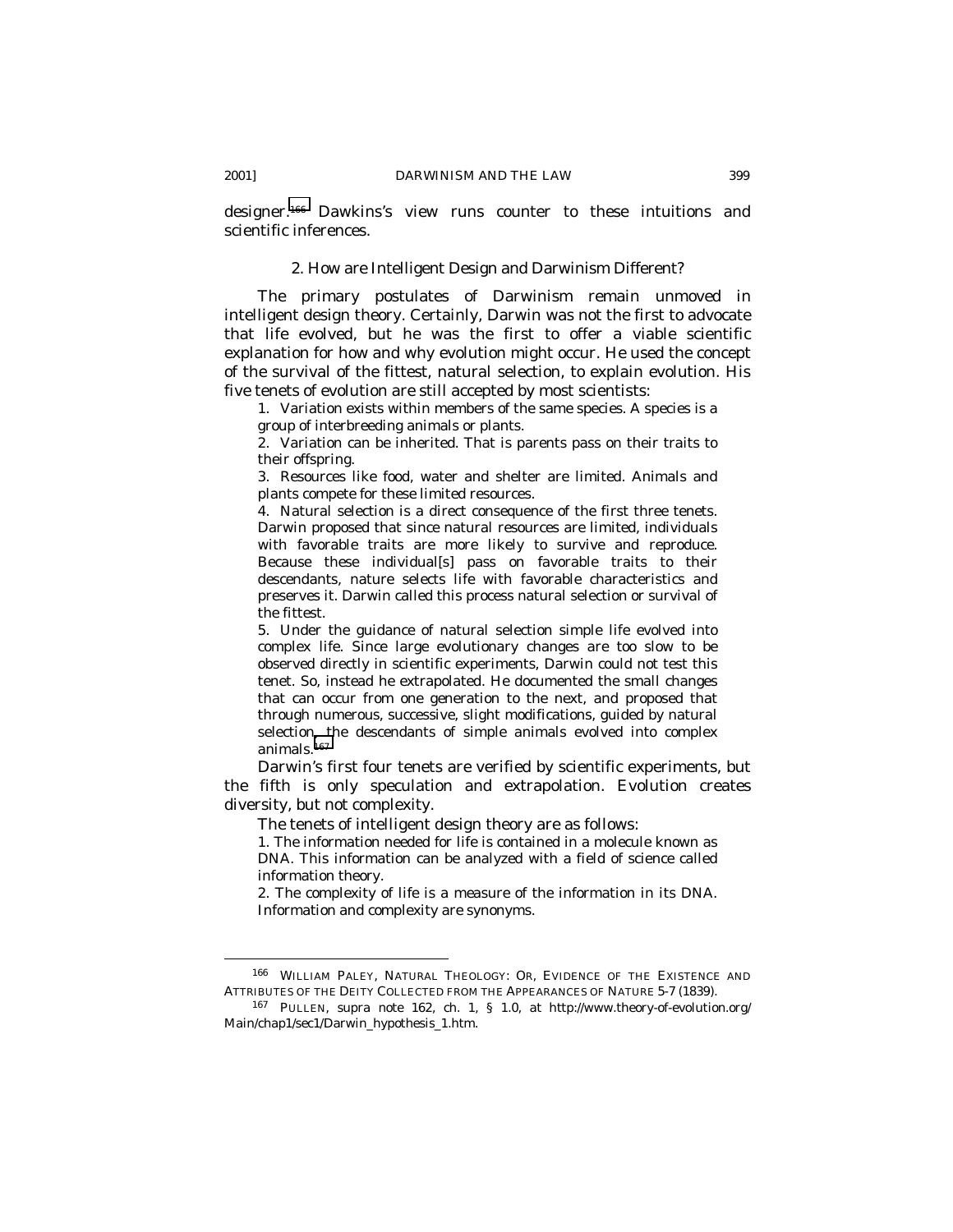3. Natural selection does not create information. It only modifies existing information. Thus, new information must be created by genetic drift—random changes to DNA.

4. The odds associated with [the occurrence of] events in the past (like the origin and evolution of life) can be accurately determined using information and probability theory.

5. If the odds associated with [the occurrence of] the origin and evolution of life are too small, then design is implicated, and it may be inferred.168

## 3. Explanation of Intelligent Design

A good entrance into some of the issues surrounding intelligent design, evolution, and scientific creationism is provided by the following classic statement of the Paley-style169 design argument by David Hume:

Look round the world: Contemplate the whole and every part of it: You will find it to be nothing but one great machine, subdivided into an infinite number of lesser machines, which again admit of subdivisions to a degree beyond what human senses and faculties can trace and explain. All these various machines, and even their most minute parts, are adjusted to each other with an accuracy which ravishes into admiration all men who have ever contemplated them. The curious adapting of means to ends, throughout all nature, resembles exactly, though it much exceeds, the productions of human contrivance; of human design, thought, wisdom, and intelligence. Since therefore the effects resemble each other, we are led to infer, by all the rules of analogy, that the causes also resemble, and that the Author of Nature is somewhat similar to the mind of man, though possessed of much larger faculties, proportioned to the grandeur of the work which he has executed.170

Hume's Dialogues, a masterpiece in the philosophy of religion, go on to subject the design argument to rigorous, sustained criticism. The force of Hume's philosophical criticism of the Paley-style design argument is admitted by theists as well as non-theists. For example, Alvin Plantinga, a leading contemporary theistic philosopher, says "Hume's criticism seems correct. The conclusion to be drawn, I think, is that the teleological argument . . . is unsuccessful."171

<sup>168</sup> Stu Pullen, *The Tenets of Intelligent Design* (Jan. 1, 2001), *at* http://www.theoryof-evolution.org/Introduction/design.htm.

<sup>&</sup>lt;sup>169</sup> It is thus named because it bears a close resemblance to the design argument that was formulated by the nineteenth-century theologian William Paley. *See* PALEY, *supra* note 166.

<sup>170</sup> DAVID HUME, DIALOGUES CONCERNING NATURAL RELIGION AND THE POSTHUMOUS ESSAYS 15 (Richard H. Popkin ed., 1980).

<sup>171</sup> ALVIN PLANTINGA, GOD, FREEDOM, AND EVIL 84 (1974).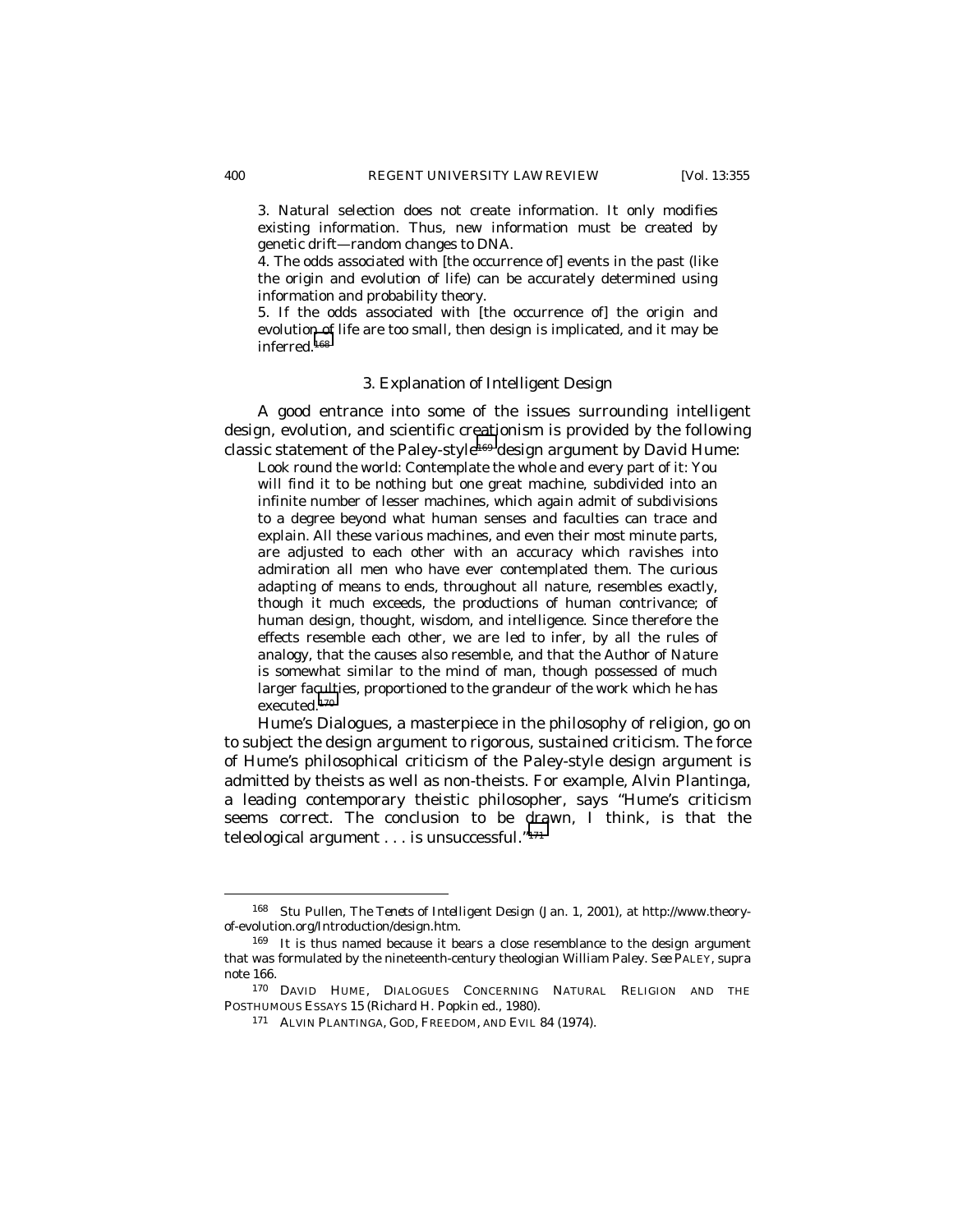The design argument received a major blow from Darwinian evolution. Given Darwin's theory of natural selection and descent with modification, a Designer—or any other means of supernatural intervention—no longer seemed to be necessary to explain the intricacies of biological systems such as the human eye. Paley's Divine Watchmaker gave way to the "blind watchmaker" of naturalistic evolution. As Richard Dawkins put it: "All appearances to the contrary, the only watchmaker in nature is the blind forces of physics, albeit deployed in a very special way . . . . Natural selection . . . [if] it can be said to play the role of watchmaker in nature, it is the *blind* watchmaker."172

However, "intelligent design" is breathing new life into the design argument. What is intelligent design? According to William Dembski, a leading advocate of the movement, intelligent design is "a new program for scientific research."173 More specifically, intelligent design is a scientific theory for "detecting and measuring information, explaining its origin and tracing its flow."174 To do this, intelligent design draws upon a reliable method for making a "design inference," i.e. inferring the presence of design.175 Dembski defines design as a "set-theoretic complement of the disjunction law-or-chance."176 That is, design can safely be inferred, once law and chance have both been eliminated, in that order. Dembski argues that the distinguishing earmark of design is that it is an event which is characterized by both specification and small probability.177 Dembski's "standard operating procedure"—in essence, is a decision-guiding flowchart—which summarizes the logic of the design inference. It has been dubbed "the explanatory filter."178 Dembski comments about the explanatory filter that it "faithfully represents the ordinary practice of humans in sorting through events whose mode of explanation is alternately law or chance or design."179

<sup>172</sup> DAWKINS, *supra* note 165, at 5.

<sup>173</sup> MERE CREATION, *supra* note 88, at 16.

<sup>174</sup> *Id*. at 17.

<sup>175</sup> For an overview of the logic of the design, see DEMBSKI, *supra* note 162, at 47-55. Dembski summarizes the design inference by means of the following argument: (Premise 1) E has occurred; (Premise 2) E is specified; (Premise 3) If E is due to chance, then E has small probability; (Premise 4) Specified events of small probability do not occur by chance; (Premise 5) E is not due to a regularity; (Premise 6) E is due either a regularity, chance, or design; (Conclusion) E is due to design. *Id*. at 48.

<sup>176</sup> *Id*. at 36.

<sup>&</sup>lt;sup>177</sup> *Id.* at 217-18. Dembski gives an exposition of what "specification" is in DEMBSKI, *supra* note 163, at 133-74, as well as defending the law of small probability in pages 175- 223 of that same book. It should also be noted that although Dembski uses a different terminology, his "specified small probability" is basically the same concept as Michael Behe's "irreducible complexity." *Cf.* BEHE, *supra* note 53, at 38.

<sup>178</sup> *See* MERE CREATION, *supra* 88, at 99; DEMBSKI, *supra* note 162, at 37.

<sup>179</sup> MERE CREATION, *supra* note 88, at 104.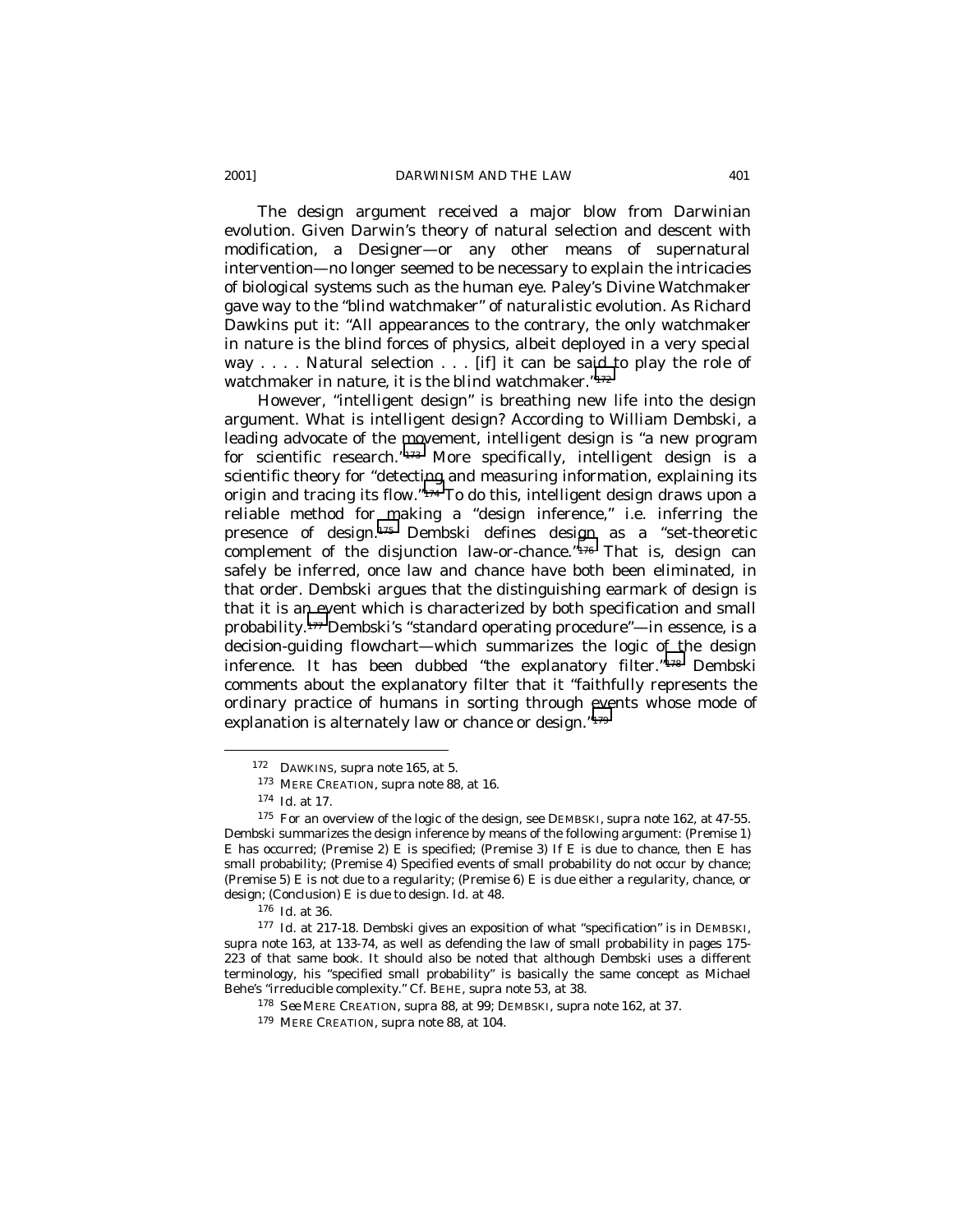A key virtue of Dembski's explanatory filter is that it is not an ad hoc criterion invented merely for supporting the case for intelligent design in the creation-evolution debate. The explanatory filter summarizes the logic of detecting intelligent causes that are operative in such diverse, "nonreligious" fields as intellectual property protection,<sup>180</sup> forensic science and detection,181 data falsification in science,182 cryptography,183 as well as in specialized programs like SETI (Search for Extraterrestrial Intelligence).<sup>184</sup> All of the above fields crucially rely upon the explanatory filter (and the logic of the design inference which it summarizes) to do their job. As Dembski says, "Entire human industries would be dead in the water without the explanatory filter."185 Dembski and other intelligent design theorists simply argue that when various features of biological systems (e.g. Behe's examples of irreducible complexity in various cellular structures;186 the information content latent in DNA187) are examined in light of the explanatory filter, a justified "design inference" will result. The explanatory filter makes precise the vague intuitions which were behind Paley's argument from analogy. Thus, the disagreement between intelligent design theorists and their naturalistic critics is mostly over the *application* of the designdetecting method summarized in the explanatory filter, and not over the legitimacy of the method itself.

How does intelligent design differ from the older, scientific creationism? Briefly, we can list several points on which intelligent design differs from scientific creationism. First, accepting intelligent design only entails an acceptance of "creationism" which is conceived broadly enough to include either a belief in an "old" earth (i.e., which accepts the current scientific estimate of around 4.6 billion years) or even *theistic* evolution (i.e. an intelligent agent guiding the process of evolution). It does not commit one to an acceptance of a "young" earth.<sup>188</sup>

 $\overline{a}$ 

188 This is surely one reason why many traditional "old earth" (or "progressive") creationists like Hugh Ross and Robert Newman have now joined the intelligent design movement, but most traditional "young earth" creationists like Henry Morris and Duane

<sup>180</sup> DEMBSKI, *supra* note 163, at 20-22.

<sup>181</sup> *Id*. at 22-24.

<sup>182</sup> *Id*. at 24-26.

<sup>183</sup> *Id*. at 26-30.

<sup>184</sup> *Id*. at 30-32.

<sup>185</sup> MERE CREATION, *supra* note 88, at 104.

<sup>186</sup> Behe's favorite examples of irreducible complexity are the cilium and the bacterial flagellum. BEHE, *supra* note 53, at 59-72.

<sup>187</sup> For more on this, see Stephen C. Meyer, *The Explanatory Power of Design*, *in* MERE CREATION, *supra* note 88, at 113-42; Walter L. Bradley & Charles B. Thaxton, *Information and the Origin of Life*, *in* THE CREATION HYPOTHESIS 173-209 (J.P. Moreland ed., 1994); NANCY R. PEARCEY & CHARLES B. THAXTON, THE SOUL OF SCIENCE 221-48 (1994).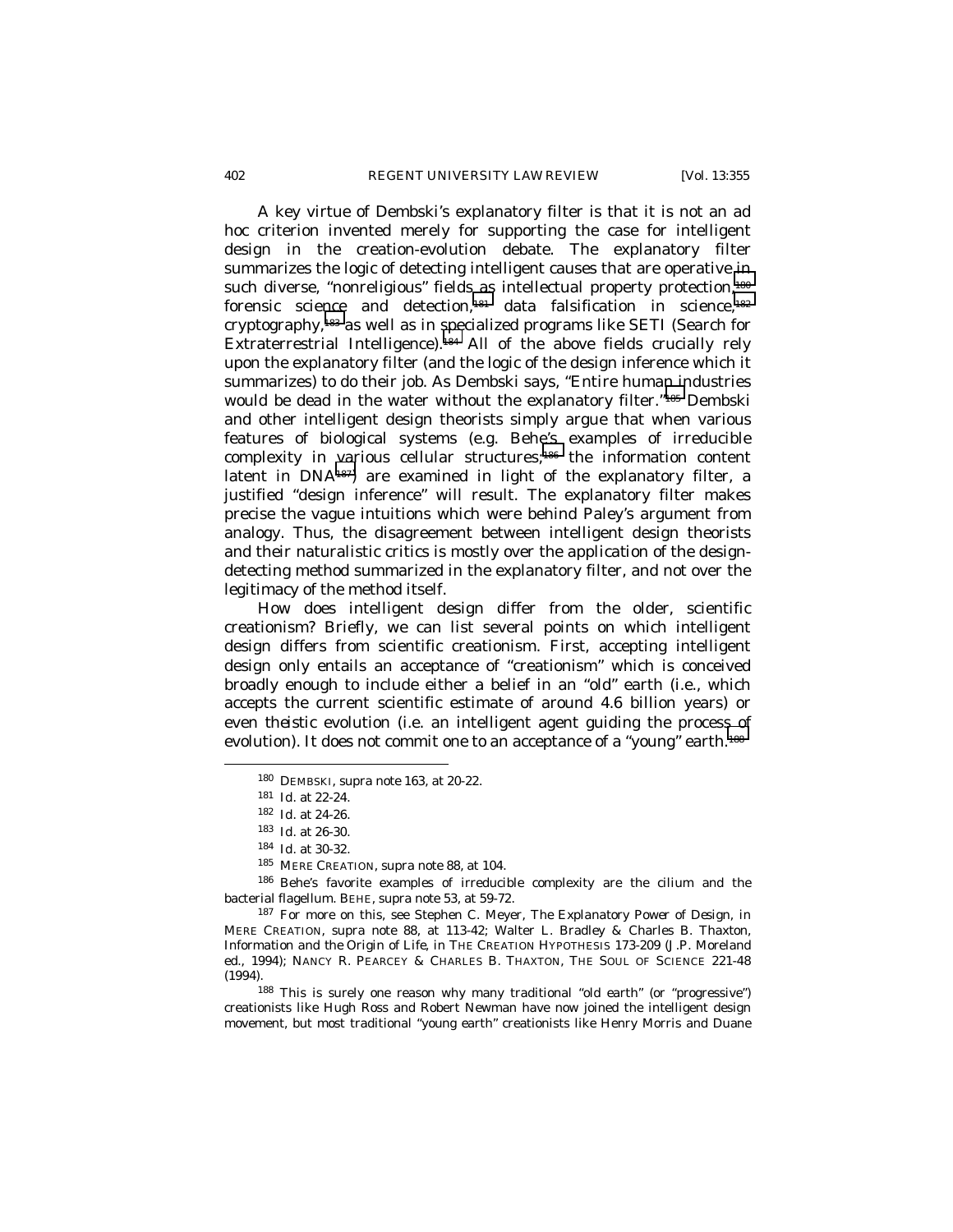Second, and following upon the first difference, scientific creationism (whether young or old earth) usually consists of Fundamentalist and/or Evangelical Christians, whereas, intelligent design is more theologically diverse. For example, various contributors to the seminal volume, *Mere Creation*, represent diverse theological beliefs, e.g., John Mark Reynolds (Eastern Orthodox), Jonathan Wells (The Unification Church), David Berlinski (Judaism), and Michael Behe (Roman Catholic).

Third, intelligent design offers a bona fide research program in science;189 scientific creationism focuses mainly on critiquing evolution, not on offering a positive research program of its own. Hence, intelligent design should be recognized as a distinct movement in contemporary science,190 and it should not be casually lumped together with the older scientific creationism under the general rubric of "creationism."191

## III. THE EVOLUTION-CREATION CONTROVERSY IN THE COURTS

The issue of whether alternate paradigms of origins may be offered within the public schools has continued to be a cultural and educational controversy since the initial *Scopes* trial of 1925.192 In the first half of the twentieth century, repeated efforts were made by citizens to introduce legislation blocking the introduction of the teaching of evolution in public

Gish have not joined. Also, intelligent design theorists (along with old earth creationists) accept the Big Bang theory, the reigning model in contemporary cosmology, while young earth creationists reject it. For example, both William Lane Craig and Hugh Ross appeal to the Big Bang theory to support theism. *See* WILLIAM LANE CRAIG & QUENTIN SMITH, THEISM, ATHEISM AND BIG BANG COSMOLOGY (1993); ROSS, BEYOND THE COSMOS, *supra* note 53; ROSS, THE CREATOR AND THE COSMOS, *supra* note 53; ROSS, THE FINGERPRINT OF GOD, *supra* note 53. Conversely, Henry Morris believes that the Big Bang theory has no observational basis and that it contradicts both the first and second laws of thermodynamics. SCIENTIFIC CREATIONISM, *supra* note 123, at 26.

<sup>189</sup> For a suggestive look at some potentially fruitful areas of intelligent design research in molecular biology, see MERE CREATION, *supra* note 88, at 184-93.

 $^{190}\,$  Sometimes intelligent design (as well as scientific creationism) is not considered to be science based upon "demarcationist arguments," i.e. arguments which try to show that there is a clear line of demarcation between science and non-science, and that intelligent design and/or scientific creationism belongs in the latter category. For a refutation of such demarcationist arguments, see J.P. MORELAND, CHRISTIANITY AND THE NATURE OF SCIENCE 21-42, 221-34 (1989); and Stephen C. Meyer, *The Methodological Equivalence of Design and Descent*, *in* THE CREATION HYPOTHESIS, *supra* note 187, at 67- 102.

<sup>191</sup> No doubt, some evolutionists are aware of the this vital distinction but ignore it because of the propaganda benefit that comes from labeling all anti-evolutionists as "creationists."

<sup>192</sup> *See supra* note 10.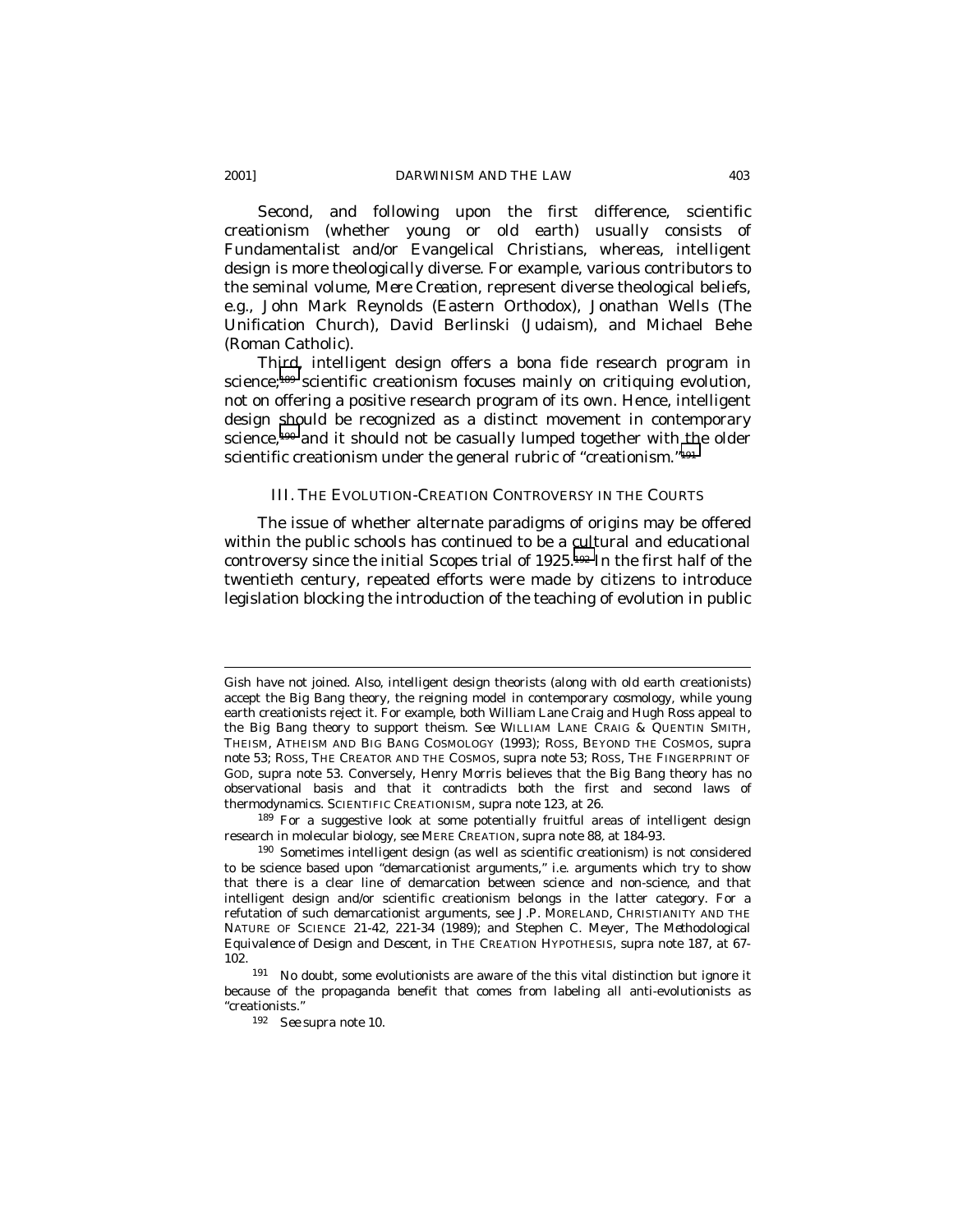classroom.193 During much of the latter half of the twentieth century, equally strong efforts were made to prohibit the teaching of scientific evidence for a creationist paradigm of origins.194 The latter group has contested creationism primarily through the court system. In this article I have chosen to limit discussion to only a few of the court cases which have challenged the creation model of origins.195

*Wright v. Houston Independent School District*, 366 F. Supp. 1208 (S.D. Tex. 1972), regards a complaint from students who desired to enjoin the school district and State Board of Education from teaching evolution as part of the academic curriculum and from adopting textbooks which teach exclusively evolution. Plaintiffs argued that this state action established a religion of secularism and violated neutrality. The court held that the students failed to state a cause of action upon which relief could be granted since there was no state action denying them equal protection or free exercise of religion and since they were free to exempt themselves from the classroom during the instruction in evolution. *Id.* at 1212-13.

*Moore v. Gaston County Board of Education*, 357 F. Supp. 1037 (W.D. N.C. 1973) dealt with an unpaid student teacher discharged for having revealed, upon questioning by students, his approval of Darwinism, indicating personal agnosticism, and questioning the literal interpretation of the Bible. His summary dismissal because his views were different from his students' parents violated the Establishment Clause of the First Amendment. *Id.* at 1043. The court reasoned that to allow the teacher to respond in a manner which comports with those who "complain the loudest" establishes the religion of those complainants. *Id*. This reasoning seems to affirm the undemocratic perspective of the courts and disenfranchisement of religious believers involved in self-governing. *See* Hal Culbertson, *Religion in the Political Process: A Critique of Lemon's Purpose Test*, 1990 U. ILL. L. REV. 915, 936 n.201 (1990); *see infra* note 228 and accompanying text.

*Steele v. Waters*, 527 S.W.2d 72 (Tenn. 1975), is another case involving textbooks, similar to *Daniel v. Waters*, 515 F.2d 485 (6th Cir. 1975). *See supra* notes 62-70 and accompanying text. *Daniel* was decided by the Sixth Circuit a few months before the state Supreme Court decided its case, and served as a precedent. Agreeing with the Sixth Circuit, this court found the state statute to be in violation of the Federal and State Constitutions. *Steele*, 527 S.W.24 at 74.

In *Segraves v. California*, 1981 CA Super. Ct. 278978U, the California Superior Court held that the California State Board of Education Science Framework, as written and as qualified by its antidogmatism policy, provided sufficient accommodation to the perspectives of Segraves, in contrast to his argument that class discussion of evolution deprived him and his children of freedom of religion. Molleen Matsumura, *Background: Eight Significant Court Decisions Regarding Evolution/Creation Issues* (Feb. 15, 2000), *at* http://ncseweb.org/resources/articles/5445\_eight\_significant\_court\_decisi\_2\_15\_2001.asp.

The policy declared that class discussions of origins would center on "how," and not

<sup>193</sup> See the discussion of the *Scopes* trial, *supra* notes 11-44; the Tennessee antievolution bill of 1973, *supra* note 60; and the discussion of *Epperson v. Arkansas*, 393 U.S. 97 (1968), *infra* section III.B.

<sup>194</sup> See *infra* note 195 for various cases prohibiting the teaching of creation.

<sup>195</sup> There are several other cases concerning the creation/evolution controversy that deserve mention here. First is *Smith v. Mississippi*, 242 So. 2d 692 (Miss. 1970). This is a case similar to *Epperson* and is mentioned by the *Epperson* court in its opinion. *See Epperson*, 393 U.S. at 109. The *Smith* court held that §§ 6798 and 6799 of the Mississippi code prohibiting teaching that mankind descended or ascended from lower form of animal were in violation of freedom of religion mandate of First Amendment. *Smith*, 242 So. 2d at 698.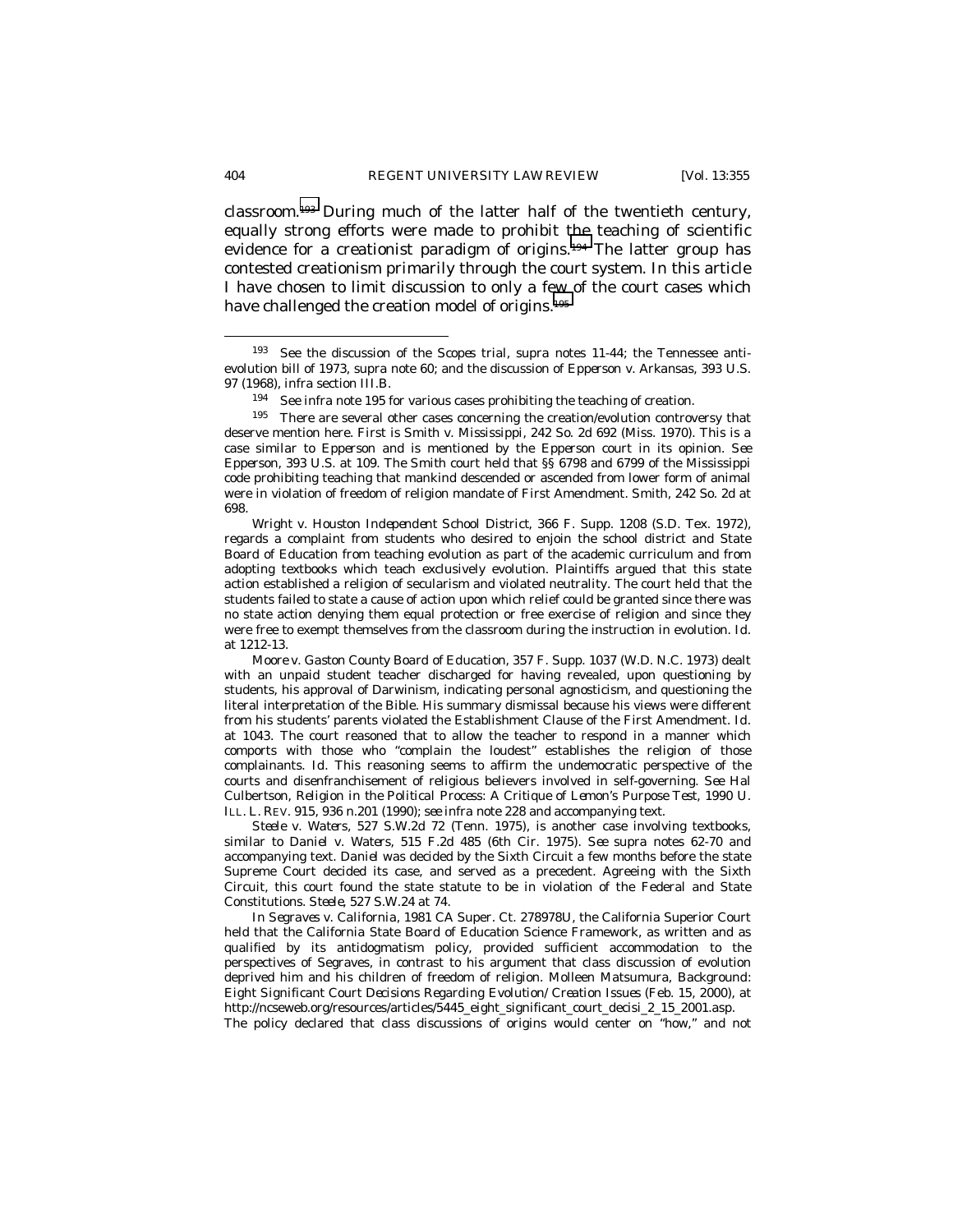#### *A.* Scopes v. State196 *(1927)*

On March 13, 1925 the sixty-fourth general assembly of the state of Tennessee passed the Butler Act,197 also known as the anti-evolution statute, which forbade the teaching of evolution in tax-supported schools that human beings evolved from lower forms of life.198 This is the law under which John T. Scopes was indicted and convicted.

Though there was considerable fanfare at the *Scopes* trial, defense attorney Clarence Darrow actually asked the jury to find John Scopes guilty in order that the issue might be won at a higher court on appeal.199

Scopes was found guilty and fined one-hundred dollars by the judge.<sup>200</sup> At the state supreme court, the trial court was overturned,<sup>201</sup>

196 289 S.W. 363 (Tenn. 1927). 197 See *supra* note 16. The act stated:

AN ACT prohibiting the teaching of the Evolution Theory in all the Universities, Normals and all other public schools of Tennessee, which are supported in whole or in part by the public school funds of the State, and to provide penalties for the violations thereof.

Section 1. *Be it enacted by the General Assembly of the State of Tennessee*, That it shall be unlawful for any teacher in any of the Universities, Normals and all other public schools of the State which are supported in whole or in part by the public school funds of the State, to teach any theory that denies the story of the Divine Creation of man as taught in the Bible, and to teach instead that man has descended from a lower order of animals.

Section 2. *Be it further enacted*, That any teacher found guilty of the violation of this Act, Shall be guilty of a misdemeanor and upon conviction, shall be fined not less than One Hundred \$ (100.00) Dollars nor more than Five Hundred (\$ 500.00) Dollars for each offense.

Section 3. *Be it further enacted*, That this Act take effect from and after its passage, the public welfare requiring it.

H.B. 185, 64th Gen. Assem. (Tenn. 1925) (repealed 1967), *available at* http://www. law.umkc.edu/faculty/projects/ftrials/scopes/tennstat.htm. "In the five years following the Scopes Trial, state legislatures considered twenty anti-evolution bills and passed two into law." Cornelius, *supra* note 57, at 90; *see also supra* note 16.

198 Cornelius, *supra* note 57, at 5.

- <sup>199</sup> *See supra* note 44.
- <sup>200</sup> *Scopes*, 289 S.W. at 363 n.1
- <sup>201</sup> *Id.* at 367.

 $\overline{a}$ 

<sup>&</sup>quot;ultimate cause," and any speculative statements concerning origins should be presented conditionally, not dogmatically. *Id.*

*Rodney LeVake v. Independent School District 656*, CX-99-793 (D. Minn. 2000) (mem.), is a recent decision in which District Court Judge Bernard E. Borene dismissed the case. LeVake, a high school biology teacher, argued that his free speech right to teach "evidence both for and against the theory" of evolution in the classroom. Matsumura, *supra*. The school district, after having examined his teaching content, concluded that it did not match the curriculum, which required the teaching of evolution. *Id.* After examining the case law concerning the requirement of teachers to teach the curriculum of the school district employing the teacher, the judge held that LeVake did not have a free speech right to override the curriculum, nor was the school district guilty of religious discrimination. *Id.*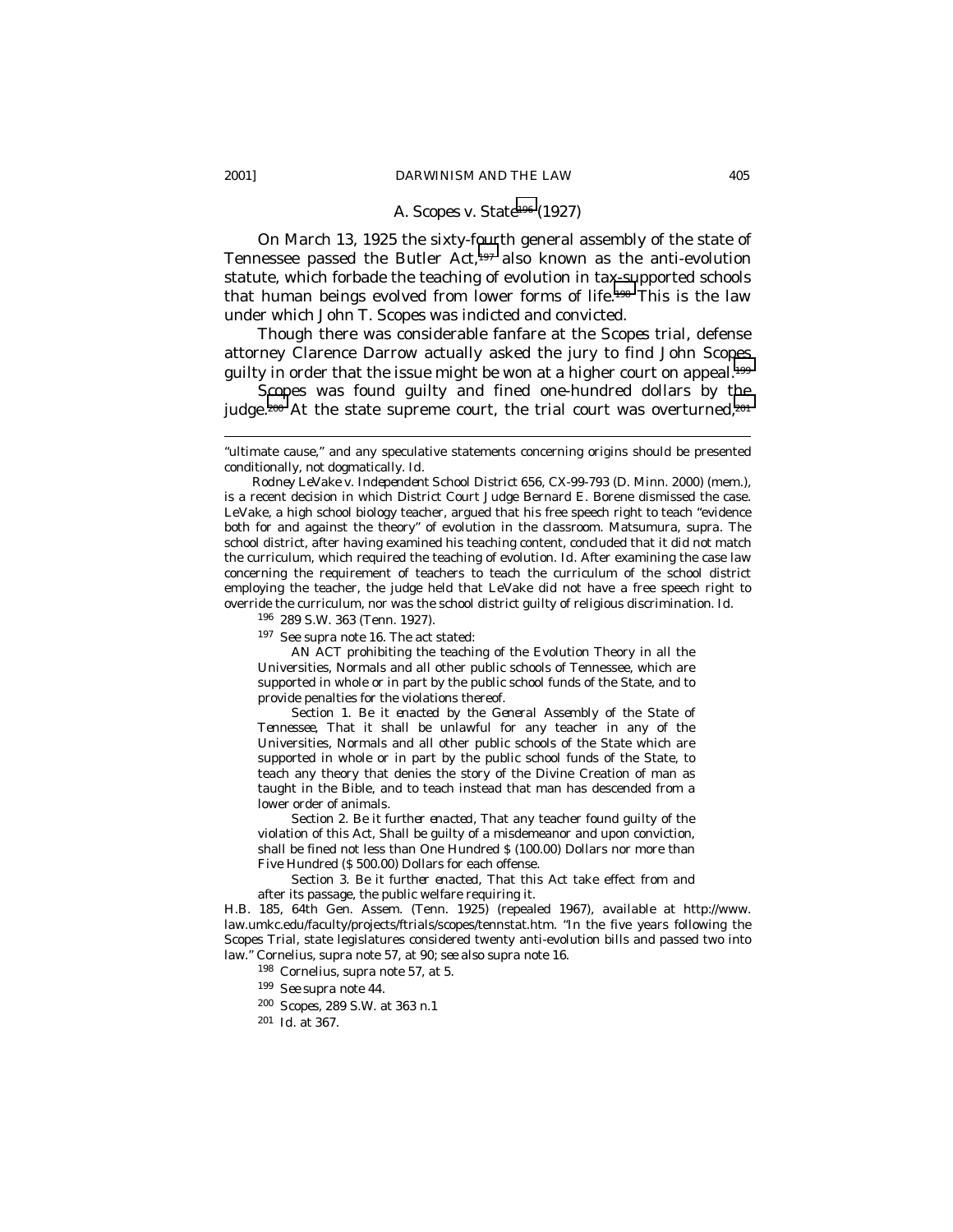not on the merit of the Butler law but on the grounds that the jury, not the judge should have ascertained the appropriate fine.202 The court considered the Butler Act not to be in violation of either the state or Federal constitutions.203 The court took a narrow reading of the Fourteenth Amendment of the U.S. Constitution and the parallel section of the Tennessee constitution:

The statute before us is not an exercise of the police power of the state undertaking to regulate the conduct and contracts of individuals in their dealings with each other. On the other hand, it is an act of the state as a corporation, a proprietor, an employer. It is a declaration of a master as to the character of work the master's servant shall, or rather shall not, perform. In dealing with its own employees engaged upon its own work, the state is not hampered by the limitations of section 8 of article 1 of the Tennessee Constitution, nor of the Fourteenth Amendment to the Constitution of the United States.204

The Tennessee Supreme Court chose not to concern itself with a violation of the Federal Constitution's First Amendment because the United States Supreme Court at that time had not incorporated the Establishment Clause of the First Amendment against the states. Consequently, there was no basis in Tennessee law to consider the legislative prohibition of evolution, on religious grounds, to be violation of the law. After the decision, little more was said about the *Scopes* decision, though it was not the last attempt by citizens to forbid evolution in the schools of Tennessee.<sup>205</sup>

## *B.* Epperson v. Arkansas<sup>206</sup> (1967)

The next major attempt to prevent the teaching of evolution was in the state of Arkansas. The state legislature passed a statute making it unlawful for a teacher in any state-supported school or university "to teach the theory or doctrine that mankind ascended or descended from a lower order of animals" or "to adopt or use in any such institution a textbook that teaches" this theory. The Arkansas statute contained some similarities, but also deliberate differences in language compared to the Butler Act.207 The statute provided for a minimal fine for the violation of

<sup>202</sup> *Id*.

<sup>203</sup> *Id*. at 364.

<sup>204</sup> *Id*. at 364-65. Both of these constitutions essentially require that the state government shall not deprive any citizen of life, liberty, or property without "due process of law." U.S. CONST. amend. XIV, § 1.

<sup>205</sup> *See* Francis *supra* note 24; *see also* discussion of the Tennessee Anti-evolution Act of 1973, *supra* note 60 and accompanying text.

<sup>206 393</sup> U.S. 97 (1968), *rev'g* State v. Epperson, 416 S.W. 2d 322 (Ark. 1967).

<sup>207</sup> *See supra* note 197. The statute stated: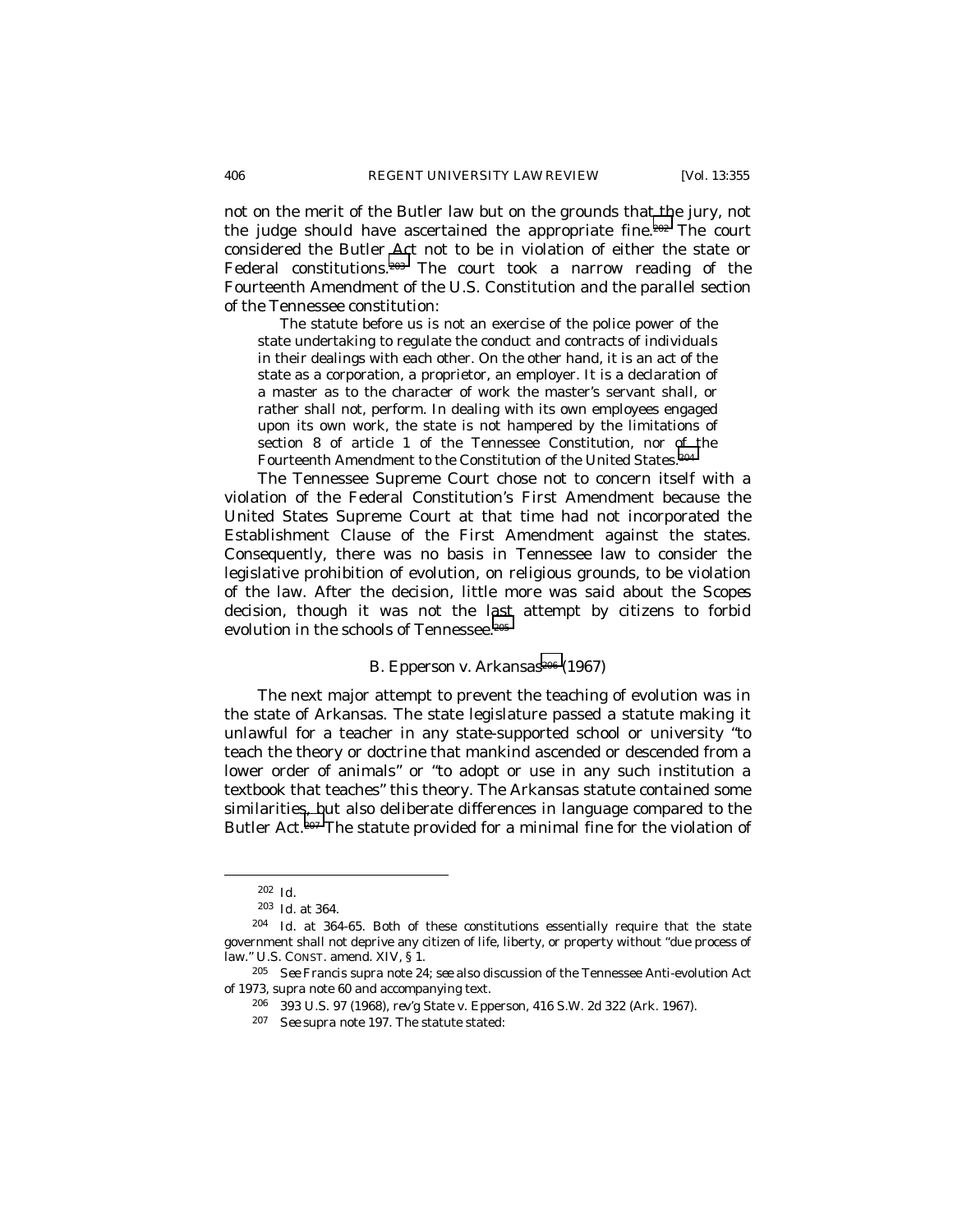the law, but required that the one who violated the law would be removed from the position that he occupied with the state.

In 1965, the Little Rock, Arkansas school system hired a young woman by the name of Susan Epperson, who had graduated from the University of Illinois with a master's degree in zoology, to teach tenth grade biology. At the beginning of the academic year, she was expected to use a textbook which was in violation of the statutory guidelines of the statue in question. Using the text would subject her to a fine and dismissal, so she instituted an action in the Chancery Court of the state, asking for a declaration that the Arkansas statute is void and to enjoin the state from dismissing her for violation of the statute.208

The Chancery Court invalidated the statute on the grounds that it infringed upon the First Amendment right of Free Speech.209 On appeal, the state supreme court reversed.210 Using reasoning similar to the Tennessee Supreme Court in *Scopes*,<sup>211</sup> the court held that "statutes pertaining to teaching of theory of evolution is constitutional exercise of state's powers to specify curriculum in public schools."212

Doctrine of ascent or descent of man from lower order of animals prohibited.—It shall be unlawful for any teacher or other instructor in any University, College, Normal, Public School, or other institution of the State, which is supported in whole or in part from public funds derived by State and local taxation to teach the theory or doctrine that mankind ascended or descended from a lower order of animals and also it shall be unlawful for any teacher, textbook commission, or other authority exercising the power to select textbooks for above mentioned educational institutions to adopt or use in any such institution a textbook that teaches the doctrine or theory that mankind descended or ascended from a lower order of animals. . . Any teacher or other instructor or textbook commissioner who is found guilty of violation of this act by teaching the theory or doctrine mentioned in section 1 hereof, or by using, or adopting any such textbooks in any such educational institution shall be guilty of a misdemeanor and upon conviction shall be fined not exceeding five hundred dollars; and upon conviction shall vacate the position thus held in any educational institutions of the character above mentioned or any commission of which he may be a member.

Initiated Act No. 1, ARK. CODE ANN. §§ 80-1627-28 (1929), *quoted in Epperson*, 393 U.S. at 99 n.3.

<sup>208</sup> *Epperson*, 393 U.S. at 100. The opinion of the Chancery Court is not officially reported. *See id.* at 101 n.4.

<sup>209</sup> Michael R. O'Neill, *Government's Denigration of Religion: Is God the Victim of Discrimination in Our Public Schools?*, 21 PEPP. L. REV. 477, 521 (1994).

<sup>210</sup> *Epperson*, 393 U.S. at 109.

<sup>211</sup> *See Scopes*, 289 S.W. at 364-65; *supra* section III.A.

<sup>212</sup> State v. Epperson, 416 S.W.2d 322, 322 (Ark. 1967), *rev'd* Epperson v. Arkansas, 393 U.S. 97 (1968).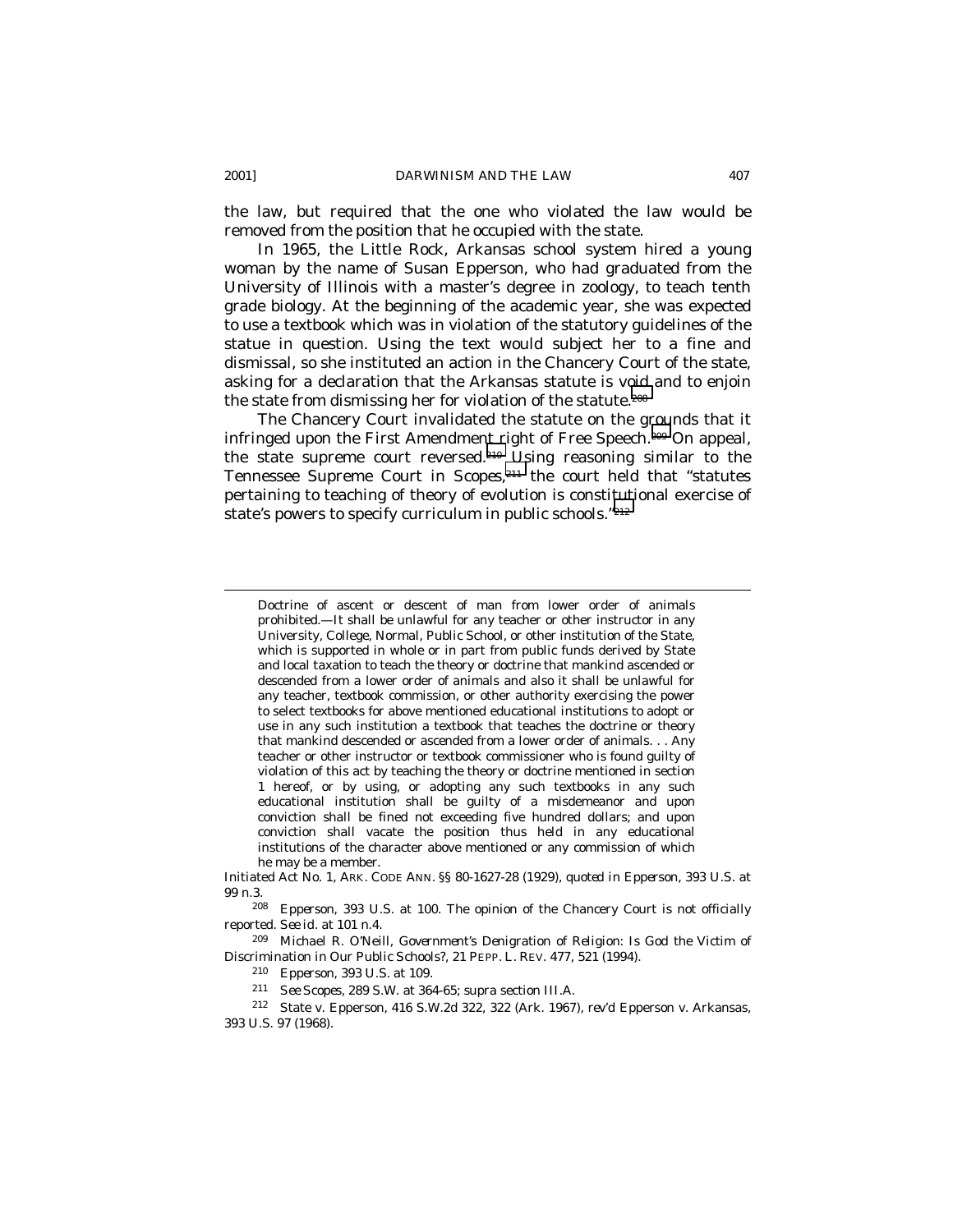The United States Supreme Court reversed the Arkansas Supreme Court upon First and Fourteenth Amendment grounds.213 Moreover, it chose not to deal with the matter of Free Exercise of Religion.214 Setting aside an acknowledged vagueness in the statute,215 the Court's decision rested on concerns for establishment of religion, rehearsing its Establishment Clause jurisprudence up to that time:216

the law must be stricken because of its conflict with the constitutional prohibition of state laws respecting an establishment of religion or prohibiting the free exercise thereof. The overriding fact is that Arkansas' law selects from the body of knowledge a particular segment which it proscribes for the sole reason that it is deemed to conflict with

*Id*. (citing ACLU, THE GAG ON TEACHING 8 (2d ed. 1937)).

214 Green elaborates on this:

The Court, however, chose to decide the case on the ground that the statute was an unconstitutional establishment of religion, and not on the ground that the First Amendment gives schools and teachers the right to teach evolution and students the right to learn about evolution. The most important sentence in *Epperson* is one that recognized the State's "undoubted right to prescribe the curriculum for its public schools," but asserted that this "does not carry with it the right to prohibit . . . the teaching of a scientific theory or doctrine where that prohibition is based upon reasons that violate the First Amendment [Establishment Clause]." Thus, it was clearly the religious purpose and not the ban on teaching evolution (i.e., science) that was perceived as violating the First Amendment.

Harold P. Green, *Constitutional Implications of Federal Restrictions on Scientific Research and Communication*, 60 UMKC L. REV. 619, 621 (1992).

215 The Court stated:

At the outset, it is urged upon us that the challenged statute is vague and uncertain and therefore within the condemnation of the Due Process Clause of the Fourteenth Amendment. The contention that the Act is vague and uncertain is supported by language in the brief opinion of Arkansas' Supreme Court.

*Epperson*, 303 U.S. at 102.

 The Court then admited the vagueness but disavowed the reason for its decision: "In any event, we do not rest our decision upon the asserted vagueness of the statute . . . the law must be stricken because of its conflict with the constitutional prohibition of state laws respecting an establishment of religion or prohibiting the free exercise thereof." *Id*. at 103.

<sup>216</sup> *Id*. at 103-07.

<sup>213</sup> *Epperson*, 393 U.S. at 109. The Supreme Court noted that since no prosecutions had occurred in either Arkansas or Mississippi, the other state having such a law, *see* MISS. CODE ANN. §§ 6798, 6799 (1942), that the statute was more of a curiosity than "a vital fact of life in these states." *Epperson*, 393 U.S. at 102. The Court spoke of similar laws that had existed in other states:

The Tennessee law was repealed in 1967. Oklahoma enacted an antievolution law, but it was repealed in 1926. The Florida and Texas Legislatures, in the period between 1921 and 1929, adopted resolutions against teaching the doctrine of evolution. In all, during that period, bills to this effect were introduced in 20 States.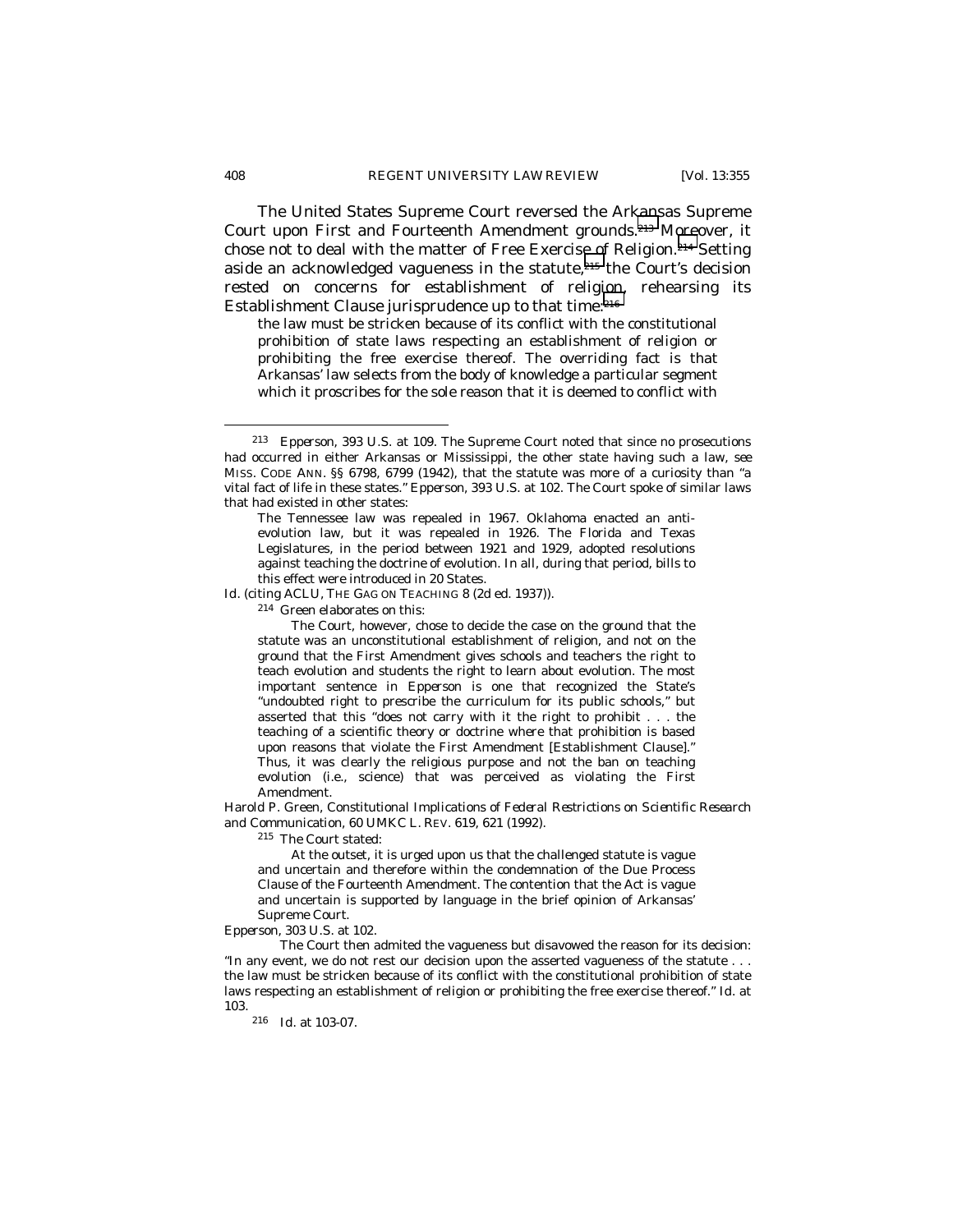a particular religious doctrine; that is, with a particular interpretation of the Book of Genesis by a particular religious group.217

In making this determination of the religious nature of the statute, the Court offered no proof other than indicating that the law was similar to the Tennessee law.218 This is hardly a reassuring analysis from the Court. It never defined what it meant by "religion"219 and never said what would make the law "secular."220 Moreover, in evaluating the Establishment Clause violation,<sup>221</sup> the Court seemed to question the sincerity of the Arkansas legislature's purpose in passing the law, suggesting that the legislators sought to slip in the Biblical account, as

<sup>217</sup> *Id*. at 103. The Court identified this religious group later in the opinion: "It is clear that fundamentalist sectarian conviction was and is the law's reason for existence." Id. 107-08. Repeatedly, as here, the courts mention "fundamentalists" as seeking to enforce their view of religion on the body politic. The *Epperson* opinion characteristically avered, "It is clear that fundamentalist sectarian conviction was and is the law's reason for existence." *Id*. The Court then quoted an advertisement used by some sectarian group as proof. *Id*. at 108 n.16. Would the Court be as concerned in limiting the imposition of Secularists as it is Fundamentalists to avoid advancing, in the words of Justice Clark, a "religion of secularism"? Sch. Dist. of Abington Township v. Schempp, 374 U.S. 203, 225 (1963). Serious doubt attaches to the answer. Mary Harter Mitchell echoes this concern and the difficulty of conservative religious persons to get a hearing on their issues in the courts:

Presumably, then, a state also may not constitutionally prohibit parts of a public school's curriculum if the purpose of the removal is to appease Secularists or to avoid conflict with their beliefs. Although many critics of public schools seem convinced that educators and lawmakers are predominantly Secularists and that there is a conspiracy by Secularists to gain control of public education and oust traditional religions, such accusations have proven difficult to support and to link with specific aspects of a curriculum.

Mary Harter Mitchell, *Secularism in Public Education: The Constitutional Issues*, 67 B.U. L. REV. 603, 677 (1987).

<sup>218</sup> Ned Fuller, *The Alienation of Americans from Their Public Schools*, 1994 B.Y.U. EDUC. & L.J. 87, 96.

<sup>219</sup> For a discussion of the problem of defining religion, see House, *supra* note 65, at 252-55.

<sup>220</sup> Regarding the use of the *Lemon* test in Establishment Clause analysis, Fuller says, "Two primary problems exist with the Court's application of the *Lemon* test: 1) the Court assumes that a 'secular' purpose is nonreligious without defining secularism, and 2) the Court assumes that an advancement, inhibition or entanglement with religion necessarily establishes religion." Fuller, *supra* note 218, at 96*.*

<sup>221</sup> This case is before the full development of what is known as the *Lemon* test. *Lemon v. Kurtzman*, 403 U.S. 602 (1971), declared a three-prong test to govern establishment clause jurisprudence. For a law to pass constitutional muster: 1) it must have a secular purpose; 2) its primary effect must be secular; and 3) it must not involve entanglement of government and religion. *Id*. at 612-13. Before *Lemon*, the Court had introduced the first two prongs of purpose and effect. *See* Engel v. Vitale, 370 U.S 421 (1962). Recent days have seen the demise of the Lemon test in many instances. *See* House, *supra* note 65, at 270-88.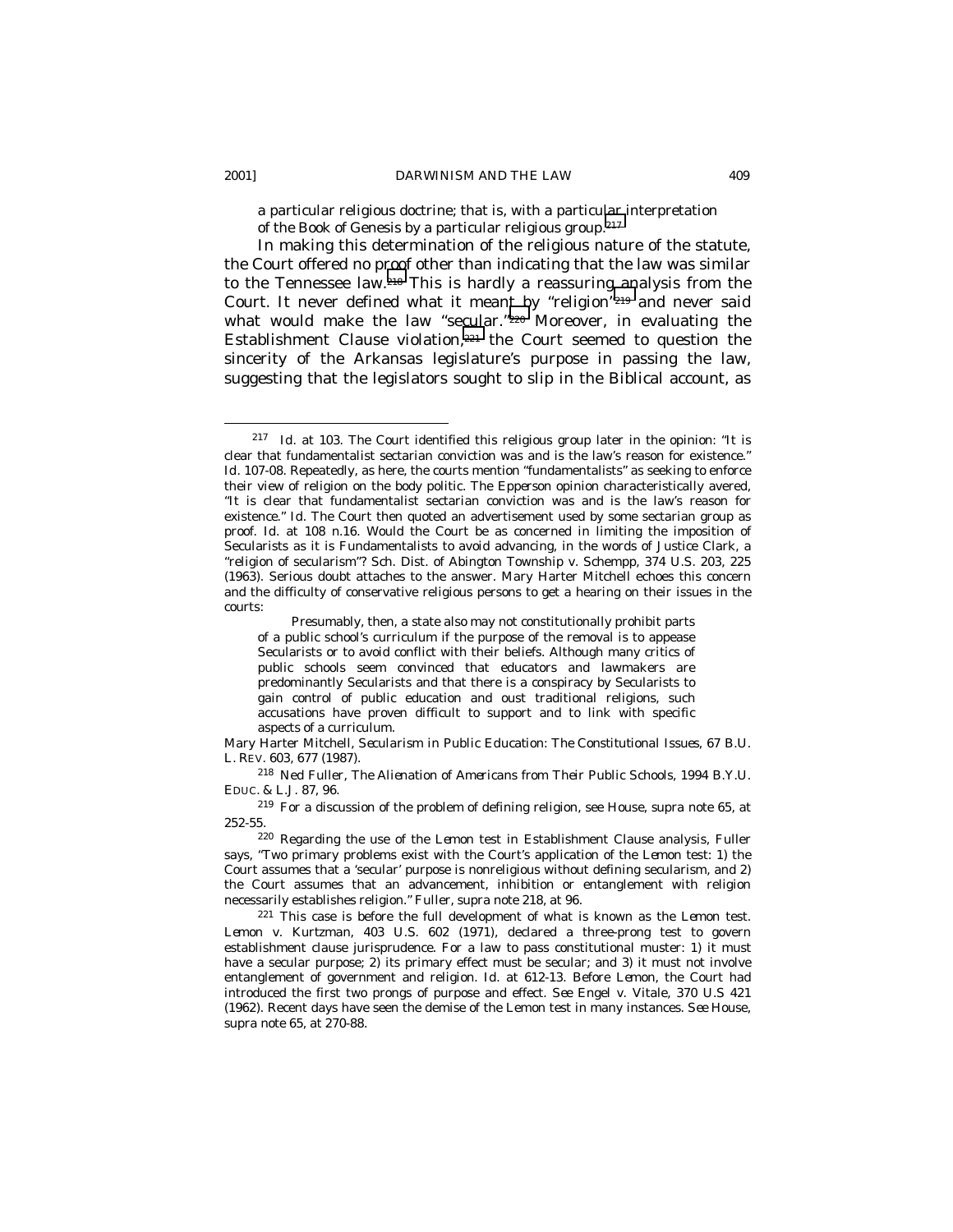did Tennessee, but learning from that situation, disguised their intentions:

Its antecedent, Tennessee's "monkey law," candidly stated its purpose: to make it unlawful "to teach any theory that denies the story of Divine creation of man as taught in the Bible, and to teach instead that man has descended from a lower order of animals." Perhaps the sensational publicity attendant upon the Scopes trial induced Arkansas to adopt less explicit language. It eliminated Tennessee's reference to the "story of the Divine Creation of man" as taught in the Bible, but there is no doubt that the motivation for the law was the same: to suppress the teaching of a theory which, it was thought, "denied" the divine creation of man.222

The invalidation of the statute based on a lack of secular purpose is puzzling in the instant case. First, the idea of legislative intent, purpose, or motive are terms difficult to define by the Court,<sup>223</sup> and in fact the Court has failed to do so.224 Revealingly, John Hart Ely has observed, "The Court should stop pretending it does not remember principles for deciding on what occasions and in what ways the motivation of legislators or other government officials is relevant to constitutional issues."225

In contrast to this unfounded action on the part of the Court is the case of *Treen v. Karen B*.226 This case concerned a Louisiana statute which provided for daily prayer in the public schools. The court, in striking down the statute, indicated that the personal testimony of the individual proponents of a statute, which is given in court after

<sup>222</sup> *Epperson*, 303 U.S. at 108-09. The Court's statements are confusing in light of its own acknowledgement that a court cannot inquire into a legislature's motives: "It is not for the court to invalidate a statute because of the court's belief that the 'motives' behind its passage were improper; it is simply too difficult to determine what those motives were." *Id.* at 113. The Court also in *Edwards v. Aguillard*, 482 U.S. 578 (1987), doubted the honesty of the legislature in their stated purpose. *See infra* section III.D. Geisler provides discussion of the relevant facts regarding legislative intent:

It is a well-established known principle of statutory construction that courts will refuse to consider testimony by members of a legislative body to prove legislative intent. A corollary principle also uniformly rejects any reference to the motive of a member of a legislature in enacting a law, except as these motives are expressed in the statute itself.

NORMAN L. GEISLER, THE CREATOR IN THE COURTROOM, "SCOPES II": THE 1981 ARKANSAS CREATION-EVOLUTION TRIAL 49 (1982) (citations omitted).

<sup>223</sup> Daniel Yves Hall, *Stripping Away First Amendment Protection*, 57 MO. L. REV. 629, 653 n.225 (1992); *see also* Morell E. Mullins, *Creation Science and* McLean v. Arkansas Board of Education*: The Hazards of Judicial Inquiry into Legislative Purpose and Motive*, 5 U. ARK. LITTLE ROCK L.J. 345 (1982).

<sup>224</sup> Hall, *supra* note 226, at 653 n.223.

<sup>225</sup> John Hart Ely, *Legislative and Administrative Motive in Constitutional Law*, 79 YALE L.J. 1205, 1211-12 (1970).

<sup>226 455</sup> U.S. 913 (1982) (mem.).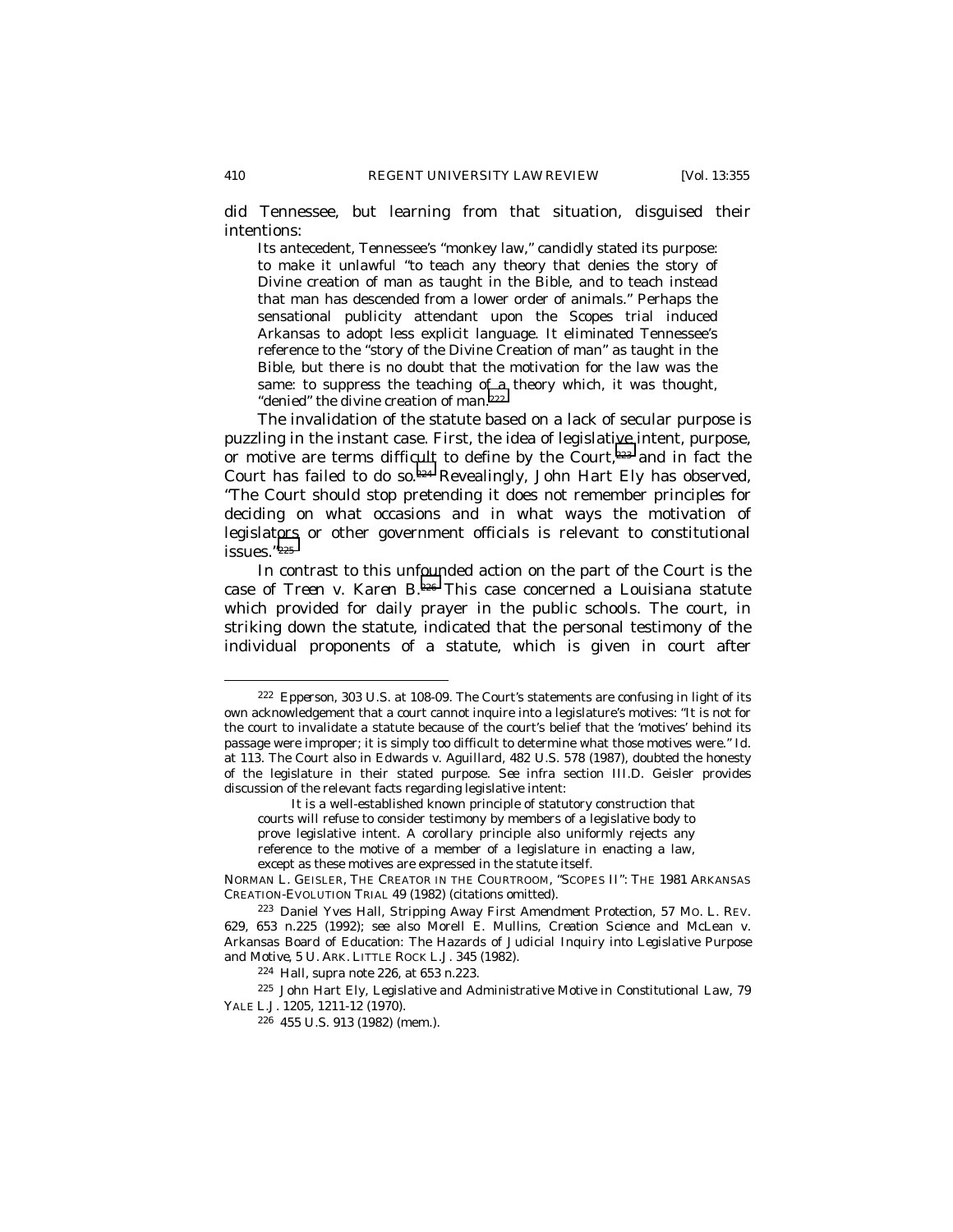enactment of a statute, is "far less persuasive than the intent embodied in the statute, since [the personal testimony] reflects only the partial perspective of those legislators, and not the collective intention of the entire body."227

Secondly, the courts have inconsistently applied a purpose standard, probably due to the inadequacy of defining purpose. For example:

A recent Eighth Circuit case suggests a more hybrid test. The court of appeals held that a public school rule that prohibited school sponsored dances and dancing on school premises did not violate the establishment clause. The evidence of religious purpose was abundant. Several local churches had doctrinal stances against dancing, and these groups organized to vigorously support the rule when students challenged it. Nevertheless, the court upheld the rule.<sup>228</sup>

Thirdly, if the courts truly employed such a standard consistently, religious citizens would be disenfranchised from the body politic, as Hal Culbertson illustrates:

Motivation analysis could be used to invalidate a wide variety of laws under the establishment clause. Although religion is largely ignored by political scientists, studies indicate that religion frequently plays a major role in the political process. Religious persons frequently vote as a block on referenda. *Epperson* suggests that these referenda therefore might violate the establishment clause. Furthermore, religious groups have played a key role in conservative and liberal legislation, such as prohibition, civil rights, and welfare legislation. The Court's analysis in *McGowan* and *Edwards* suggests that the activity of these religious groups may have invalidated the resulting legislation.229

This failure to accept legislative intent is uncharacteristic of the Court.230 The Supreme Court has more regularly inquired into legislative motivation or intent in order to determine the matter of validity under the Establishment Clause. Only a few cases have relied exclusively on the purpose test to invalidate a law, nonetheless one may discern the Court's attitude toward religious participation in the political process through its increasingly frequent use of this test.<sup>231</sup> However, the secular purpose test is severely flawed.

<sup>227</sup> Karen B. v. Treen, 653 F.2d 897, 901 (5th Cir. 1981), aff'd, 455 U.S. 913 (1982) (mem.).

<sup>228</sup> Culbertson, *supra* note 195, at 936 n.201 (citations omitted).

<sup>229</sup> *Id*. at 936-37.

<sup>&</sup>lt;sup>230</sup> For discussion of legislative purpose or intent, see LAURENCE H. TRIBE, AMERICAN CONSTITUTIONAL LAW § 12-6 (2d ed. 1988); and for a discussion of secular purpose, see *id.* § 1-7, at 12 n.7.

<sup>231</sup> Culbertson, *supra* note 195, at 916. Some commentators have expressed the view that *Epperson* could also have been decided on secular effects grounds, *see id*. at 935, but others, such as Jesse Choper, think differently, believing that *Epperson* was wrongly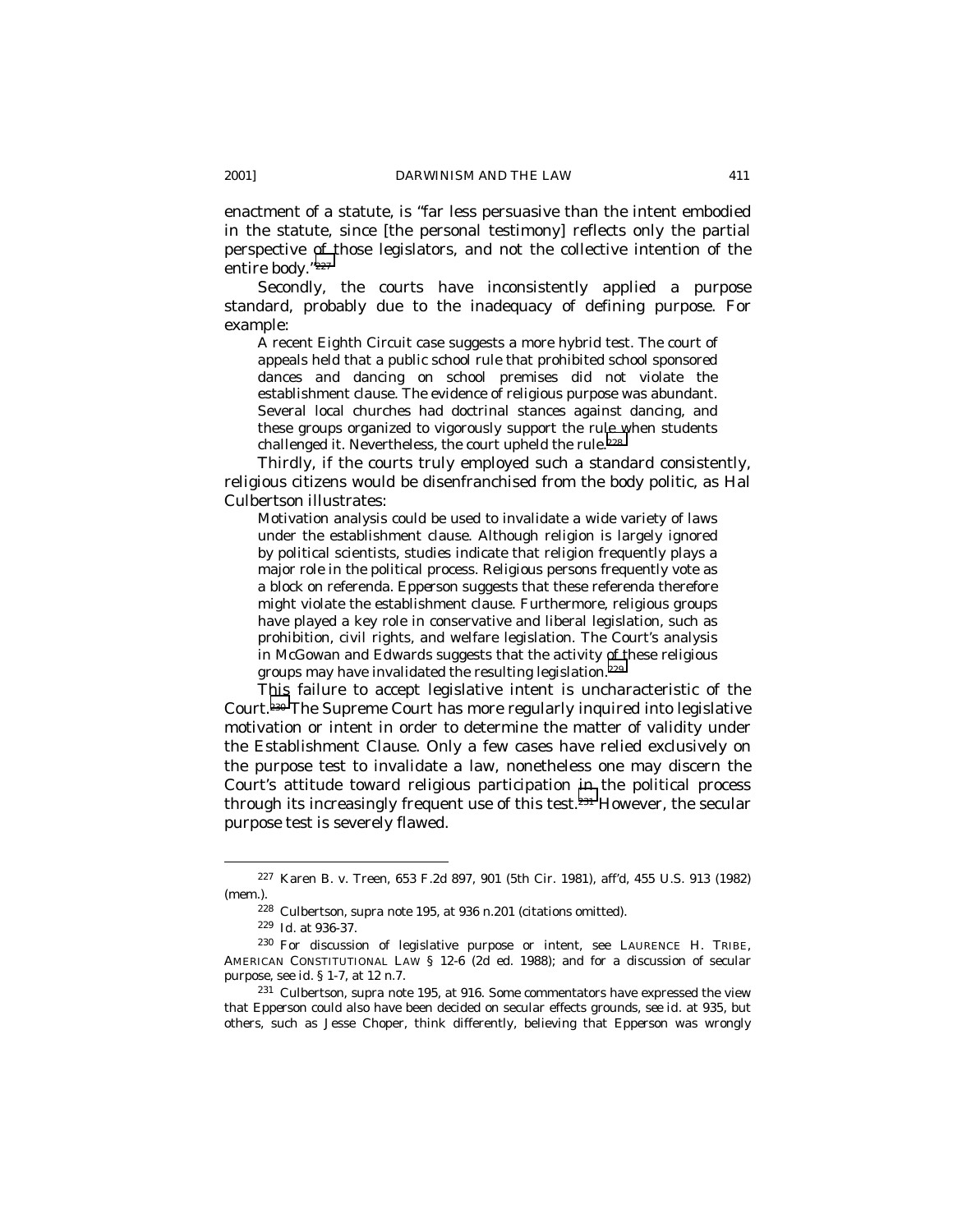The Court was concerned that the legislation in question caused the state of Arkansas to fail to maintain religious neutrality in its administration of the law and thus contravened the Constitution: "[Government] may not be hostile to any religion or to the advocacy of no-religion; and it may not aid, foster, or promote one religion or religious theory against another . . . . The First Amendment mandates governmental neutrality between religion and religion, and between religion and nonreligion."232 The Court felt that requiring teaching and learning "which is tailored to the principles or prohibitions of any religious sect or dogma" would violate this neutrality.233

Interestingly, the Court apparently would have considered the state's act neutral if it had excised all discussion of the origin of man:

Arkansas' law cannot be defended as an act of religious neutrality. Arkansas did not seek to excise from the curricula of its schools and universities all discussion of the origin of man. The law's effort was confined to an attempt to blot out a particular theory because of its supposed conflict with the Biblical account, literally read.<sup>234</sup>

# *C.* McLean v. Arkansas Board of Education235 *(1982)*

In 1982, a federal district court judge<sup>236</sup> ruled that a statute<sup>237</sup> mandating "balanced treatment" of evolution and creation violated the

 $\overline{\phantom{a}}$ 

236 Circumstances regarding the district judge are unique to other cases regarding disputes over creation and evolution in the public schools. Judge Overton's previous legal practice had been in insurance claims, and had little experience in First Amendment matters. Geisler evaluates the judge as being biased against creationism, though not necessarily bigoted against creationism. He offers several proofs of his assessment:

1) The judge was a theologically liberal Methodist who did not believe

in creationism as defined by Act 590.

2) The judge is the son of an evolutionary biology teacher who attended very session of the trial.

3) The judge's theologically liberal Methodist Bishop was the first witness against teaching creationism. [Geisler quotes a letter in the Arkansas Democrat decrying this bias and suggesting that if the judge were a fundamentalist Christian, the ACLU would scream partiality].

4) The judge manifested bias against creationism by several outbursts of personal opinion during the trial. [Once, the judge chided a high school science teacher. The record reads the judge as saying "it's not Sunday School. You're trying to teach about science."].

5) The judge denied a motion by the defense which would have eliminated irrelevant religious opinions being included in the record (and thus reported by the press).

decided because the effects of the statute were valid. Jesse Choper, *The Religion Clauses of the First Amendment: Reconciling the Conflict*, 41 U. PITT. L. REV. 673, 687 (1980).

<sup>232</sup> *Epperson*, 393 U.S. at 104.

<sup>233</sup> *Id*. at 106.

<sup>234</sup> *Id.* at 109.

<sup>235 529</sup> F. Supp. 1255 (E.D. Ark. 1982).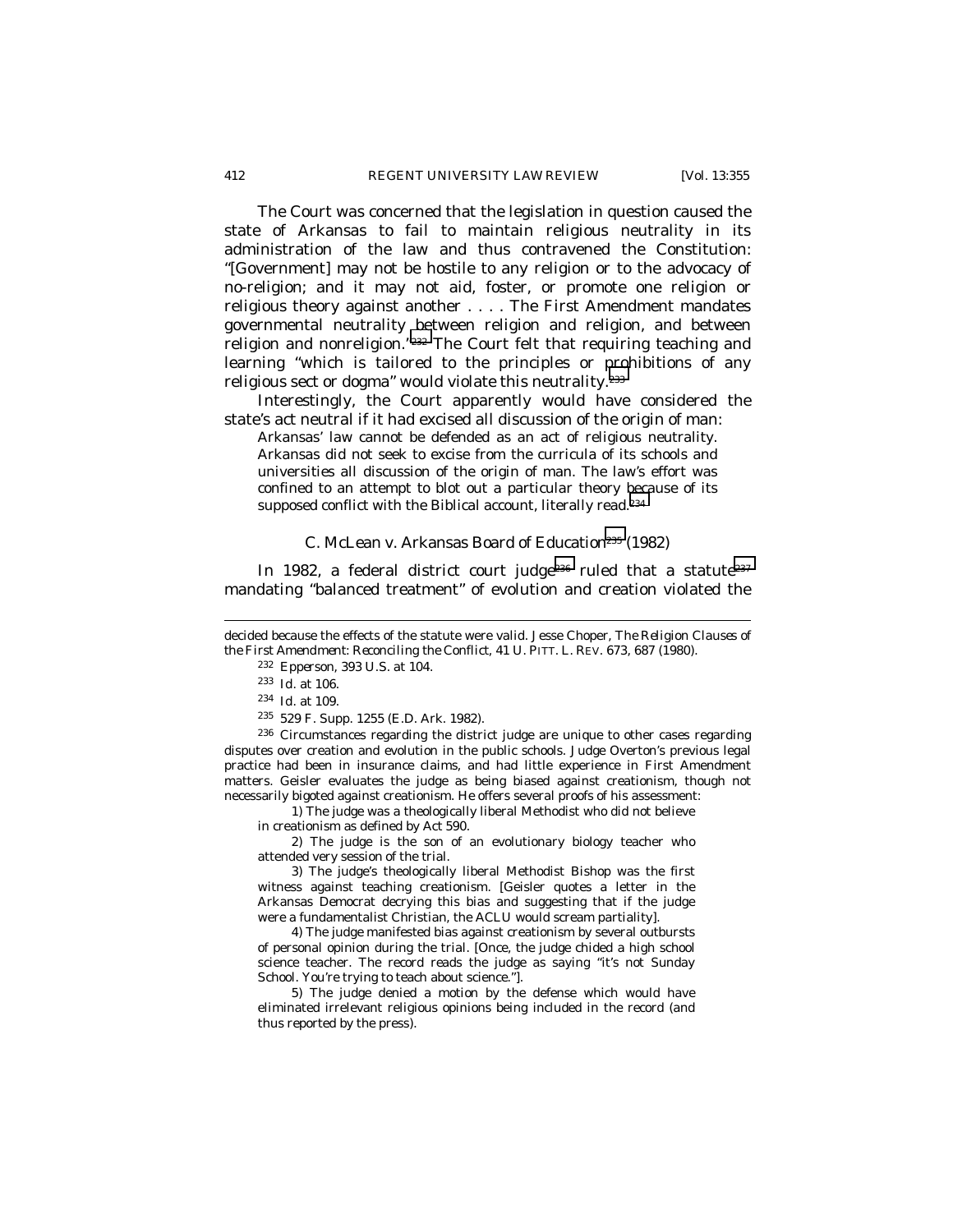Establishment Clause of the United States Constitution, made applicable to the states by the Fourteenth Amendment.<sup>238</sup> The plaintiffs challenged this law on three grounds. First, they argued that Act 590 constituted an establishment of religion under the First Amendment to the U.S. Constitution. Second, the plaintiffs contended that the Act violated academic freedom guaranteed by the Free Speech Clause of the First Amendment. Last, they said that the Act was impermissibly vague and consequently violated of the Due Process Clause of the Fourteenth Amendment.<sup>239</sup>

The court proclaimed that the attempt to have creation taught in the schools has been the effort of religious fundamentalists, due to their belief in the inerrancy of Scripture and literal interpretation.<sup>240</sup> Judge William Overton evaluated the case solely by the legal standard set forth in *Lemon*. He said, "First, the statute must have a secular legislative purpose; second, its principal or primary effect must be one that neither advances nor inhibits religion. . . ; finally, the statute must not foster 'an excessive government entanglement with religion."<sup>241</sup> The judge held that the statute violated the First Amendment prohibition against establishment of religion because where the statute was simply and purely an effort to introduce the Biblical version of creation into the public school curriculum and thus its specific purpose was to advance religion, the fact that creation science was inspired by the Book of Genesis and that statutory definition of creation science was consistent with a literal interpretation of Genesis, left no doubt that primary effect of the statute was the advancement of particular religious beliefs. Thus,

<sup>237</sup> Act 590 required that "public schools within this State shall give balanced treatment to creation-science and to evolution-science." ARK. CODE ANN. § 80-1663 (1981 Supp.); *see also* Clifford P. Hooker, *Creation Science Has No Legitimate Educational Purpose:* McLean v. the Arkansas Board of Education, 1 EDUC. L. REP. 1069 (1982).

<sup>238</sup> *McLean*, 529 F. Supp. at 1257.

<sup>239</sup> *Id*.; *see also* Hooker, *supra* note 237, at 1070.

<sup>240</sup> *McLean*, 529 F. Supp. at 1258-59. The judge sets forth (incorrectly) the fundamentals as stated by Geisler. *Compare id*. at 1259 *with* GEISLER, *supra* note 222, at 27 (correcting of the testimony and clarification of the judge's statements on the fundamentals). Also Geisler offers a number of corrections here to factual and logical errors made by the judge in his opinion. GEISLER, *supra* note 222, at 26-32.

<sup>241</sup> *McLean*, 529 F. Supp. at 1258.

<sup>6)</sup> Before the trial the judge said he would rule from the bench (as though his mind was made up), but later reversed course when he was criticized by witnesses and citizens as being biased.

<sup>7)</sup> Despite nearly a week of testimony from numerous Ph.D.'s in science (some of whom were evolutionists) insisting that creation is as scientific as evolution and is not based on the Bible, the judge still referred to *scientific* creationism as "the *biblical* view of creation."

<sup>8)</sup> The judge's decision reveals an absolutistic naturalistic bias. GEISLER, *supra* note 222, at 24-25 .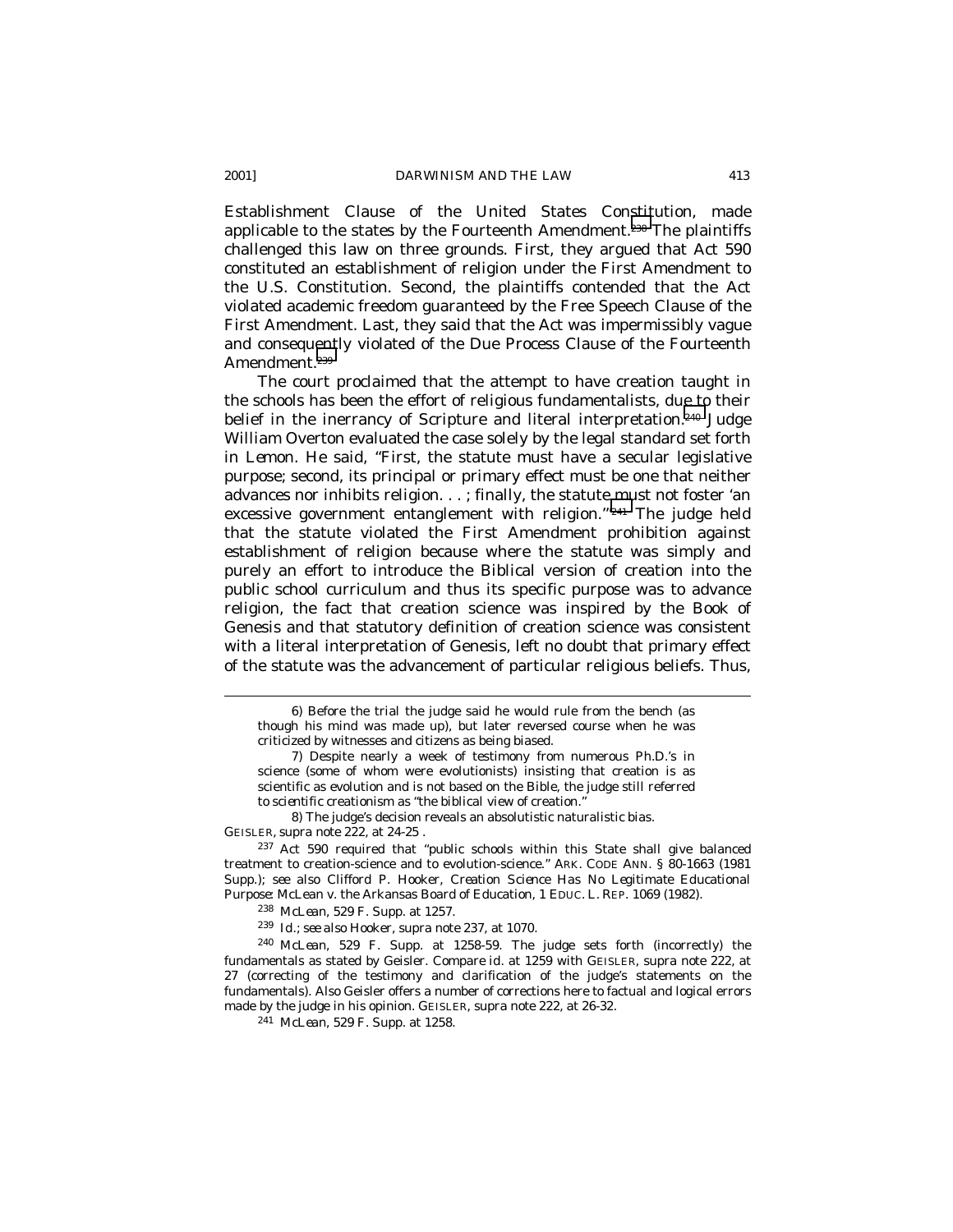continuing involvement of state officials in questions and issues revolving around creation science created an excessive and prohibited entanglement with religion.242

The judge in *McLean*, unlike *Scopes*, was very proactive in the case, demonstrating bias at trial for the plaintiff. In the opinion, and in the trial,243 the judge went to considerable effort to demonstrate that "creation-science" was not, in fact, science. In so doing he made several prejudicial comments.244 One of the plaintiffs was the Arkansas Bishops of the United Methodist Church<sup>245</sup> and the judge's own bishop testified for the plaintiffs, $246$  a fact that would cause many judges to disqualify themselves.

The media treated the *McLean* case similar to what was seen at *Scopes*.247 The trial was highly publicized but mischaracterized.248 The

I would say that the media almost totally distorted what really went on there and here's how they did it. First, they quoted irrelevant things rather than essential things. Second, they used headlines which tended to color everything else that was said. Even if some things were accurately said in the story, the headlines colored it. Third, some particular newspapers created their own stories. They reported things that didn't occur at all. Fourth, they really took things out of the context in which they were presented. Basically they wrote their own stories using a few facts here and there that they got from the trial.

*The Arkansas Creation Trial*, *supra* note 246, at 5. For a more thorough account by Geisler, see GEISLER, *supra* 222. For an example of how the media dealt with the testimony of Geisler, one should compare the account of Geisler's forced testimony on UFOs by the plaintiff attorney. In the midst of the testimony, in which Geisler was asked his views on UFOs, irrelevant to the case at hand, Geisler mentioned that many scientists believed in UFOs:

Q: And is it your professional opinion that UFOs exist?

A: My professional opinion that the Bible is true and the Bible teaches such phenomena exist in the world, and I would identify the UFO as one of those phenomena, and I would draw your attention to the fact that credible scientists such as Carl Sagan believes [sic] in extraterrestrial intelligence with not nearly as much evidence and that people believe in parapsychology on the same kind of basis, and I would identify on the basis of a "Science Digest" article, 1981 which says that scientists have observed UFOs, that many scientists themselves have confirmed it, and Dr. Heinich of Northwest University and University in Chicago area has, and on the basis of that evidence and the Biblical model, I think that confirms what I understand by Satanic deception.

<sup>242</sup> *Id*. at 1266.

<sup>243</sup> See the various attempts during the trial to impose a particular view, including on the witnesses, in GEISLER, *supra* note 222, at 24-25.

<sup>244</sup> *See* GEISLER, *supra* note 222, at 25.

<sup>245 529</sup> F. Supp. at 1257.

<sup>246</sup> *The Arkansas Creation Trial*, DALLAS TODAY 7 (c. 1982) (radio broadcast transcript) (on file with author).

 $247$  Geisler, a defense expert in the trial, gives a personal account: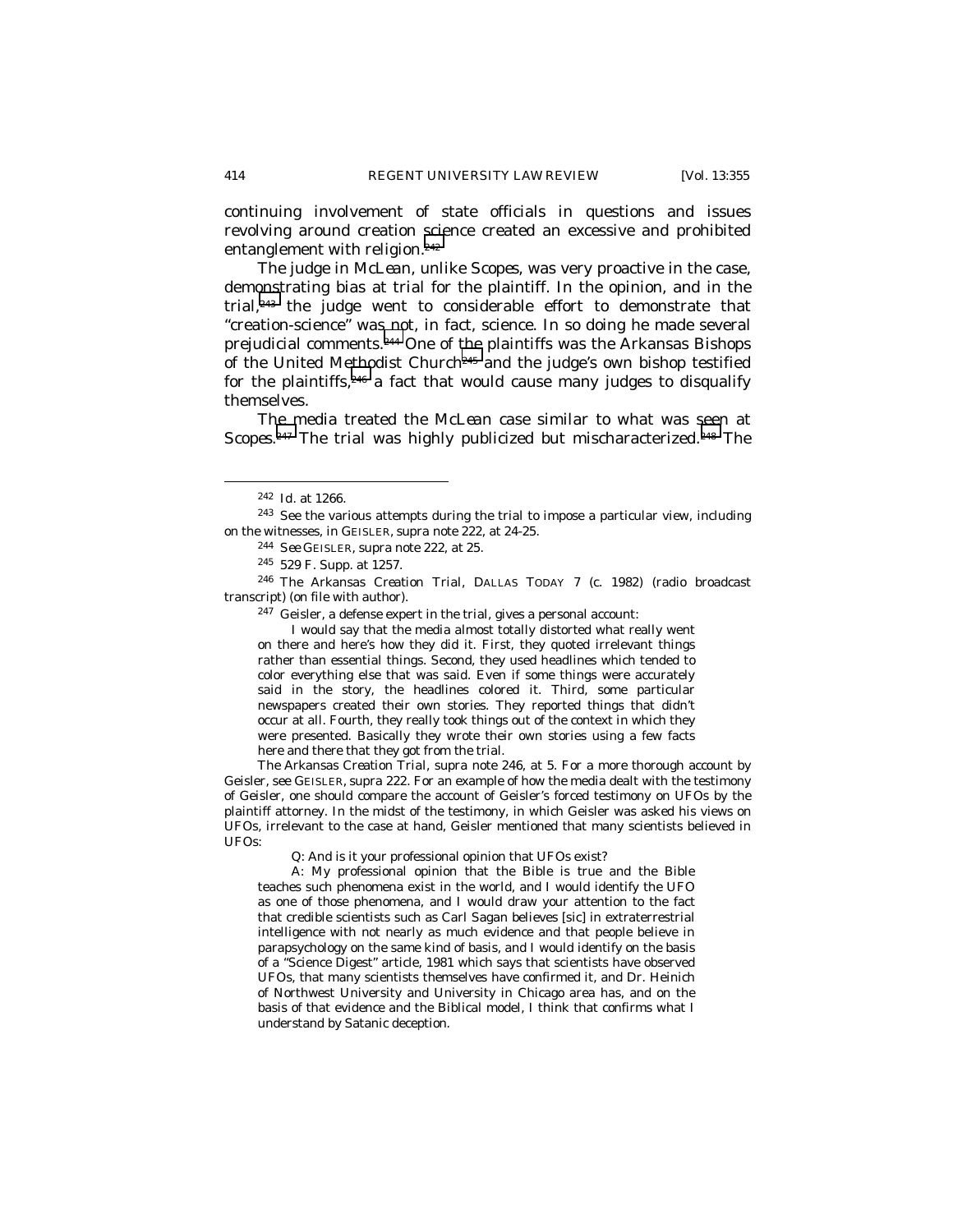state of Arkansas was at a considerable disadvantage since the ACLU had twenty-two lawyers working full-time on the case, while the state had only six.<sup>249</sup>

Though *McLean* is only a federal district decision, it has had considerable impact because it was the first time that a federal court had ruled that any mention of creation was ipso facto "religious teaching" in violation of the First Amendment, with the decision essentially resting on a legal definition for science that enshrined naturalism as a necessary component of science.250 Judge Overton concluded that a sudden creation

UFOs, he declared under oath, are "Satanic manifestations for the purposes of deception" and "represent the Devil's major, in fact, final, attack on the earth." At that time, however, he offered more direct proof of their existence than the complexity of DNA. When asked by the prosecuting attorney how he knew that UFOs existed, he said their existence was confirmed by an article he had read in *The Reader's Digest*.

PENNOCK, *supra* note 20, at 252.

248 Geisler gives several of the misconceptions about Act 590:

1. It mandates teaching the biblical account of creation (it actually forbids that).

2. It is opposed to teaching evolution (it actually mandates teaching evolution alongside of creation).

3. It refers to God or religious concepts (there is no reference to God and it forbids teaching religion).

4. It forces teachers who are opposed to creation to teach it anyway (actually, the teacher doesn't have to teach anything about origins and/or they can have someone else teach the lectures they do not want to teach).

5. It is a "Fundamentalist" Act. (Actually, the "Fundamentalists" of the 1920's were categorically opposed to teaching evolution and for teaching only the Genesis account of creation. This Act is contrary to both of these stands of the 1920's "Fundamentalists.").

GEISLER, *supra* note 222, at 19.

<sup>249</sup> *The Arkansas Creation Trial*, *supra* note 246, at 2.

250 David K. DeWolf writes:

Although this case was in some ways superseded by the subsequent ruling of the United States Supreme Court in *Edwards v. Aguillard* . . . the *McLean* case, and the philosophy of science that underwrites it, pose an implied challenge to the scientific status of all theories of origins (including design theory) that invoke singular, intelligent causes as opposed to strictly material causes.

DAVID K. DEWOLF, STEPHEN C. MEYER, & MARK E. DEFORREST, INTELLIGENT DESIGN IN PUBLIC SCHOOL SCIENCE CURRICULA: A LEGAL GUIDEBOOK 10 (1999) [hereinafter DEWOLF ET AL].

 $\overline{a}$ 

Partial Transcript of Proceedings Before the Hon. William R. Overton, Transcript of Testimony of Norman L. Geisler, McLean vs. Bd. of Educ., No. LR-C-81-322 (E.D. Ark, Dec. 11, 1981). Rather than giving "Science Digest" as the source for Geisler's thinking, the New York Times reported it as "Reader's Digest." Geisler's testimony received derision. Evolutionist Robert Pinnock says, without checking the accuracy of his source, regarding Geisler's testimony,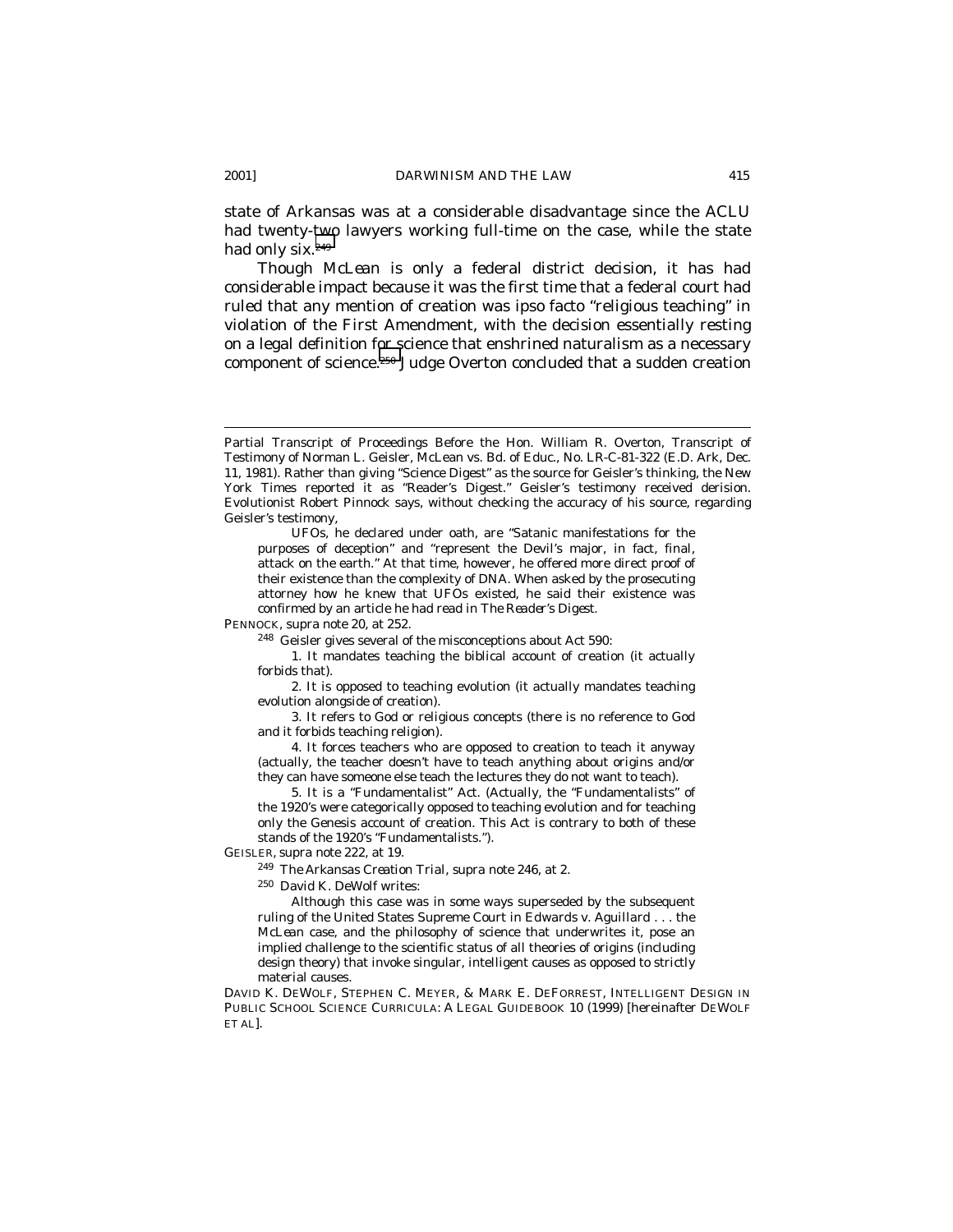of the universe<sup>251</sup> out of nothing<sup>252</sup> was "inescapable religiosity"<sup>253</sup> and such a creation required a supernatural deity as found in Western religions.254 He was unconvinced by Norman Geisler's argument that acknowledgement of the existence of God is not religious unless the teaching seeks a commitment.255 The judge then provided what he considered to be the essential characteristics of science: "1) It is guided by natural law; 2) It has to be explanatory by reference to natural law; 3) It is testable against the empirical world; 4) Its conclusions are tentative, i.e., are not necessarily the final word; and 5) It is falsifiable. (Ruse and other science witnesses).256

The concept of creation is not inherently religious and is non-religious when defined as abrupt appearance in complex form. The concept of a creator is also not inherently religious, although it can be stated in religious terms; and it is not religious in its relation to creation-science. Creation-science is no more supportive of religious concepts of a creator or other religious doctrines than evolution is in its theistic evolutionist formulations.

Affidavit of William G. Most at 2, Edwards v. Aguillard, 482 U.S. 510 (1987), *quoted in* 2 BIRD, *supra* note 53, at 447.

 $252$  Responding to the assertion of Judge Overton that creation from nothing requires a supernatural deity, comes the comment of cosmologist and atheist Frank Tipler:

The sections of the opinion on cosmology make amusing reading for cosmologists. The 1981 Arkansas equal time law defined "creation-science" as "science" that involved, among other things, "Sudden creation of the universe, energy, and life from nothing." The judge thought such an idea inherently unscientific . . . .

*The problem* with this is that . . . *the standard big bang theory has the Universe coming into existence out of nothing,* and *cosmologists use the phrase "creation of the universe" to describe this phenomenon.* Thus if we accepted Judge Overton's idea that creation out of nothing is inherently religious, and his ruling that inherently religious ideas cannot be taught in public educational institutions, it would be illegal to teach the big bang theory at state universities. . . .

Frank J. Tipler, *How to Construct a Falsifiable Theory in Which the Universe Came into Being Several Thousand Years Ago*, 2 PHIL. OF SCI. ASS'N 873, 893-94 (1984), *quoted in* 2 BIRD, *supra* note 53, at 464 (citation omitted).

253 McLean v. Arkansas Bd. of Educ., 529 F. Supp. 1255, 1265 (E.D. Ark. 1982).

. . . .

<sup>255</sup> *Id*. at 1266. For a thorough treatment of this position, see GEISLER, *supra* note 225, at 114-18.

<sup>256</sup> *McLean*, 529 F. Supp. at 1267.

 $\overline{a}$ 

 $251$  Evolutionist theologian Father Dr. William G. Most argues against such an understanding:

My professional opinion is that creation-science is not religious. It appears to me to be scientific.

<sup>254</sup> *Id*.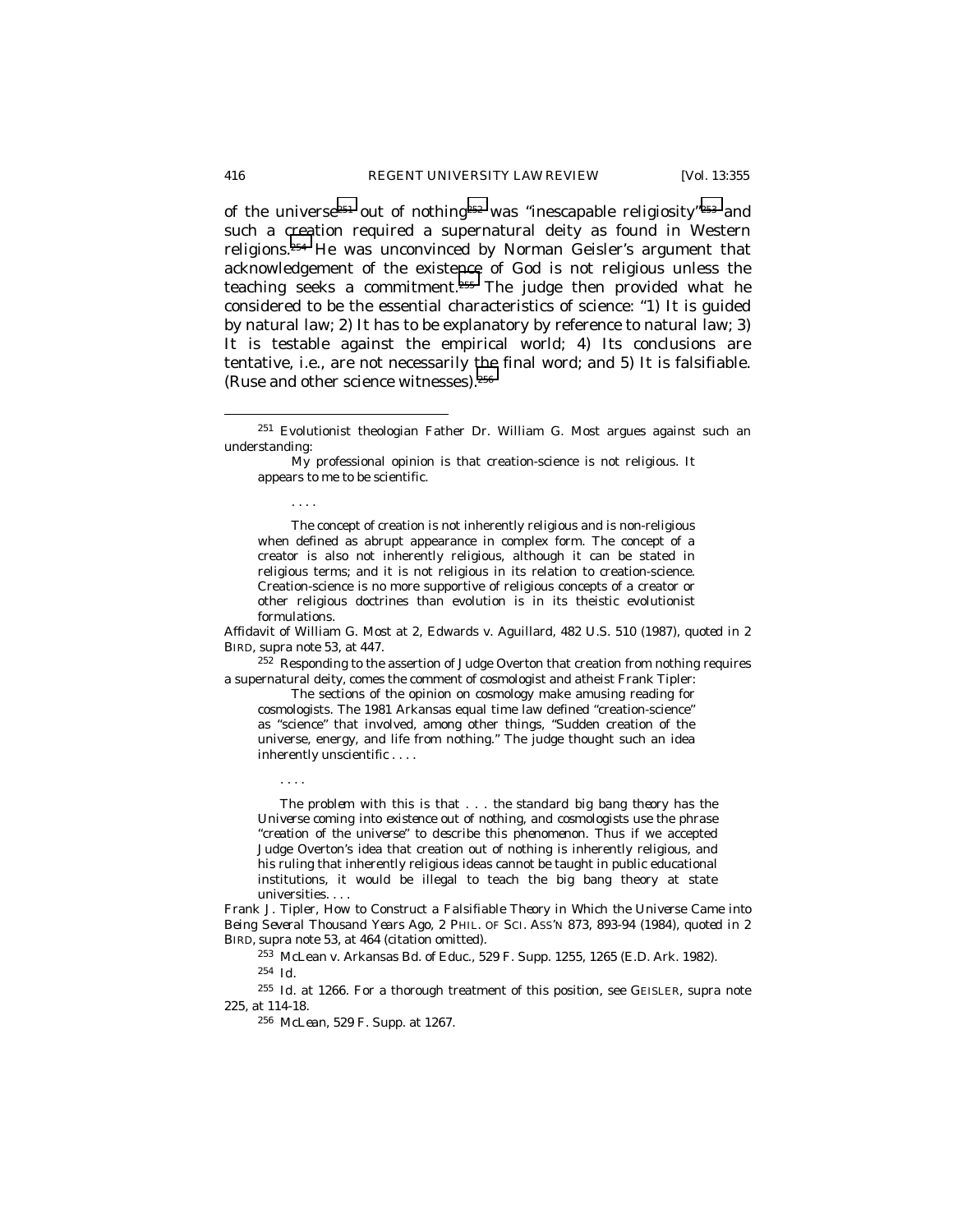#### 2001] *DARWINISM AND THE LAW* 417

Judge Overton's perspective that belief in a creator and sudden creation out of nothing necessarily entails religion falls far short of reasonable evidence. First, the legal definition of religion requires ultimate commitment,<sup>257</sup> rather than merely intellectual acceptance of a deity.258 Second, if a religious source for scientific theories were rendered untenable, then many of the great scientific discoveries would be as much in violation of the First Amendment as creation science.<sup>259</sup> Third, the definition given by the judge fails to agree with the understanding of science in contemporary philosophy of science literature:

The *McLean* definition does not resemble, or come close to resembling, any definition of science existing in the philosophy of science literature, and has not been endorsed subsequently by any philosopher of science, except by certain courtroom witnesses from the *McLean* trial. The witness on whose testimony the judge's opinion was based, [Michael] Ruse, later revised his points and offered a six-point list of "major characteristics."260

Philosopher of science, Larry Laudan says regarding the definition of science in *McLean*:

Once the dust has settled, however, the trial in general and Judge William R. Overton's ruling in particular may come back to haunt us; for, although the verdict itself is probably to be commended, it was reached for all the wrong reasons and by a chain of argument which is hopelessly suspect. Indeed, the ruling rests on a host of misrepresentations of what science is and how it works.

The heart of Judge Overton's Opinion is a formulation of "the essential characteristics of science." These characteristics serve as touchstones for contrasting evolutionary theory with Creationism;

260 2 BIRD, *supra* note 52, at 21. Bird subsequent to the above comment, provides considerable evidence that Overton's definition is fallacious. *Id*. at 20-78. Philosopher of science Philip Quinn says of Ruse's definition in *McLean*:

If the expert's views are not representative of a settled consensus of opinion in the relevant community of scholars, then policy based on those views will lack credibility within that community, and the members of that community are likely to regard such lack of credibility as discrediting the policy in question. This was the major problem in *McLean v. Arkansas*. Ruse's views do not represent a settled consensus of opinion among philosophers of science. Worse still, some of them are clearly false and some are based on obviously fallacious arguments. . . .

<sup>257</sup> Seeger v. United States, 380 U.S. 163, 176, 187 (1964).

 $258$  If mention of a deity were a necessary infringement on the First Amendment Establishment Clause, then a great number of the documents of this republic and acts of government would be in violation of the clause. *See* 2 BIRD, *supra* note 53, at 435-41.

<sup>259</sup> *See* GEISLER, *supra* note 222, at 116-17.

Philip Quinn, *The Philosopher of Science as Expert Witness*, *in* SCIENCE AND REALITY: RECENT WORK IN THE PHILOSOPHY OF SCIENCE 32, 51 (J. Cushing, et. Al. eds., 1984), *quoted in* 2 BIRD, *supra* note 53, at 23. See the additional arguments regarding modern scientific perspectives on demarcation of what is science and what is not in DEWOLF ET AL., *supra* note 250, at 11-15.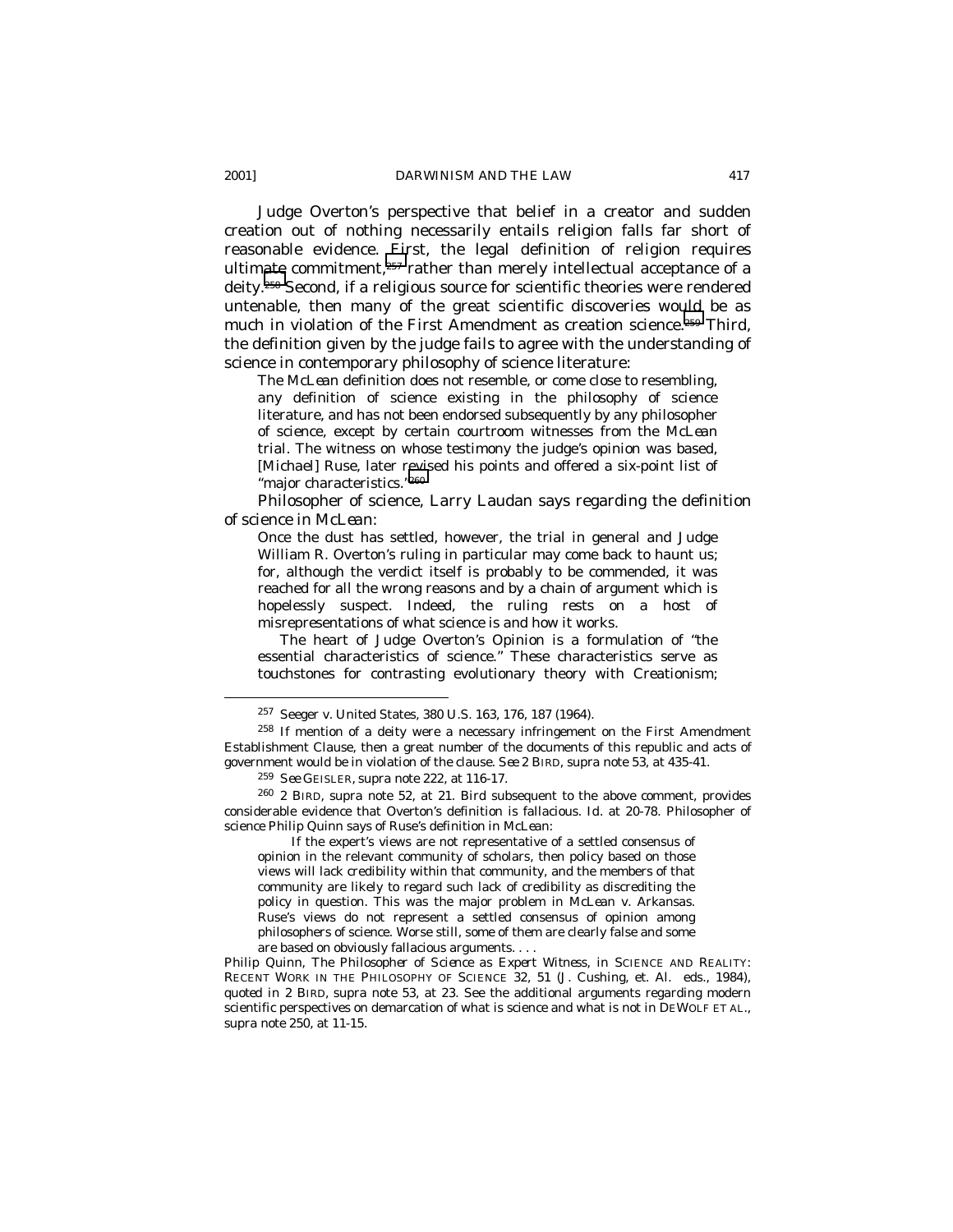they lead Judge Overton ultimately to the claim, specious in its own right, that since Creationism is not "science," it must be religion.

. . . .

The victory in the Arkansas case was hollow, for it was achieved only at the expense of perpetuating and canonizing a false stereotype of what science is and how it works. If it goes unchallenged by the scientific community, it will raise grave doubts about that community's intellectual integrity. No one familiar with the issues can really believe that anything important was settled through anachronistic efforts to revive a variety of discredited criteria for distinguishing between the scientific and the nonscientific.<sup>261</sup>

Laudan believes the five criteria proffered by Judge Overton are specious.262 Philip Quinn agrees with Laudan regarding the criteria of science advanced by Judge Overton:

Unfortunately, it is all too clear that it is unsound. The problem is that [the *McLean* definition] is demonstrably false. None of the characteristics it alleges to be necessary conditions for an individual statement to have scientific status is, in fact, a necessary condition of scientific status of an individual statement.<sup>263</sup>

It appears that the seemingly final conclusion of the court in *McLean* has established a view of science and religion which is built on the sand and will necessarily need to be reviewed again.

# *D.* Edwards v. Aguillard264 *(1987)*

*Edwards v. Aguillard* is the primary case in which the United States Supreme Court has spoken directly to the issue of the teaching of a view of creation alongside evolution.<sup>265</sup> The case originated in the

264 482 U.S. 578 (1987).

 $\overline{a}$ 

<sup>261</sup> Larry Laudan, *Commentary: Science at the Bar—Causes for Concern*, SCI., TECH. & HUM. VALUES, Fall 1982, at 16, 19.

<sup>262</sup> *Id*. ("[*McLean*] offered five 'essential characteristics of science.' I have shown that there are respectable examples of science which violate each of Overton's desiderata, and moreover that there are many activities we do not regard as science which satisfy many of them.").

<sup>263</sup> Quinn, *supra* note 260, at 42, *quoted in* 2 BIRD, *supra* note 53, at 23.

<sup>265</sup> DEWOLF ET AL., *supra* note 250, at 20. See the following for commentaries on *Edwards*: Frances Moran Bouillion, *Louisiana Constitution, Article VIII: Education*, 46 LA. L. REV. 1137 (1986); John Devlin, *Louisiana Constitutional Law*, 49 LA. L. REV. 395 (1988); John DiGiulio & David A. Hamilton, Aguillard v. Treen*: Creation Statute Violates Louisiana Constitution*, 8 EDUC. L. REP. 223 (1983); N.S. Fletcher, Edwards v. Aguillard*: Constitutional Law—The Evolution of Secular Purpose in Establishment Clause Jurisprudence*, 62 TUL. L. REV. 261 (1987); Laurie Barcelona Halpern, Edwards v. Aguillard*: The Supreme Court Evaluates the Sincerity of the Louisiana Legislature*, 34 LOY. L. REV. 406 (1988); Kira Anne Larson, Note, *Constitutional law—The Louisiana Balanced Treatment Act, Which Forbids Teaching the Theory of Evolution in Public Elementary and Secondary Schools Unless It is Accompanied by Instruction in the Theory of Creation*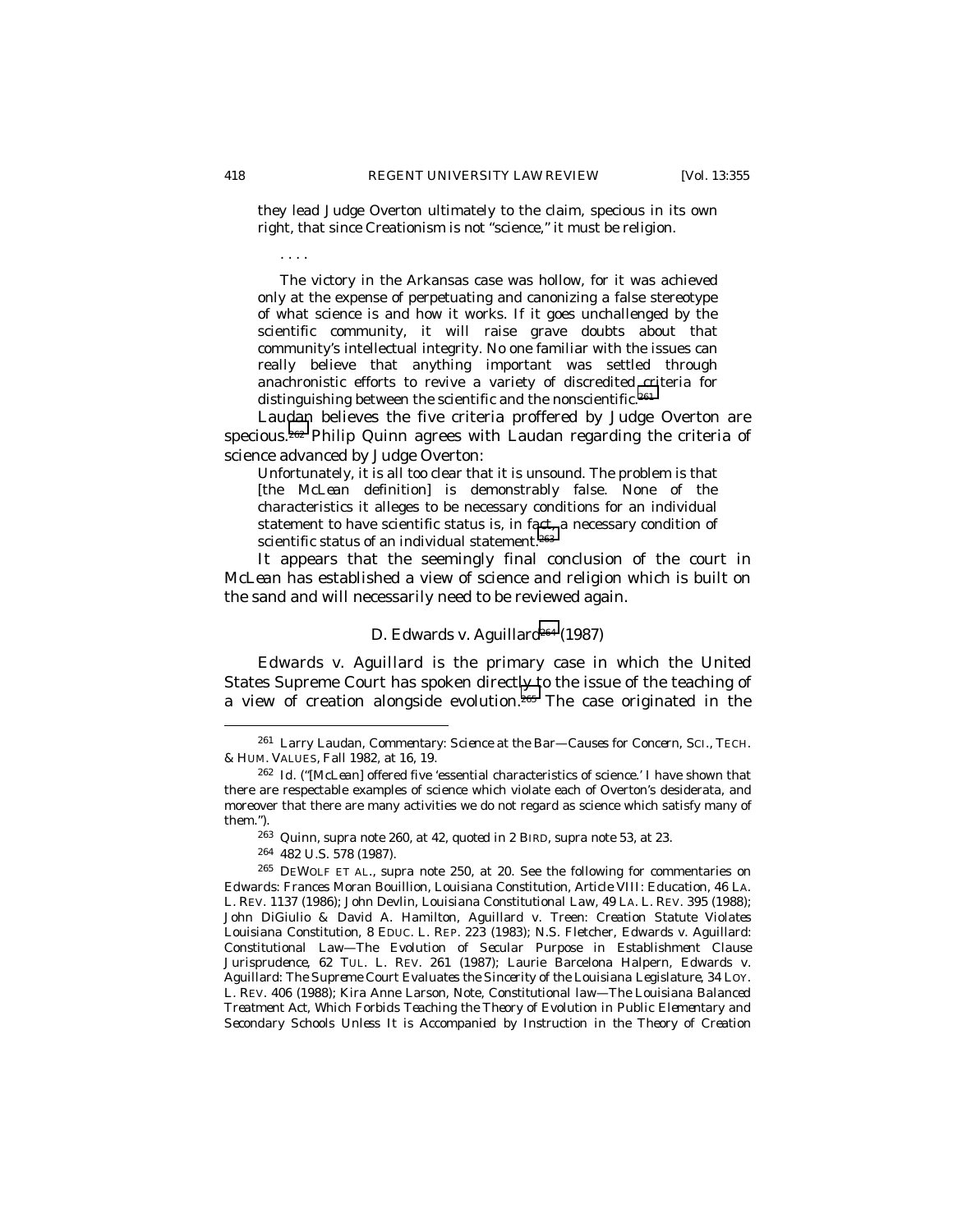legislature of Louisiana. The legislature passed a creation statute<sup>266</sup> similar to the one in Arkansas and a number of other states.<sup>267</sup> However, since the case has been dealt with thoroughly elsewhere,<sup>268</sup> for our purposes it suffices to point out that even though the Louisiana statute was found to have an unconstitutional religious purpose, in actuality, the ruling of the Court in *Edwards* is a less restrictive one than the *McLean* decision. Substantial optimism exists among those in the creation science movement that *Edwards* will be overturned,269 due to the aging of the justices, the dissent of the Fifth Circuit, and the strong support for a balanced approach among lawyers.<sup>270</sup>

*Science, Violates the Establishment Clause of the First Amendment to the United States Constitution—*Edwards v. Aguillard*, 107 S.Ct. 5273 (1987)*, 37 DRAKE L. REV. 753 (1987- 88); Van Foreman McClellan, Comment, Edwards v. Aguillard*: The Creationist-Evolutionist Battle Continues*, 13 OKLA. CITY U. L. REV. 631 (1988); Juliana S. Moore, *The*  Edwards *Decision: The End of Creationism in Our Public Schools?*, 21 AKRON L. REV. 255 (1987); Kenneth Paul Nuger, *The U.S. Supreme Court Applies the* Lemon *Test to Louisiana's Balanced Treatment Act*, 46 EDUC. L. REP. 1 (1988); Sherri Schaeffer, Note, Edwards v. Aguillard*: Creation Science and Evolution—The Fall of Balanced Treatment Acts in the Public Schools*, 25 SAN DIEGO L. REV. 829 (1988); *Teaching Creationism— Louisiana's Balanced Treatment Act*, 101 HARV. L. REV. 189 (1987); Sharon Williams, Note, *Establishment Clause:* Edwards v. Aguillard*. The United States Supreme Court Denies Equal Time for Scientific Creationism in the Public Schools—'Scopes-in-Reverse'?*, 56 UMKC L. REV. 603 (1988).

266 For a thorough interaction with, and record of, the statute see the majority opinion in *Aguillard v. Treen*, 440 So. 2d 704 (La. 1983).

<sup>267</sup> *See supra* notes 77-82.

<sup>268</sup> *See* David K. DeWolf, *Academic Freedom After* Edwards, 13 REGENT U. L. REV. 447 (2001); *supra* note 265.

<sup>269</sup> Almost as soon as the decision was announced, the Creation Science Legal Defense Fund sent a letter to its constituents saying:

The U.S. Supreme Court today held that Louisiana's "Act for Balanced Treatment of Creation-Science and Evolution" is unconstitutional because it had an unconstitutional *legislative purpose*. "The Act violates the Establishment Clause of the First Amendment because it seeks to employ the symbolic and financial support of government to achieve a religious purpose."

However, the Court ruling was narrow and did *not* say that teaching creation-science is *necessarily* unconstitutional *if* adopted for a secular purpose. In fact, the Court said the exact opposite:

"[T]eaching a variety of scientific theories about the origins of humankind to schoolchildren might be validly done with the clear secular intent of enhancing the effectiveness of science instruction."

Letter from Creation Science Legal Defense Fund to Constituents (June 19, 1987) (on file with author) (citations omitted) [hereinafter CSLDF Letter]. The letter continues with an assessment by Wendell Bird, who argued the case before the Supreme Court: "[W]e are disappointed that the Supreme Court majority struck down the Louisiana law for an allegedly non-secular purpose, but delighted that it did *not* say that balanced treatment for creation-science and evolution necessarily advances religion with an impermissible purpose." *Id*.

270 American Bar Association National Poll (Jan. 1, 1987), *cited in* CSLDF Letter, *supra* note 269. See the in-depth discussion of the *Edwards* case and the rationale for the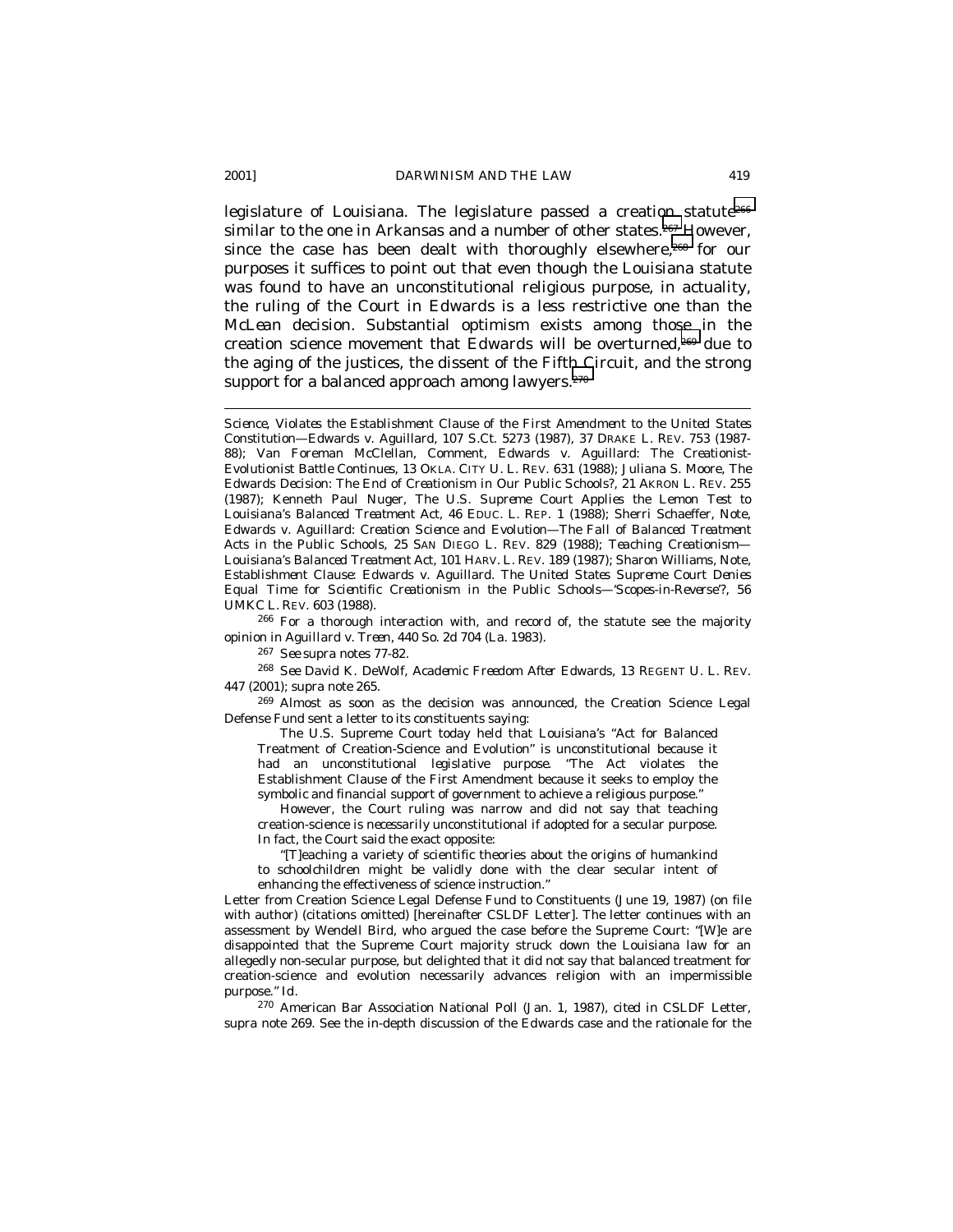Is the optimism justified by the reasoning of the majority opinion of the Supreme Court? This author believes it is. Though I do not believe the Court was required to find a constitutional violation on the facts presented in the case, it is my opinion that under different facts, the Supreme Court should hold differently.

The majority in *Edwards* found the statute in violation of the Establishment Clause, but under *Lemon's* first prong of a primary secular purpose,<sup>271</sup> it did not hold that creation is inherently religious. It expressly stated that teachers may present other scientific theories besides evolution: "[T]eaching a variety of scientific theories about the origins of humankind to schoolchildren might be validly done with the clear secular intent of enhancing the effectiveness of science instruction."272 Even the ACLU's Nadine Strossen acknowledges that creation could be presented as a valid scientific alternative to evolution: "Absent the statute, nothing would have prevented any school teacher who so chose from discussing any scientific shortcomings in evolutionary theory or any scientific evidence supporting a different theory of origins, including a creation theory."273

#### *E. Some Federal Circuit Court Cases*

Since *Edwards*<sup>274</sup> there have been several cases that have arisen in the federal appellate system. An examination of these cases reveals that the state of the law in this matter is deeply entrenched against allowance of any form of creationism within the school system and it disallows the notion that evolution promotes religious ideology.

Court's ruling as not disallowing teaching of creation-science in the public schools in 2 BIRD, *supra* note 53, at 433-61.

<sup>271</sup> See *supra* note 145 for the three prongs of the *Lemon* test.

<sup>272</sup> *Edwards*, 482 U.S. at 594.

<sup>273</sup> Nadine Strossen, *"Secular Humanism" and "Scientific Creationism": Proposed Standards for Reviewing Curricular Decisions Affecting Students' Religious Freedom*, 47 OHIO ST. L.J. 333, 403-04 (1986).

<sup>274</sup> *See supra* section III.D.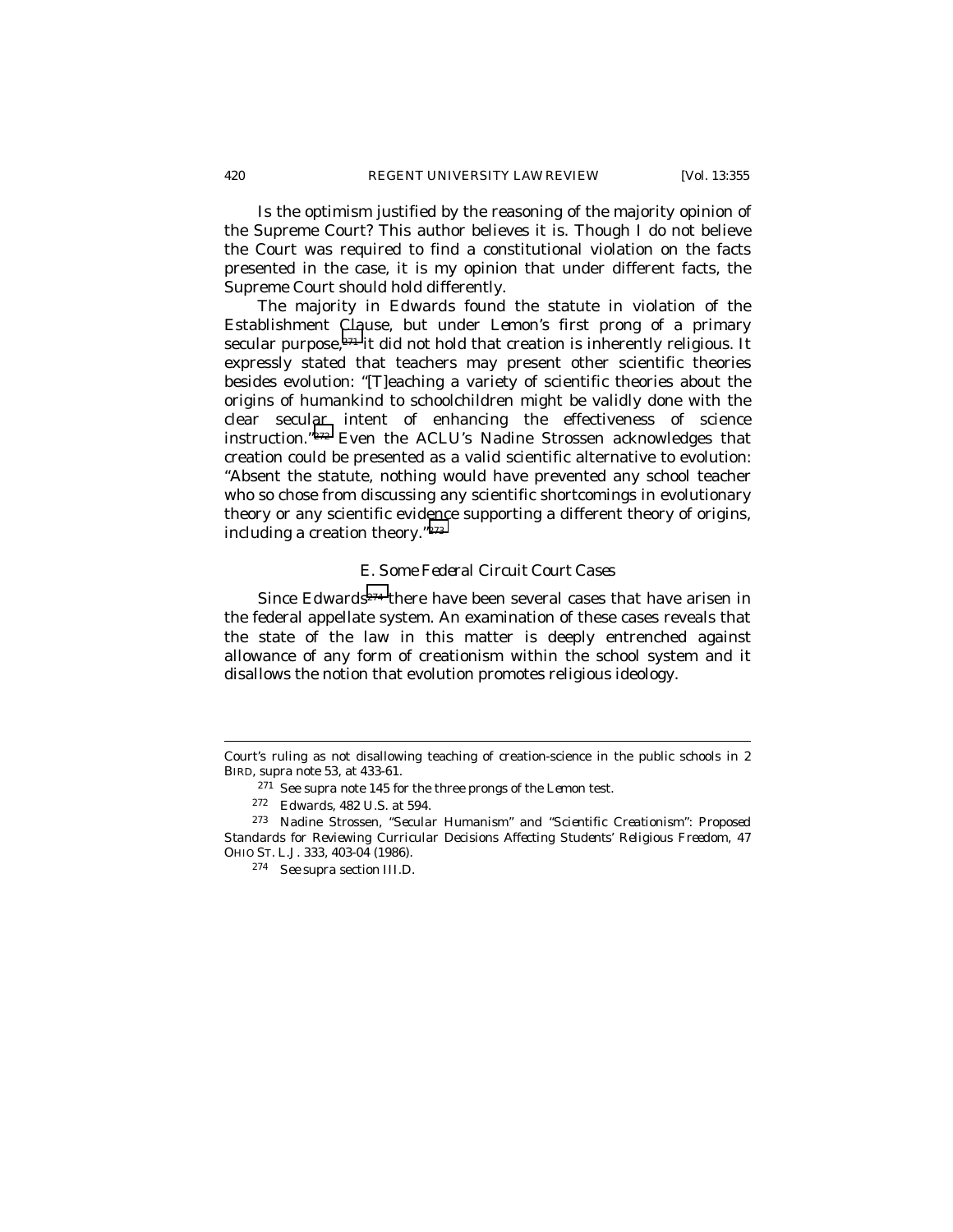## 1. *Mozert v. Hawkins County Board of Education*275 (1987)

In *Mozert*, approximately ten years after *Daniel v. Waters*,276 students and their parents brought an action seeking injunctive relief and money damages for an alleged violation of their First Amendment right to free exercise of religion.277 The claim was based on the exposure of the children to objectionable ideas found in the course textbooks, among them<sup>278</sup> the theory of evolution. At first the children had been allowed to read their assignments from older textbooks not containing objectionable material,279 but then, in November 1983, the Hawkins County School Board voted to require all students to use the newer textbooks. The plaintiffs promptly filed suit alleging that the school board was "forcing the student-plaintiffs to read school books which teach or inculcate values in violation of their religious beliefs and convictions" which was "a clear violation of their rights to the free exercise of religion protected by the First and Fourteenth Amendments to the United States Constitution."280 Even though the textbooks did contain a disclaimer that evolution was a theory, not a proven scientific fact,<sup>281</sup> the plaintiffs believed that the widespread use of evolution belied that statement.282

<sup>275 827</sup> F.2d 1058 (6th Cir. 1987). For a discussion of the *Mozert* case, see Hugh J. Breyer, Cinderella, *The Horse God and The Wizard of Oz:* Mozert v. Hawkins County Public Schools, 20 J. L. & EDUC. 63 (1991); James C. Harkins IV, Note, *Of Textbooks and Tenets:* Mozert v. Hawkins County Board of Education *and the Free Exercise of Religion*, 37 AM. U. L. REV. 985 (1988); Keith Kemper, Note, *Freedom of Religion vs. Public School Reading Curriculum*, 12 U. PUGET SOUND L. REV. 405 (1989); Craig A. Mason, Note, *"Secular Humanism" and the Definition of Religion: Extending a Modified "Ultimate Concern" Test to* Mozert v. Hawkins County Public Schools *and* Smith v. Board of School Commissioners, 63 WASH. L. REV. 445 (1988); Martha M. Michael, Comment, *Free Exercise of Religion Within the Public School?* Mozert v. Hawkins County Board of Education, 3 NOTRE DAME J.L. ETHICS & PUB. POL'Y 496 (1988); Richard S. Myers, *Curriculum in the Public Schools: The Need for an Emphasis on Parental Control*, 24 VAL. U. L. REV. 431 (1990); Roald Mykkeltvedt, *Tension Between the Religion Clauses of the First Amendment:* Mozert v. Hawkins County Public Schools, 56 TENN. L. REV. 693 (1989); Keith Waldman, *Appealing to a Higher Law: Conservative Christian Legal Action Groups Bring Suit to Challenge Public School Curricula and Reading Materials*, 18 RUTGERS L.J. 437 (1987).

<sup>276 515</sup> F.2d 485 (6th Cir. 1975) (invalidating a Tennessee balanced treatement education statute on the grounds that it violated the Establishment Clause of the First Amendment). *See* Francis, *supra* note 24, for analysis of the various Tennessee creationevolution cases.

<sup>277</sup> *Mozert*, 827 F.2d at 1058.

<sup>278</sup> Other concerns expressed were the subjects of mental telepathy, *id*. at 1060, secular humanism, "futuristic supernaturalism," pacifism, and false views of death. *Id*. at 1062.

<sup>279</sup> *Id*. at 1060.

<sup>280</sup> *Id*. at 1061.

<sup>281</sup> *Id*. at 1062.

<sup>282</sup> *Id*.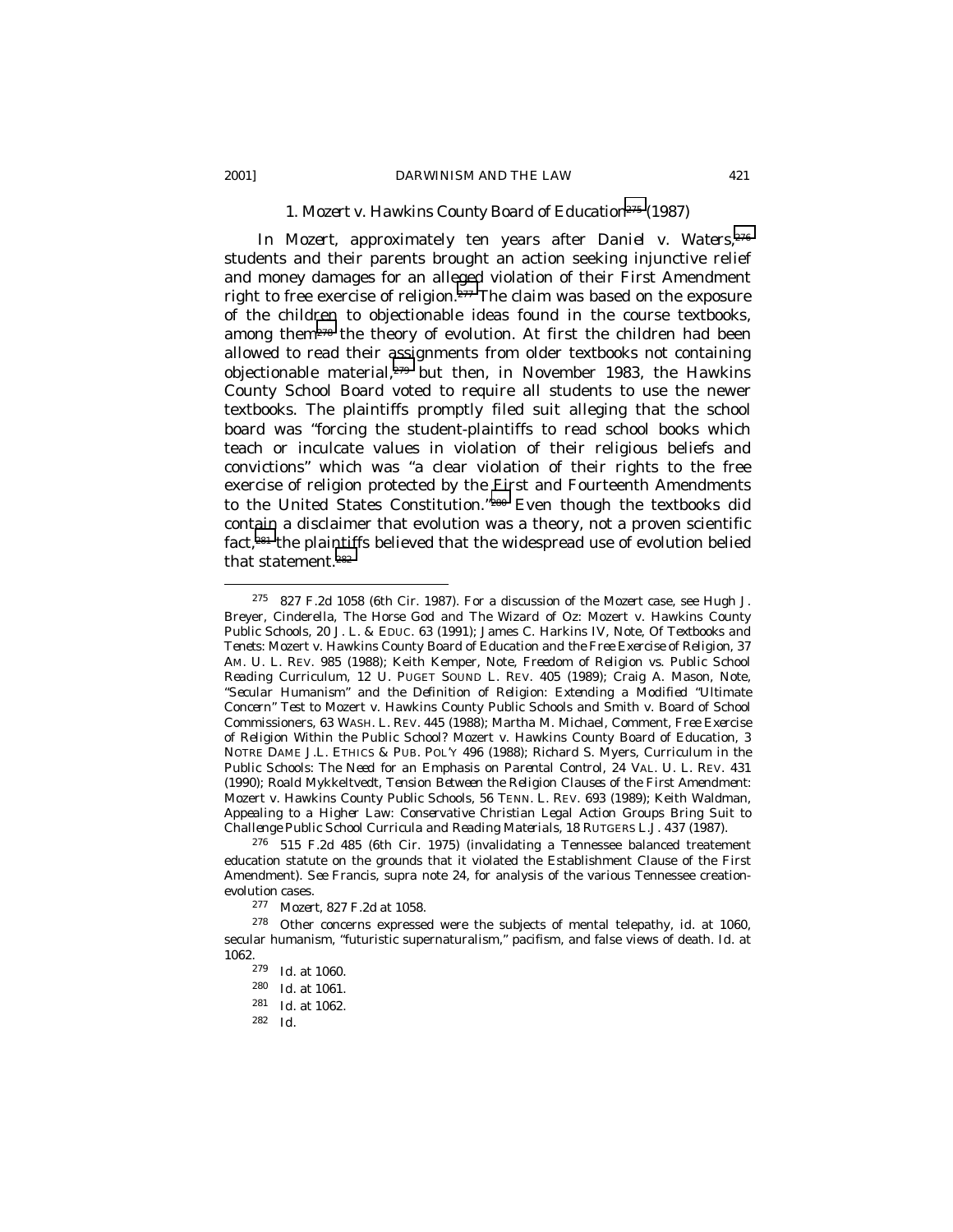The district court held that the plaintiffs' First Amendment rights had been violated because the school board "has effectively required that the student plaintiffs either read the offensive texts or give up their free public education."283 Upon appeal by the school board, the Sixth Circuit held that requiring the students to read the texts did not burden their rights of Free Exercise and noted that the only way to avoid the conflict would be to eliminate all references to the objectionable topics.284 The court, citing *Epperson*, observed that "the Supreme Court has clearly held that it violates the Establishment Clause to tailor a public school's curriculum to satisfy the principles or prohibitions of any religion."285 Though the plaintiffs may be offended by certain readings in the textbooks, no evidence was presented that the students were "ever required to affirm his or her belief or disbelief in any idea or practice mentioned in the various stories and passages contained in the Holt series."286

Through rehearsal of case law,<sup>287</sup> the court distinguished "exposure" to other ideas, even objectionable ones, from being coerced to accept ideas.<sup>288</sup> The court explained the burden required by the plaintiffs:

The lesson is clear: governmental actions that merely offend or cast doubt on religious beliefs do not on that account violate free exercise. An actual burden on the profession or exercise of religion is required. In short, distinctions must be drawn between those governmental actions that require or result in exposure to attitudes and outlooks at odds with perspectives prompted by religion.289

Consequently, "[t]o establish a violation of that clause [Free Exercise], a litigant must show that challenged state action has a coercive effect that operates against a litigant's practice of his or her religion."290

The court made a distinction between "civil tolerance" and "religious tolerance." Concerning this distinction, Lively noted:

The "tolerance of divergent . . . religious views" referred to by the Supreme Court is a civil tolerance, not a religious one. It does not

 $\overline{a}$ 

<sup>288</sup> "It is clear that governmental compulsion either to do or refrain from doing an act forbidden or required by one's religion, or to affirm or disavow a belief forbidden or required by one's religion, is the evil prohibited by the Free Exercise Clause." *Mozert*, 827 F.2d at 1066.

<sup>289</sup> *Id*. at 1068 (citation omitted) (quoting Grove v. Mead Sch. Dist., 753 F.2d 1528, 1543 (9th Cir. 1985), *cert. denied*, 474 U.S. 826 (1986)).

<sup>283</sup> *Id*. (citation omitted).

<sup>284</sup> *Id.* at 1073.

<sup>285</sup> *Id.* (citation omitted) (quoting Epperson v. Arkansas, 393 U.S. 97, 106 (1968)).

<sup>286</sup> *Id*. at 1064 (citation omitted).

<sup>287</sup> Sch. Dist. of Abington Township v. Schempp, 374 U.S. 203, 222 (1963); Wisconsin v. Yoder, 406 U.S. 205 (1972); Hobbie v. Unemployment Appeals Comm. of Florida, 480 U.S. 136 (1987); Torcaso v. Watkins, 367 U.S. 488 (1961).

<sup>290</sup> *Id.* (citation omitted) (quoting *Grove*, 753 F.2d at 1533).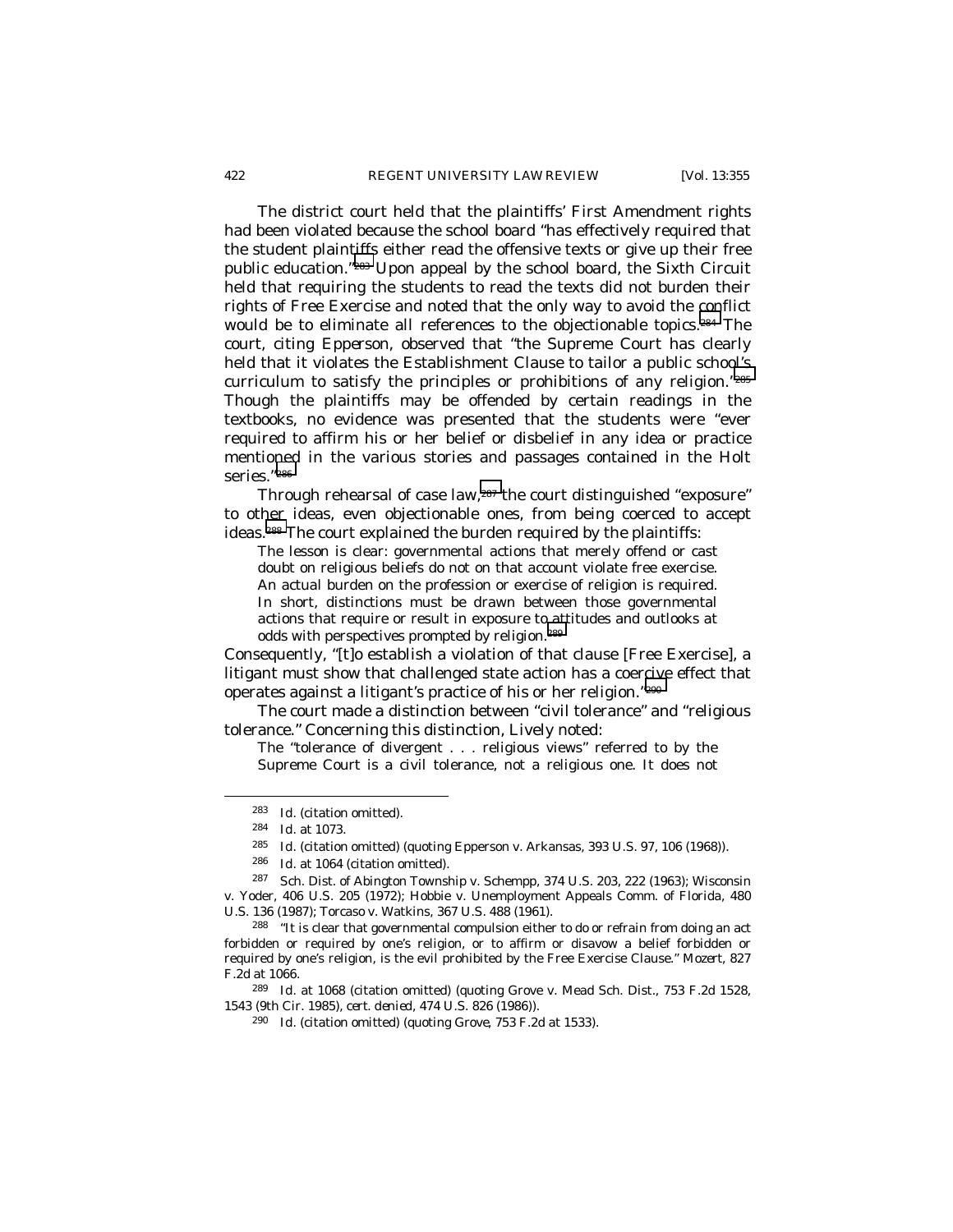require a person to accept any other religion as the equal of the one to which that person adheres. It merely requires a recognition that in a pluralistic society we must "live and let live."291

Civil tolerance requires citizens to respect the legal and civil rights of others to believe and practice as they may desire. The teaching of civil tolerance serves a compelling interest of the state in preparing students for good citizenship, teaching that other persons with different opinions and religious views should be treated with respect. Religious tolerance is the idea that citizens should respect the equal value of all other religions.292 The plaintiff's rejection of "a religious tolerance that all religions are merely different roads to God" was viewed by the court as "what is lacking in the plaintiff's case."<sup>293</sup> The school district is not trying to require the students to accept all religious views, but merely to acquaint them with different views.294 The court continued, "What is absent from this case is the critical element of compulsion to affirm or deny a religious belief or to engage or refrain from engaging in a practice forbidden or required in the exercise of a plaintiff's religion." One wellreasoned response to the court stated:

Schools have no business, much less a compelling interest in, teaching religious tolerance. To teach religious tolerance in its blatant form—to teach as truth that all faiths are equally valid—would violate the Establishment Clause because the belief that all roads to God is as much a religious belief as the belief that only one road leads to God.295

This commitment to, and confusion between, civil and religious toleration has led educators to believe that they have a duty to inculcate, as one National Education Association publication stated, "a respect for the . . . validity of divergent religious beliefs."296 This fails to achieve constitutional tolerance and may actually be counterproductive to its alleged purpose.

Schools often teach a "softened" religious tolerance—one that never actually states that all religions and beliefs are equally valid, but nevertheless implies it by exposing school children to a wide variety of religious and cultural beliefs and practices presented in a positive light. . . . The implied message of these programs is a mushy, feel-good diversity that there is good in all religions and that children should

 $\overline{\phantom{a}}$ 

296 STEPHEN BATES, BATTLEGROUND: ONE MOTHER'S CRUSADE, THE RELIGIOUS RIGHT, AND THE STRUGGLE FOR CONTROL OF OUR CLASSROOMS (emphasis added), *quoted in* Cheng, *supra* note 295, at 744.

<sup>291</sup> *Id.* at 1069.

<sup>292</sup> *Id.* at 1068-69.

<sup>293</sup> *Id.*

<sup>294</sup> *Id.*

<sup>295</sup> Andrew A. Cheng, *The Inherent Hostility of Secular Public Education Toward Religion: Why Parental Choice Best Serves the Core Values of the Religion Clauses*, 19 U. HAW. L. REV. 697, 744 (1997).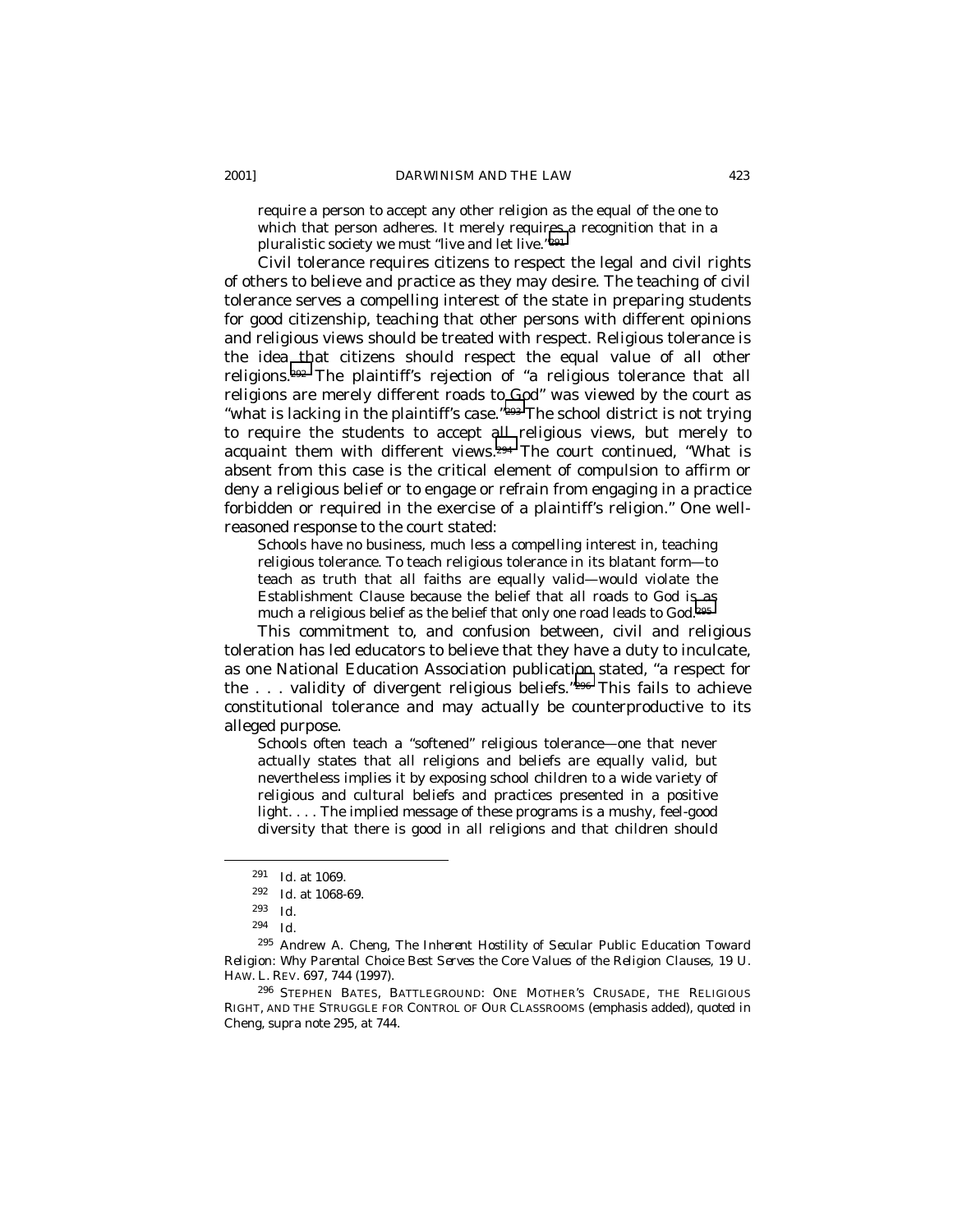therefore respect and appreciate those who belong to faiths other than their own. Teaching children religious tolerance—whether "blatant" or "softened"—not only fails to serve a compelling interest in teaching children to be citizens, it is also arguably antithetical to true citizenship.297

Proper instruction of students regarding religion should not result in trivializing the differences between religions.

Thus, teaching religious tolerance—softened or blatant—contravenes rather than serves the purpose of preparing students to be citizens in a pluralistic society. In seeking to teach children to respect diversity and pluralism by focusing on the "good" aspects of various religions, schools end up trivializing differences that to many religious believers are extremely weighty. Trivializing religious differences in the name of respecting them is antithetical to a basic premise of the Religion Clauses of the Constitution—that religious differences (rather than uniformity) will characterize our society because of the paramount importance the Constitution places on religious conscience to be free from governmental coercion.298

## 2. *Webster v. New Lenox School District*299 (1990)

Ray Webster was a public school teacher who was prohibited by his school district from teaching non-evolutionary theories of creation in his classroom.300 The case arose when one of Webster's junior high social studies students complained that Webster violated the separation of church and state by teaching creation science.301 His superiors asked him not to teach the subject since to do so advocated a particular religion.302 Webster sued for injunctive and declaratory relief from the district court, alleging that this prohibition violated his First<sup>303</sup> and Fourteenth<sup>304</sup>

<sup>297</sup> Cheng, *supra* note 295, at 745.

<sup>298</sup> *Id.* at 747.

<sup>299 917</sup> F.2d 1004 (7th Cir. 1990).

<sup>300</sup> The statement of the facts recited:

Mr. Webster said the discussion of religious issues in his class was only for the purpose of developing an open mind in his students. For example, Mr. Webster explained that he taught nonevolutionary theories of creation to rebut a statement in his social studies textbook indicating that the world is over four billion years old.

*Id*. at 1006.

 $301$  The student's complaint was later taken up by the ACLU and Americans United. *See* Judith A. Villarreal, Note*, God and Darwin in the Classroom: The Creation/Evolution Controversy*, 64 CHI.-KENT L. REV. 335, 370 (1988).

<sup>302</sup> *Webster*, 917 F.2d at 1005.

<sup>303</sup> The First Amendment reads: "Congress shall make no law respecting an establishment of religion or prohibiting the free exercise thereof." U.S. CONST. amend. I.

<sup>304</sup> The Fourteenth Amendment reads, in pertinent part: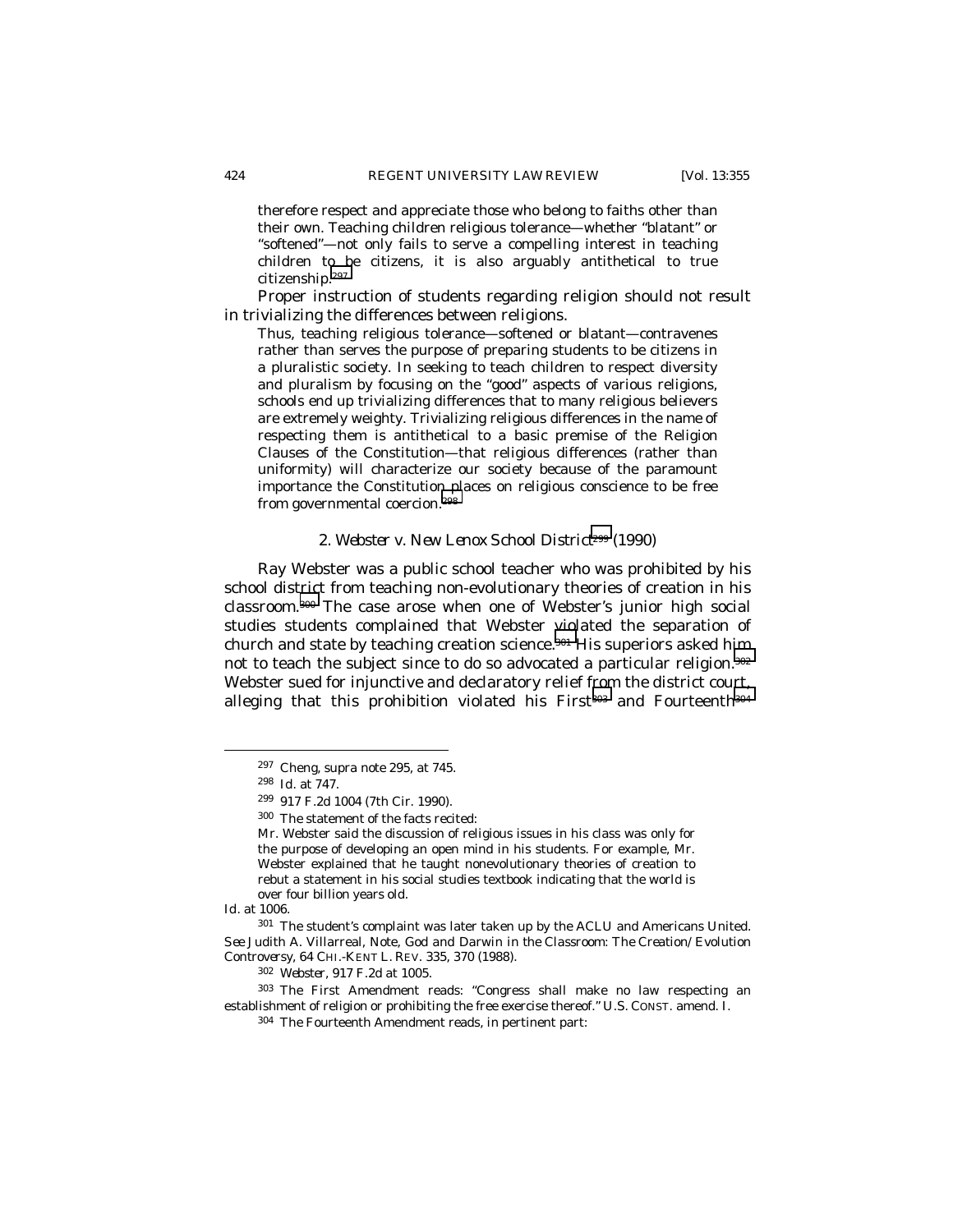Amendment rights.<sup>305</sup> The school district contended that to allow Webster to teach as he desired would be an establishment of religion in contravention of the First Amendment.306 Webster claimed that he had a First Amendment right to determine the curriculum content of his class and that he should be allowed to teach a non-evolutionary theory of creation in his classroom.307

Mr. Webster contended that the school's restrictions interfered with his First Amendment rights of speech and academic freedom.308 He claimed the right to teach three religiously oriented subjects: the influence of religion in the founding of the United States, the religious ideas of Jefferson and Franklin, and creation science.309 The school superintendent agreed that Webster could teach the first two subjects, but not creation science, since doing so would be religious advocacy.310

On appeal, the Seventh Circuit held that a school may prohibit a teacher from teaching creation science in order to fulfill its duty to guarantee that the Establishment Clause of the First Amendment is not violated. The court agreed with the district court that the school district had not violated Webster's free speech rights when it prohibited him from teaching creation science, $311$  since creation science, in the view of the court, is a form of religious advocacy.312

In rejecting Webster's claim, the court said that the First Amendment is not "a teacher license for uncontrolled expression at

# *Id*. amend. IV., § 1.

No State shall make or enforce any law which shall abridge the privileges or immunities of citizens of the United States; nor shall any State deprive any person of life, liberty, or property, without due process of law; nor deny to any person within its jurisdiction the equal protection of the laws.

<sup>305</sup> *Webster*, 917 F.2d at 1004.

<sup>306</sup> *Id*. at 1005.

<sup>307</sup> *Id*. at 1006.

<sup>308</sup> Complaint at 4-5, Webster v. New Lenox Sch. Dist., No. 88C2328 (N.D. Ill., filed Mar. 21, 1988), *cited in* Villarreal, *supra* note 301, at 370.

<sup>309</sup> *Id.*

<sup>310</sup> *Id*. at 371. Under current law, school districts have a duty to ensure that such advocacy is not practiced, as indicated by McConnell, "In *Lemon*, the Court held that the 'State must be certain . . . that subsidized teachers do not inculcate religion.' A similar prohibition exists in the public schools, where teachers are strictly forbidden to use their tax-supported position to encourage religion." Michael W. McConnell, *The Selective Funding Problem: Abortions and Religious Schools*, 104 HARV. L. REV. 989, 1023 (1991); *see also, e.g.*, *Webster*, 917 F.2d at 1007-08; Roberts v. Madigan, 702 F. Supp. 1505, 1518-19 (D. Colo. 1989), *aff'd*, 921 F.2d 1047 (10th Cir. 1990), *cert. denied*, 505 U.S. 1218 (1992); Steele v. Van Buren Pub. Sch. Dist., 845 F.2d 1492, 1495-96 (8th Cir. 1988); Wallace v. Jaffree, 472 U.S. 38, 56-61 (1985); Breen v. Runkel, 614 F. Supp. 355, 357-60 (D. Mich. 1985).

<sup>311</sup> *Webster*, 917 F.2d. at 1004.

<sup>312</sup> *Id*. at 1006.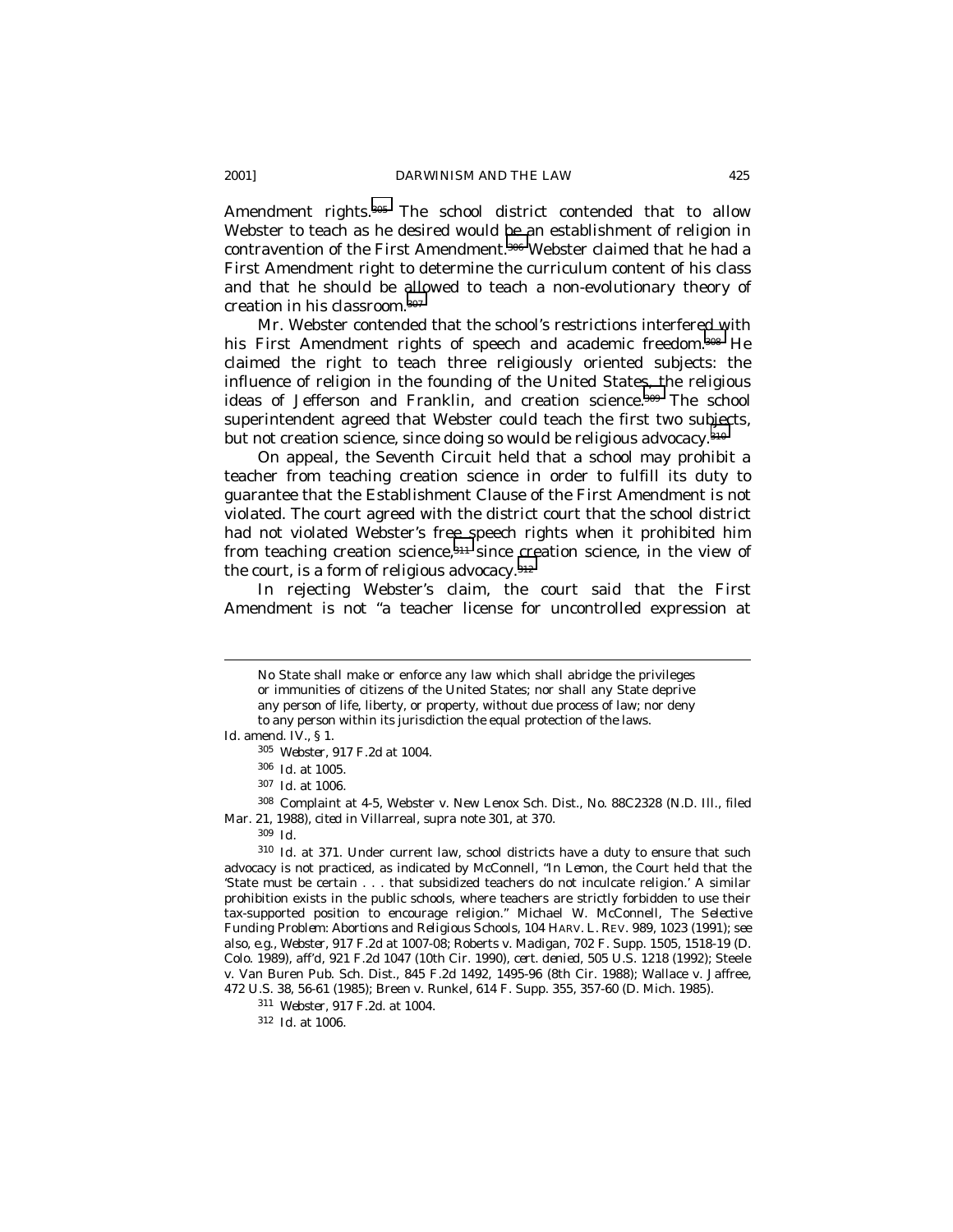variance with established curricular content."313 Since students were required by law to attend school and because junior high school students were at an immature stage of intellectual development, the school board had a greater responsibility for controlling the curriculum.<sup>314</sup> Consequently, an individual teacher had no right to set aside the directives of school authorities. The actions of the school board toward Webster's teaching of creation science, then, were prudent<sup>315</sup> and appropriate.316

Educators are not in violation of the First Amendment, according to the Seventh Circuit, as long as their actions are "reasonably related to legitimate pedagogical concerns."317 In this case, the pedagogical concern was that Webster's subject matter created Establishment Clause violations.318 What is troubling about the court's analysis is that it nowhere explains how Webster's actions established religion in contravention of the First Amendment prohibition. Mr. Webster's stated purpose was to "explore alternate viewpoints," and the record does not indicate that indoctrination of any kind was occurring. The court does not proffer any criteria for distinguishing a religious viewpoint from a secular one.319 The court fails to explain how evidence indicating that the

 $\overline{\phantom{a}}$ 

319 Fuller, *supra* note 218, at 101. Fuller compares this complete lacking of definition of terms on the part of the Seventh Circuit with the meager definition of religion given in Moore v. Gaston County Bd. of Educ., 357 F. Supp 1037 (W.D. N.C. 1973):

The Court failed to adequately address what constitutes religion. The Court indicated that religion is that sphere of life which cannot be proved and therefore requires one to walk by faith. This is a frail standard by which to judge between the religious and the secular. There are times when science requires belief in what is not proven. Additionally, there are myriad instances of "proven" principles being disproved, thus one can rarely know when something is actually proven. Even accepting this as a valid distinction, plaintiff's statements made in class cannot be proven, all require faith and therefore are, according to the Court, religious dogma.

Remarkably, the Court allows the teacher to discuss personal religious views, religious views so offensive to some students that the students actually tried to walk out during the discussion. Either the Court is advocating that teachers be permitted to discuss religious principles at least when interrogated regarding those principles, or the Court is asserting that the plaintiff's views

<sup>313</sup> *Id.* at 1007.

<sup>314</sup> *Id*.

<sup>&</sup>lt;sup>315</sup> "[T]he school board has successfully navigated the narrow channel between impairing intellectual inquiry and propagating a religious creed." *Id*. at 1008.

<sup>316</sup> *Id*.

<sup>317</sup> *Id*. The court quoted *Hazelwood School District v. Kuhlmeier*, 484 U.S. 260, 273 (1988), in support of its argument: "Educators do not offend the First Amendment . . . so long as their actions are reasonably related to legitimate pedagogical concerns." *See also* Martha M. McCarthy, Commentary, *Post-Hazelwood Developments: A Threat to Free Inquiry in Public Schools*, 81 EDUC. L. REP. 685, 698 (1993).

<sup>318</sup> *Webster*, 917 F.2d at 1008.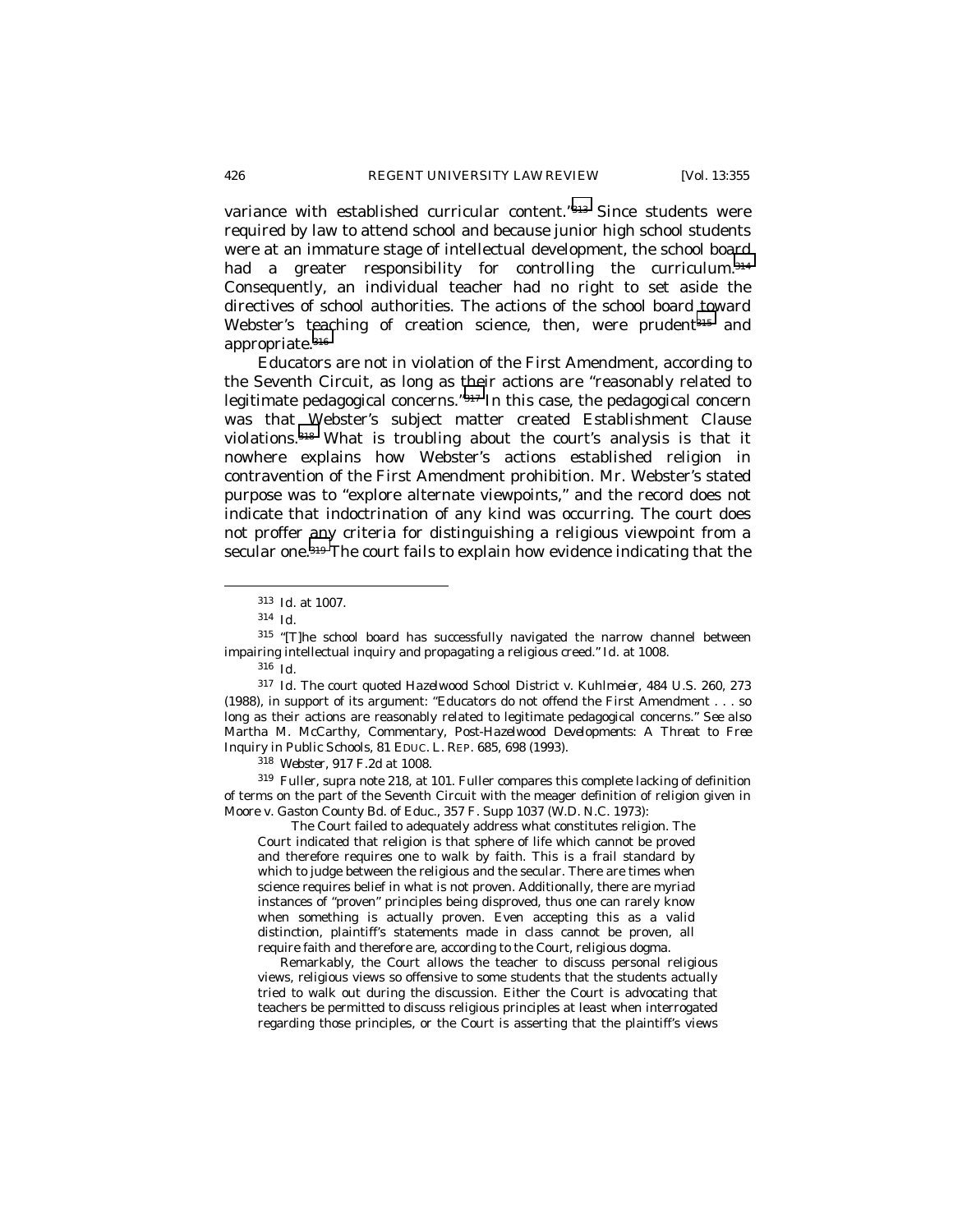Earth is not four billion years old establishes a religious creed, while evidence regarding the evolution of man is considered secular.320

# 3. *Bishop v. Aronov*321 (1991)

The Eleventh Circuit presented a different view on the issues of freedom of speech and religion in *Bishop v. Aronov*. In this case, a university professor brought action against a university board of trustees, challenging a memorandum which instructed him to refrain from interjecting religious beliefs or preferences during his class time and from conducting optional classes to discuss religious perspectives on academic topics.322 To enable student's to recognize his Christian bias, Phillip Bishop, a professor of exercise physiology at the University of Alabama, commented in class that he was a Christian, and that his religious beliefs colored every aspect of his life.323 The professor responded occasionally to students' questions about stress with his religious beliefs, and at times used the term "God" in his lectures on the "creative force behind human physiology."324 Professor Bishop held optional classes open to all students, entitled "Evidences of God in Human Physiology."325 He used blind grading for all of his courses and did not require any of his students to attend the optional class.<sup>326</sup>

Unlike previous cases discussed above concerning the public junior and senior high classrooms, where the courts have been concerned with

*Fuller*, *supra* note 218, at 102-03.

- <sup>322</sup> *Id*.
- <sup>323</sup> *Id*. at 1068.
- <sup>324</sup> *Id*.
- <sup>325</sup> *Id*. at 1069.

are non-religious and as in *Mozert* the school district cannot proscribe conduct simply because it is offensive.

Given the court's concern that, "[r]eligious or scientific dogma supported by the power of the state has historically brought threat to liberty and often death to the unorthodox . . ." it is safe to assume that the Court did not feel Mr. Webster's views were religious in nature. The Court can reach this conclusion because they reason from the premise that Mr. Webster's comments amounted to little more than inferences from Darwin's theory of evolution and to postpone regarding this theory is to postpone education. The Court assumes that Mr. Webster's statements are not religious without explaining why. An analysis of the Bible reading cases further illustrates the definitional dilemma arising from the Court's application of the Establishment Clause to public schools has caused.

<sup>320</sup> *Id.*

<sup>321 926</sup> F.2d 1066 (11th Cir. 1991).

<sup>&</sup>lt;sup>326</sup> *Id.* "The University viewed the holding of any optional class meeting to discuss religious implications of class material prior to the submission of final grades to be coercive and [] therefore, prohibited," *id.*, in spite of the blind grading of the course, by which the professor could not know the identity of the students in order to affect the grades.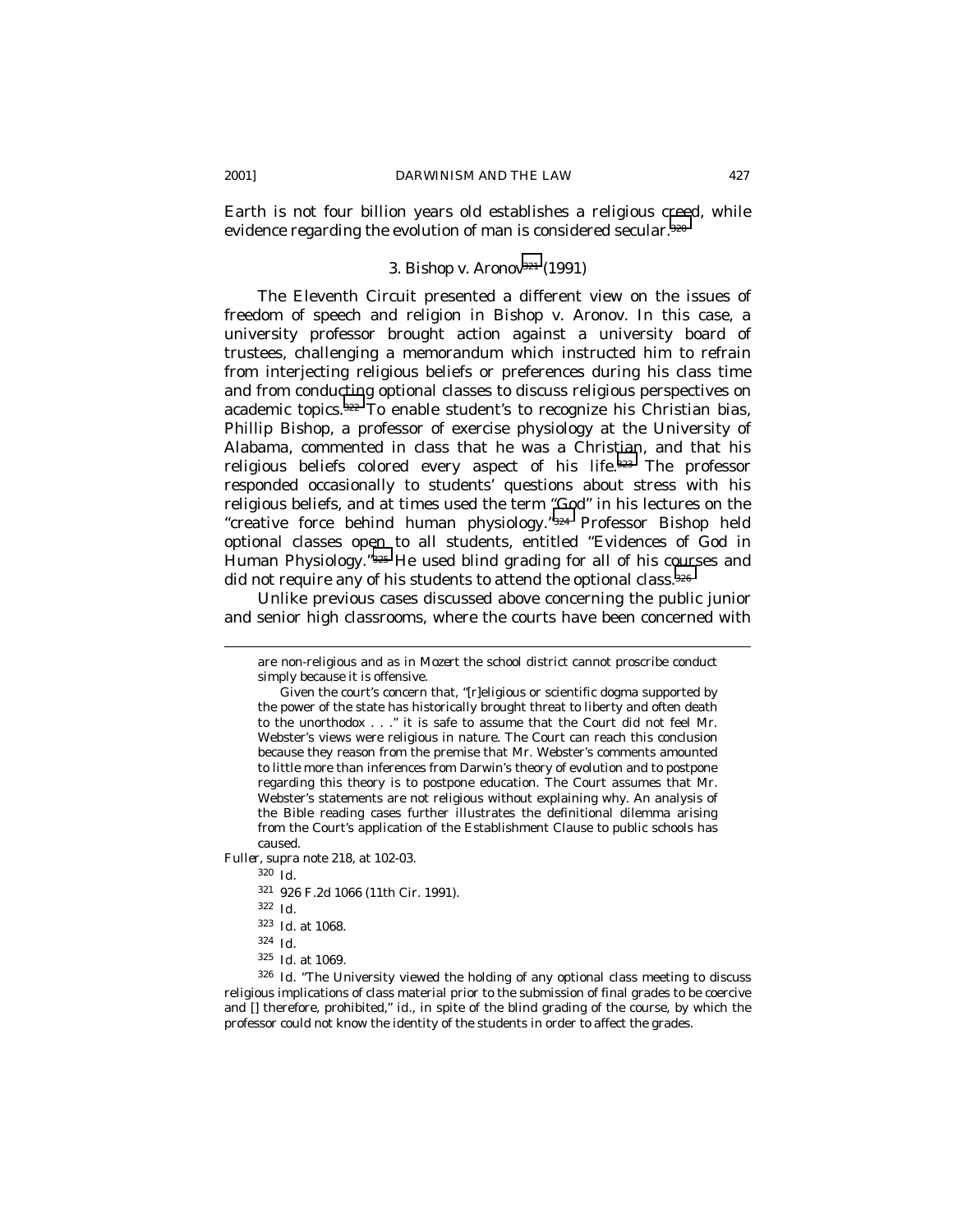the presentation of religious ideas within the educational setting because of the impressionability of the students<sup>327</sup> or the mandatory nature of the setting,<sup>328</sup> in the instant case, neither is present.

The United States District Court for the Northern District of Alabama granted the professor's motion for summary judgment.<sup>329</sup> Relying on *Widmar v. Vincent*330 and content discrimination in a public forum, the district court had determined that the "University [had] created a forum for students and their professors to engage in a free interchange of ideas."331 Regarding the memorandum, the court decided that it was overbroad and vague because "[i]t reaches statements not violative of the Establishment Clause and fails to provide adequate notice of the proscribed speech."332 Moreover, the district court held that professor Bishop had a primarily secular purpose that did not violate the Establishment Clause.<sup>333</sup>

On appeal, the Eleventh Circuit Court of Appeals reversed the lower court, holding that the memorandum did not infringe on the professor's free speech or free exercise of religion rights, and that the memorandum did not establish religion.334 In response to the district court, the circuit court rejected the argument that the university provided an open forum of ideas.335 The court stated,

While the University may make its classrooms available for other purposes, we have no doubt that during instructional periods, the University's classrooms are "reserved for other intended purposes," viz., the teaching of a particular university course for credit. Thus, we hold that Dr. Bishop's classroom is not an open forum336

The court then turned to whether Bishop's free speech or free exercise rights were infringed. The court decided to accept a narrow construction of the memo337 because it "responded to particular conduct by Dr. Bishop" and "can be said to be 'readily susceptible' to a narrowing construction."338 Bishop was clearly put on notice concerning what he

<sup>331</sup> *Bishop*, 732 F. Supp. at 1566.

<sup>327</sup> *See generally* Hazelwood Sch. Dist. v. Kuhlmeier, 484 U.S. 260, 271 (1988); Bethel Sch. Dist. v. Fraser, 478 U.S. 675, 684 (1986) (stating that rights of students in public schools are not as broad as rights of adults in other forums).

<sup>328</sup> Wisconsin v. Yoder, 406 U.S. 205 (1972).

<sup>329</sup> Bishop v. Aronov, 732 F. Supp. 1562, 1569 (N.D. Ala. 1990), *rev'd*, 926 F.2d 1066 (11th Cir. 1991).

<sup>330 454</sup> U.S. 263 (1981).

<sup>332</sup> *Id*.

<sup>333</sup> *Id*. at 1567.

<sup>334</sup> *Bishop*, 926 F.2d at 1078.

<sup>335</sup> *Id*. at 1071.

<sup>336</sup> *Id*.

<sup>337</sup> *Id*.

<sup>338</sup> *Id*.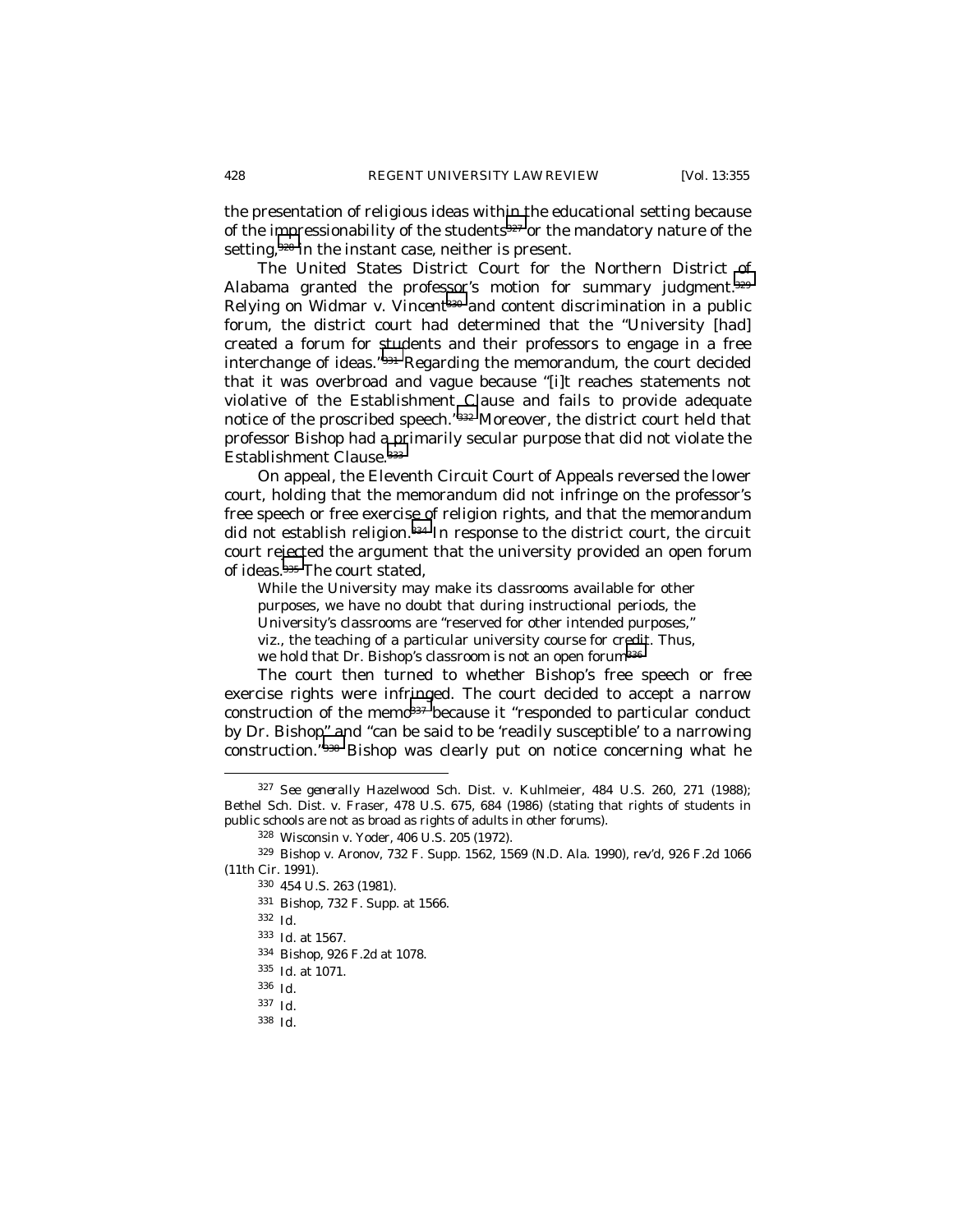could and could not do.339 Though the University encouraged and allowed academic freedom for its faculty,340 "plainly some topics understandably produce more apprehension than comfort in students."341

The reasoning of the appellate court is faulty on several counts.342 It fails to develop a meaningful understanding of academic freedom, especially within the context of the university.343 Second, it speaks of not desiring to determine the matter based on a public-forum approach and then relied heavily on *Kuhlmeier*, 344which used a public-forum analysis.345 In so doing, the court failed to distinguish between the different criteria for primary and secondary schools versus that of mature students within a university.346 The Eleventh Circuit in *Bishop* employed a rational basis standard of review<sup>347</sup> in deciding whether the Establishment Clause would be violated, as the university claimed,348 if it did not control its curriculum in spite of the professor's speech rights. With such viewpoint discrimination the court should have used a strict scrutiny standard.<sup>349</sup>

### 4. *Peloza v. Capistrano School District*350 (1994)

John Peloza filed an action against the school district in which he taught claiming that the school district had violated his freedom of speech by requiring him to teach evolution and by prohibiting him from explaining creationism.351 He argued, similar to the students in *Wright v.* 

<sup>339</sup> *Id*.

<sup>340</sup> *Id*.

<sup>341</sup> *Id.* at 1072. When dealing with the undermining of religious beliefs the courts have tended not to be as concerned with the comfort of primary and secondary school children. *See* Epperson v. Arkansas, 393 U.S. 97, 106 (1968) (holding that "the First Amendment does not permit the State to require that teaching and learning [] be tailored to the principles or prohibitions of any religious sect or dogma."); Mozert v. Hawkins County Bd. of Educ., 827 F.2d 1058, 1066 (6th Cir. 1987) (stating that though reading materials contrary to one's religious beliefs may be offensive, it does not constitute compulsion as required by the Supreme Court cases to trigger violation of Free Exercise).

<sup>342</sup> See the analysis of the Eleventh Circuit's reasoning by John W. Hamilton, Bishop v. Aronov*: Religion-Tainted Viewpoints are Banned from the Marketplace of Ideas*, 49 WASH. & LEE L. REV. 1557, 1558-79 (1992).

<sup>343</sup> *Id.* at 1562-68.

<sup>344</sup> Hazelwood Sch. Dist. v. Kuhlmeier, 484 U.S. 260, 267 (1988).

<sup>345</sup> Hamilton, *supra* note 342, at 1568-78.

<sup>346</sup> *Id*. at 1571.

<sup>347</sup> *Id*. at 1578.

<sup>348</sup> *Bishop*, 926 F.2d at 1077.

<sup>349</sup> Hamilton, *supra* note 342, at 1578.

<sup>350 37</sup> F.3d 517 (9th Cir. 1994).

<sup>351</sup> Peloza v. Capistrano Unified Sch. Dist., 782 F. Supp. 1412, 1414 (C.D. Cal. 1992), *aff'd in part*, 37 F.3d 517 (9th Cir. 1994).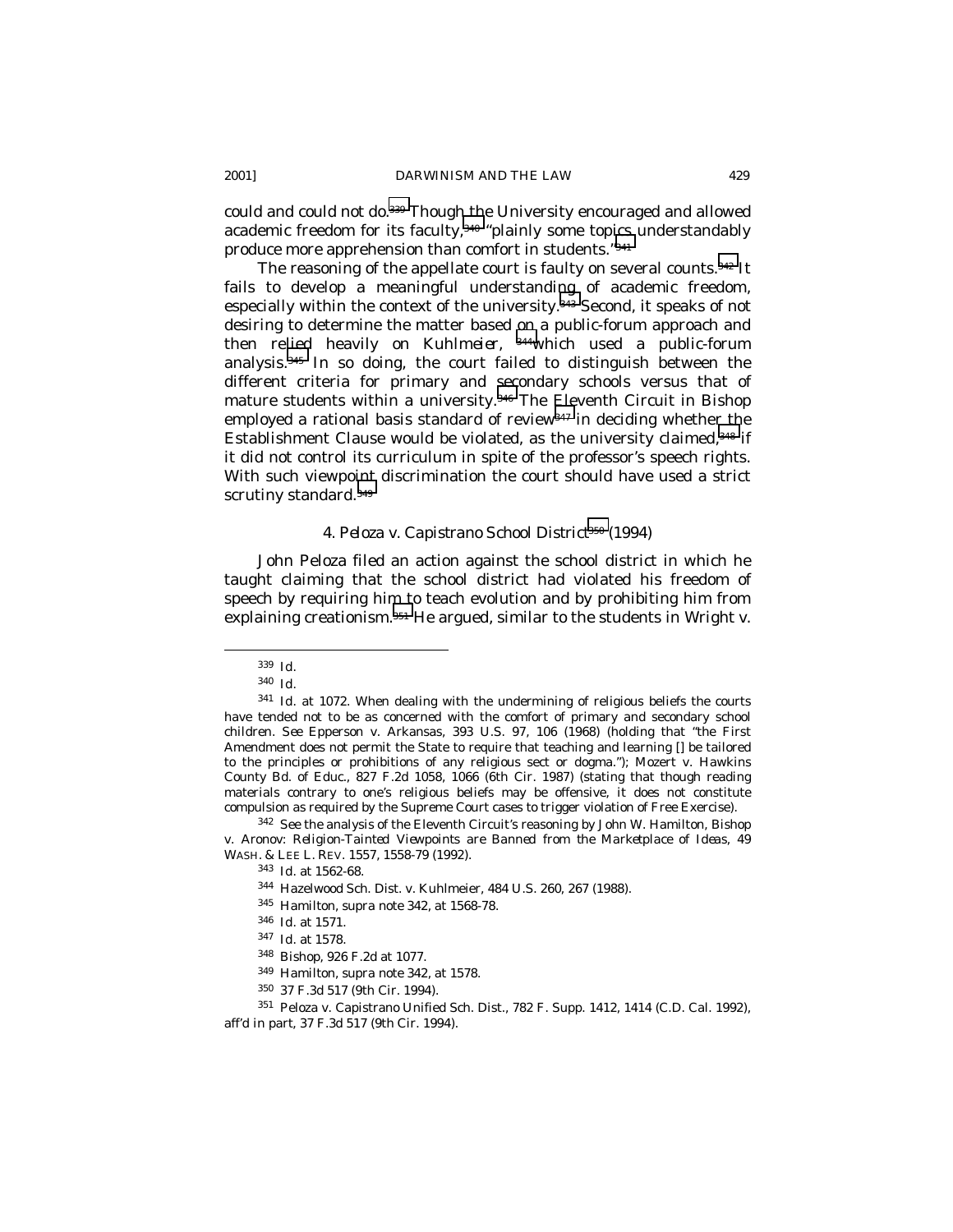*Houston Independent School District*,<sup>352</sup> that evolution is a religion, and so teaching it would be violation of the Establishment Clause of the First Amendment.353 This is so because evolution is a tenet of secular humanism,354 a religion,355 making evolution also a religion.356 Additionally Peloza argued that even if he were not allowed to teach creationism in the classroom, he should be allowed to discuss religion and creationism with students during private, non-instructional times, such as lunch, class breaks, and before and after school.<sup>357</sup>

The school replied that evolution was in the biology curriculum because it was the explanation accepted by the nation's school districts for science curricula.358 The school district argued that they had a compelling state interest in adhering to a standard curriculum,<sup>359</sup> citing *Webster's*360 rule that an individual teacher does not have the right to ignore the curriculum established by school officials.<sup>361</sup>

The district court affirmed the school district's arguments, writing that "[f]amilies entrust public schools with the education of their children, but condition their trust on the understanding that the classroom will not purposely be used to advance religious views that may conflict with the private beliefs of the student and his or her family."362 The district court also mentioned that due to the impressionable age of the children, the school officials must exercise more control over the curriculum than is required in a university,363 commenting that "university students are more mature and are therefore better able to separate opinion from fact and infuse their own personal beliefs into a given framework."364

The Ninth Circuit Court of Appeals upheld the district court, finding that a teacher's First Amendment right to free exercise of religion is not infringed by a school district's requirement that evolution

<sup>352 366</sup> F. Supp. 1208, 1209 (Tex. 1972).

<sup>353</sup> *Peloza*, 782 F. Supp. at 1412, 1418.

<sup>354</sup> *Id*. at 1414.

<sup>355</sup> *See* Whitehead & Conlan, *supra* note 133, at 29-37.

<sup>356</sup> *Peloza*, 782 F. Supp. at 1414 n.1.

<sup>357</sup> *Id*. at 1414, 1416.

<sup>358</sup> *Id*. at 1414.

<sup>359</sup> *Peloza*, 782 F. Supp. at 1416; *see* McLean v. Arkansas Bd. of Educ., 529 F. Supp. 1255, 1273 (E.D. Ark. 1982).

<sup>360</sup> Webster v. New Lenox Sch. Dist., 917 F.2d 1004 (7th Cir. 1990).

<sup>361</sup> *Id.* at 1008.

<sup>362</sup> *Peloza*, 782 F. Supp. at 1418.

<sup>363</sup> *Id*. at 1417. This line of argument was not adopted in *Bishop v. Aronov*, 926 F.2d 1066, 1073 (11th Cir. 1991).

<sup>364</sup> *Peloza*, 782 F. Supp. at 1417 (quoting *McLean*, 529 F. Supp. at 1255).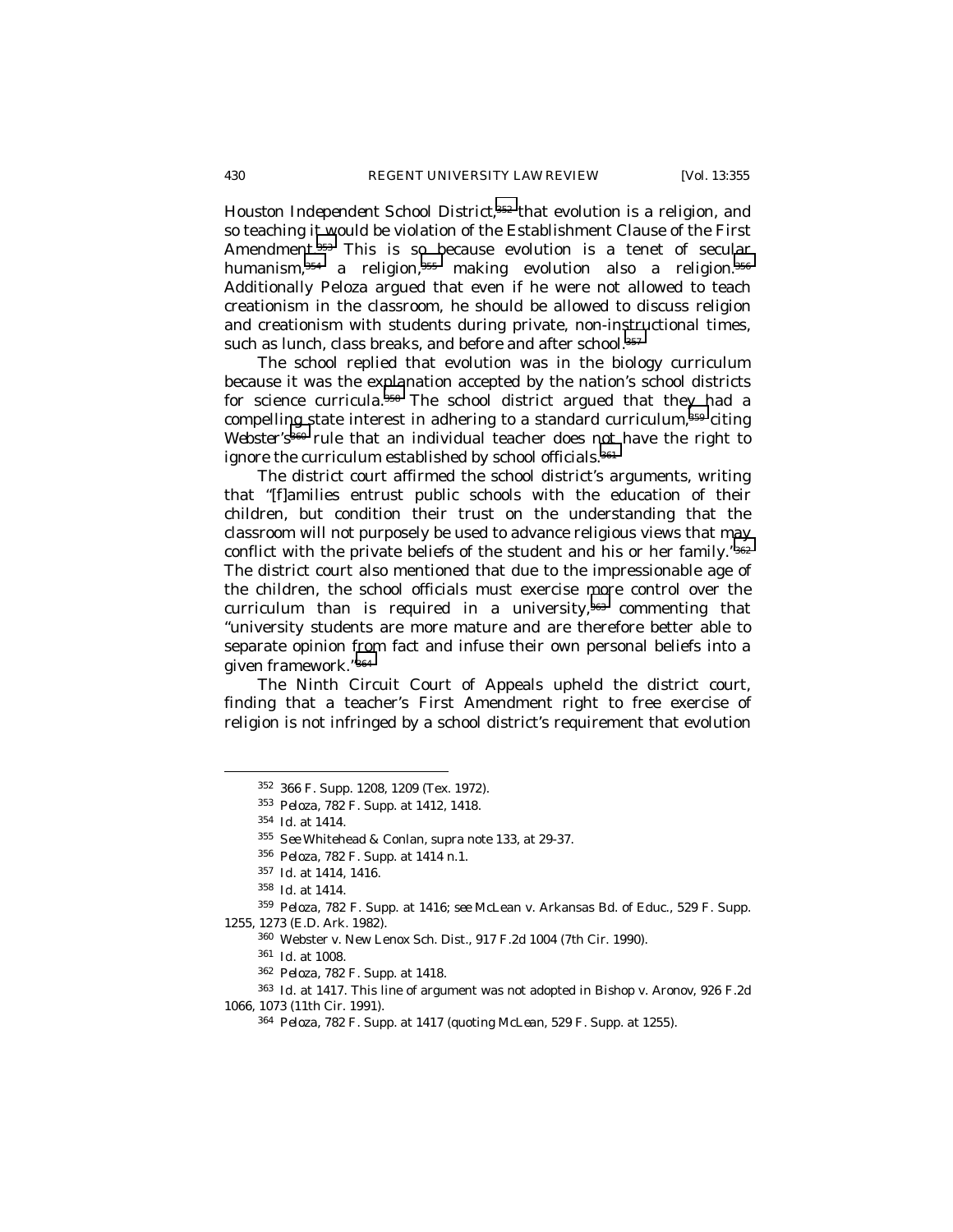be taught in biology classes.<sup>365</sup> The court rejected the plaintiff's definition of a religion of "evolutionism,"366 finding that the school district had simply and appropriately required a science teacher to teach a scientific theory in biology class.367

Peloza's contention that evolution was a religion was countered by the court's reference to *McLean*368 that "it is clearly established in the case law, and perhaps also in common sense, that evolution is not a religion and that teaching evolution does not violate the Establishment Clause."369 Consequently, Peloza's complaint was dismissed.370

## 5. *Freiler v. Tangipahoa Parish Board of Education*371 (1999, 2000)

A noteworthy recent addition to this line of jurisprudence is *Freiler v. Tangipahoa Parish Board of Education*. The case has been discussed effectively elsewhere,372 so for our purposes it suffices to point out that an intriguing aspect of *Freiler* is its mention of the teaching of intelligent design.373 Evolutionist Molleen Matsumura says, "The decision is also noteworthy for recognizing that curriculum proposals for 'intelligent design' are equivalent to proposals for teaching 'creation science.'"374

## IV. MAY THE TEACHING OF INTELLIGENT DESIGN IN THE PUBLIC SCHOOLS BE CONSTITUTIONALLY PERMISSIBLE?

#### *A. Is Intelligent Design Science?*

## 1. What is Science?

Much of the difficulty in the creation-evolution controversy relates to the definition of what is science and what is religion. The Oxford Dictionary defines science as "[a] branch of study which is concerned either with a connected body of demonstrated truths or with observed facts systematically classified and more or less colligated by being

<sup>365</sup> Peloza v. Capistrano Unified Sch. Dist., 37 F.3d 517, 523 (9th Cir. 1994).

<sup>366</sup> *Id*. at 520-21.

<sup>367</sup> *Id*. at 522.

<sup>368</sup> *See McLean*, 529 F. Supp. at 1274; *see also Peloza*, 37 F.3d at 521.

<sup>369</sup> *Peloza*, 782 F. Supp. at 1417.

<sup>370</sup> *See* Francis, *supra* note 24, at 765.

<sup>371 185</sup> F.3d 337 (5th Cir. 1999), *reh'g denied en banc*, 201 F.3d 602 (5th Cir. 2000), *cert. denied*, 530 U.S. 1251 (2000) (mem.).

<sup>372</sup> M. Drew DeMott, Note, *Freiler v. Tangipahoa Parish Board of Education: Disclaiming the Gospel of Modern Science*, 13 REGENT U. L. REV. 597 (2001).

<sup>373</sup> *See* Freiler v. Tangipahoa Parish School Bd. of Educ., 975 F. Supp. 819, 821 (E.D. La. 1997), *aff'd*, 185 F.3d 337 (5th Cir. 1999), *reh'g denied en banc*, 201 F.3d 602 (5th Cir. 2000), *cert. denied*, 530 U.S. 1251 (2000) (mem.).

<sup>374</sup> Matsumura, *supra* note 195.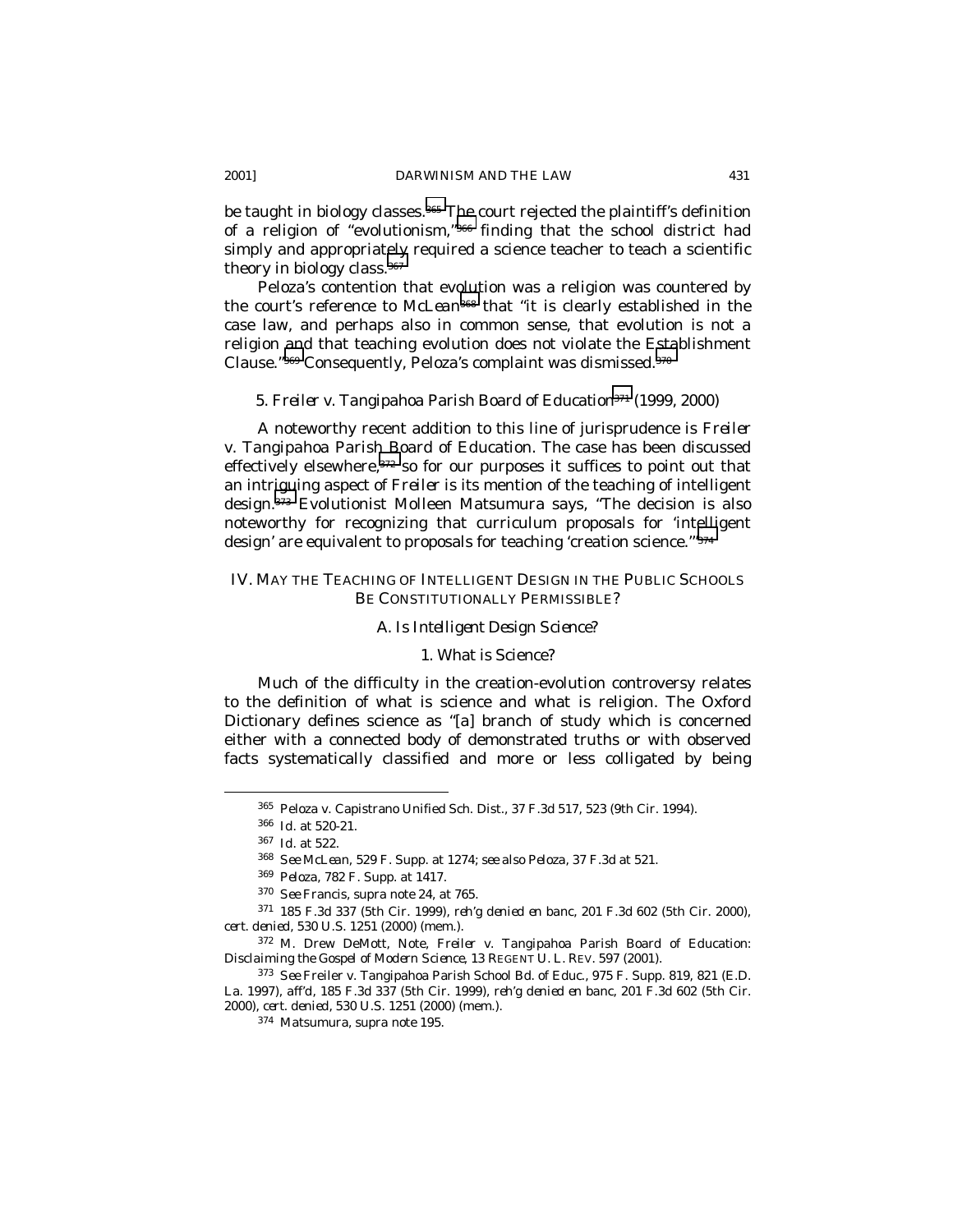brought under general laws, and which includes trustworthy methods for the discovery of new truth within its own domain."375 The emphasis in this definition is on demonstration and observation for the purpose of further study.

### 2. Science as Philosophy

The above definition, however, may be inadequate since some view science as also referring to a system or world-view based upon what are considered to be facts. Under this definition science would be a philosophy. Related to this perspective of science as philosophy is the nature of common sense assumptions by science. Science, for example, assumes the existence of an external world, which might be debated philosophically since this is understood through sense organs and it is not certain how accurate they are; it assumes that the external world is orderly; it assumes that the external world is knowable; it assumes the existence of truth; it assumes the laws of logic; it assumes the reliability of our cognitive and sensory faculties to serve as truth-gathers and as a source of justified beliefs in our intellectual environment; it assumes the adequacy of language to describe the world; it assumes the existence of values used in science (e.g. test theories fairly and report test results honestly); it assumes the uniformity of nature and induction; and it assumes the existence of numbers.376

#### 3. When is Science not really Scientific?

Science, then, is not devoid of presuppositions and its current definition contains circular reasoning. If a "Watchmaker" is carefully excluded at the beginning, we need not be surprised if no "Watchmaker" appears at the end. The stark reality is that

[t]he scientist enters into a study with certain preconceived notions and interprets the results of the study with the same preconceived notions. True objectivity simply does not exist in the scientific world. A creationist and an evolutionist can agree on the data, the physically observable phenomena (whether it be the distribution of radioisotopes in a given geological structure or the bone formations of a living animal or fossil). They will then proceed to interpret that data according to their own presuppositions ('God created this' or 'It all

<sup>375 2</sup> THE COMPACT EDITION OF THE OXFORD ENGLISH DICTIONARY 2668 (3d ed. 1973).

<sup>376</sup> MORELAND, *supra* note 190, at 17. See also the presentation by Klotz on the reliability of sense impressions and logic in scientific investigations. KLOTZ, *supra* note 42, at 4-6.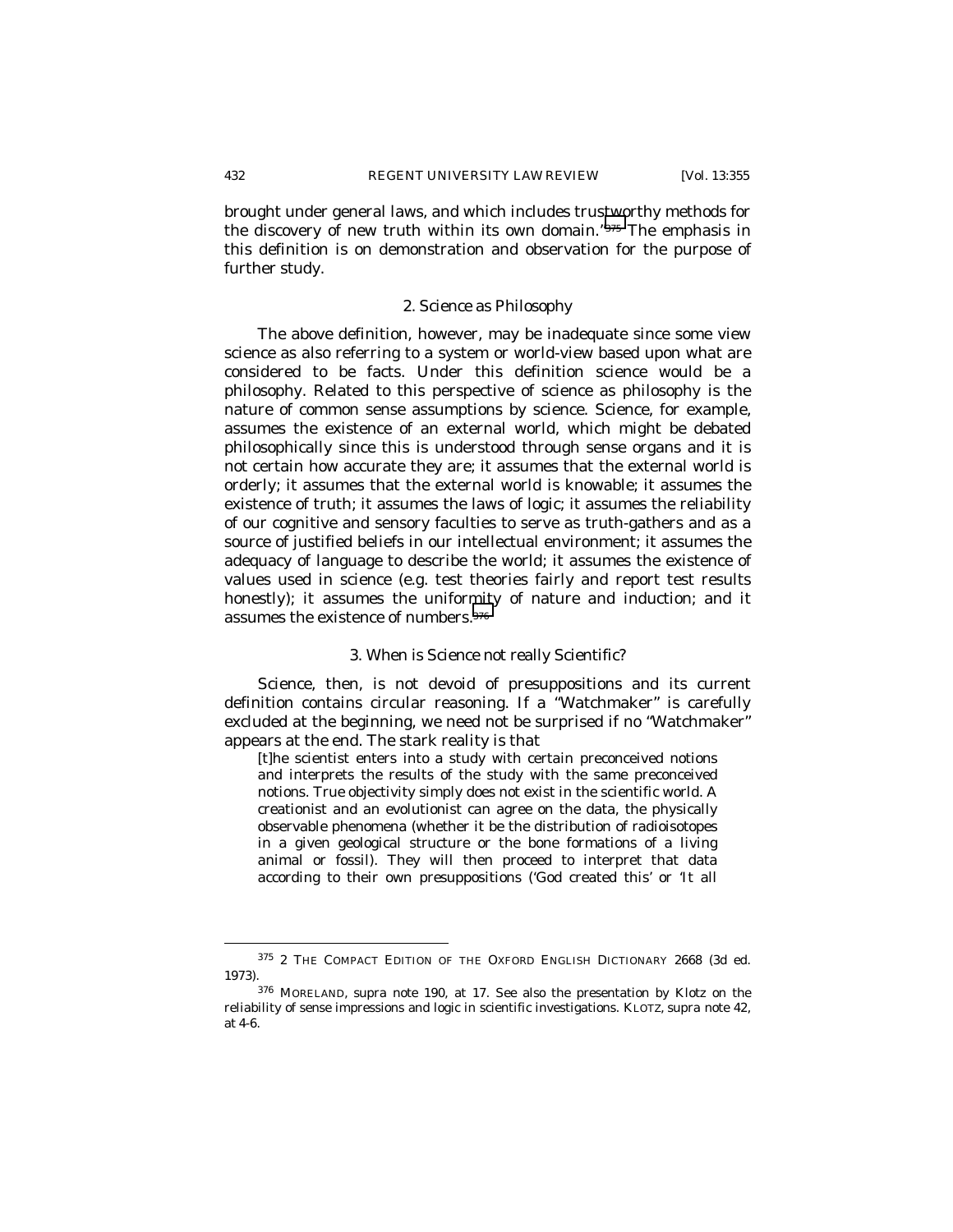happened by accident'). Both employ the same data, but reach strikingly different conclusions.377

Science as a method of seeking to discover truth should be distinguished from scientism, a commitment to a supposed scientific method at the expense of truth.

Scientism is the view that science is the very paradigm of truth and rationality. If something does not square with currently wellestablished scientific beliefs, if it is not within the domain of entities appropriate for scientific investigation, or if it is not amenable to scientific methodology, then it is not true or rational. Everything outside of science is a matter of mere belief and subjective opinion, of which rational assessment is impossible. Science, exclusively and ideally, is our model of intellectual excellence. 378

A distinction exists between strong and weak scientism:

Note first that strong scientism [there are no truths apart from scientific truths; all truths must be tested according to scientific methodology] is self-refuting. A proposition (or sentence) is selfrefuting if it refers to and falsifies itself. For example, 'There are no English sentences' and 'There are no truths' are self-refuting. Strong scientism is not itself a proposition *of* science, but a second-order proposition *of* philosophy *about* science to the effect that only scientific propositions are true or rational to believe. And strong scientism is itself offered as a true, rationally justified position to believe."

There are two more problems that count equally against strong and weak scientism. First, scientism (in both forms) does not adequately allow for the task of stating and defending the necessary presuppositions for science itself to be practiced (assuming scientific realism). Thus scientism shows itself to be a foe and not a friend of science.

Science cannot be practiced in thin air. In fact, science itself presupposes a number of substantive philosophical theses that must be assumed if science is even going to get off the runway. Each of these assumptions has been challenged, and the task of stating and defending these assumptions is one of the tasks of philosophy. The conclusions of science cannot be more certain than the presuppositions its rests on and uses to reach those conclusions.

There is a second problem that counts equally against strong and weak scientism: the existence of true and rationally justified beliefs outside of science. The simple fact is that true, rationally justified beliefs exist in a host of fields outside of science. Strong scientism does

. . . .

<sup>377</sup> Calbreath, *supra* note 161, at 10. See also the evaluation by John L. Wiester of the way in which the modern scientific establishment equates the term "evolution" with the "Blind Watchmaker." Wiester, *supra* note 86, at 3; *see generally id.* at 1-4.

<sup>378</sup> MORELAND, *supra* note 190, at 14.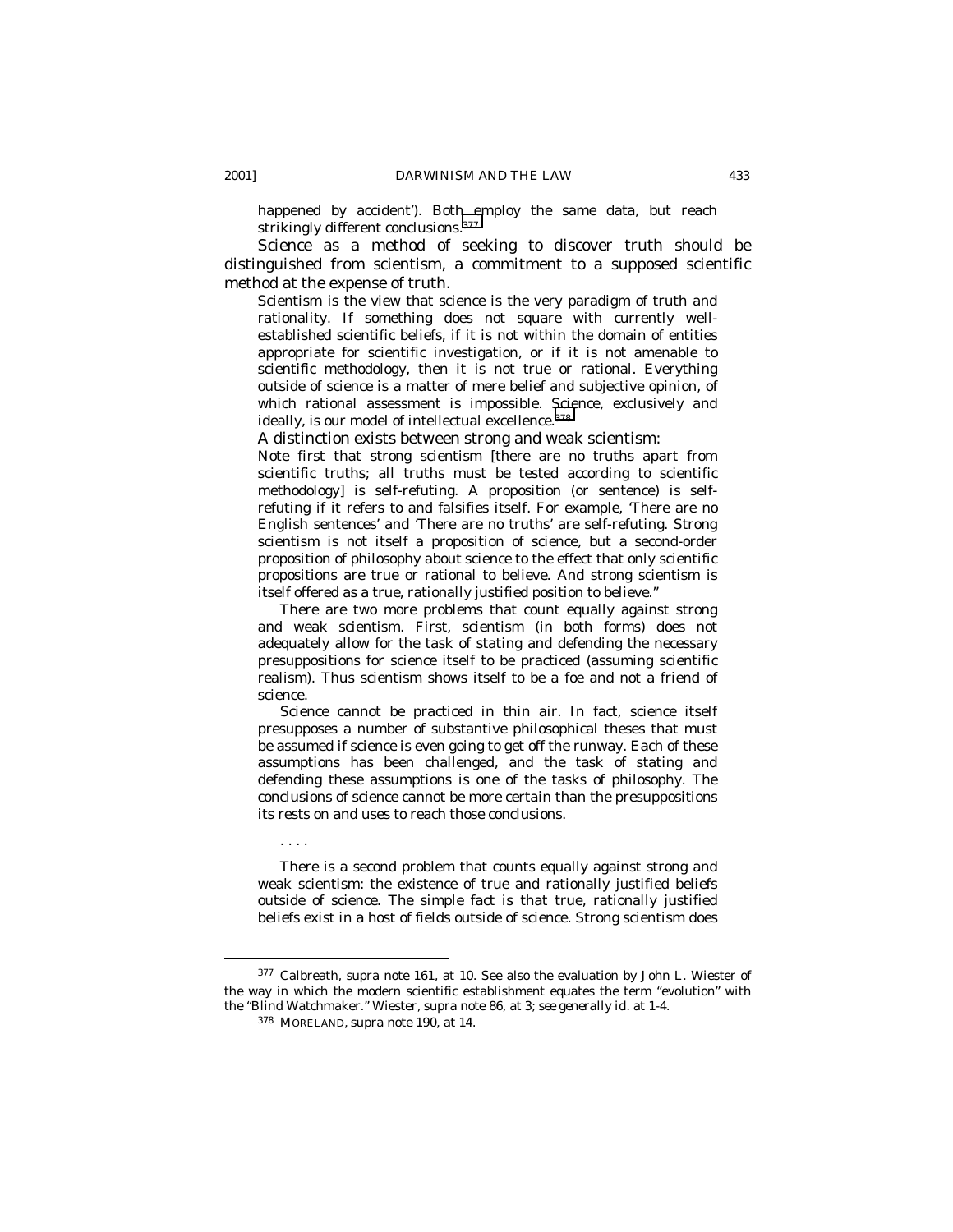not allow for this fact, and it is therefore to be rejected as an inadequate account of our intellectual enterprise.379

## 4. Has the *McLean* Decision Disqualified Intelligent Design as Science?

Judge Overton set forth standards of what is science, which we have already seen, do not square with the current notion of the definition of science.380 His definition excludes whatever cannot be explained by natural laws.381 Since intelligent design assumes a designer of creation exists outside of the natural order, then presumptively, intelligent design could not be science under this view.382

This simplistic notion of science excludes much of what is understood by most scientists as true science. Take for example the distinction between existence and explanation:

For centuries scientists have recognized a difference between establishing the existence of a phenomenon and explaining that phenomenon in a lawlike way. Our ultimate goal, no doubt, is to do both. But to suggest, as the *McLean* Opinion does repeatedly, that an existence claim . . . is unscientific until we have found the laws on which the alleged phenomenon depends is simply outrageous. Galileo and Newton took themselves to have established the existence of gravitational phenomena, long before anyone was able to give a causal or explanatory account of gravitation. Darwin took himself to have established the existence of natural selection almost a half-century before geneticists were able to lay out the laws of heredity on which natural selection depended. If we took the *McLean* Opinion criterion seriously, we should have to say that Newton and Darwin were unscientific; and, to take an example from our own time, it would follow that plate tectonics is unscientific because we have not yet identified the laws of physics and chemistry which account for the dynamics of crustal motion.383

l

383 Laudan, *supra* note 261, at 17-18, *quoted in* 2 BIRD, *supra* note 53, at 25. Bird cites a number of cosmologists and other scientists who contend that often the known laws of physics do not apply. 2 BIRD, *supra* note 53, at 27-28.

<sup>379</sup> *Id*. at 15-17.

<sup>380</sup> *See supra* notes 260-63 and accompanying text.

<sup>381</sup> Judge Overton refers to natural law (it is ironic that natural law came into science from theology) in two of his five requirements for science, namely "[i]t is guided by natural law," and "it has to be explanatory by reference to natural law." McLean v. Arkansas Bd. of Educ., 529 F. Supp. 1255 (E.D. Ark. 1982). This definition not only excludes creation science but also many areas of scientific investigation. *See* Laudan, *supra* note 261, at 19.

<sup>382</sup> Fortunately, the United States Supreme Court has not come to that conclusion yet. "The U.S. Supreme Court in *Edwards v. Aguillard* did not enter a holding that the theory of 'creation-science' is inherently religious, although the Court implied it in dictum." 2 BIRD, *supra* note 53, at 446; *see also id.* at 457-58 (discussing the significance of the *Epperson* and *Edwards* decisions); *supra* section III.D. It is uncertain how the Court would view a less comprehensive view of origins as intelligent design.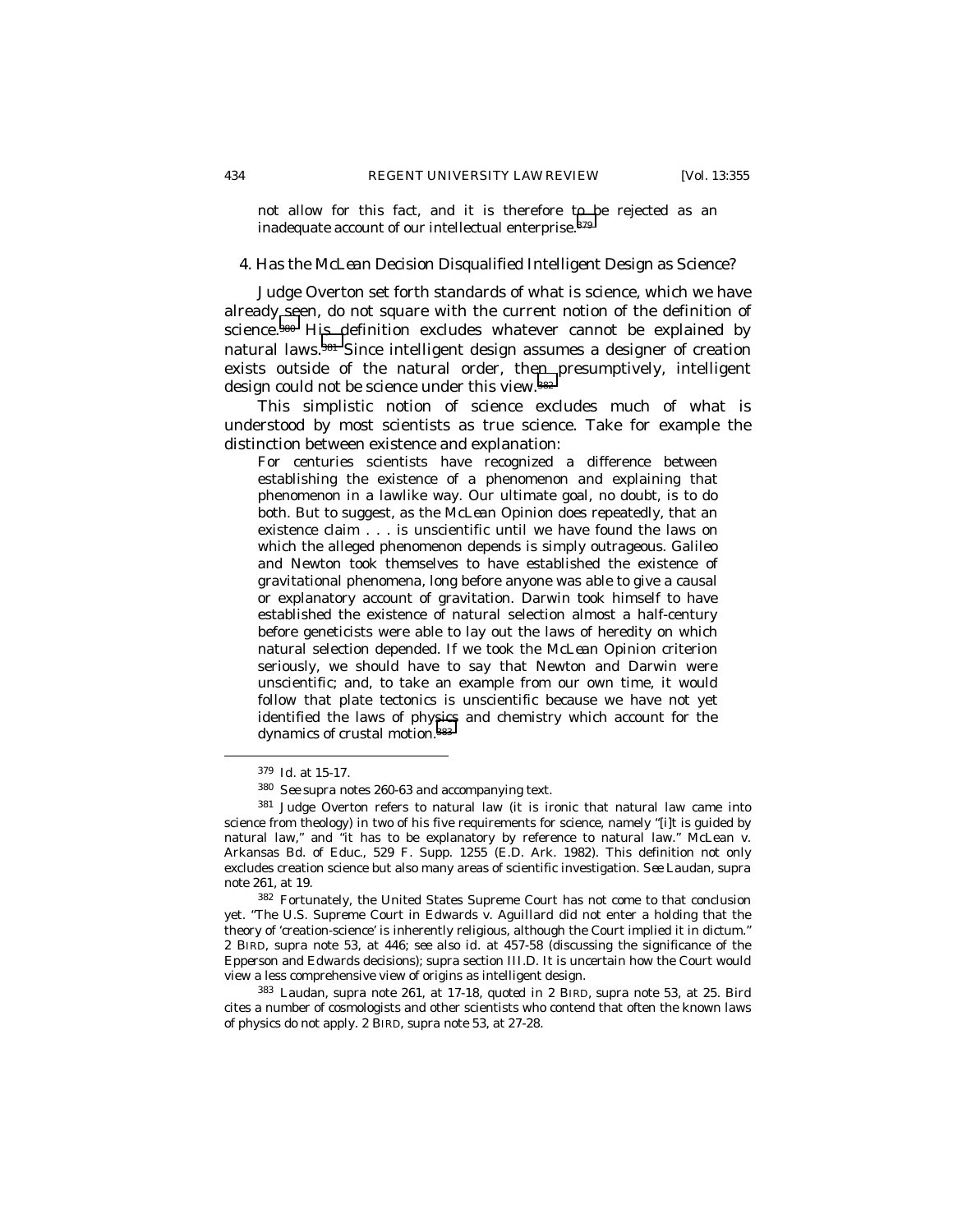#### 2001] *DARWINISM AND THE LAW* 435

The universe gives strong indications of an intelligent designer<sup>384</sup> and denial of such makes a detractor appear less than straightforward.<sup>385</sup> The denial of *creatio ex nihilo*,<sup>386</sup> or a creator, as nonscientific solves no problems for modern science, since the big bang assumes essentially the same thing,<sup>387</sup> and scientists regularly speak of creation,388 implying creator, in contrast to the eternality of matter, with no creator.389

# *B. Is Intelligent Design Religious? Intelligent Design and* creatio ex nihilo

The *McLean* opinion argued that creation, by definition, must be viewed as religious,390 but the Supreme Court has ruled that a religious view consistent with a secular view does not violate the Establishment Clause.391 Judge Overton wrote regarding *creatio ex nihilo*:

"creation out of nothing" is a concept unique to Western religions. In traditional Western religious thought, the conception of a creator of the world is a conception of God. Indeed, creation of the world "out of nothing" is the ultimate religious statement because God is the only actor. . . .

. . . .

 $\overline{\phantom{a}}$ 

The idea of sudden creation from nothing, or creation ex nihilo, is an inherently religious concept. (Vawter, Gilkey, Geisler, Ayala, Blount, Hicks.)

The argument advanced by defendants' witness, Dr. Norman Geisler, that teaching the existence of God is not religious unless the

<sup>384</sup> See *supra* section II.E. for discussion on intelligent design; *see also* PALEY, *supra* note 166, at 5-7.

<sup>385</sup> A contrasting view to design can be observed in DAWKINS, *supra* note 164, at 1: "Biology is the study of complicated things that give the appearance of having been designed for a purpose." His point is that evolution is blind in its selection, so if it looks like it is designed that is only because it works. This seems to be less than forthright.

<sup>386</sup> *See infra* section IV.B.

<sup>387</sup> *See supra* note 252.

<sup>388</sup> See 2 BIRD, *supra* note 53, at 447, for examples.

<sup>389</sup> See Bird's discussion of the steady state theory. *Id*. at 199-200. See also GEORGE MULFINGER, *Theories of the Origin of the Universe*, *in* WHY NOT CREATION?, *supra* note 53, at 54-58, for discussion of steady state theory, and *id.* at 39-66 for a look at a number of theories regarding the origin of the universe.

<sup>390 529</sup> F. Supp. at 1255, 1266. See GEISLER, *supra* note 222, at 114-17, for refutation that creation or a creator is necessarily religious. *See also* John Zingarelli, *Is "Creation" a Religious Concept*?, 8 REGENT U. L. REV. 35 (1997) (arguing that there is no established criteria that can be given to identify a concept as religious or scientific).

<sup>391</sup> *See* 2 BIRD, *supra* note 53, at 451.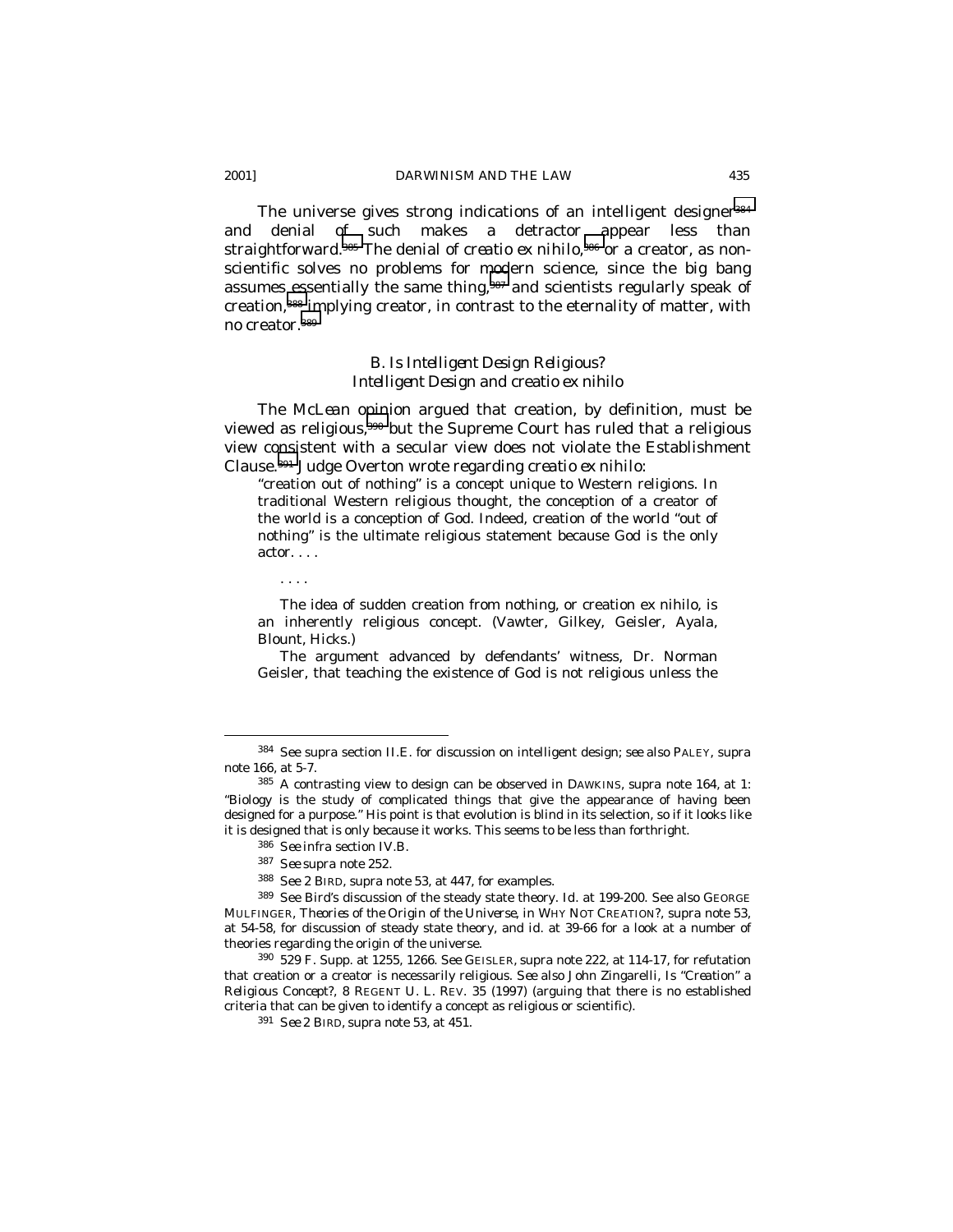teaching seeks a commitment is contrary to common understanding and contradicts settled case law.  $\ldots$ <sup>392</sup>

Judge Overton's simplistic understanding of science and religion are clearly revealed here. First, *creatio ex nihilo* did not originate in western thinking, but was Hebraic in origin with the Christian west borrowing this idea from the Near Eastern view of the Hebrews. Second, as we have seen above,<sup>393</sup> the big bang theory of the origin of the universe generally presupposes a creation out of nothing, but is not religious. Third, the settled law, wrongly stated by Judge Overton, is that religion requires commitment and devotion, not dispassionate analysis of the existence of higher being.394 Justice Scalia understood this well when he affirmed that the idea of a prime mover or designer in ancient Greek thought was not religious in nature.395 Fourth, *McLean* seems to imply that if something is not scientific, it must be religious, but such thinking has puzzling results for explaining philosophical views which are not scientific but are also not religious.396

## *C. May Intelligent Design Survive Constitutional Challenge?*

## 1. The Problems the Creationists Face

Given the history of the debate regarding the teaching of creation and evolution in the classroom, and the gradual enthronement of evolution, the question arises whether it is possible for a form of creation to be taught, constitutionally, in the public schools of America?

History reflects a very hectic past with attempts by creationists to forbid the teaching of evolution,<sup>397</sup> to forbid the inclusion of evolution in textbooks,398 to prohibit the denial of Biblical creation,399 to write disclaimers against denial of Biblical creation,400 to argue against evolution based on its religious nature,<sup>401</sup> to enjoin the requirement to

395 Edwards v. Aguillard, 482 U.S. 578, 629-30 (1987) (Scalia, J., dissenting).

<sup>392</sup> McLean v. Arkansas Bd. of Educ., 529 F. Supp. 1255, 1265-66 (E.D. Ark. 1982).

<sup>393</sup> *See supra* note 252 and accompanying text; *see also* 2 BIRD, *supra* note 53, at 136, 193-94.

<sup>394</sup> *See* GEISLER, *supra* note 222, at 114.

<sup>396 2</sup> BIRD, *supra* note 53, at 187.

<sup>397</sup> See *supra* section III.A. for discussion of *Scopes v. State*, 289 S.W. 363 (1927).

<sup>398</sup> See discussion of *Daniel v. Waters*, *supra* notes 62-70 and *supra* note 195 for a discussion of *Wright v. Houston Independent School District*, 366 F. Supp. 1208 (Tex. 1972).

<sup>399</sup> See *supra* section III.B. for a discussion of Epperson v. Arkansas, 393 U.S. 97 (1968).

<sup>400</sup> See *supra* section III.E.5. for discussion of *Freiler v. Tangipahoa Parish Board of Education*, 185 F.3d 337 (5th Cir. 1999), *reh'g denied en banc*, 201 F.3d 602 (5th Cir. 2000), *cert. denied*, 530 U.S. 1251 (2000) (mem.).

<sup>401</sup> See *supra* section III.E.4. for discussion of *Peloza v. Capistrano Unified School District*, 37 F.3d 517 (9th Cir. 1994).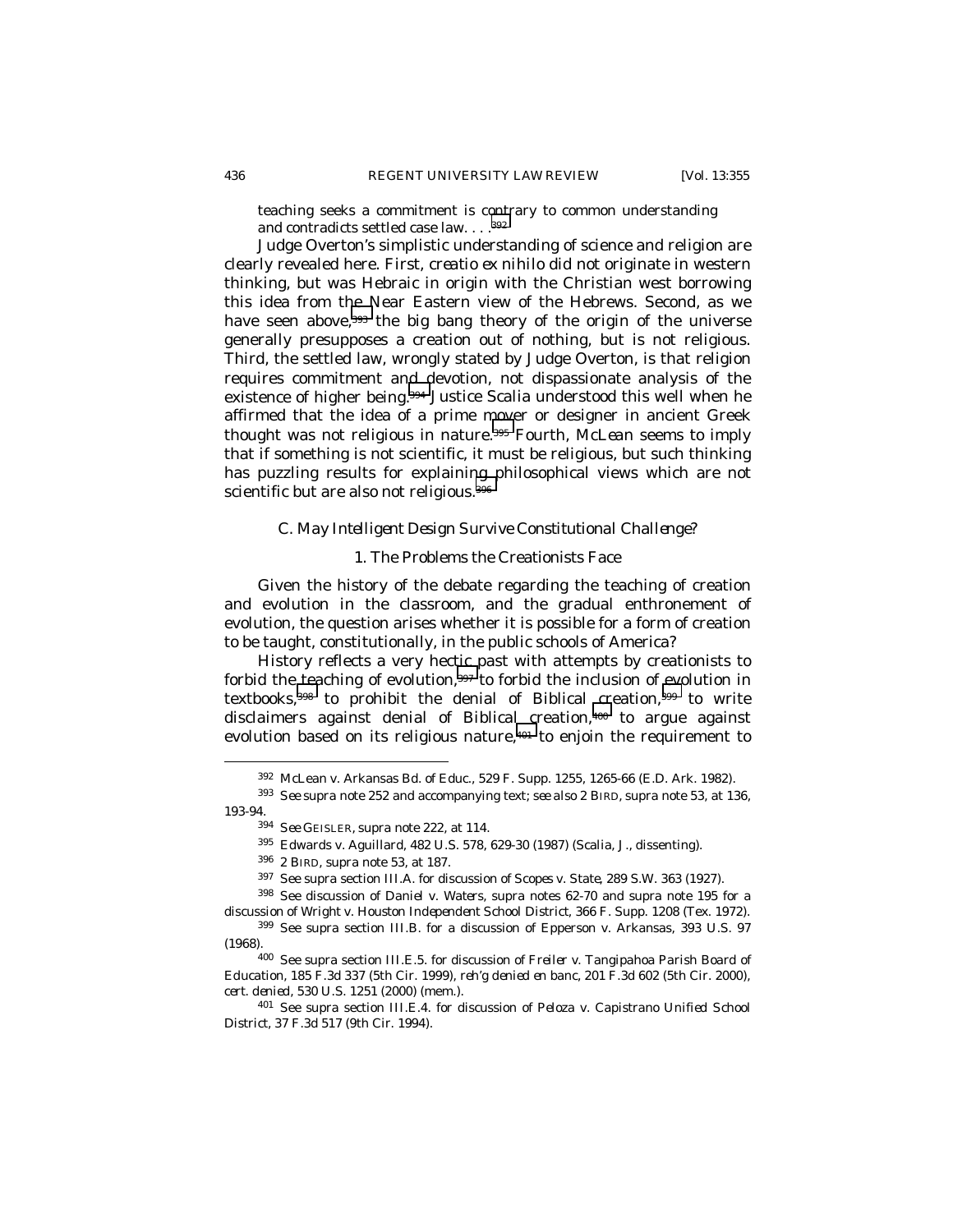teach or be taught evolution or to be able to teach or be taught creation,402 and to require that a balanced presentation of evolution and creation be given in public schools if either is taught.403 All of these attempts by creationists have had limited success, if not outright failure.

With such a history, is the well too poisoned for a creation theory to receive a fair hearing the courts or society? Evolution is consistent with ancient religions<sup>404</sup> and contemporary secular humanistic religion,<sup>405</sup> and does not carry with it religious associations in the minds of the courts, 406 media, and society at large;<sup>407</sup> whereas, the teaching of creation  $immediately$  is identified with the Bible $408$  and even with religious fundamentalism.409 As one commentator observed, "As long as the relationship between creation science and Genesis is sufficiently well known by society generally, the teaching of creation science will continue to have a religious tinge regardless of how secular (or scientific) its presentation may be."410

The difficulty of the task for proponents of creation is demonstrated by the fact that one commentator has argued that even if creation could be demonstrated to be scientific, its religious nature would preclude it

Ingber, *Religion or Ideology*, *supra* note 148 at 324-25 .

<sup>402</sup> See *supra* section III.E.4. for discussion of *Webster v. New Lenox School District*, 917 F.2d 1004 (7th Cir. 1990).

<sup>403</sup> See *supra* section III.C. for discussion of *McLean v. Arkansas Board of Education*, 529 F. Supp. 1255 (E.D. Ark. 1982). See *supra* section III.D. for discussion of *Edwards v. Aguillard*, 482 U.S. 578 (1987).

<sup>404</sup> *See* 2 BIRD, *supra* note 53, at 275-77.

<sup>405</sup> *See* Whitehead & Conlan, *supra* note 133, at 47.

<sup>406</sup> *See* Peloza v. Capistrano Unified Sch. Dist., 37 F.3d 517, 521 (9th Cir. 1994).

<sup>407</sup> Ingber says,

The same general society that is likely to identify creation science with the religious text of Genesis is not likely to associate the nonreligious considerations of self-actualization, moral relativism, and evolution with the affirmatively irreligious aspects of secular humanism. The failure to recognize this constitutes Judge Hand's second error in his Smith opinion. Most of our national community is unaware of even the existence of the Humanist Manifestos I and II or of the relationship between John Dewey's educational writings and an irreligious ideology. Some local communities, however, (especially fundamentalist Christian communities) know of this relationship; and it is within these communities that claims arise.

 $408$  Even with disclaimers that scientific creationism or creation science is only built on scientific evidence and without reference to religious materials or texts, the *McLean* court continued to speak of the position as Biblical creationism. *See McLean*, 529 F. Supp. at 1264.

<sup>409</sup> *Id.* at 1258-59.

<sup>410</sup> Ingber, *Religion or Ideology*, *supra* note 148, at 324.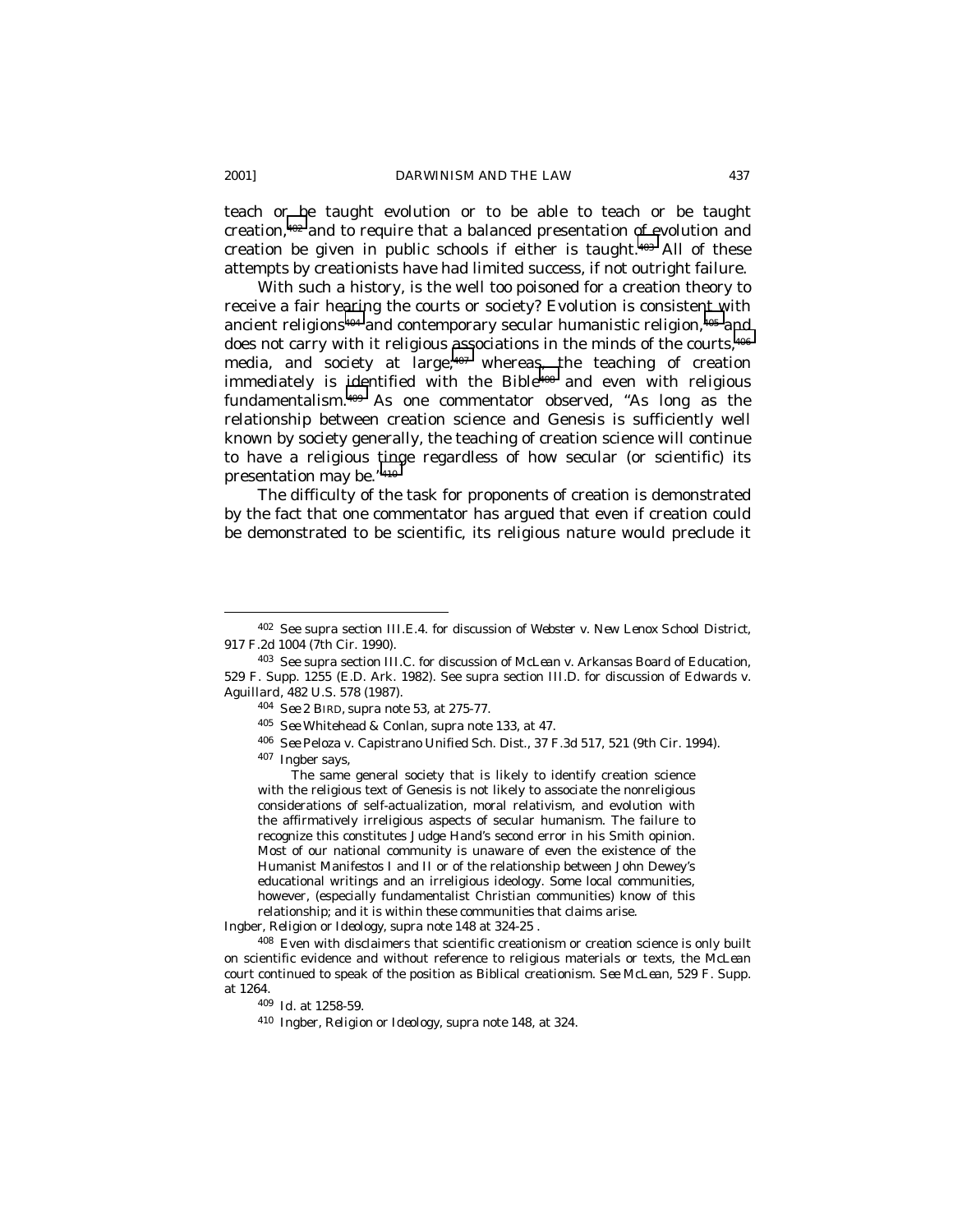from being taught.411 Wexler concedes that intelligent design could be considered science, but nonetheless would violate the Establishment Clause as being a religious doctrine.

Wexler's argument fails because "design theory does not fit the dictionary definition of religion, or the specific test for religion adopted by the Ninth Circuit in its recent cases concerning the establishment of religion."412 The circuit court adopted the recommendation of constitutional scholar Laurence Tribe that "anything 'arguably nonreligious' should not be considered religious in applying the Establishment Clause."413 In another case, the Ninth Circuit relies on a three-part test to define religion that is nearer to the original sense of the "establishment" of the of a religion intended by the framers of the First Amendment:414

First, a religion addresses fundamental and ultimate questions having to do with deep and imponderable matters. Second, a religion is comprehensive in nature; it consists of a belief-system as opposed to an isolated teaching. Third, a religion often can be recognized by the presence of certain formal and external signs.415

Under these two rulings, as articulated by the Ninth Circuit, design theory could survive a constitutional challenge. Intelligent design does not violate the three-part test. Rather than being an attempt to penetrate "ultimate questions," design theory seeks only to answer a question posed by Darwinian theory and contemporary biologists, namely, "[h]ow did biological organisms acquire their appearance of design?"416 The answer relates only to a designer without identifying the designer. Certainly, intelligent design is consistent with theism, but such does not cause the theory to be unconstitutional. As Justice Powell writes in his concurring opinion in *Edwards v. Aguillard*, "A decision respecting the subject matter to be taught in public schools does not violate the Establishment Clause simply because the material to be taught 'happens to coincide or harmonize with the tenets of some or all religions.'"417

<sup>411</sup> Jay D. Wexler, *Of Pandas, People, and the First Amendment: The Constitutionality of Teaching Intelligent Design in the Public Schools*, 49 STAN. L. REV. 439 (1997).

<sup>412</sup> DEWOLF ET AL., *supra* note 250, at 16; *see Peloza*, 37 F.3d at 517.

<sup>413</sup> LAURENCE TRIBE, AMERICAN CONSTITUTIONAL LAW 827-28 (1978), *quoted in* DEWOLF ET AL., *supra* note 250, at 16.

<sup>414</sup> *See* House, *supra* note 65, at 249-62.

<sup>415</sup> Alvarado v. San Jose, 94 F.3d 1223, 1229 (9th Cir. 1996), *quoted in* DEWOLF ET AL., *supra* note 250, at 16.

<sup>416</sup> DEWOLF ET AL., *supra* note 250, at 17.

<sup>417</sup> Edwards v. Aguillard, 482 U.S. 578, 605 (1987) (Powell, J., concurring) (quoting McGowan v. Maryland, 366 U.S. 420, 442 (1961)).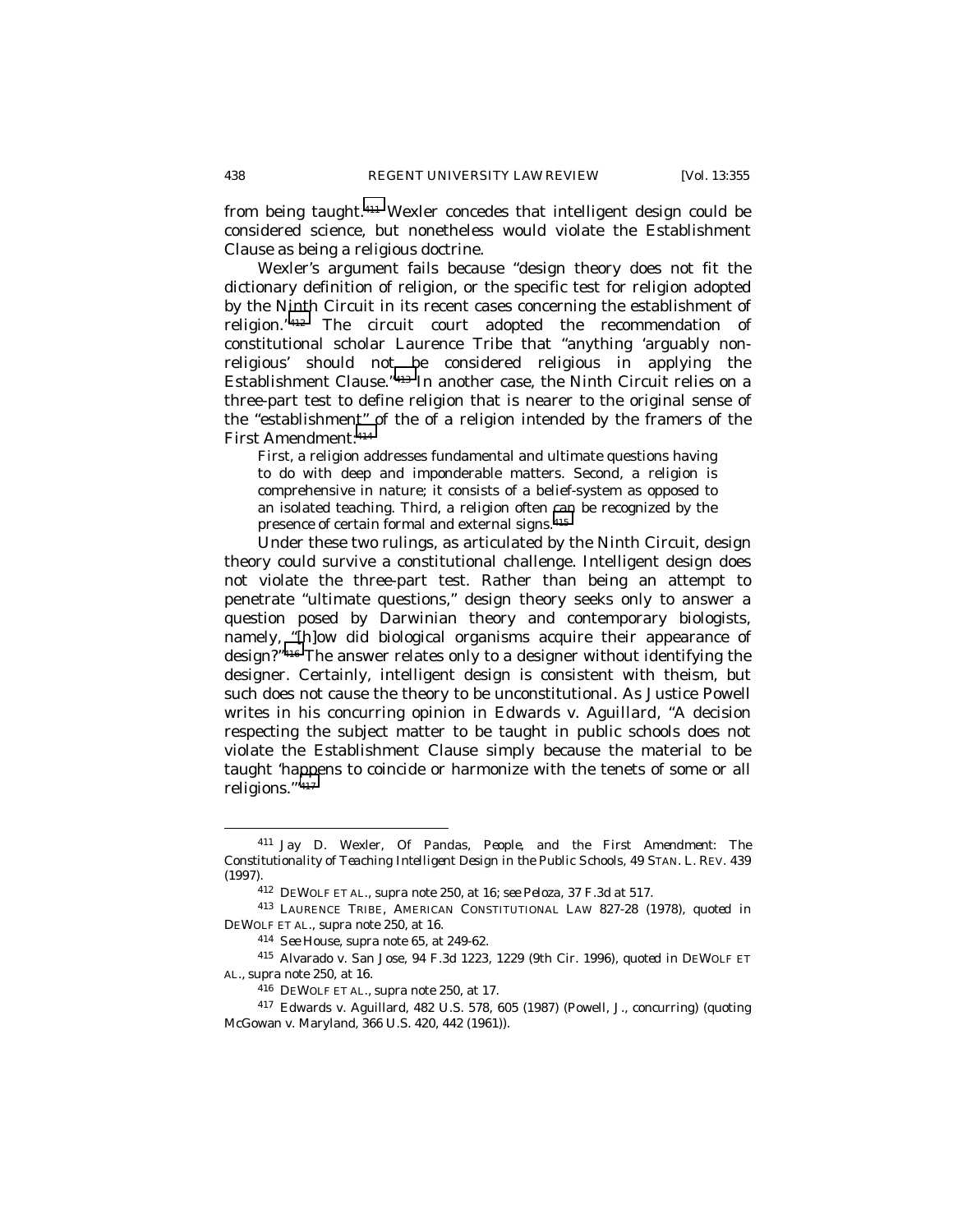Second, intelligent design does not qualify under the legal definition of religion articulated by the Ninth Circuit concerning a comprehensive belief system "as opposed to an isolated teaching:"

Design theory does not offer a theory of morality or metaphysics, or an opinion on the prospects of an afterlife. It requires neither a belief in divine revelation nor a code of conduct; nor does it purport to uncover the underlying meaning of the universe or to confer inviolable knowledge on its adherents. It is simply a theory about the source of the appearance of design in living organisms. It is a clear example of an "isolated teaching," one that has no necessary connections to any spiritual dogma or church institution. Design theory has no religious pretensions. It simply tries to apply a well-established scientific method to the analysis of biological phenomena.418

Last of all, design theory does not trigger the third part of the suggested test by the Ninth Circuit regarding "formal and external signs." There are no sacraments, no sacred texts, observance of holidays, and no ordinations.

#### 2. Future Directions for the Creationist Movement

For creationism to have any hope of success it will need to minimize its goals and focus its efforts. Unlike previous attempts in the first half of the twentieth century to dislodge evolution by legal fiat, or in the latter half of the last century to remove it legally by identifying it with its religious presuppositions, creationists must allow the theory to die from lack of intellectual oxygen, or collapse in confrontation with the intellectual battles of the intelligent design movement in the public square.419 Scientists increasingly have difficulty in sustaining the many inconsistencies and lack of evidence for the general theory of evolution.<sup>420</sup> Creationists should concentrate efforts on the more fundamental question of origins, particularly the matter of intelligent design versus random chance for the beginning of the universe.<sup>421</sup> Any reference to a young earth, flood geology, fixation of species, or the like, immediately sends signals of Biblical creationism, while discussion of such mathematical and scientific views of probability or information theory422

<sup>418</sup> DEWOLF ET AL., *supra* note 250, at 17.

<sup>419</sup> See 2 BIRD, *supra* note 53, at 283-84 for the teleological dimensions to the theories of evolution and creation.

<sup>420</sup> *See id*. at 444-45. See also *supra* note 53, in which several books by noncreationist scientists call into question the viability and truthfulness of evolution as a scientific theory.

<sup>&</sup>lt;sup>421</sup> Since intelligent design accepts many of the general postulates of the majority of the scientific community, though sometimes with some modification, the real issue relates to whether the universe and life is existent due to intelligent design or random chance. Wiester, *supra* note 86, at 3-4.

<sup>422</sup> See arguments of intelligent design, *supra* section II.E.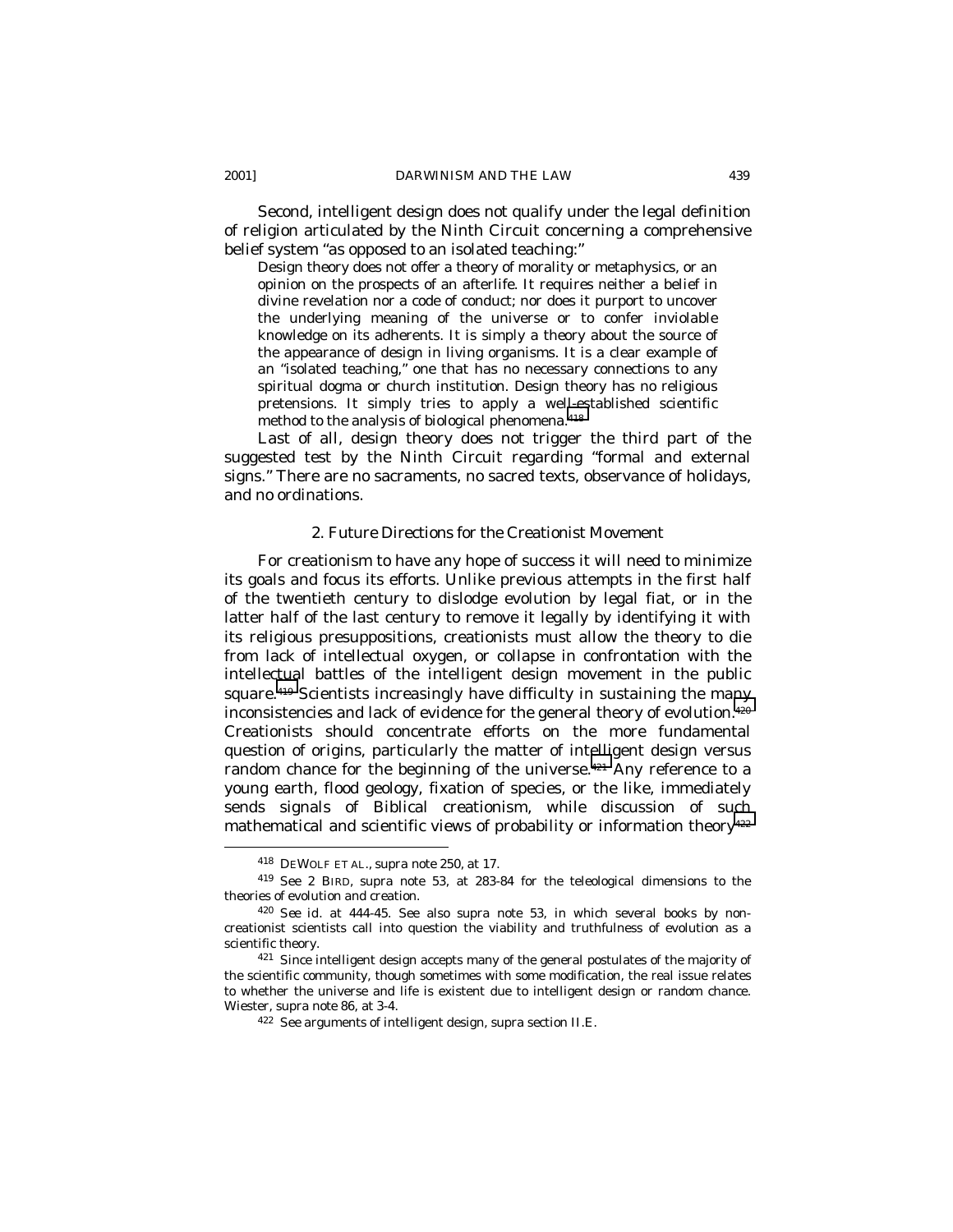removes the discussion from the traditional mode. Perception is ninetenths of the problem.

Intelligent design theory, then, does not bring the same concerns as traditional creationism,423 and because of this may not receive some of the emotional, and grassroots, support that carried along previous attempts, but it is likely, due to its method of argument, its lack of obvious allusion to fundamentalism and Christian theology, and its seemingly less grandiose proposals, that it may fare better in the courts and in the classrooms. Such a scenario, balancing design and chance rationales for the origins of the universe and life, should be proposed to

(2) Mutations and natural selection are insufficient to bring about the development of all living kinds from a single organism.

(3) Changes of the originally created kinds of plants and animals occur only within fixed limits.

(4) There is separate ancestry for humans and apes.

(5) The earth's geology can be explained via catastrophism, primarily by the occurrence of a worldwide flood.

(6) The earth and living kinds had a relatively recent inception (on the order of ten thousand years).

These six tenets taken jointly define scientific creationism for legal purposes. The Court in *Edwards* ruled that taken jointly this group of propositions may not be taught in public school science classrooms. (Nevertheless, the Court left the door open to some of these tenets being discussed individually.)

Design theory, on the other hand, asserts the following:

(1) High information, content (or specified complexity) and irreducible complexity constitute strong indicators or hallmarks of past intelligent design.

(2) Biological systems have a high information content (or specified complexity) and utilize subsystems that manifest irreducible complexity.

(3) Naturalistic mechanisms or undirected causes do not suffice to explain the origin of information (specified complexity) or irreducible complexity.

(4) Therefore, intelligent design constitutes the best explanation for the origin of information and irreducible complexity in biological systems.

A comparison of these two lists demonstrates clearly that design theory and scientific creationism differ markedly in content. Clearly, then, they do not derive from the same source. Thus, the Court's ruling in *Edwards* does not apply to design theory and can provide no grounds for excluding discussion of design from the public school science curriculum.

DEWOLF ET AL, *supra* note 250, at 22-24.

<sup>423</sup> Note the differences between the traditional arguments of creation science and those of intelligent design, *supra* section II.E. See also the presentation of differences between scientific creationism and intelligent design by DeWolf:

Furthermore, the prepositional content of design theory differs significantly from that of scientific creationism. Scientific creationism is committed to the following propositions:

<sup>(1)</sup> There was a sudden creation of the universe, energy, and life from nothing.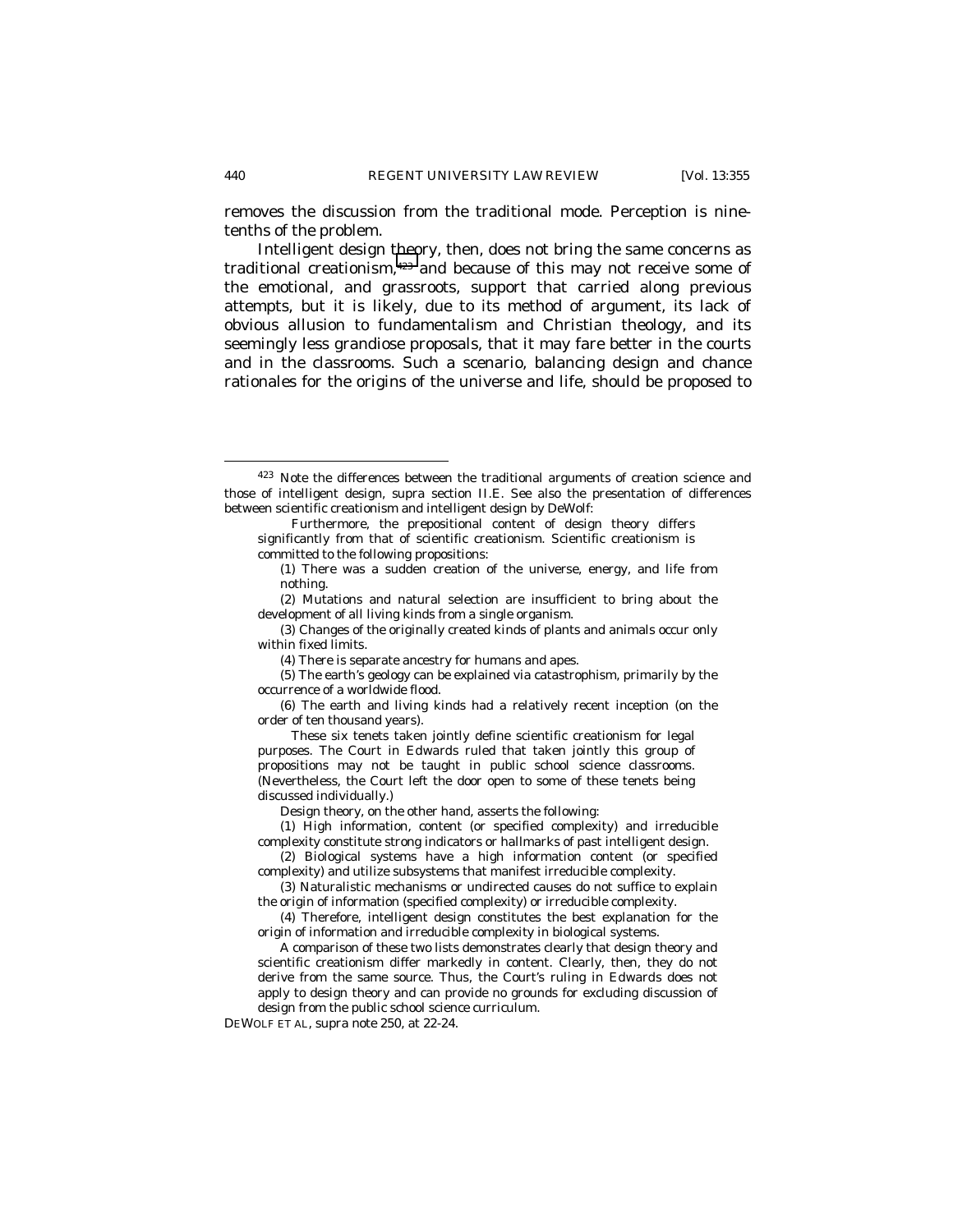school boards,<sup>424</sup> taught in public school classrooms,<sup>425</sup> and presented in legislation.426

The United States Supreme Court in *Edwards* did not hold that the teaching of creation is religious in contravention to the Establishment Clause.427 The Court only ruled that a law, such as the Louisiana Act, must have a demonstrably, though not exclusively, secular purpose, 428 and consequently a primary effect which neither advances nor inhibits religion.429 For legislators or teachers who are truly *not* seeking to get the "Bible back into school," but simply want fair representation of all competing scientific theories to be presented to students, intelligent design offers a real possibility to achieve that goal.

<sup>&</sup>lt;sup>424</sup> Those making these proposals must strongly disassociate any reference to the Bible, evolution as religion and scientific theories that seek to prove portions of the Bible, and major religious voices in the community should not take a significant part in the activities. The emphasis must be on greater and fairer science education.

<sup>&</sup>lt;sup>425</sup> An ideal scenario would be for a popular and peer respected public school teacher (preferably high school) who has faithfully avoided any Biblical references or allusions in class, who has taught intelligent design and random chance to his students, to be prohibited from teaching these scientific theories. This would entail viewpoint discrimination in violation of the First Amendment. See DEWOLF ET AL., *supra* note 250, at 24-26, for discussion of viewpoint discrimination in reference to teaching intelligent design. Questions of freedom of religion or establishment of religion should be avoided.

<sup>426</sup> The errors of the past with persons attracting attention by having church groups seek to influence legislation should be avoided and sponsors should restrict themselves to concerns of better science education and academic freedom for students.

<sup>427</sup> *See* 2 BIRD, *supra* note 53, at 456-58.

<sup>428</sup> *See id*. at 452-58.

<sup>429</sup> *See id*. at 449-52.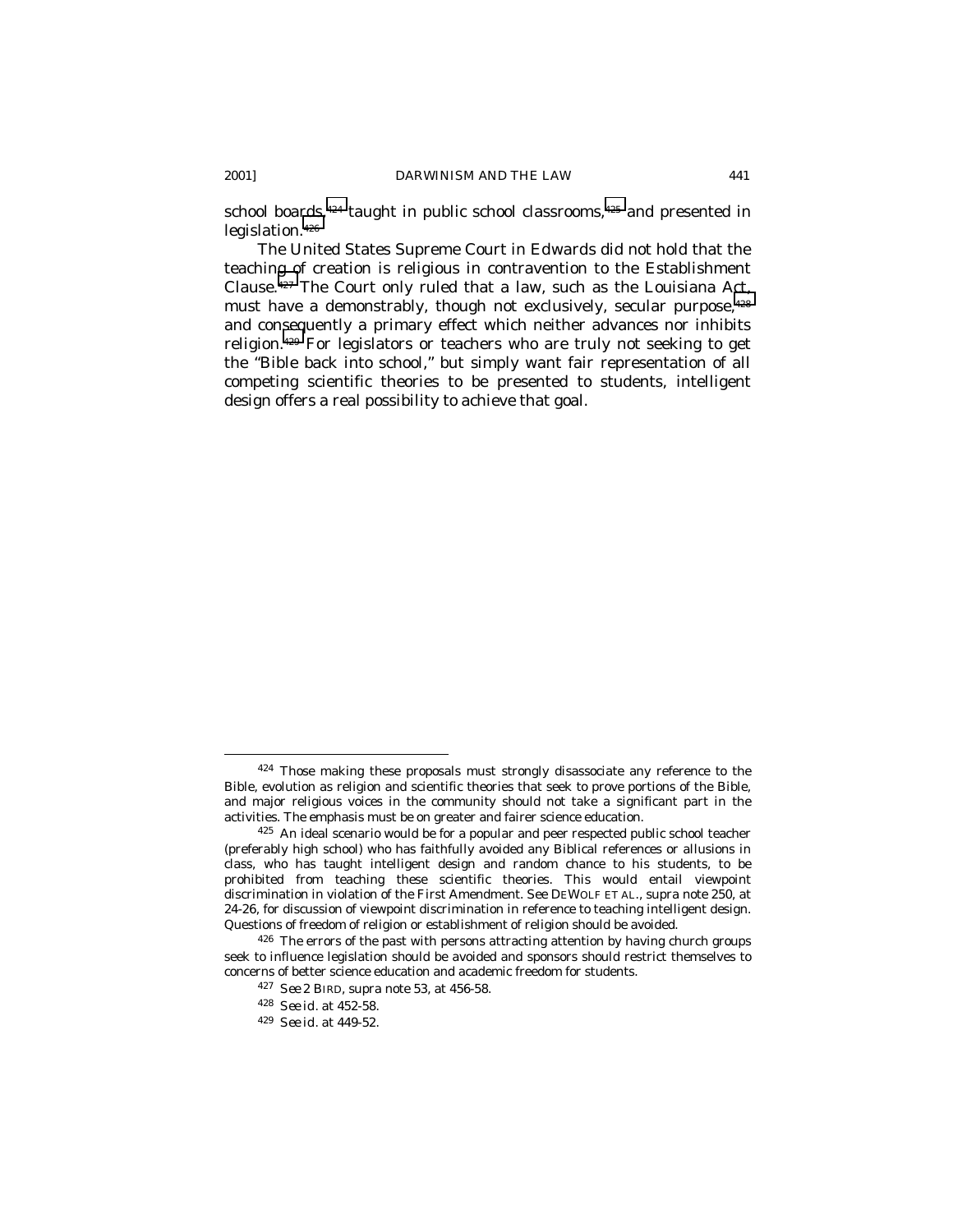## APPENDIX 1

The dissent of seven in *Aguillard v. Edwards*430 wrote a severe reprimand of the majority for failure to listen to the case en banc. The dissent is important enough to this matter to be viewed in total:

GEE, Circuit Judge, with whom CLARK, Chief Judge, and REAVLEY, GARWOOD, PATRICK E. HIGGINBOTHAM, ROBERT MADDEN HILL and EDITH HOLLAN JONES, Circuit Judges, join dissenting.

Today our full court approves, by declining review en banc, a panel opinion striking down a Louisiana statute as one "respecting an establishment of religion." The panel reasons that by requiring public school teachers to present a balanced view of the current evidence regarding the origins of life and matter (if any view is taught) rather than that favoring one view only and by forbidding them to misrepresent as established fact views on the subject which today remain theories only, the statute promotes religious belief and violates the academic freedom of instructors to teach whatever they like.

The *Scopes* court upheld William Jennings Bryan's view that states could constitutionally forbid teaching the scientific evidence for the theory of evolution, rejecting that of Clarence Darrow that truth was truth and could always be taught--whether it favored religion or not. By requiring that the whole truth be taught, Louisiana aligned itself with Darrow; striking down that requirement, the panel holding aligns us with Bryan.

I disagree with this holding; and because we endorse it today, I respectfully dissent.

BACKGROUND

 $\overline{a}$ 

In 1981 the Louisiana legislature passed the legislation which is the subject of today's controversy. Sections 17:286.1 through 286.7, Louisiana Revised Statutes. Its full text appears as an appendix to the panel opinion, at 765 F.2d 1251, 1258. The general purport of this law is to provide three things:

1. That the "subject of origins" of the universe, of life, and of species need not be taught at all in the public schools of Louisiana; but,

2. That if *either* "creation-science" (defined as "the scientific evidences for creation and inferences from" them) *or* "evolutionscience" (parallel definition) be taught, balanced treatment be given the other; and,

3. That, if taught, each be taught as a theory, "rather than as proven scientific fact."

I am as capable as the panel of making an extra-record guess that much, if not most, of the steam which drove this enactment was generated by religious people who were hostile to having the theory of evolution misrepresented to school children as established scientific

<sup>430 778</sup> F.2d 225 (5th Cir. 1985), *aff'd*. 482 U.S. 578 (1987).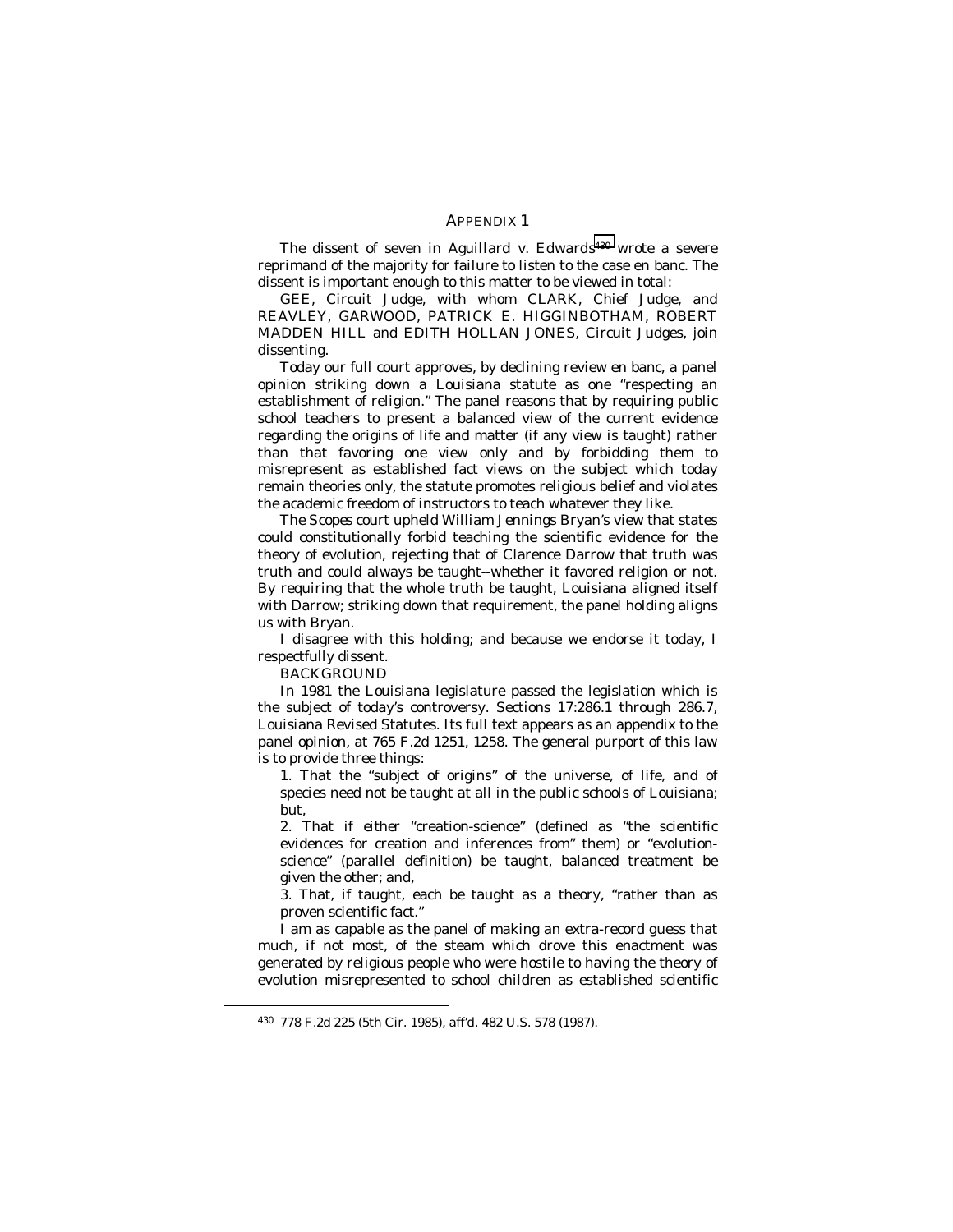fact and who wished the door left open to acceptance by these children of the Judeo-Christian religious doctrine of Divine Creation. If so, however, they did not seek to further their aim by requiring that religious doctrine be taught in public school. Instead, they chose a more modest tactic—one that I am persuaded does not infringe the Constitution.

That was to provide, as my summary of the statute indicates, that neither evolution nor creation be presented as finally established scientific fact and that, when evolution is taught as a theory, the scientific evidence for such competing theories as a "big bang" production of the universe or for the sudden appearance of highly developed forms of life be given equal time (and vice versa). As I noted at the outset, the record contains affidavits—some of them by highlyqualified scientists who there proclaim themselves agnostics and believers in evolution as a theory—which affirm that the above propositions are correct: that evolution is not established fact and that there is strong evidence that life and the universe came about in a different manner, one perhaps less inconsistent with religious doctrine. At the least, these affidavits make a fact issue that those propositions are true. For purposes of reviewing the summary judgment which our panel's opinion affirms, then, the propositions stated must be taken as established: there *are* two bona fide views.

It follows that the Louisiana statute requires no more than that neither theory about the origins of life and matter be misrepresented as fact, and that if scientific evidence supporting either view of how these things came about be presented in public schools, that supporting the other must be—so that within the reasonable limits of the curriculum, the subject of origins will be discussed in a balanced manner if it is discussed at all. I see nothing illiberal about such a requirement, nor can I imagine that Galileo or Einstein would have found fault with it. Indeed, so far as I am aware even Ms. O'Hair has never asked for more than equal time.

Let it be conceded, for purposes of argument, that many of those who worked to get this legislation passed did so with a religious motive. It well may be that many who advocated Louisiana's Sunday closing Law, recently upheld by us, did so from such a motive. There being evident a credible secular purpose for that law, however, we upheld it. *Home Depot, Inc. v. Guste,* 773 F.2d 616 (1985). There can be no doubt that the Louisiana Legislature was empowered under the state constitution to enact the law in question, one mandating a particular course of public school instruction; the Louisiana Supreme Court has squarely so held, on certification from us earlier in the course of this appeal. *Aguillard v. Treen,* 440 So.2d 704 (La.1983).

Despite this, our panel struck the statute down.

THE PANEL OPINION

The panel's reasoning is simple. *Lemon v. Kurtzman,* 403 U.S. 602, 91 S.Ct. 2105, 29 L.Ed.2d 745 (1972), sets three hurdles before any statute attacked as establishing religion. The panel holds that the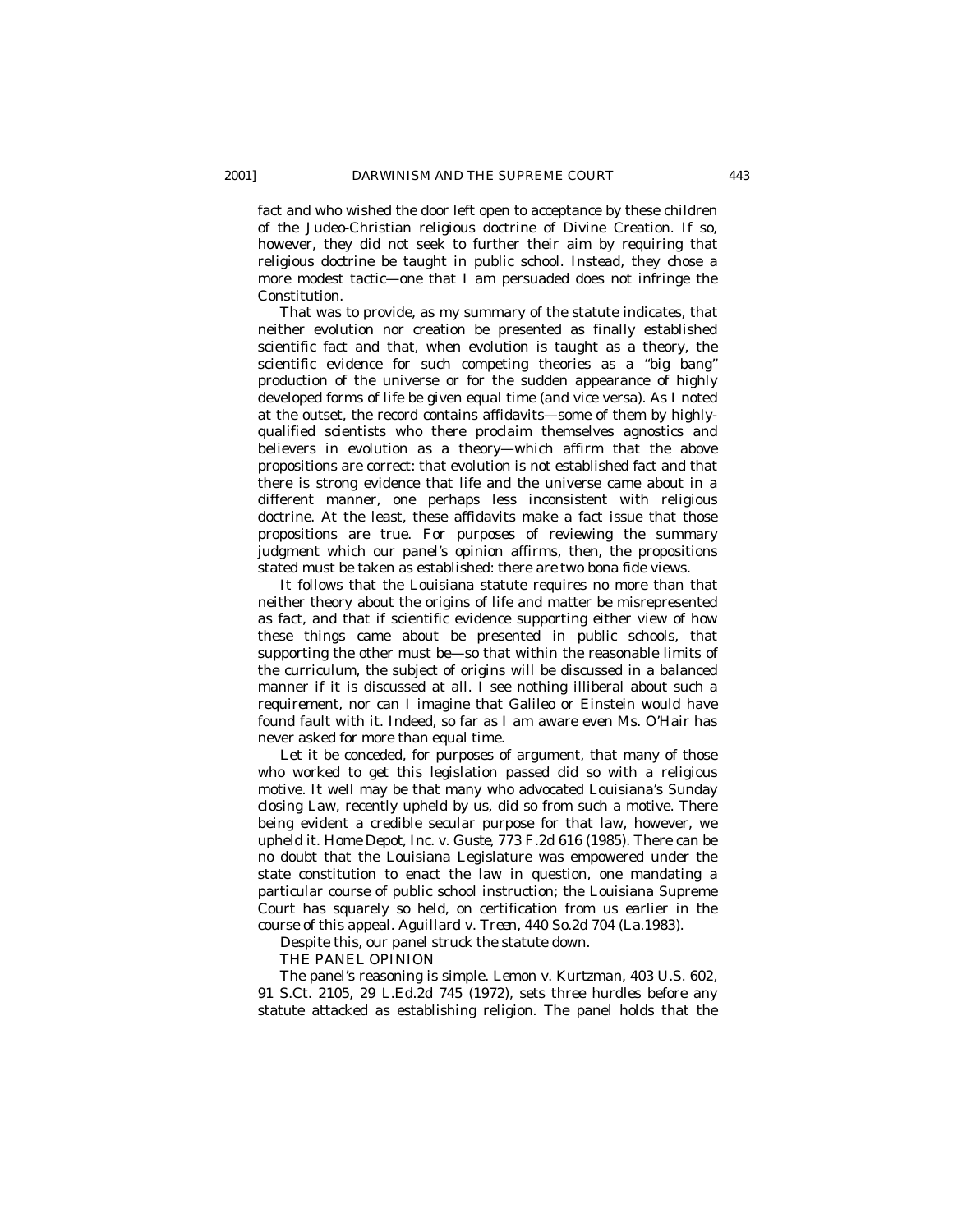Louisiana statute trips over the first, which requires that "the statute must have a secular legislative purpose; . . . ." *Lemon, supra,* at 612, 91 S. Ct. at 2111. I cannot agree.

The panel opinion chiefly rests upon such Supreme Court authorities as *Lemon* (state aid to church schools), *Stone v. Graham,* 449 U.S. 39, 101 S. Ct. 192, 66 L.Ed.2d 199 (1980) (posting Ten Commandments in every classroom), and *Wallace v. Jaffree,* 472 U.S. 38, 105 S. Ct. 2479, 86 L.Ed.2d 29 (1985) (moment of silence for "meditation or voluntary prayer"), as well as on such holdings from our own court as *Lubbock Civil Liberties Union v. Lubbock I.S.D.,* 669 F.2d 1038 (5th Cir. 1982) (religious meetings on school property) and *Karen B. v. Treen,* 653 F.2d 897 (5th Cir. 1981) (classroom prayer). Such authorities treat [] statutes having a direct and clear religious connection, either by way of granting public assistance to religious schools or by requiring or permitting religious activities in public ones. The statute which concerns us today is quite different: it has no direct religious reference whatever and merely requires that the whole scientific truth be taught on the subject if any is.

In order to invalidate it as "establishing religion," it was therefore necessary for the panel to look beyond the statute's words and beyond legislative statements of secular purpose. To strike the statute down, the panel draws upon its visceral knowledge regarding what must have motivated the legislators. It sifts their hearts and minds, divines their motive for requiring that truth be taught, and strikes down the law that requires it. This approach effectually makes a farce of the judicial exercise of discerning legislative intent. The task is admittedly a most difficult and often impossible one, since legislatures are not known for providing clear guidance to those interpreting their works; but it is a task constitutionally required. To disregard so completely the existing manifestations of intent and impose instead one's personal, subjective ideas as to what *must* have been the true sentiment of the Louisiana legislature ignores this constitutional restraint on judicial power.

Moreover, even assuming the panel's guess about legislative sentiment is right, the infirmity of its reasoning becomes immediately evident when it is extended from prescribing what is to be taught to the teaching itself. If it is unconstitutional to *require* secular matter to be taught from a motive to advance religion it must necessarily also be unconstitutional to *teach* it from such a motive. If so, a public school teacher so indiscreet as to admit to teaching the evidence for creation science from a motive to advance religion is subject to being silenced, while one teaching exactly the same matter without such a motive cannot be interfered with. Like a clock that strikes 13, a rule that produces such a result as this cannot be sound.

I await with interest the application of this new mode of constitutional analysis to other statutes. The bigamy laws, for example, carry tell-tale indicia of having been passed with a motive to favor the Judeo-Christian religious preference for monogamy, singling